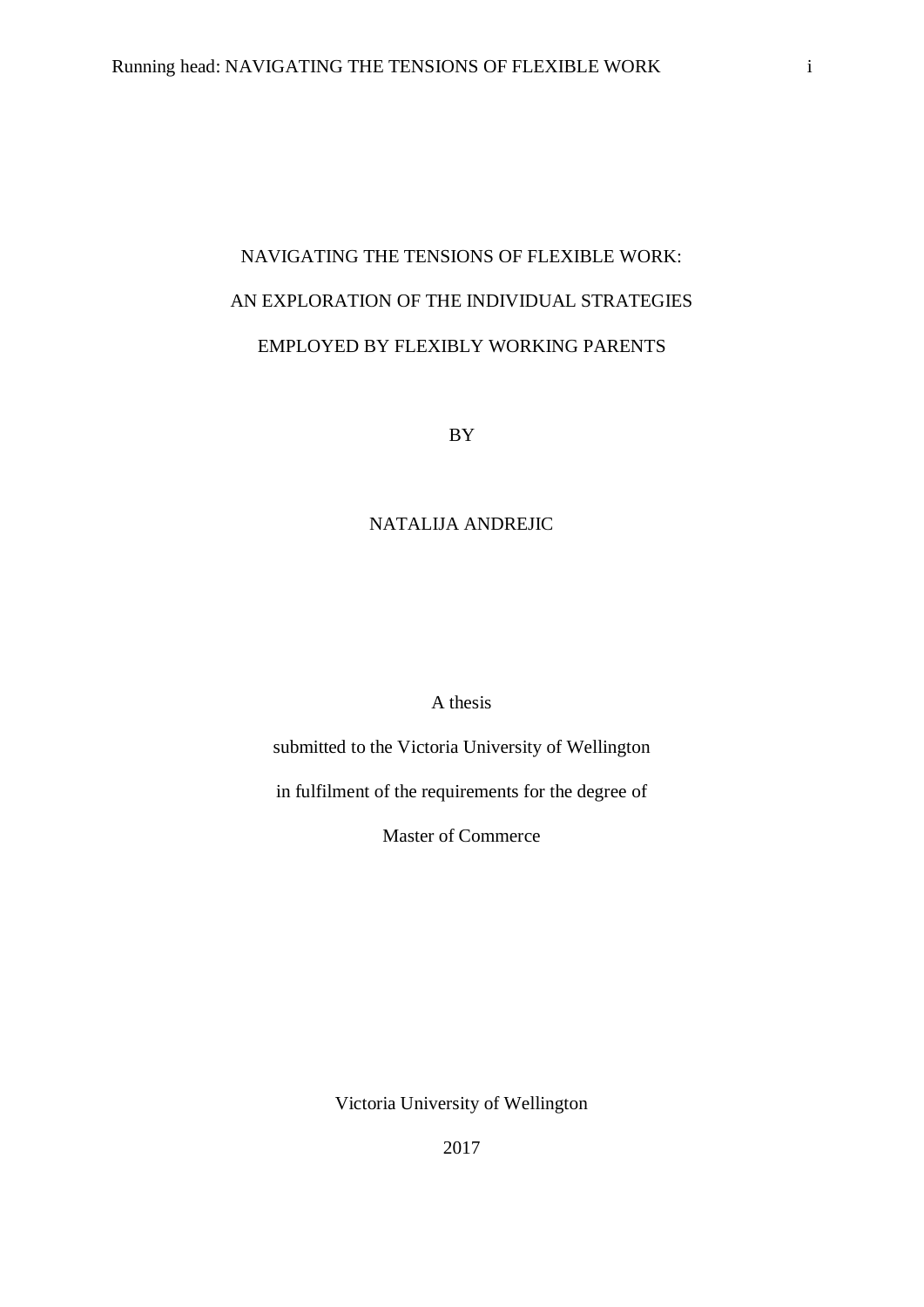#### Abstract

The demand for workplace flexibility is growing in New Zealand. The increasing and fragmented employment participation of women has given rise to growing complexity within family lives and higher demand for flexible work. Flexible work arrangements (FWAs) are intended to assist parents in managing care responsibilities, while discouraging unemployment among women in particular. Evidence linking FWA usage with positive work outcomes and reduced work-family conflict has grown in recent years. However, research also suggests a darker side to FWAs. For some, research shows that FWAs may exacerbate work-life balance (WLB) issues and negatively affect career advancement, with indications that attempts to promote WLB can come at the expense of positive work outcomes, and vice versa. As a result, less is known about the factors that shape outcomes for flexibly working parents, or indeed, the individual strategies that parents employ to promote positive outcomes while working flexibly. The complex way in which FWAs can either promote or hinder positive employee outcomes necessitates concurrent examination of the tensions between WLB and career outlooks for users of FWAs. Drawing on the experiences of 21 professional, flexibly working parents across public service organisations, this thesis finds parents navigate the tensions of flexible work using a variety of WLB, work organisation, and careerpromoting strategies, with varying effects. Work intensification and efficiency strategies are shown to be commonly used by flexibly working parents for promoting positive work outcomes. However, while work efficiency appears to also promote WLB, work intensification is seen to negatively impact WLB. This research provides valuable insight into flexibly working employee strategies, hitherto largely neglected within the literature, and highlights the need for applying the life course perspective to FWA research.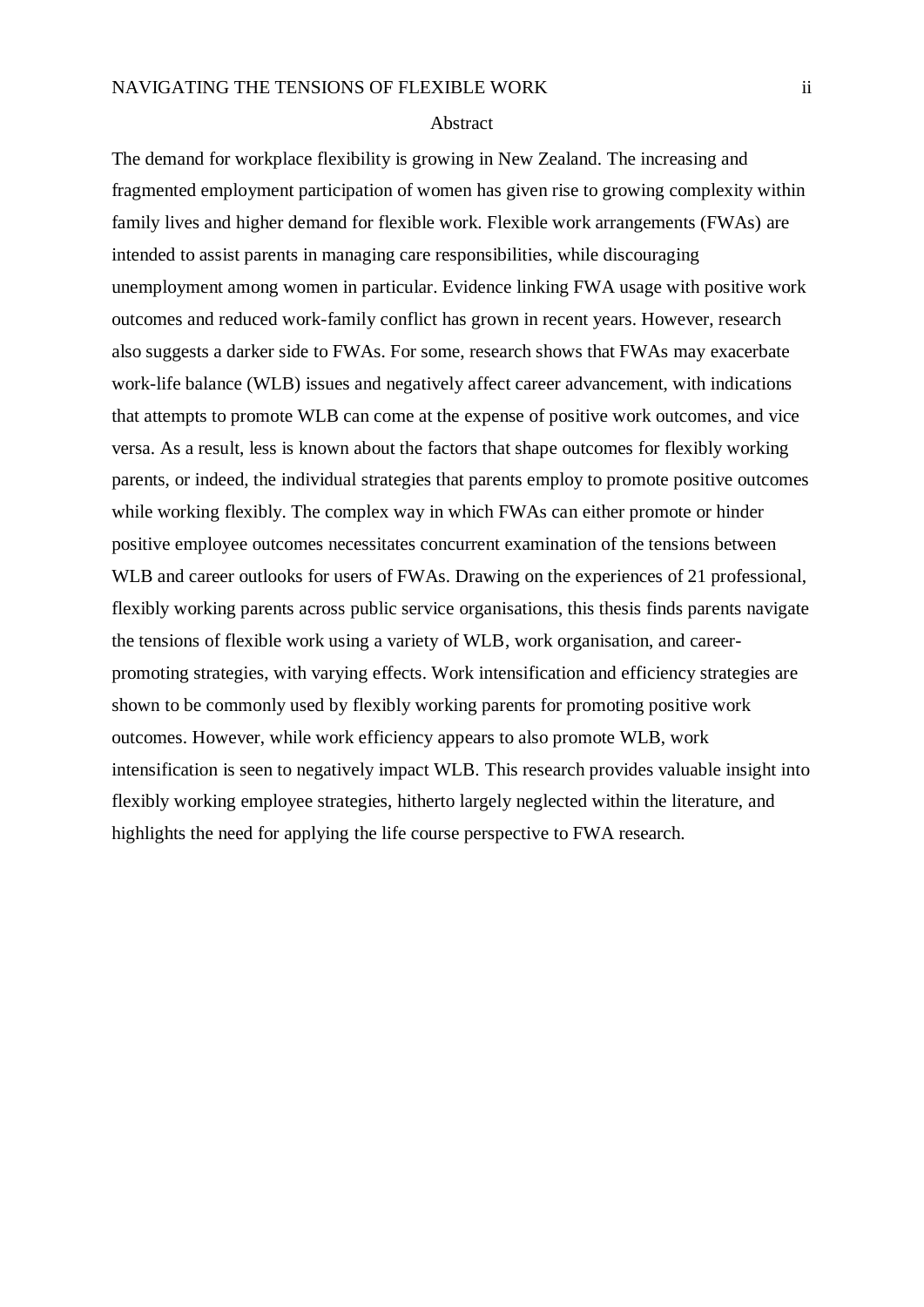#### Acknowledgements

First and foremost, I would like to acknowledge those who dedicated their time to participate in this research. I would also like to thank the Government Women's Network for assisting me in finding participants. I would like to thank my supervisor Dr. Noelle Donnelly for providing academic guidance to this research, and Dr. Sarah Proctor-Thomson for her assistance in the early days of this study. I thank Annie McConnochie for editing my work. To my family, friends, and beloved pets, I appreciate your support throughout my studies.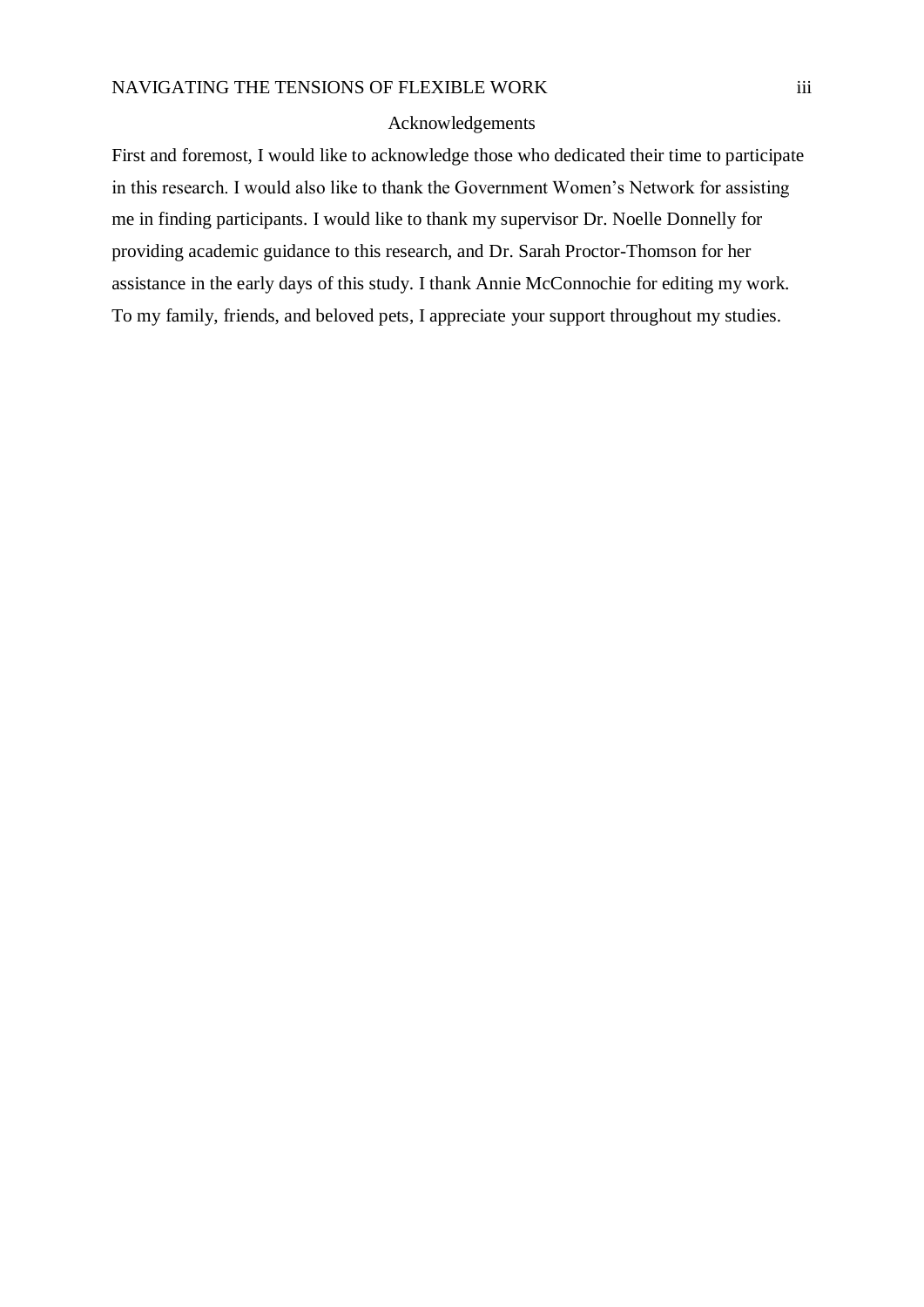# Table of Contents

| 18 |
|----|
|    |
|    |
|    |
|    |
|    |
|    |
|    |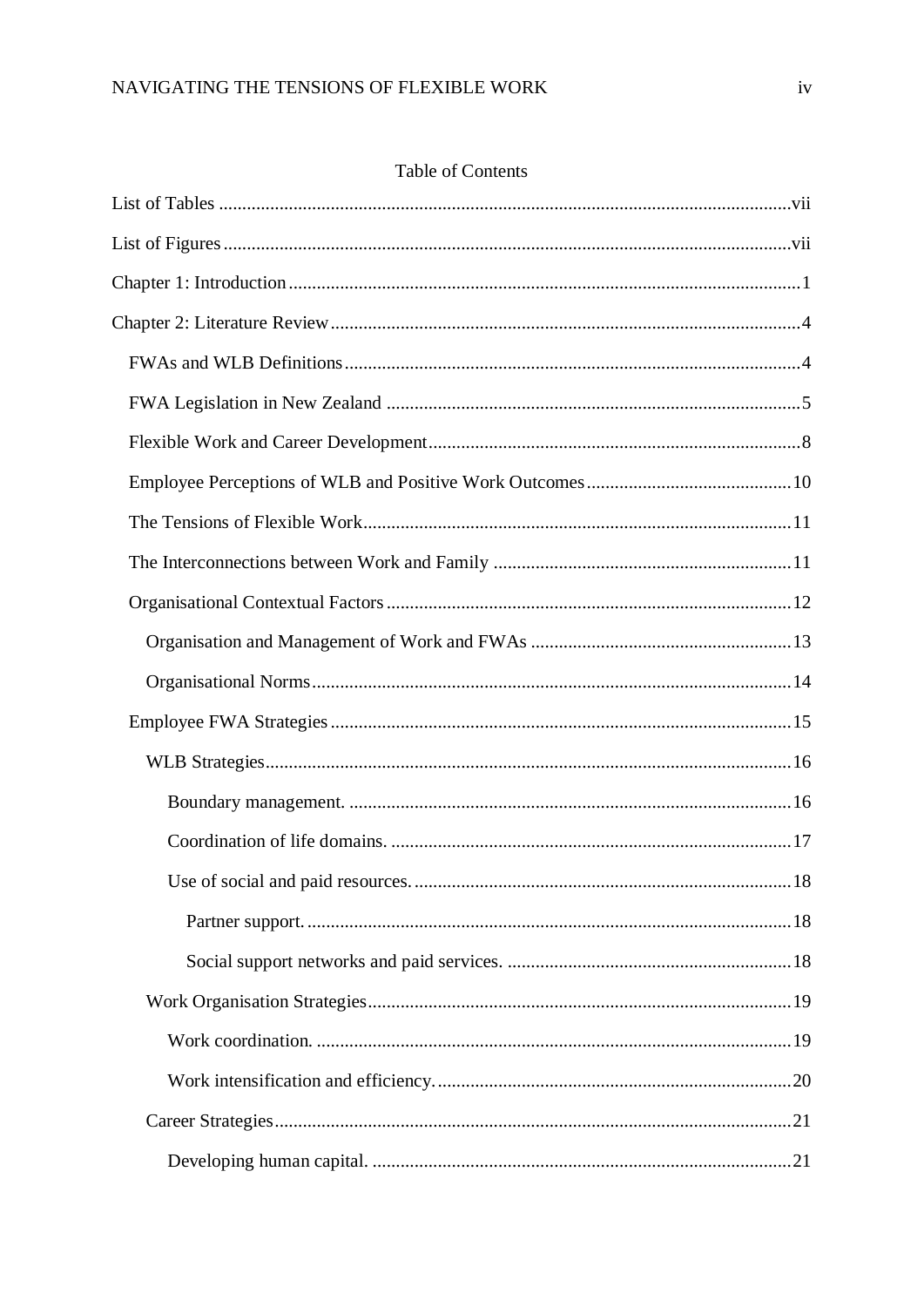| NAVIGATING THE TENSIONS OF FLEXIBLE WORK | V |
|------------------------------------------|---|
|                                          |   |
|                                          |   |
|                                          |   |
|                                          |   |
|                                          |   |
|                                          |   |
|                                          |   |
|                                          |   |
|                                          |   |
|                                          |   |
|                                          |   |
|                                          |   |
|                                          |   |
|                                          |   |
|                                          |   |
|                                          |   |
|                                          |   |
|                                          |   |
|                                          |   |
|                                          |   |
|                                          |   |
|                                          |   |
|                                          |   |
|                                          |   |
|                                          |   |
|                                          |   |
|                                          |   |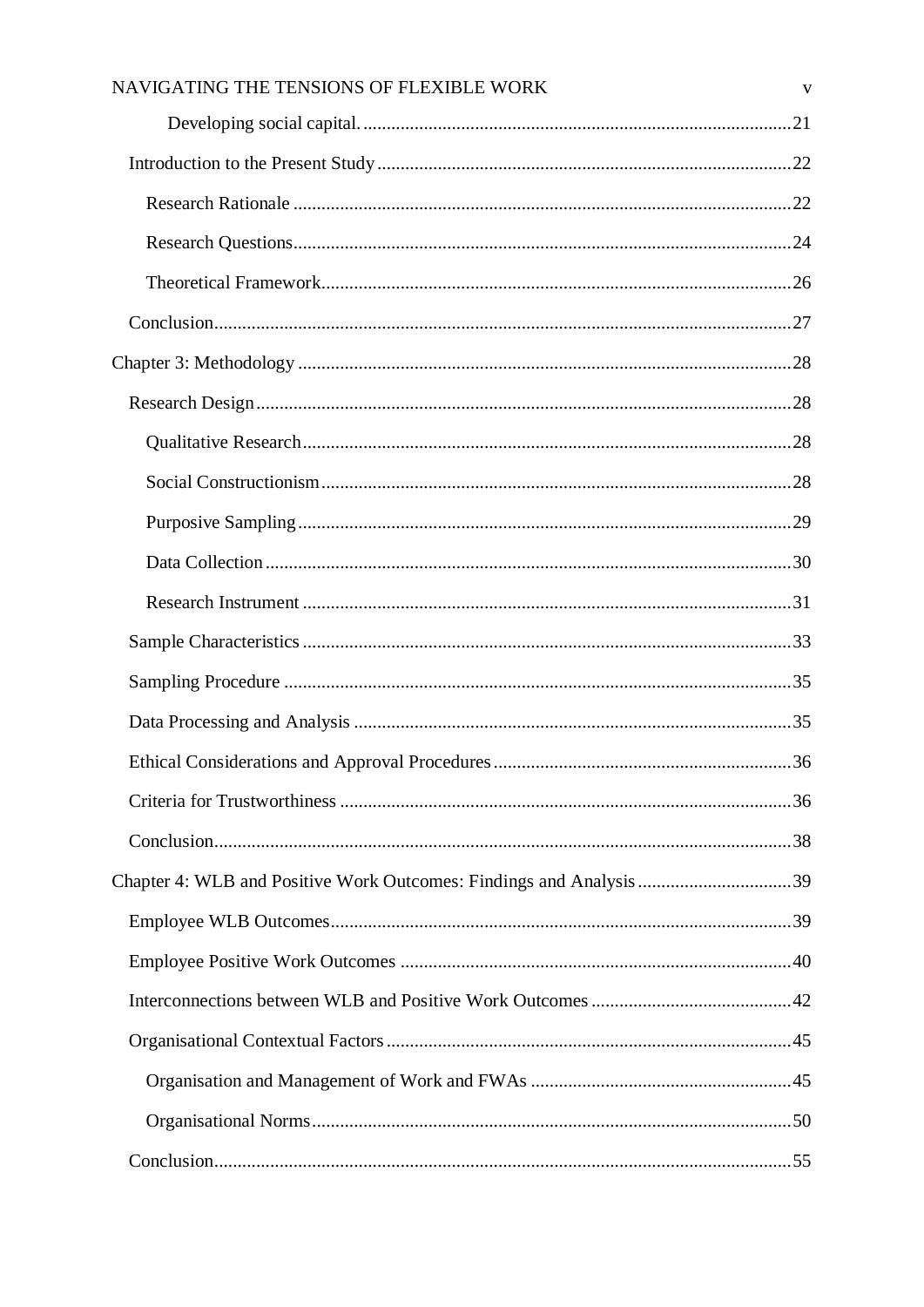| NAVIGATING THE TENSIONS OF FLEXIBLE WORK | V <sub>i</sub> |
|------------------------------------------|----------------|
|                                          |                |
|                                          |                |
|                                          |                |
|                                          |                |
|                                          |                |
|                                          |                |
|                                          |                |
|                                          |                |
|                                          |                |
|                                          |                |
|                                          |                |
|                                          |                |
|                                          |                |
|                                          |                |
|                                          |                |
|                                          |                |
|                                          |                |
|                                          |                |
|                                          |                |
|                                          |                |
|                                          |                |
|                                          |                |
|                                          |                |
|                                          |                |
|                                          |                |
|                                          |                |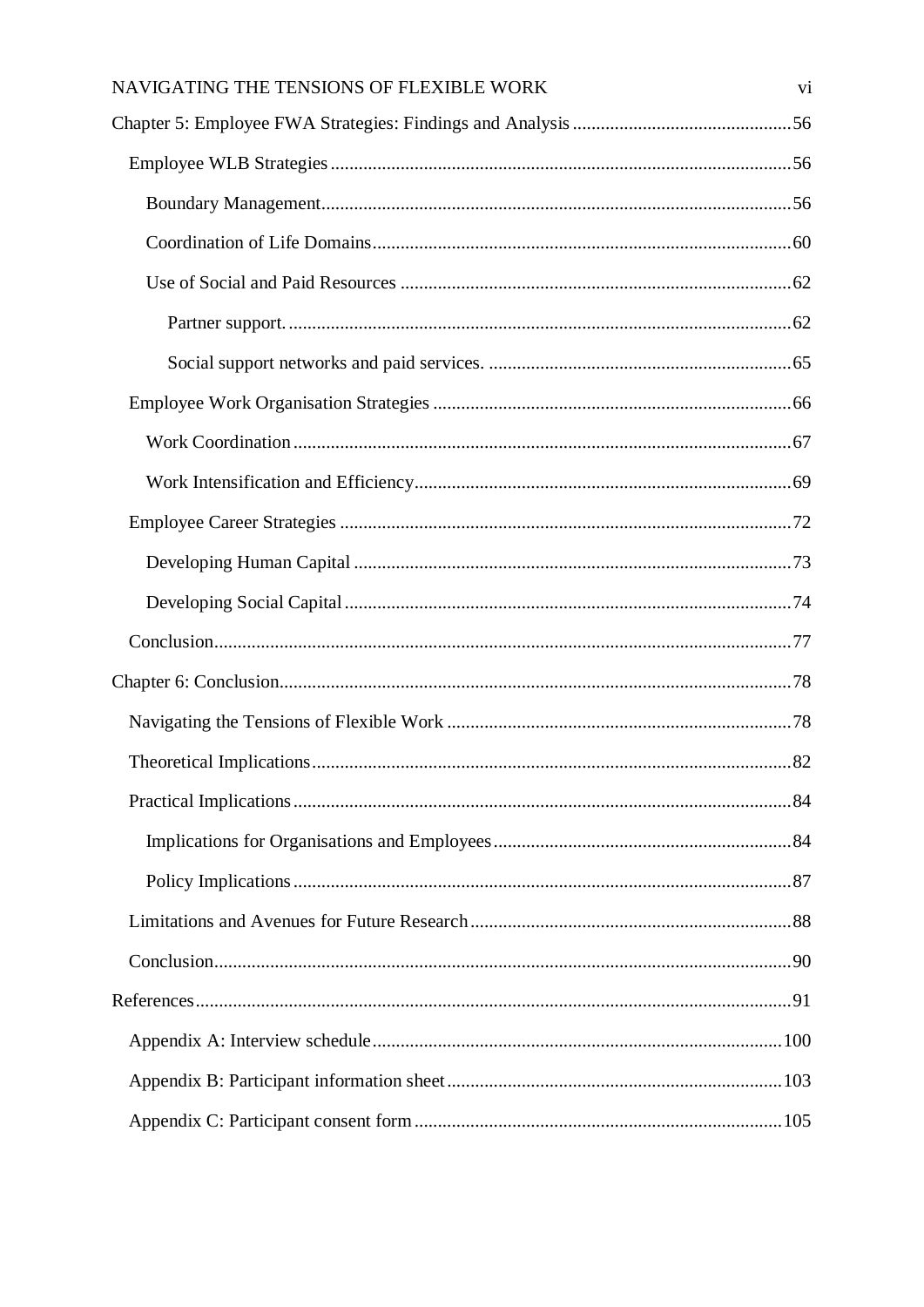# <span id="page-6-1"></span>List of Tables

<span id="page-6-0"></span>

| Table A1. Interview Questions in Relation to Previous Research Prompts 102 |  |
|----------------------------------------------------------------------------|--|
|                                                                            |  |
| List of Figures                                                            |  |

Figure 1. Theoretical framework [.............................................................................................25](#page-31-0)

| ٠ | ×<br>٠ |
|---|--------|
|   |        |
|   |        |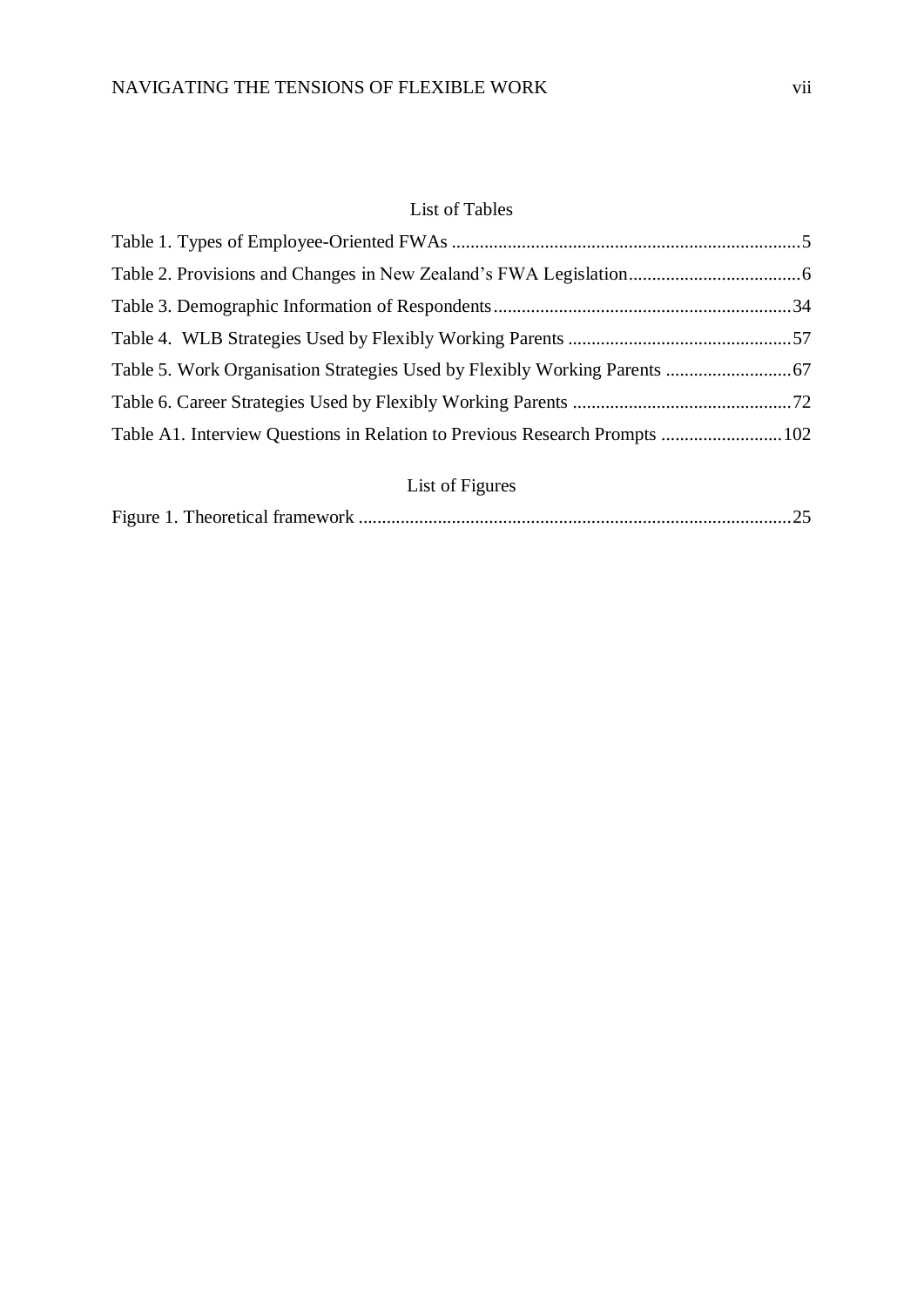#### **Chapter 1:**

#### **Introduction**

<span id="page-7-0"></span>Driven by women's economic independence, modern couples have been described as having three careers. Under this arrangement, while both parents have separate employment careers, they share a third 'family career', where both have responsibilities (Levner, 2000). Consequently, parents face increased difficulty in juggling their work and family responsibilities in a time where raising their children to the best of their ability has increased in concern for parents, and professional employees are socialised to work long hours (Grady & McCarthy, 2008; Moen et al., 2013). Over 90 percent of a sample of US parents report experiencing work-family conflict (Gornick & Meyers, 2005). These changes in family and employment dynamics have been met with what sociologists refer to as 'structural lags' (Moen & Yu, 2000). More specifically, organisations and government have been slow to support families that are no longer dividing employment and childcare according to the traditional male-as-breadwinner and female-as-homemaker model. Flexible work arrangements (FWAs), such as, part-time work, flexible schedules, compressed work weeks, and working from home, are relatively inexpensive initiatives that once refined on a more widespread scale, may be one solution to the shift in dynamics between work and family life (Weeden, 2005). Within New Zealand, the demand for FWAs is high. A recent report suggests that over two thirds of professional workers currently seek greater WLB and FWAs (Hudson, 2015).

When it comes to the implementation of FWAs, research indicates that individual employees bear the burden of responsibility for promoting their positive outcomes while working flexibly. For example, business and legislative discourse tends to emphasise employees' roles in negotiating FWA usage and devising ways that their FWA may be effectively adopted and utilised within organisations (Cooper & Baird, 2015; Donnelly, Proctor-Thomson, & Plimmer, 2012). Furthermore, organisations selectively grant FWAs to high-performing and trustworthy employees (Hersch et al., 2001), who are more likely to assume responsibility for ensuring that their arrangements work in practice. Professional employees more broadly have also experienced increased responsibility in maintaining WLB, brought on by technological advancements and long-hours work cultures (Moen et al., 2013). Where previously organisations delineated work schedules for employees, with standard business hours signalling the end in the work day, now employees must decide how to fit in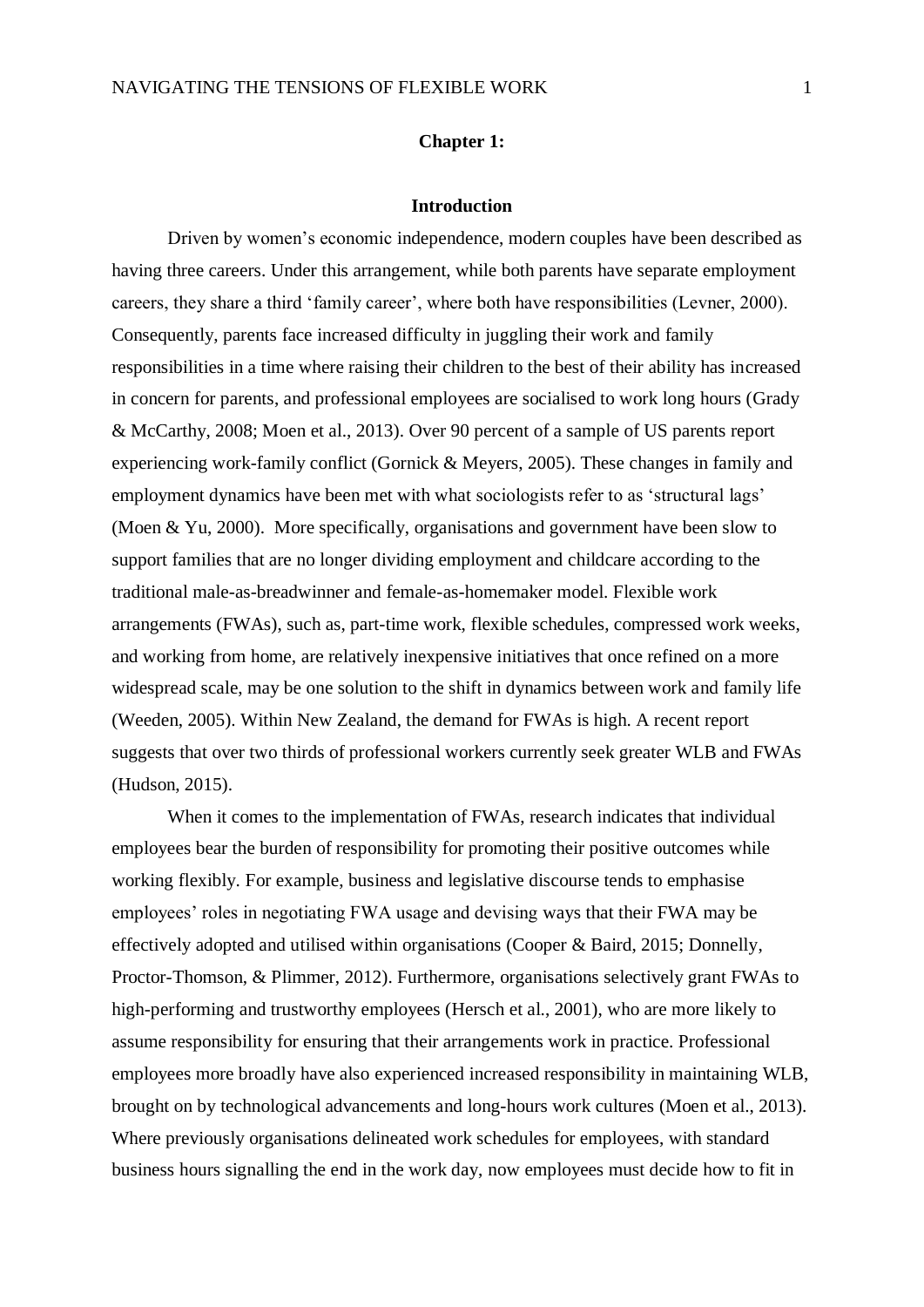family and personal time amidst constant pressure to be engaged in, or accessible to work (Moen et al., 2013). However, research tends to focus on examining organisational-level contextual factors or stable individual differences which may influence outcomes for flexibly working employees (Kossek & Ozeki, 1998; Kreiner, Hollensbe, & Sheep, 2009). Despite indications of employees having responsibility for promoting positive FWA outcomes, less attention has been dedicated towards researching how the behaviour of employees can influence outcomes while they are working flexibly.

Whilst there is evidence of positive effects of FWAs for both productivity-related organisational outcomes (Shepard, Clifton & Kruse, 1996) and job satisfaction and workfamily conflict for flexibly working employees (Baltes et al., 1999; Gajendran & Harrison, 2007), emerging research reveals that the picture is more complicated. Firstly, there is a lack of consistency concerning the relationship between FWAs and business outcomes. In their systematic review, de Menezes and Kelliher (2011) concluded that there is no universal business case for FWAs, citing examples of studies having found negative or null relationships between FWAs and organisational productivity, job performance, employee retention, presenteeism, job satisfaction, organisational commitment, and health and wellbeing. This suggests the existence of many moderating contextual factors that may have an impact on outcomes associated with FWA usage. Furthermore, research also points to a 'dark side' to FWAs, in some cases resulting in stigmatisation, poorer performance appraisals, less prestigious work assignments, slower rates of wage increases and promotions, professional isolation, and risk of future unemployment (Glass, 2004; Munsch, 2016; Stone & Hernandez, 2013). This is alarming given that New Zealand researchers prescribe that *quality* FWAs cannot be associated with negative effects on income, career progression, nor access to favourable employment (Fursman & Zodgekar, 2009). Moreover, there is concern over a negative impact of FWAs on WLB. Studies have observed flexibly working employees working longer hours than their standard-working colleagues, largely due to pressures related to high workloads alongside a desire to prove themselves whilst facing career disadvantages (Crosbie & Moore, 2004; Evans, Kunda, & Barley, 2004; Kelliher & Anderson, 2010). This demonstrates the opposing forces that flexibly working employees may be required to navigate, wherein attempts to promote WLB or positive work outcomes may be in tension. Therefore, there seems to be a critical need to examine simultaneously the WLB and positive work outcomes of flexibly working employees.

The primary objective of this research is to explore and identify individual strategies used by flexibly working parents which contribute to WLB and promote positive work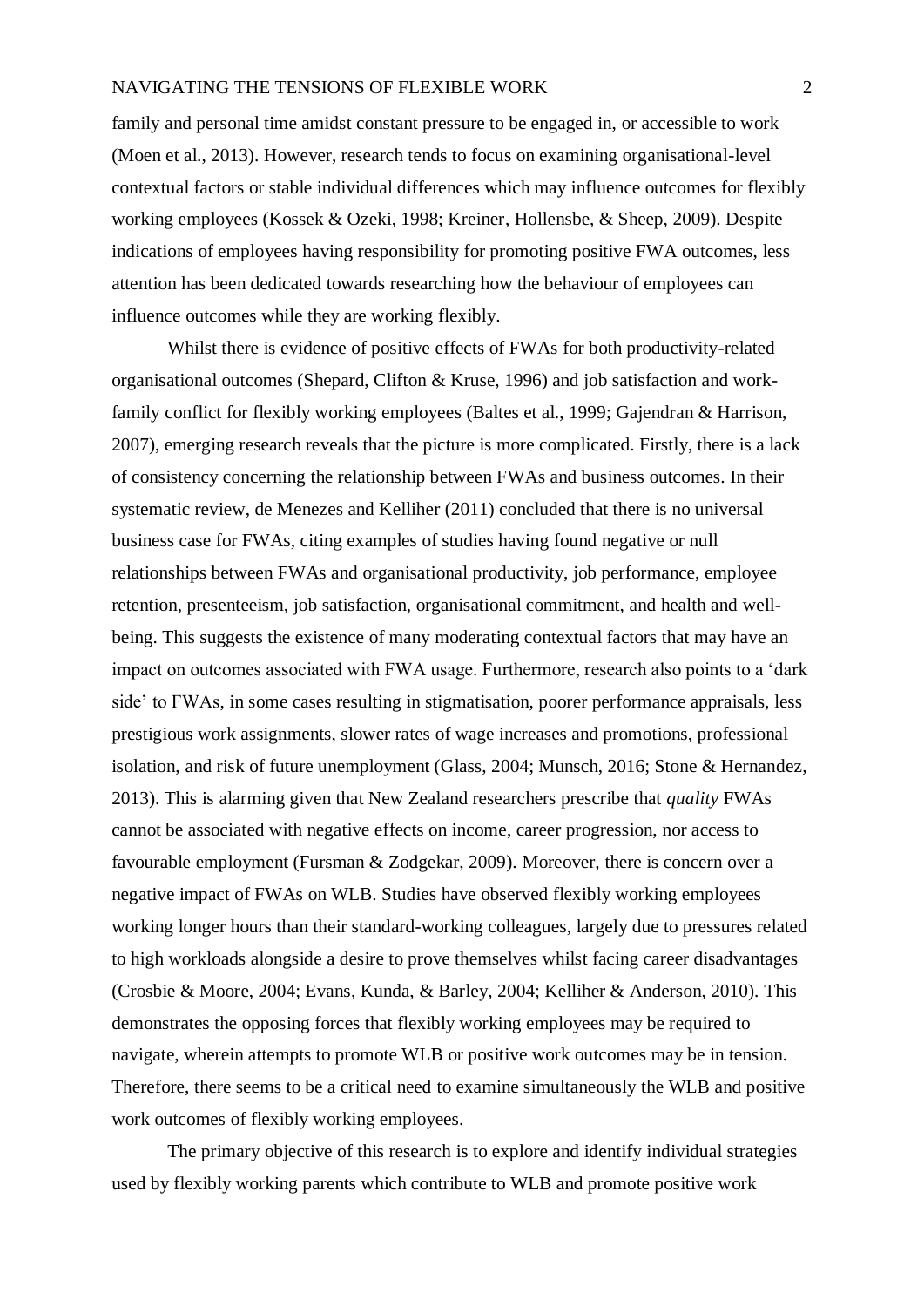outcomes, while also investigating the possibility for tension between these outcomes. This is a more positive perspective compared to the "rather dire view" (Kreiner et al., 2009, p. 715) that research into work-family relationships has cast with its predominant focus on negative outcomes, such as, work-family conflict that are less likely to provide insight into practical solutions for promoting positive FWA outcomes. This research aims to addresses a gap that exists in the current literature regarding strategies used by professional, flexibly working parents. Additionally, extant studies have not specifically sought to delineate the difference between individual's strategies aimed at promoting WLB compared to positive work outcomes to investigate their interconnection (e.g. Lee & Kossek, 2005). The exploration of both WLB and work-related strategies in this research may provide valuable insights into ways that flexibly working employees can optimise both WLB, and positive work outcomes.

This thesis begins with a review of the literature in Chapter 2 that identifies the information that is known about the topic of interest and how FWAs are positioned within New Zealand's institutional context, as well as research gaps to be addressed in the study. The chapter concludes with an outline of the research questions and theoretical framework employed in this research. Chapter 3 outlines the methodological considerations undertaken to address the research objectives, specifically describing the study's qualitative nature, social constructionist perspective, and use of purposive sampling techniques and interviews for data collection. Next, Chapter 4 outlines how WLB and positive work outcomes, and the ways these outcomes are interconnected, are conceived by the respondents, as well as the organisational contextual factors that emerged as influencing FWA outcomes. In addition, the chapter provides an analysis of these findings as they relate to previous research. Chapter 5 presents and analyses various strategies that flexibly working parents adopted to promote WLB and positive work outcomes. The thesis concludes with chapter six which discusses the conclusion of the study in light of the research objective. Furthermore, chapter six presents the theoretical and practical implications of the research, and finally, certain limitations of the study and possible areas for future research.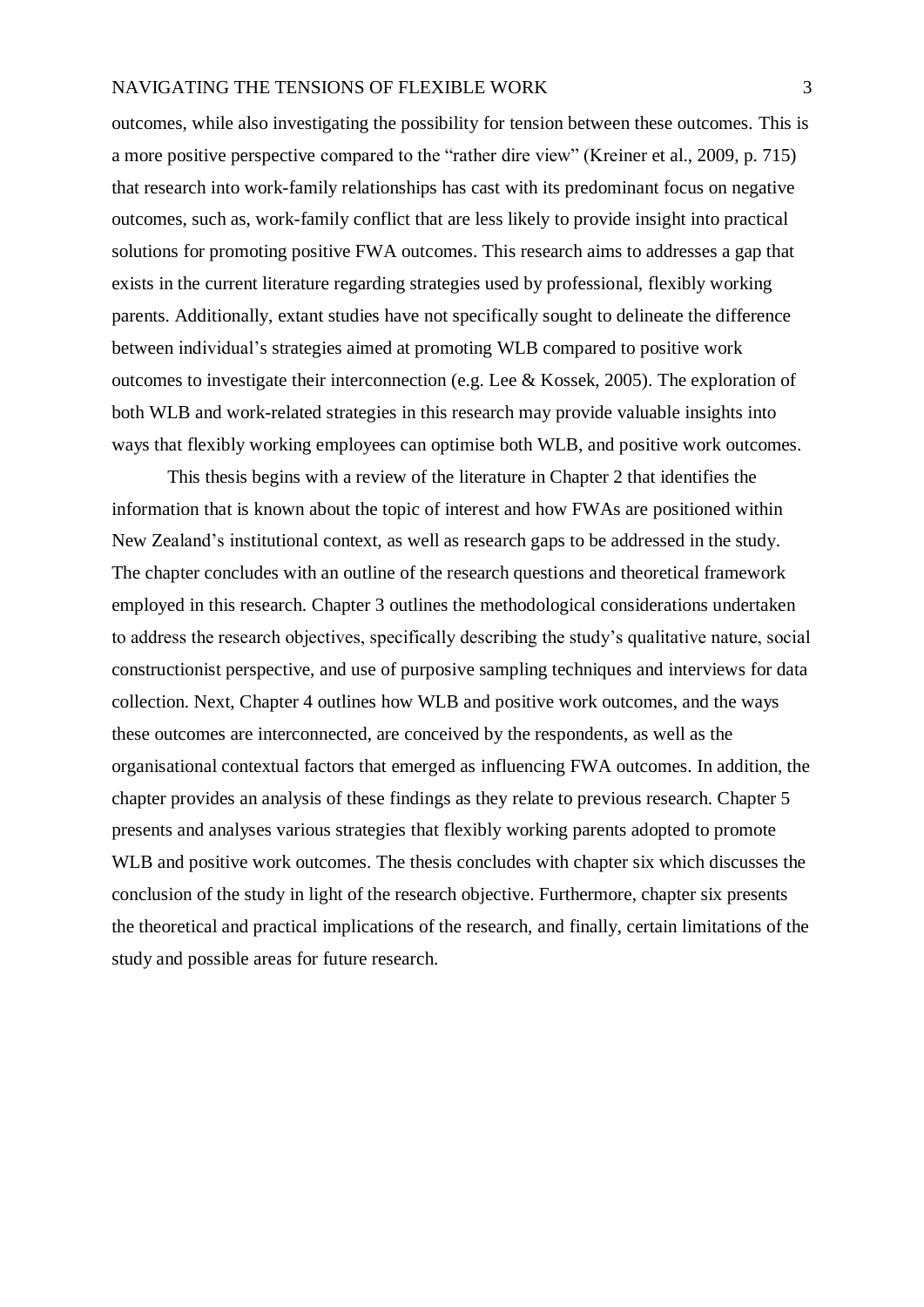#### **Chapter 2:**

#### **Literature Review**

<span id="page-10-0"></span>This chapter presents an outline of the FWA literature with specific framing from the perspective of strategies that employees adopt. First, it describes New Zealand's FWA legislation that shapes employee experiences of FWA implementation. Then it introduces recent career theories with a focus on the relevance of the life course perspective to the careers of flexibly working parents. Informed by career theory, the review then explores the literature related to the way flexibly working parents conceptualise WLB and positive work outcomes. After introducing notions of the tensions of flexible work and interconnections between work and family, the review also outlines organisational contextual factors known to influence these tensions and outcomes for flexibly working parents. Next, to understand what is currently known about ways of promoting WLB and positive work outcomes, the review explores the extant literature on individual strategies used by working parents and flexibly working employees. Finally, the chapter introduces the research rationale, the theoretical framework, and the research questions that emerged from an identification of the gaps in the literature.

# **FWAs and WLB Definitions**

<span id="page-10-1"></span>WLB is defined as "the individual perception that work and non-work activities are compatible and promote growth in accordance with an individual's current life priorities" (Kalliath & Brough, 2008, p. 326). Framed in this way, WLB is promoted by employeeoriented FWAs that feature employee choice or control, rather than capacity-oriented flexibility, which streamlines work schedules to meet production or customer requirements (Dettmers, Fietze, & Kaiser, 2013). FWAs are defined here as ''employer-provided benefits that permit employees some level of control over when and where they work outside the standard workday'' (Mercer, Russell, & Arnold, 2014, p. 411). Table 1 describes the types of FWAs featured in this study.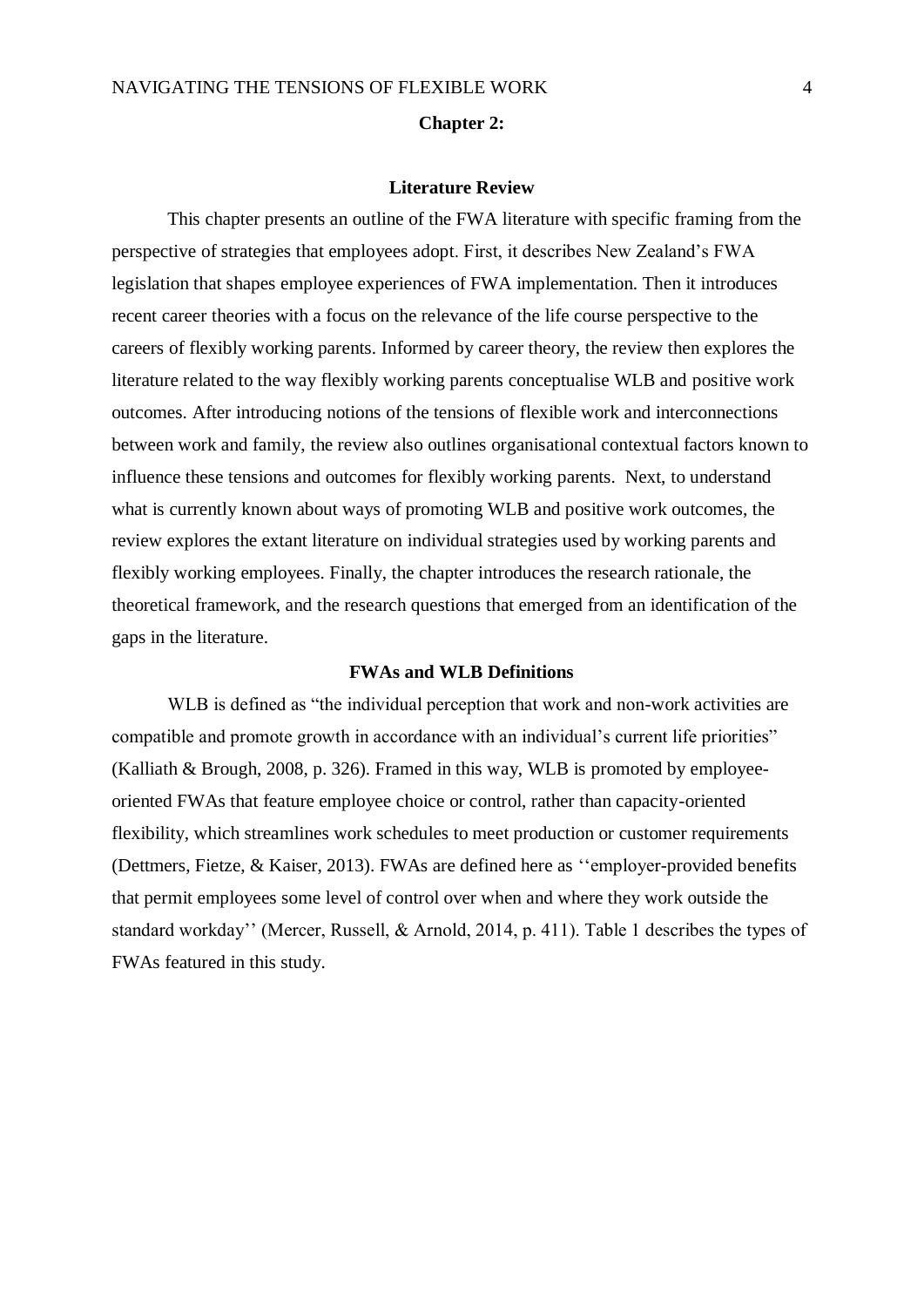#### <span id="page-11-1"></span>Table 1

| <b>FWA</b>            | Description                                                     |
|-----------------------|-----------------------------------------------------------------|
| Part-time             | Working fewer hours than full-time employees with a             |
|                       | proportionate reduction in salary.                              |
| Flex-full-time        | Working full-time hours while using one or more of the below    |
|                       | types of FWAs.                                                  |
| <b>Telework</b>       | Working from home during at least part of the work week.        |
| Flexitime             | Having flexibility over work times.                             |
| Compressed work weeks | Compressing the total work hours per week into fewer days,      |
|                       | resulting in longer work days and time off later in the week or |
|                       | fortnight.                                                      |

*Types of Employee-Oriented FWAs*

#### **FWA Legislation in New Zealand**

<span id="page-11-0"></span>New Zealand's FWA legislation corresponds with a soft-touch, 'right-to-request' type of legislation that exists in countries such as Australia and the UK (Donnelly et al., 2012). Under part 6AA of the Employment Relations (Flexible Working Arrangements) Amendment Act (2007), New Zealand employees currently have the right to request variation to the hours or days they work or place of work. Meanwhile the act gives employers the right to refuse requests under specific conditions where FWAs would compromise business needs (see Table 2). Under the act, employees are responsible for outlining any foreseeable changes that the employer may need to make to accommodate the request. Employers have the responsibility to consider requests and inform employees of whether they have been granted, and when requests are refused, they must explain their reasons. Under the legislation, employees cannot contest the reasons employers give for denying requests, but can report their employers for not following correct process to a labour inspector, then for mediation, and then to the authorities, which may fine an employer up to \$2,000 in reparations to the employee. Following a government review, changes were made under the Employment Relations Amendment Act (2014) to part 6AA relating to New Zealand's FWA Legislation. These included extending the entitlement for requesting FWAs to employees generally, not only caregivers, from the beginning of their employment, rather than after six months' job tenure, and with no restriction of how often requests can be made. In addition, employers became required to respond to FWA requests sooner, within one month rather than three. A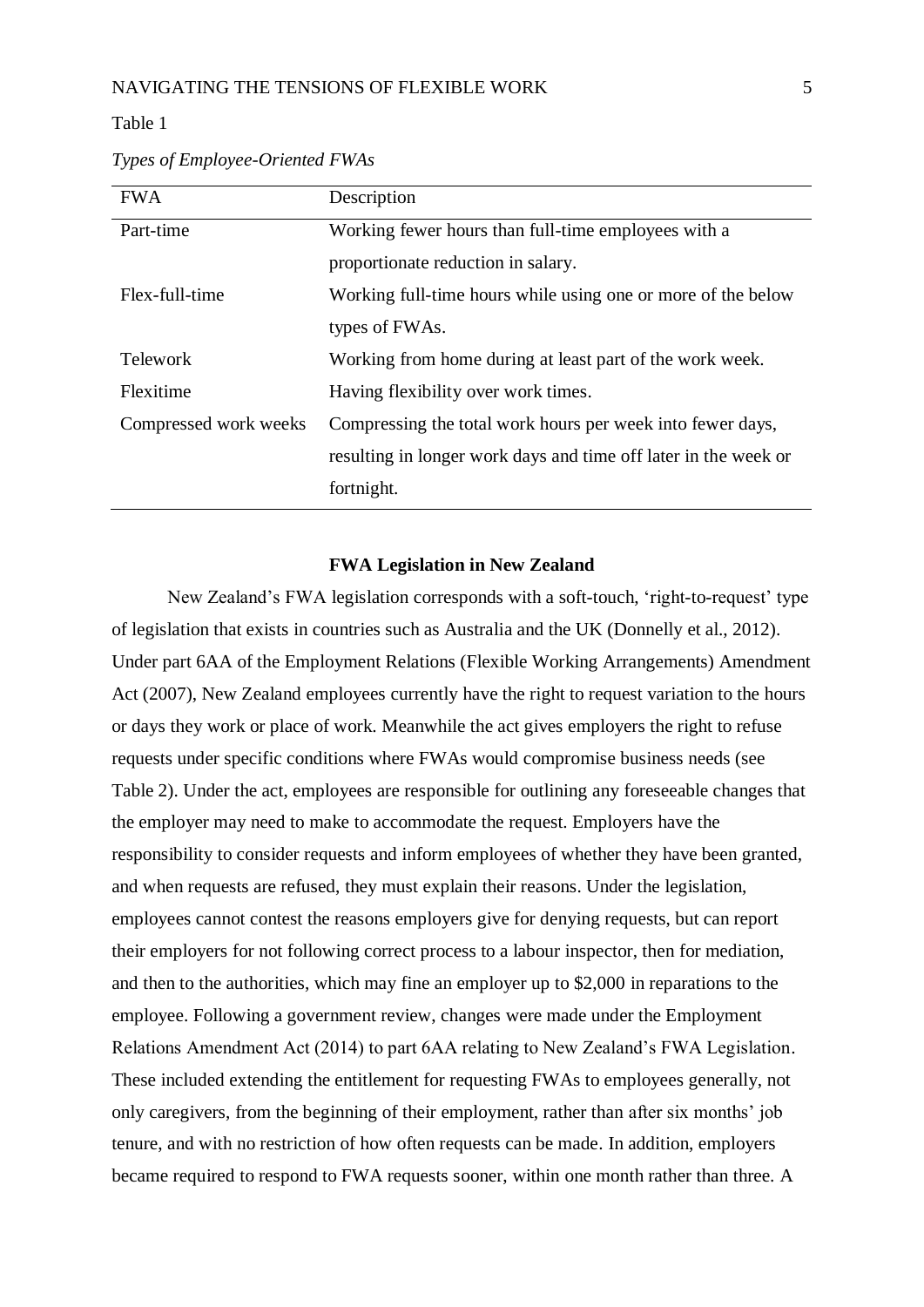summary of New Zealand's FWA legislation across the two amendments is outlined in Table 2.

New Zealand's FWA legislation and the advice of government agencies on its conception have been criticised as 'employer-friendly', with a primary purpose of accommodating the needs of the country's labour market (Masselot, 2014; Ravenswood, 2008). As a result, the legislation highlights employee responsibility in managing work and family and ignores structural constraints to individual choices and the responsibilities of organisations and society to alleviate tensions between work and family (Ravenswood, 2008). The legislation prescribing employees as responsible for initiating FWA requests and assessing and mitigating against their business impact, reveals the legislation's emphasis on employees accommodating business needs rather than organisations supporting the WLB of employees (Ravenswood, 2008). Because the legislation emerged from the business case of FWAs in promoting employee recruitment, retention, and productivity, there is concern that the legislation may be removed if the business case weakens (Ravenswood, 2008).

Research has investigated the negative consequences of 'right-to-request' legislative and organisational policies only delineating the process for accessing FWAs while failing to address where the responsibility lies for the implementation and management of FWAs (Donnelly et al., 2012). New Zealand and Australian research finds that employees are left with responsibility for managing their arrangements, despite having little control over workload pressures (Cooper & Baird, 2015; Donnelly et al., 2012). For example, research on teleworking in 50 New Zealand and Australian organisations found that over half of the organisations had no written guidelines for teleworking arrangements (Bentley et al., 2013). With lack of training for employees and managers on teleworking, the managers studied felt unsupported in how to manage and facilitate teleworking. Lack of managerial support can then lead employees to work overtime while using FWAs (Cooper & Baird, 2015). Accordingly, Donnelly et al. (2012) argue that FWA legislation be guided by a 'rights and responsibilities' framework, defining the responsibilities as well as rights for organisations and employees.

#### <span id="page-12-0"></span>Table 2

*Provisions and Changes in New Zealand's FWA Legislation*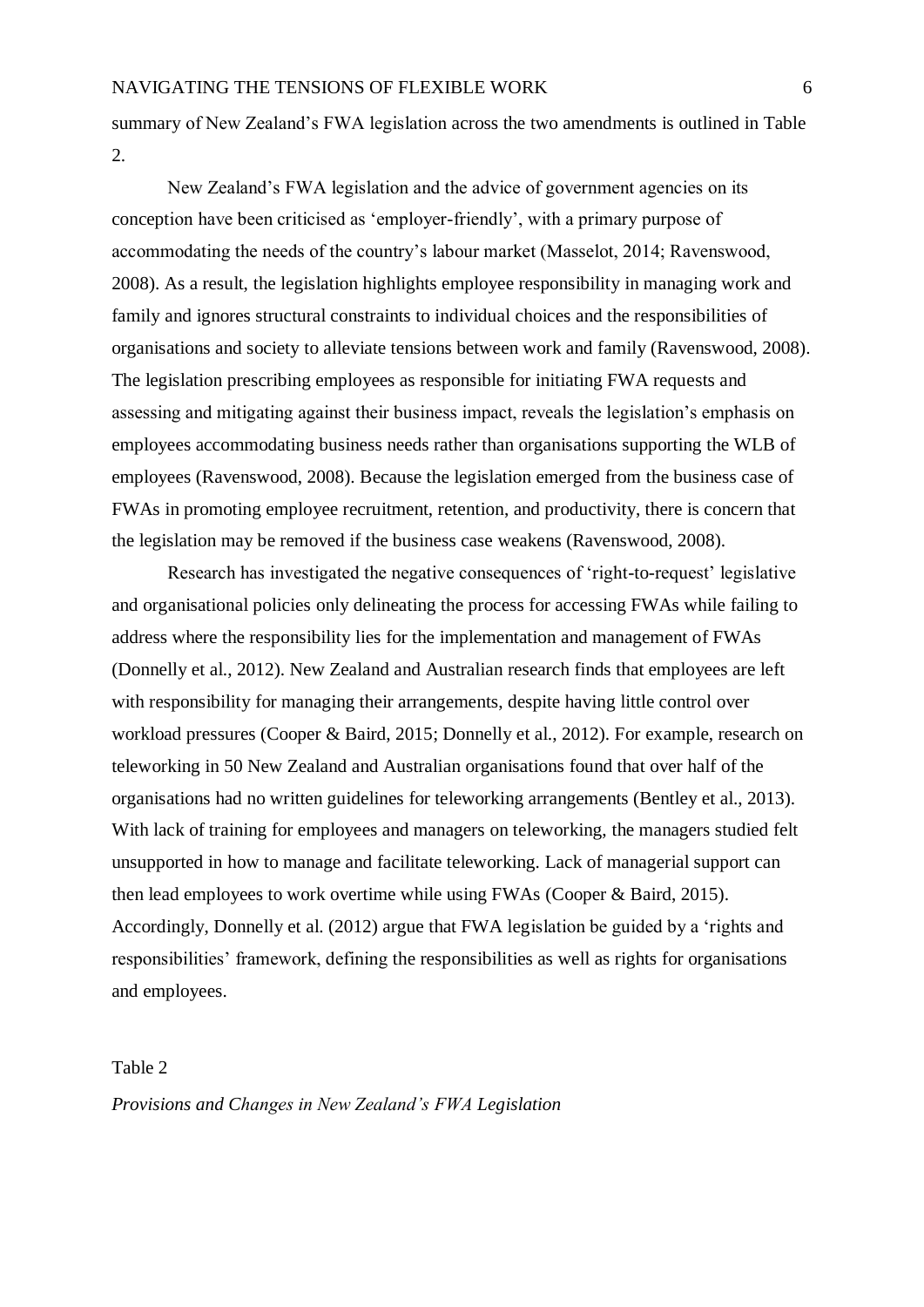| NAVIGATING THE TENSIONS OF FLEXIBLE WORK |  |
|------------------------------------------|--|
|                                          |  |

| Legislation         | <b>Employment Relations (Flexible</b>     | <b>Employment Relations</b>   |
|---------------------|-------------------------------------------|-------------------------------|
|                     | <b>Working Arrangements)</b>              | <b>Amendment Act 2014</b>     |
|                     | Amendment Act 2007                        |                               |
| Objective           | Promote the WLB of working                | Promote the WLB of employees. |
|                     | parents.                                  |                               |
| Eligibility         | Six months of employment with             | From the start of employment. |
|                     | the same employer.                        |                               |
| Entitlement         | To request FWAs if employees              | All employees can request     |
|                     | are caring for any person. They           | FWAs. No restriction of time  |
|                     | must not have made a request in           | between requests.             |
|                     | the last 12 months.                       |                               |
| Procedural          | Requests must be in writing.              | Same procedural requirements  |
| requirements        | Employers must respond to                 | except employers must respond |
|                     | requests within three months. If          | within one month rather than  |
|                     | requests are denied, employers            | three months of requests.     |
|                     | must provide reasons for the              |                               |
|                     | grounds for refusal.                      |                               |
| Grounds for refusal | Inability to organise work<br>$\bullet$   | Same grounds for refusal.     |
|                     | among existing staff                      |                               |
|                     | Inability to recruit additional           |                               |
|                     | staff                                     |                               |
|                     | • Detrimental impact on                   |                               |
|                     | quality                                   |                               |
|                     | Detrimental impact on<br>$\bullet$        |                               |
|                     | performance                               |                               |
|                     | Insufficiency of work during<br>$\bullet$ |                               |
|                     | periods the employee                      |                               |
|                     | proposes to work                          |                               |
|                     | Planned structural changes                |                               |
|                     | Burden of additional costs                |                               |
|                     | Detrimental effect on ability             |                               |
|                     | to meet customer demand                   |                               |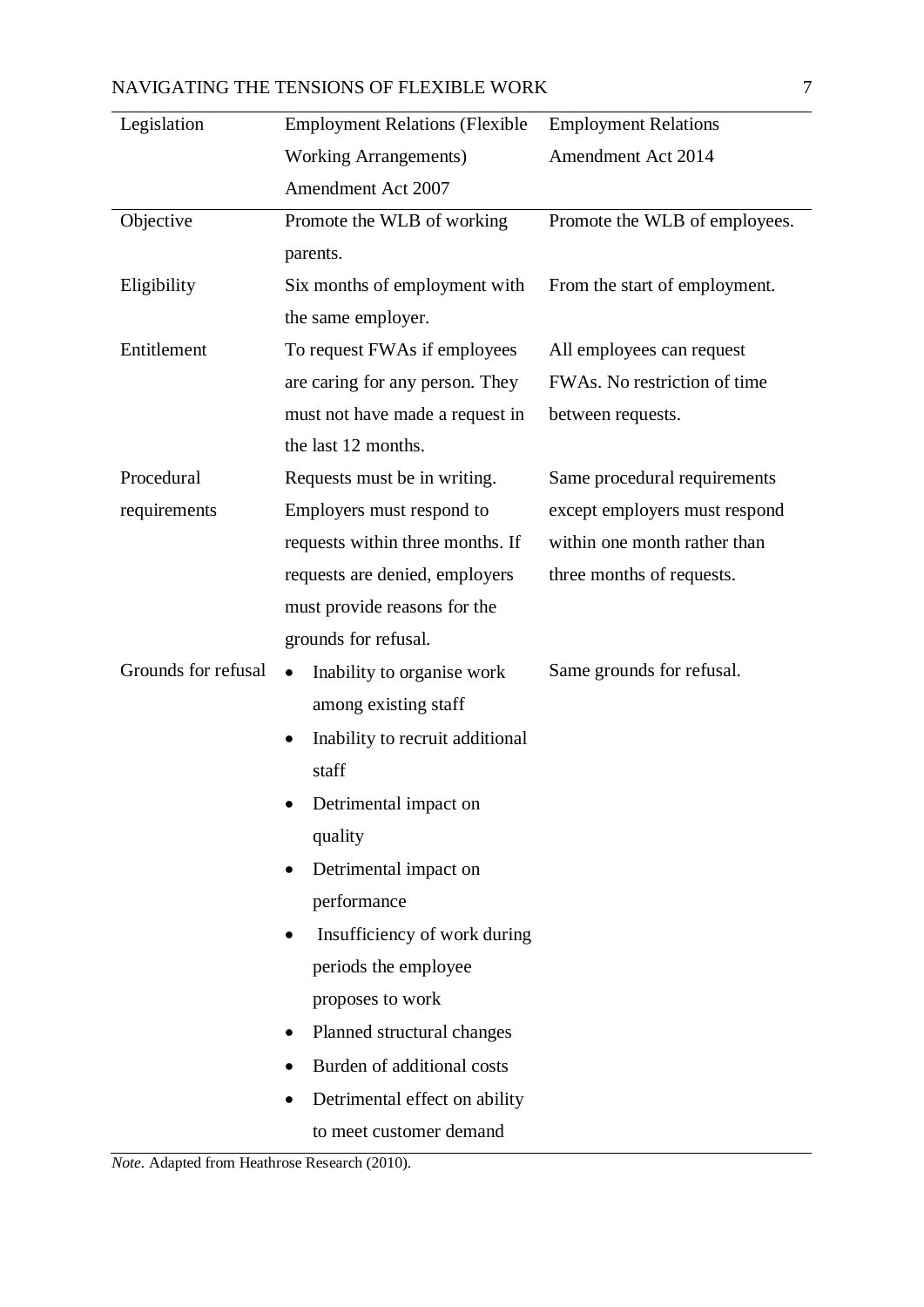Furthermore, 'right-to-request' policies are claimed to limit FWA availability, through giving employers 'formalised discretion' in interpreting FWA policies and deciding whether to grant flexibility (Kelly & Kalev, 2006). This results in feelings of privilege and obligation when employees do use flexibility (Kelly & Kalev, 2006). Out of gratitude, flexibly working employees have been found to repay their organisations with increased productivity and work devotion (Cooper & Baird, 2015; Kelliher & Anderson, 2010). New Zealand employees also report feeling guilty when deviating from regular business hours, which then leads them to work harder and longer hours in return (Fursman & Zodgekar, 2009). Therefore, the lack of implementation guidelines in New Zealand's FWA legislation and the way it limits FWA availability have an impact on the ability of employees to access FWAs and promote their desired outcomes once they obtain them. The lack of business guidelines for FWA implementation in New Zealand's FWA legislation, coupled with indications that employees are responsible for avoiding any adverse business effects of their FWAs, begs the question of how employees are managing their burden of responsibility.

# **Flexible Work and Career Development**

<span id="page-14-0"></span>The concept of 'career' is defined by Hall (2002) as "the individually perceived sequence of attitudes and behaviours associated with work-related experiences and activities over the span of the person's life" (p. 12). A relevant definition of work is "that which one does to make a living" (Gunz & Peiperl, 2007, p. 5). Although feminist interpretations of 'work' encompass unpaid housework and volunteer work (Swiebel, 1999), while studying work and family intersections, clarity between domains can be gained from limiting work to refer only to paid employment (Eby et al., 2005). Historically, career theory originated in the study of predominantly men as the breadwinners, in isolation from family circumstances (Greenhaus, Callanan, & Godshalk, 2010). Careers were defined by objective outcomes of linear, upward job mobility, within a single organisation, promoted by high job commitment (Greenhaus & Kossek, 2014). However, recently careers have been shaped by social changes due to competitive global markets where employees have higher job mobility, more job losses, and less opportunity for career advancement within their organisations (Greenhaus & Kossek, 2014).

These changes have stimulated a variety of alternative career theories, for example, protean careers (Briscoe & Hall, 2006), boundaryless careers (Sullivan & Arthur, 2006), intelligent careers (Arthur, Claman, & DeFillippi, 1995), kaleidoscope careers (Mainero & Sullivan, 2005), and feminist career perspectives (e.g. O'Neil & Bilimoria, 2005). Although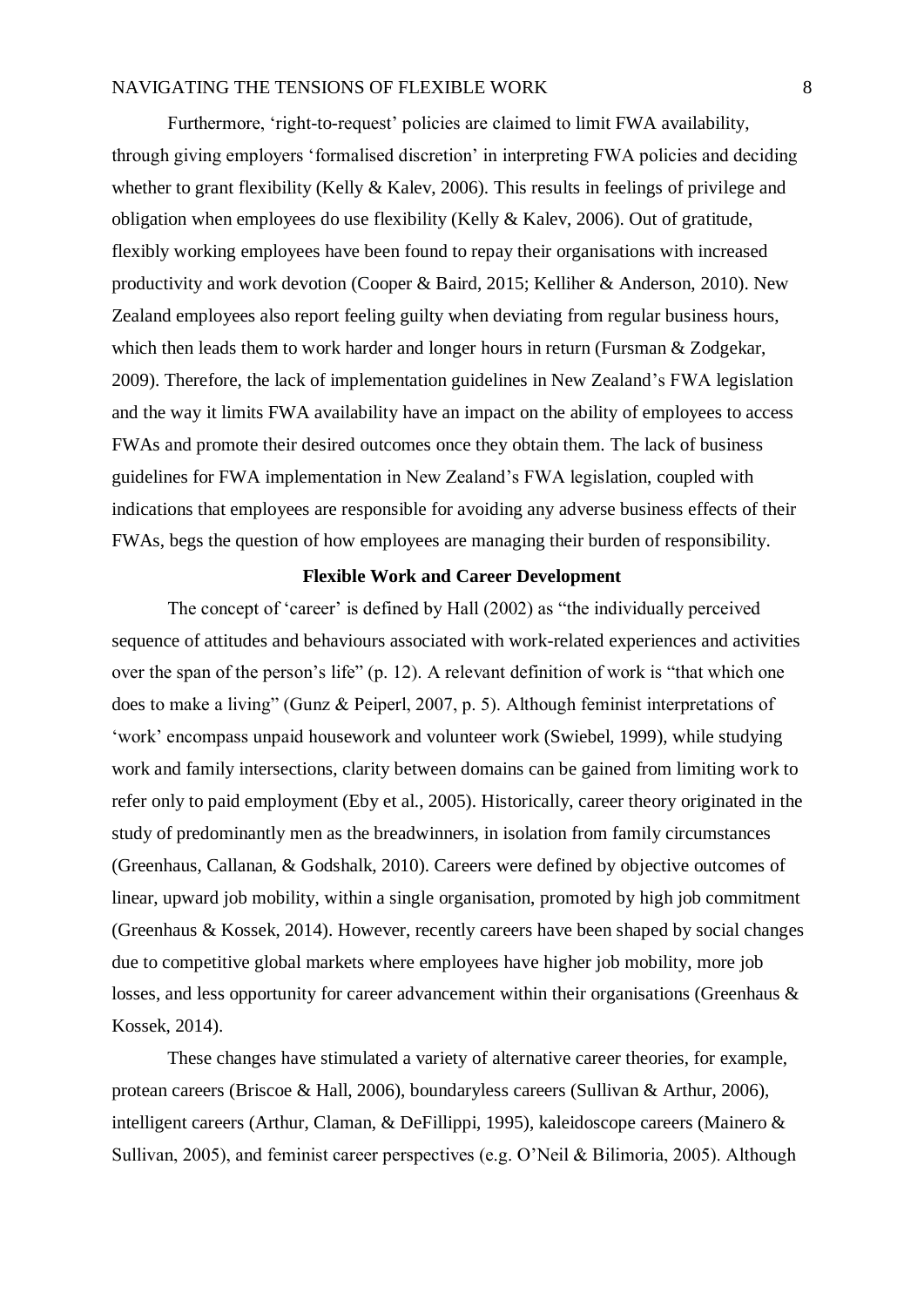these career theories differ in focus, they all acknowledge the impact of social changes on careers as outlined above, emphasising the self-management of careers and the guiding role of individuals' subjective career perceptions. While it is important to examine objective measures of career success for investigating the relative standing of flexibly working employees in organisations, considering positive work outcomes from an individual's subjective perspective reveals more about the desired outcomes that might be motivating the strategy use of flexibly working employees. Accordingly, we use Mirvis and Hall's (1994) definition of career success with its subjective focus: "The experience of achieving goals that are personally meaningful to the individual" (p. 366).

Particularly relevant to this research is Moen and Sweet's (2004) application of the life course perspective to the study of careers and their intersection with family life. The life course perspective explores the interrelationships between four key themes, relating to: the *meaning* that people give to their values and identities, individual *agency* in strategically shaping the life course, as well as the ways this may be constrained by *context*, and the influence of *relationships* on choices and perceptions (Moen & Sweet, 2004). Therefore, the life course perspective advocates the importance of considering changing career and family dynamics over time within the greater, socially constructed context*.* It views careers as not only occupational, but that family life also represents a career, with changing stages. Important social issues shaping work and family dynamics include cultural contradictions and mismatches that are remnant from past historical periods, such as, the male-as-breadwinner and female-as-homemaker model of family life (Moen & Sweet, 2004). This institution no longer serves families due to the increased proportions of dual-earning parents, single parents and employees with elder-care responsibilities in the workforce (Greenhaus & Kossek, 2014).

Accordingly, Moen and Sweet (2004) identify numerous lags in the work-family literature. These include the failure to acknowledge that: (a) gendered patterns in the life course and work hours are socially constructed and sustained, (b) WLB is dynamic and changing in parallel with the course of family life, (c) the type of employment and the use of FWAs are not necessarily stable and change over time, (d) with this dynamic nature there is a need to investigate processes rather than outcomes, (e) many employees collaborate with their partners on family considerations, and, (f) employees have more roles than just work and family. Overall, as per the life course perspective, prior modes of thinking reflecting a 'career mystique', that career dedication is of primary and constant importance throughout one's life, are outdated (Moen et al., 2013). Instead, Moen and Sweet (2004) suggest shifting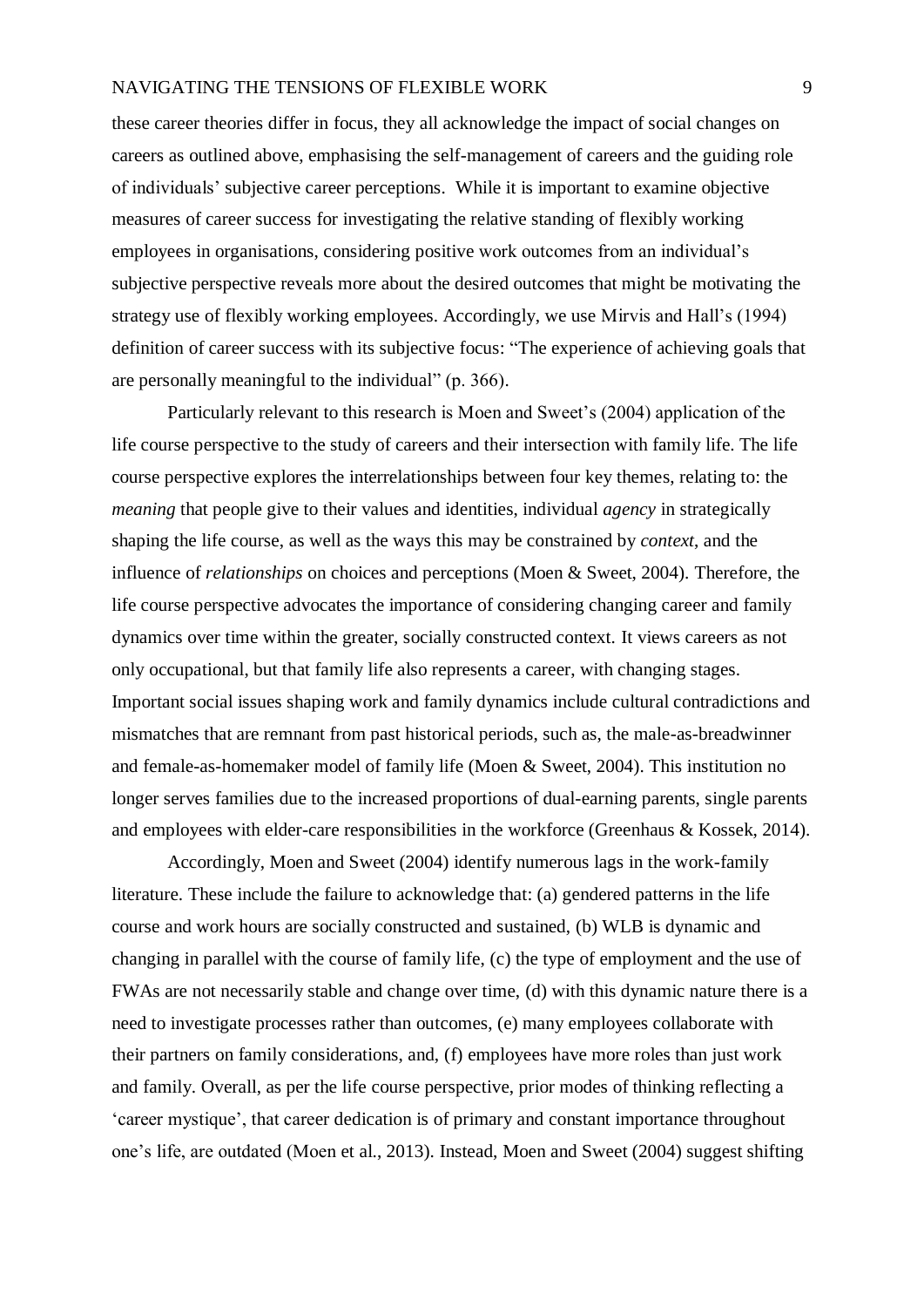the emphasis away from linear careers, to 'flexible careers', with greater variety in possible career templates across life stages, genders, and work schedules.

In conclusion, in recent years, career theory has responded to social changes by emphasising subjective and self-managed careers as opposed to objective and linear notions of career progression. In particular, the life course perspective of work and family advocates greater acknowledgement of the social forces that influence the dynamic trajectories of careers and families. This section has highlighted the importance that contemporary career theories place on subjective career success. The next section will explore ways the research shows that flexibly working parents may view positive work outcomes, and WLB.

# **Employee Perceptions of WLB and Positive Work Outcomes**

<span id="page-16-0"></span>Research on work and family informs ways in which flexibly working parents may subjectively view WLB and positive work outcomes. For example, Lee and Kossek (2005) explored the meaning of career success for 80 professionals and managers working part-time. They found endorsement of six categories for career success: (a) learning/growing/being challenged, (b) upward mobility, (c) having an impact/making a contribution, (d) interesting, enjoyable work/having fun, (e) peer respect/recognition, and a final category relating to WLB, (f) able to have a life. Since users of FWAs face discrimination and have an increased risk of quitting their jobs, another relevant outcome for work success for flexibly working parents may be staying in employment and having a desire to do so (Fursman & Zodgekar, 2009; Stone & Hernandez, 2013). The work-family literature suggests more specific ways that flexibly working parents may view WLB than simply 'having a life' as described by Lee and Kossek (2005). Firstly, research suggests that FWAs improve WLB by enabling parents to participate in and prioritise multiple aspects of their lives, such as work, family, and personal time (Fursman & Zodgekar, 2009; Haddock et al., 2001). Additionally, much of the literature points to parents perceiving that FWAs reduce stress or feelings of conflict while coordinating between their work and family roles (Gajendran & Harrison, 2007; Haddock et al., 2006). Flexibly working parents may also view WLB as the ability to coordinate multiple life domains in ways that they prefer, be it by segmenting or integrating between domains, explored later in the review (Shockley & Allen, 2010).

To conclude, the literature suggests that flexibly working parents may view positive work outcomes as featuring employment retention, career and skill development, challenging and meaningful work, being respected, as well as having WLB. More specifically, research suggests that flexibly working parents may view WLB as participation in multiple life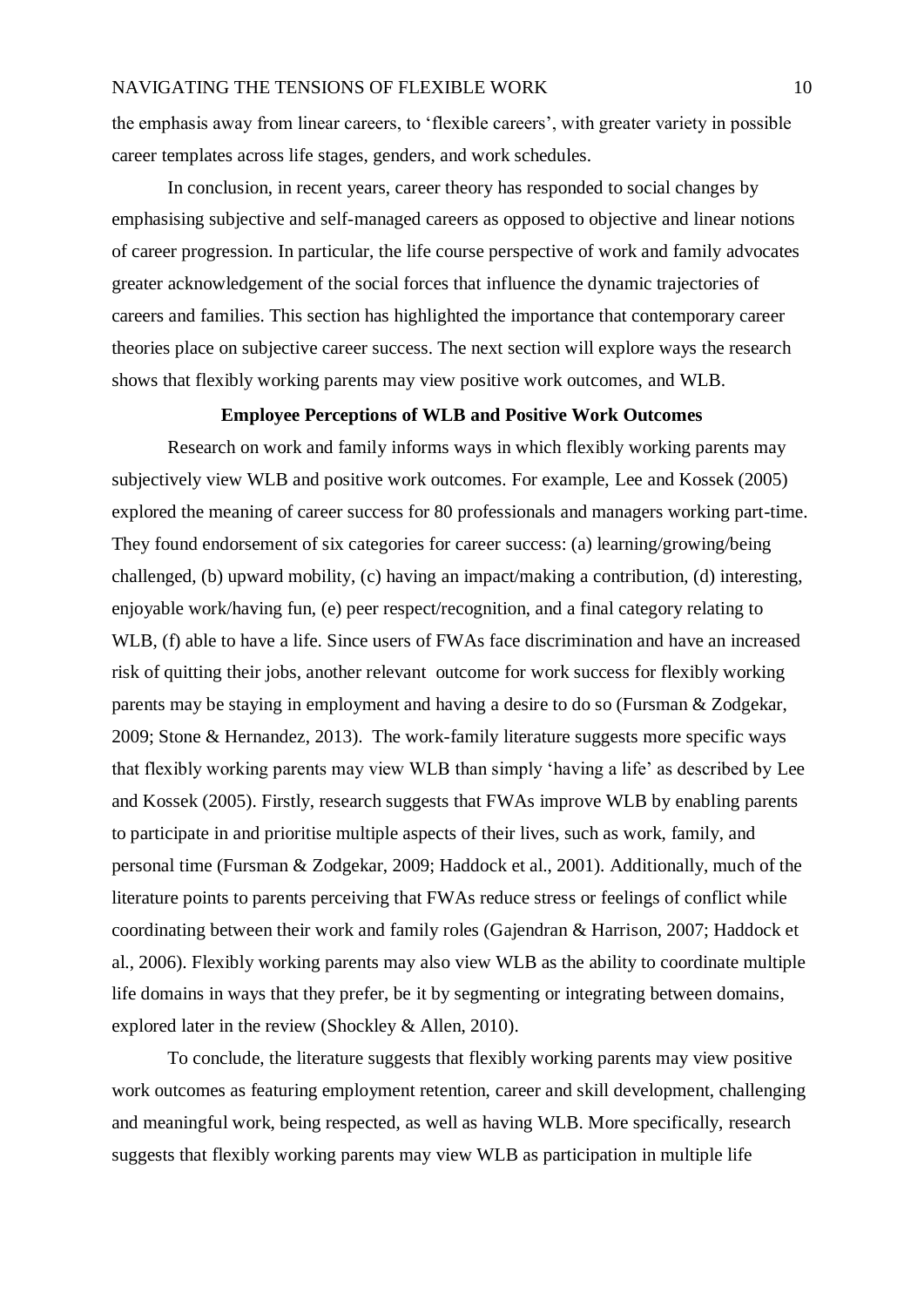domains, reduced work-family conflict, and the ability to use preferred segmentation or integration strategies. The next section discusses the tensions associated with FWA implementation, which may influence these outcomes for employees.

# **The Tensions of Flexible Work**

<span id="page-17-0"></span>In their review of the literature on FWA implementation, Putnam, Myers, and Gailliard (2014) were first to investigate the notion of the tensions and contradictions of flexible work. They did so by applying what they call a 'tension-based lens', defining tensions as the push and pull of opposite concepts and behaviours (Putnam et al., 2014). They identified three primary tensions in FWA implementation that had the potential to negatively affect employees. Firstly, 'variable vs fixed arrangements' relates to rigid work processes, deadlines, and organisational FWA policies constraining the flexibility that ought to be gained with FWA use. Secondly, 'supportive vs unsupportive work climates' describes the tension inherent when supervisors and colleagues send messages of mixed support for FWA use. Thirdly, 'equitable vs inequitable implementation of policies' references the lack of consistency in granting FWAs, with bias favouring mothers with young children. In summary, within the literature, notions of the tensions of FWA implementation arise which compromise uptake and access to FWAs, and positive outcomes for flexibly working employees. In the following section, the review outlines the literature that has examined ways work and family are interconnected for employees, also finding the possibility for tensions.

# **The Interconnections between Work and Family**

<span id="page-17-1"></span>In parallel with the investigation of tensions in FWA implementation, theoretical developments within the work-family literature reveal various interconnections between work and family for working parents. Firstly, the 'scarcity' perspective suggests that work and family domains must compete for limited resources, such as, time and energy, which places them in opposition (Casper, De Hauw, & Wayne, 2013). The construct of work-family conflict is in line with this perspective, commonly defined as "a form of inter-role conflict in which work and family are mutually incompatible in some respect" (Greenhaus & Beutell, 1985, p. 77). Meta-analyses have shown work-family conflict can be expressed in three ways (Casper et al., 2013). Time-based conflict results from a lack of time for both life domains, or when they occur at the same time. Strain-based conflict arises if one role mentally distracts an individual from another role. Lastly, behaviour-based conflict can be observed when behaviours from one domain are inappropriately applied to another.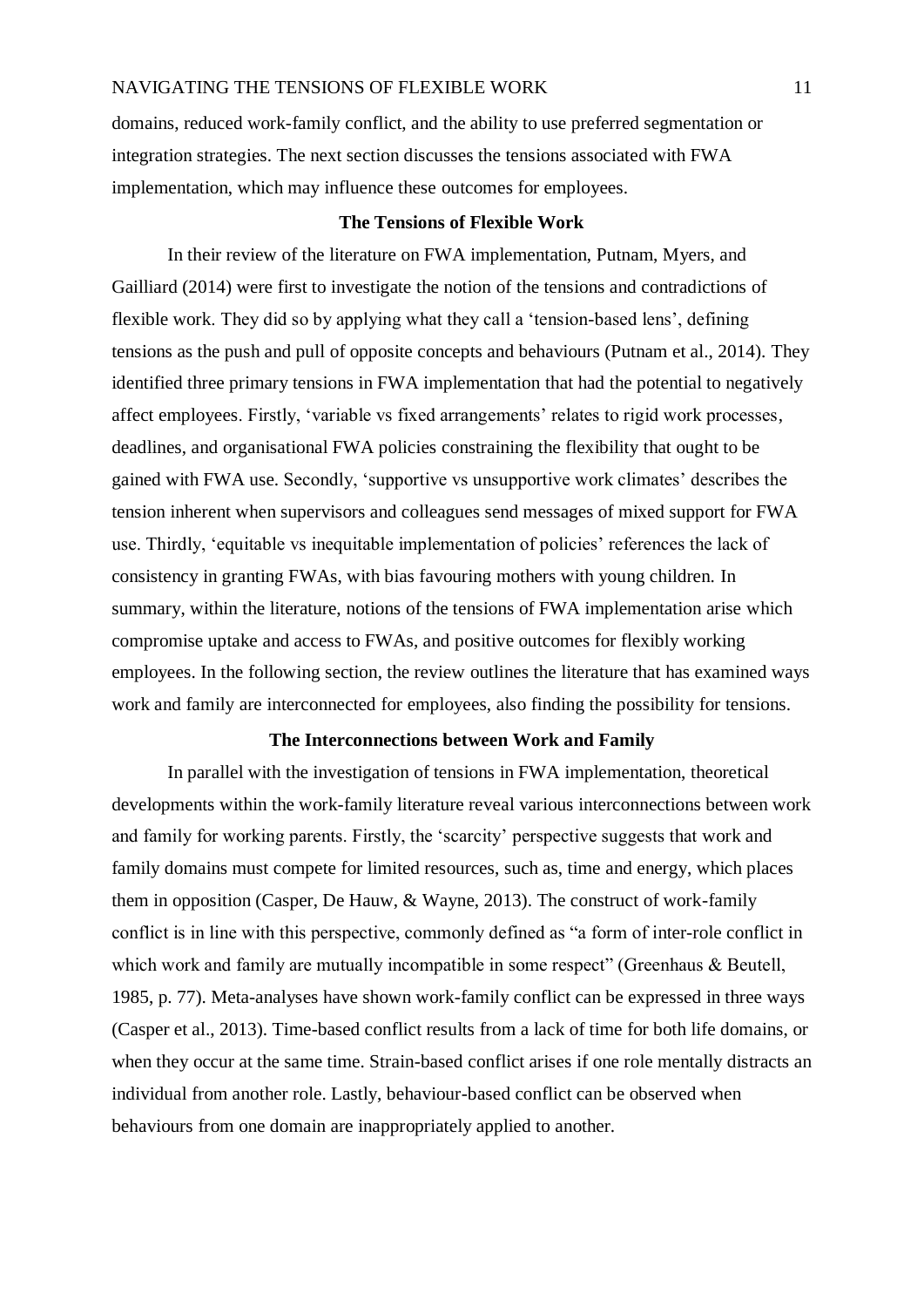On the other hand, an 'enhancement' perspective advocates the beneficial effects when resources in one role can be applied to another role (Casper et al., 2013). Terms arising from this perspective include enhancement, positive spillover, and facilitation. These various distinctions have been combined under Greenhaus and Powell's (2006) definition of workfamily enrichment: "The extent to which experiences in one role improve the quality of life in another role" (p. 73). Greenhaus and Powell further specified 'instrumental enrichment' regarding resources or skills from one domain improving performance in another, and 'affective enrichment', which results if the positive mood arising from one role transfers to positive mood in another. Positive and negative interactions between work and family are theorised to be bi-directional, with potential for work-to-family conflict or enrichment, as well as family-to-work conflict or enrichment (Casper at al., 2013). Moreover, the interconnections between work and family life have important consequences. Studies have demonstrated the detrimental effect of work-family conflict and the benefit of work-family enrichment on outcomes, such as, job satisfaction, life satisfaction, and burnout (e.g. Allen, 2001; Carlson et al., 2014). Therefore, it is likely that while flexibly working parents make use of work and WLB strategies, WLB and positive work outcomes may be interconnected in complex and impactful ways, sometimes reflecting tensions.

# **Organisational Contextual Factors**

<span id="page-18-0"></span>Whilst examining strategies that flexibly working employees may use to promote their own positive outcomes, it is useful to consider the contextual factors of organisations which may promote or hinder FWA outcomes for employees. The contextual factors outlined in this review of the literature have the potential to influence positive work outcomes, through reduced efficiency of flexible work or stigmatisation due to the non-conforming characteristics of flexibly working employees, as well as WLB, via the compensatory behaviours that flexibly working employees may orchestrate in response to such risks. In turn, the following section discusses the organisational contextual factors relating to the organisation and management of work and FWAs, 1 and organisational norms. Within this

1

<sup>1</sup> In this thesis, the term *organisation of work* is distinguished from individual-level *work organisation* strategies. Here, organisation of work reflects the formal distribution and coordination of tasks, and management of work and performance by authority figures in organisations (Smith, 1997). It also references the provision of technology for assisting with work coordination, as it is particularly relevant to FWA implementation. Whereas, work organisation, described below as an individual strategy, concerns the way employees informally coordinate tasks and make use of their own capabilities and discretion to manage their work. Literature on employee responsibility in New Zealand's FWA legislation supports this separate investigation of employee work organisation (Donnelly et al., 2012).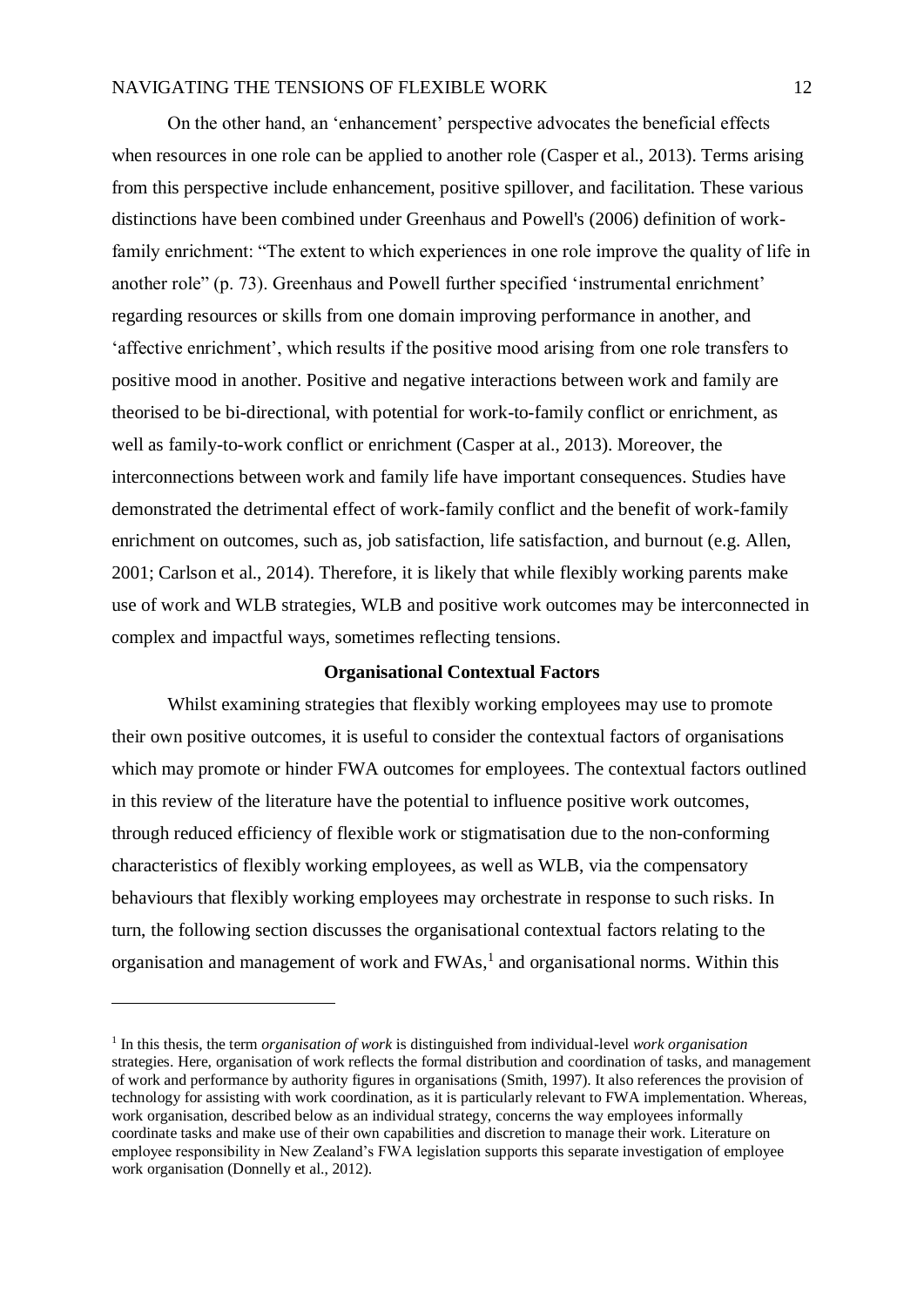discussion regarding the impact of organisational contextual factors on employees FWA outcomes there are echoes of the FWA implementation tensions identified by Putnam et al. (2014).

#### <span id="page-19-0"></span>**Organisation and Management of Work and FWAs**

The following section describes research findings that suggest outcomes for flexibly working employees can be influenced by work coordination, project scheduling, performance measurement, technology provision, and the role of line managers, taking each in turn. The greatest challenge associated with the success of FWAs is thought to relate to work coordination readjustment among teams where members are not concurrently present in the office (Barnett, 1999). Co-workers are observed to feel resentment at experiencing interruptions to work processes, and the requirement to take over tasks during the absence of flexibly working employees (Sprinkle, 2012). The group performance of professional teams with flexibly working employees has been found to be facilitated when teams adopt teamcentred coordination, where members engage in collaborative problem-solving, which promotes shared awareness of group processes and progress, and have generalist rather than specialised roles, so that others can take over tasks during the absence of flexibly working employees (Perlow, 2001; Van Dyne, Kossek, & Lobel, 2007). In contrast, managers who coordinated tasks alone were found to deplete shared group awareness and demand constant employee presence (Perlow, 2001), in tension with the fact that flexibly working employees are not always in the office.

Research on job design has found that work deadlines that are inflexible and unpredictable with short time-frames are unsuitable for work schedules where employees are not constantly present, such as, part-time work (Smith & McDonald, 2016). Instead, organisations negotiating deadlines with clients that consider employees' needs for flexibility relieves pressure being placed on flexibly working employees to meet rigid deadlines, and thereby work longer hours (Putnam et al., 2014). Moreover, research suggests that the performance ratings of flexibly working employees are undermined when organisations value endless employee availability (Munck, 2001), compared to measuring performance based on work output and participation in key task events (Van Dyne et al., 2007).

On the one hand, for teleworkers to complete tasks and coordinate with colleagues, research observes the necessity of work technology provision (Lauzun et al., 2010). Such technology includes portable notebooks and laptops, home broadband internet connections, remote access to work intranet, and smartphones with easy email access (Bentley et al.,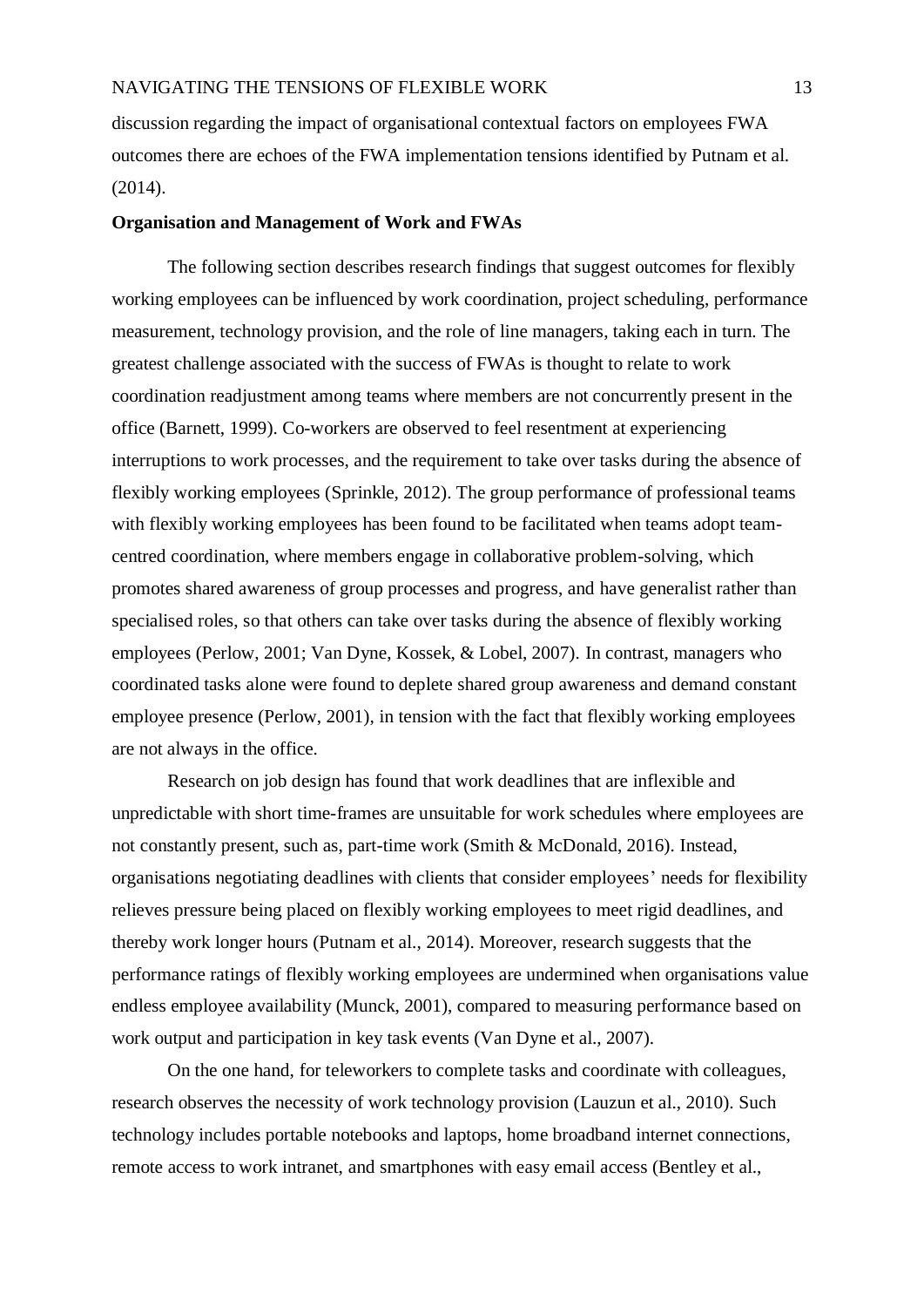2013). Yet, research also points to the use of work laptops and cell phones as contributing to flexibly working employees struggling to psychologically detach themselves from their work and working extra hours from home (Golden, 2001).

Concerning the management of FWAs, supportive supervisors have been found to play important roles in assigning appropriate workload (Lee & Kossek, 2005) and encouraging the WLB of employees (Musson & Tietze, 2004), providing emotional and technical support (Hartman, Stoner, & Arora, 1991), and buffering employees from unsupportive organisational cultures (Blair-Loy & Wharton, 2004). However, research has also found evidence of supervisor behaviour that has a negative impact on flexibly working employees. For example, Kirby (2000) found that supervisors encourage flexibly working employees to work overtime by emphasising the importance of meeting rigid work deadlines and rewarding employees who sacrifice work over family as role-models.

In summary, previous research suggests that positive outcomes for flexibly working employees are promoted while employers focus on output rather than office presence and number of hours worked as the measure of productivity, while FWAs are considered in project planning and workload allocation, and, while employees collaborate towards team coordination with the aid of technology. However, there is also the possibility for tension in FWA implementation when employers value endless office presence, establish work deadlines that are inflexible to users of FWAs being out of the office, and while work technology enables the extension of work into home life. Relating to this, research points to the large role supervisors have to play in the management of FWAs.

#### <span id="page-20-0"></span>**Organisational Norms**

Specific organisational norms and cultural beliefs held in society are consistently reported to produce a 'flexibility stigma' and negative outcomes for flexibly working employees (Lauzun et al., 2010; Mercer et al., 2014). The main norms that threaten FWA success are the 'ideal worker norm' (Acker, 1990) and 'schema of work devotion' (Blair-Loy, 2003), which describe how businesses value employees who morally prioritise working full-time, with no career breaks, and whose personal needs, and the needs of their other family members can be taken care of by someone else, who historically has been the female homemaker. Organisations can also have 'face-time' orientations, highly valuing the physical presence of employees, to the detriment of flexibly working employees (Shockley & Allen, 2010). The autonomy-control paradox explains the process by which maladaptive cultural norms negatively impact the WLB of flexibly working employees by encouraging them to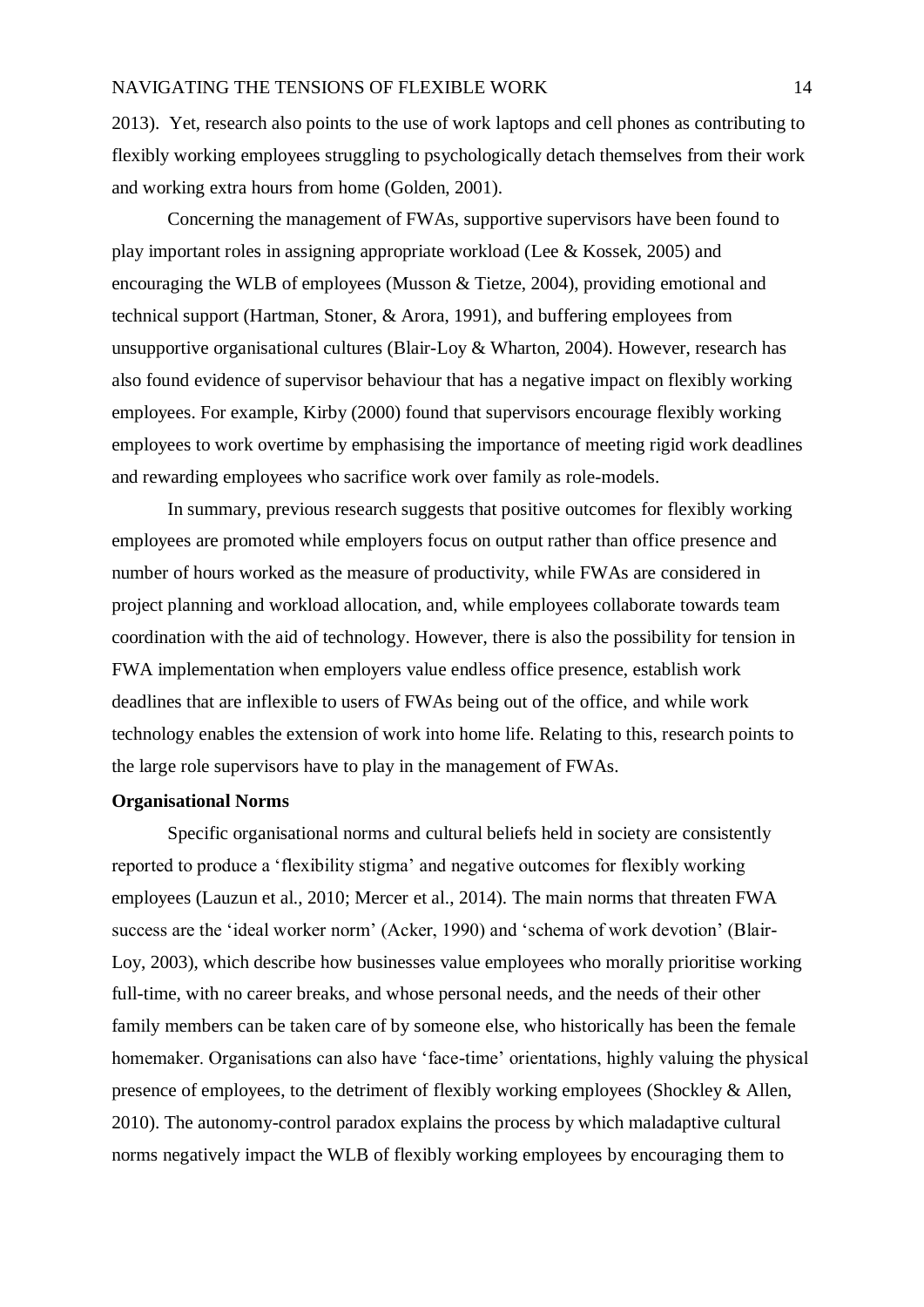work longer hours (Putnam et al., 2014). Counterintuitively, the more autonomy employees have, as facilitated with FWA use, the more control organisations have over their work effort through indirect and 'invisible' methods that consist of employee socialisation tactics and cultural norms, such as, the 'ideal worker' and work devotion norms (Putnam et al., 2014).

Gender beliefs also influence whether flexibly working employees will be discriminated against in their organisations, specifically through being viewed as less committed than their peers. For mothers, who tend to work part-time more than fathers (Pew Research Center, 2013), working flexibly is thought to signal that they are preoccupied workers, having greater commitment to their children than to work (Munsch, 2016; Stone & Hernandez, 2013). This is reinforced by out-dated cultural ideology that mothers belong in the 'private sphere' of childrearing and homemaking (Moen & Yu, 2000), and the societal prescription for mothers to engage in 'intensive mothering', forgoing their own personal identities to *correctly* nurture and develop their children towards their utmost potential (Hays, 1996). On the other hand, under certain conditions flexibly working fathers can experience a 'fatherhood bonus" being evaluated more favourably than mothers or other men working flexibly, because fathers, as the traditional breadwinners for their families, are assumed to be more committed to their employment, (Kmec, O'Connor, & Schieman, 2014; Munsch, 2016). However, Munsch (2016) suggests that this is contingent on fathers maintaining their fulltime work hours while using FWAs. Otherwise, flexibly working fathers experience a 'femininity stigma' if they are believed to be assuming non-traditional caregiving rather than breadwinning roles in their households (Blair-Loy & Wharton, 2004; Coltrane et al., 2013).

In sum, research reveals that unsupportive organisational norms and cultures put flexibly working employees at risk for discrimination, at a cost to their career prospects, and sometimes WLB. This reflects the tensions flexibly working employees encounter within unsupportive work environments, whereby if they respond to these disadvantages by increasing their work hours, they risk compromising the very WLB that FWAs are intended to enable. These preceding sections demonstrate that a variety of organisational contextual factors influence flexible work outcomes. To inform how flexibly working employees may be responding to these contextual factors, in the next section, the review examines the literature relating to ways flexibly working employees may influence their own outcomes.

#### **Employee FWA Strategies**

<span id="page-21-0"></span>A review of the relevant literature points to three types of strategies that flexibly working employees may use to promote WLB or positive work outcomes. The following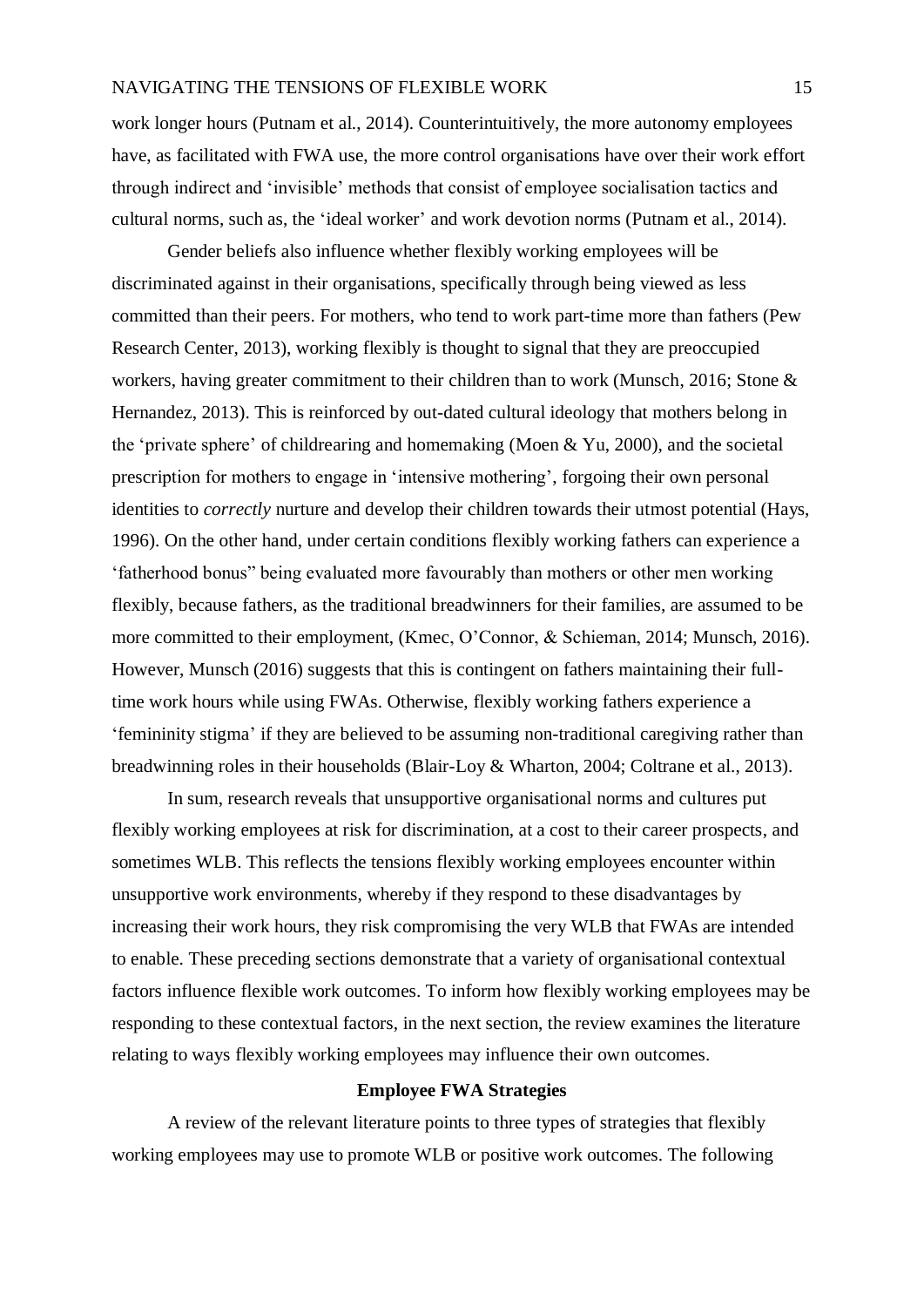sections present strategies employees use for promoting WLB, work organisation, and their careers in turn.

#### <span id="page-22-0"></span>**WLB Strategies**

Given that research demonstrates the tendency for flexibly working employees to overwork (e.g. Putnam et al., 2014), it is especially important for them to initiate strategies promoting their WLB. The following section reviews employee WLB strategies including the way employees set boundaries between life domains, how they coordinate between their life domains, and their use of social and paid resources to lessen their household workload.

<span id="page-22-1"></span>**Boundary management.** Drawing upon boundary theory (Ashforth et al., 2001), research suggests that employees actively manage the boundaries between their work and non-work lives to promote their WLB, often by setting firm boundaries between life domains (Haddock et al., 2006; Lee & Kossek, 2005). Boundary theory prescribes that people maintain physical and psychological boundaries between their various life domains which helps them categorise and simplify their experiences (Ashforth et al., 2001). Boundary management strategies fall along a continuum of segmentation, associated with inflexible and impermeable boundaries, to integration, where boundaries are more flexible and permeable. Kreiner et al. (2009), studying priests, proposed a typology of four types of boundary management strategies including physical, temporal, behavioural and communicative.

Employees have been found to use segmentation strategies, setting boundaries between their work and non-work domains. For teleworkers who work so close to home life, segmentation strategies are thought to be especially valuable (Shaw, Andrey, & Johnson, 2003). Teleworkers use physical strategies of working in specific household 'office' spaces away from distractions, such as, visitors, yet-to-be-completed housework, or access to television (Basile & Beauregard, 2016; Shaw et al., 2003). To keep their work and family temporally separate, teleworking employees maintain commitments to friends, children or pets as clear signals of the end of a work day (Basile & Beauregard, 2016). Behavioural strategies that employees use to manage their life boundaries include limiting the use of work technology during non-work hours (Basile & Beauregard, 2016; Kreiner et al., 2009). Employees have also been found to communicate their expectations to colleagues, managers, and their families regarding their FWAs and out-of-work availability (Basile & Beauregard, 2016; Corwin, Lawrence, & Frost, 2002; Kreiner et al., 2009). Furthermore, in resistance to work spilling into non-work life, employees have been found to formally or informally take time off from work, in-lieu, after having worked overtime (Moen et al., 2013; Kreiner et al.,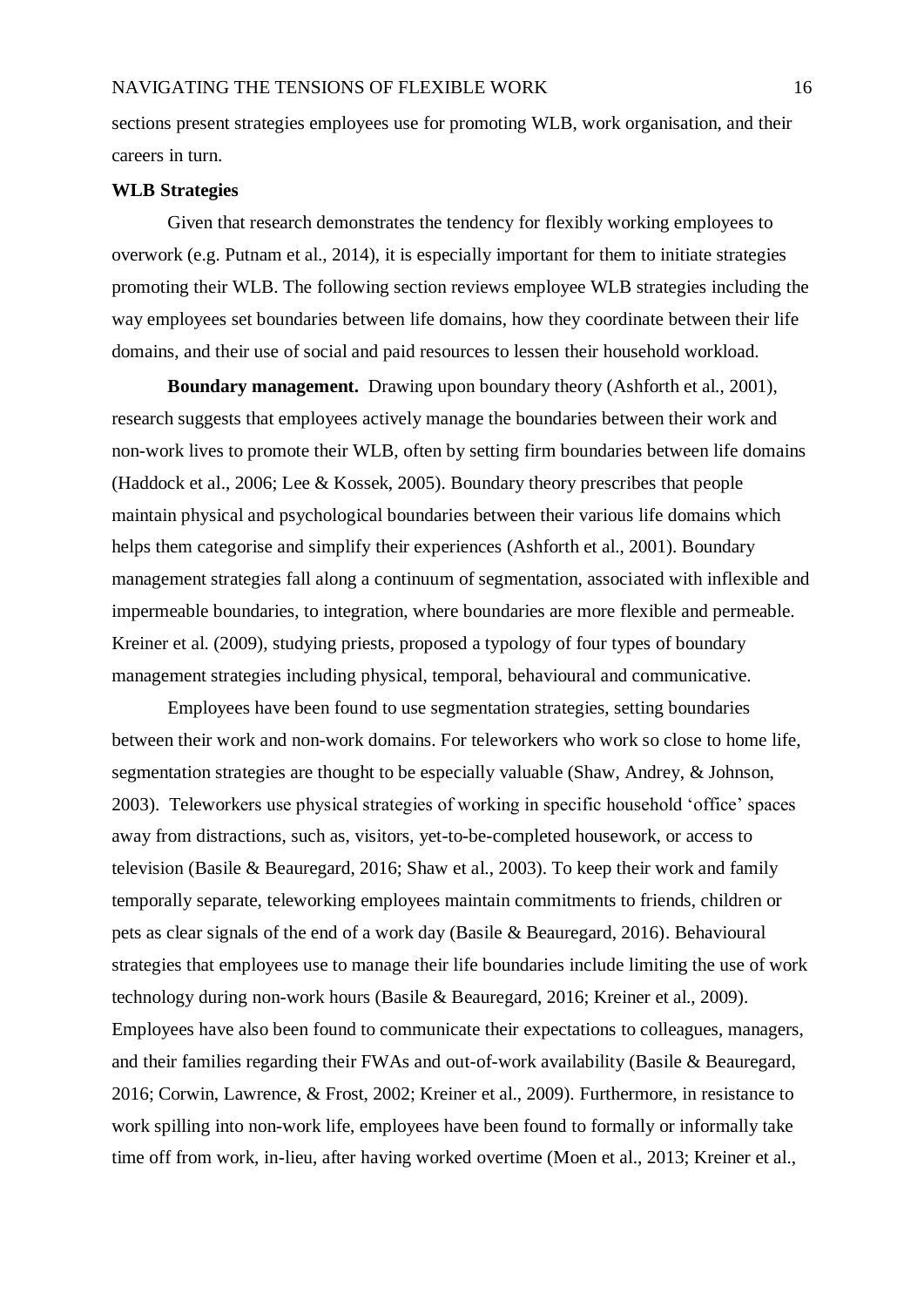2009). Research also points to flexibly working employees engaging in integration strategies while managing between their work and non-work lives. Teleworkers and part-timers extend the work day by taking longer breaks to accommodate family activities (Lee & Kossek, 2005; Musson & Tietze, 2004; Shaw et al., 2003). Employees also blend working from home between recreational activities, such as, gardening which can produce inspiration and time for reflection on work tasks (Musson & Tietze, 2004).

In summary, research findings show employees use both segmentation and integration strategies for boundary management. Employees can physically, temporally, behaviourally and through communication mechanisms construct boundaries between work and non-work. Other, integrative strategies include structuring work around family life and blending work with recreation.

<span id="page-23-0"></span>**Coordination of life domains.** Research findings show that employees who are satisfied with their WLB value and invest in multiple aspects of their lives, such as, their children, their work, and personal time (Haddock et al., 2001). Yet, research also points to the challenge for flexibly working mothers in particular, to find time for self-care activities in between work and family obligations (Hilbrecht et al., 2008). Accordingly, it is important for flexibly working parents to be able to prioritise and coordinate between all their life domains. To do so, employees have been found to respond to concurrent and opposing demands from different life domains by strategically judging which obligation has priority based on the specific circumstances (Kreiner et al., 2009; Moen et al., 2013). Professionals also prioritise their family and WLB long-term, by changing to more supportive jobs, careers, or selfemployment (Lee & Kossek, 2005; Moen et al., 2013). In this way, to prioritise multiple life domains employees readjust their expectations for each domain. As examples, employees readjust their expectations for how tidy their house should be, and accept potential career consequences of turning down extra workload (Moen et al., 2013). Research has also found that prioritising and achieving balance in multiple life domains elicits the need for sophisticated organisational skills (Grady & McCarthy, 2008; Watts, 2009). This is especially true for parents, who are challenged by children's care needs changing regularly over time (Lee & Kossek, 2005). The benefit of employee organisational skills was demonstrated in Lapierre and Allen's (2012) quantitative research. They found that planning behaviour assisted in the reduction of work-family conflict for employees with high job control, as is the case for professionals working flexibly (Schieman, Whitestone, Van Gundy, 2006).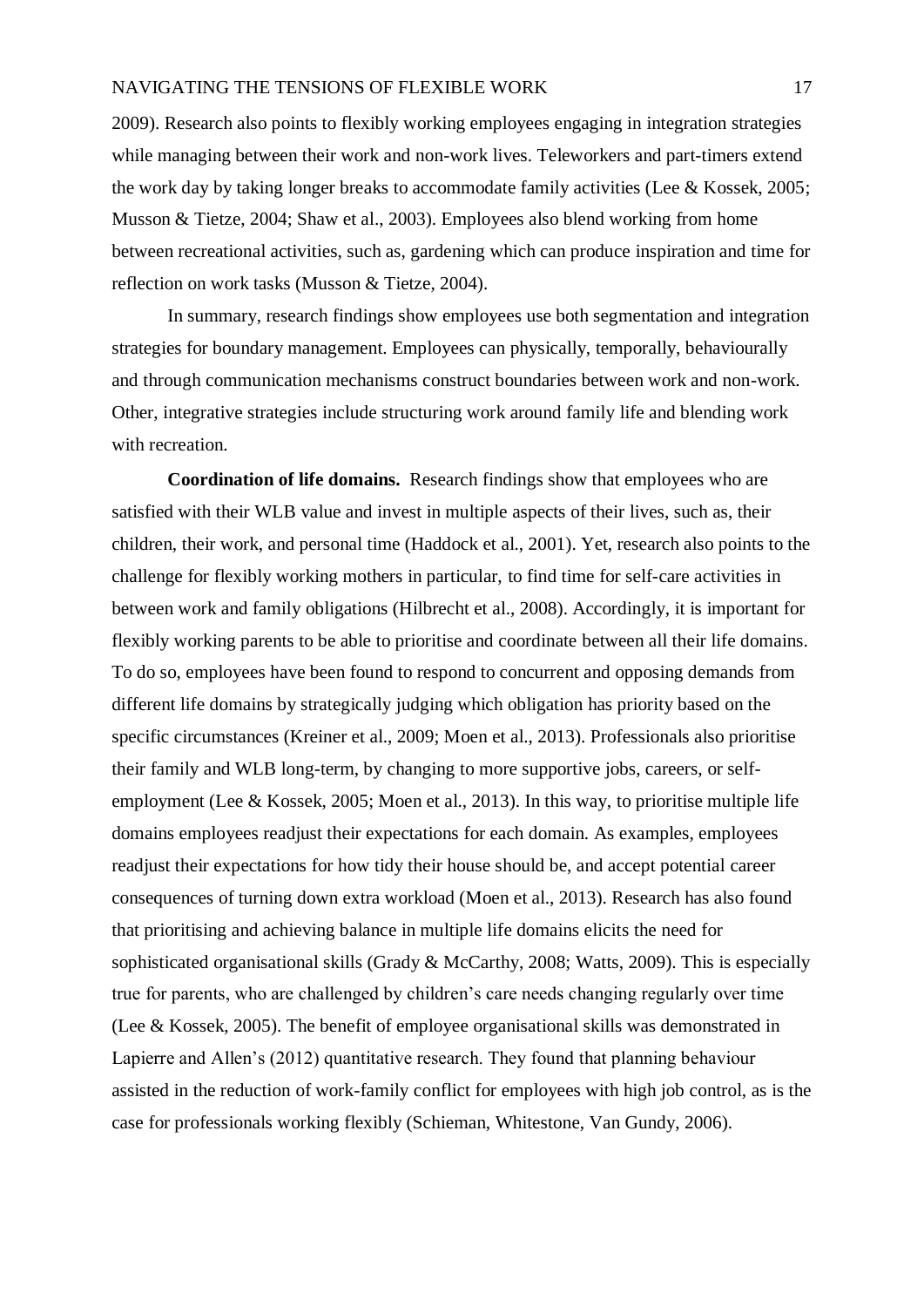To conclude, research demonstrates the importance of employees investing in multiple life domains. However, flexibly working parents have been found to struggle with making time for themselves. To coordinate between different domains, employees have been found to use organisation and prioritisation strategies.

<span id="page-24-0"></span>**Use of social and paid resources.** Another pathway through which flexibly working employees can promote WLB is by drawing upon social support mechanisms to assist with household duties, such as childcare and household chores, thereby reducing their own home workload (Haddock et al., 2001). Working parents have been found to coordinate support from their partners, wider social support networks, such as, family and friends, and paid services.

<span id="page-24-1"></span>**Partner support.** It is important for flexibly working mothers and fathers to elicit support from their partners regarding household management so that they are not over-relied upon for chores and childcare. Yet, due to gender beliefs surrounding the division of family duties within couples, flexibly working mothers are vulnerable to assuming a greater and disproportionate amount of the household workload compared to male partners. It has been well-documented that mothers, regardless of whether they or their partners work flexibly, are at risk of over-contributing to household and childcare duties (Gasser, 2015; Halford, 2006; Hilbrecht et al., 2008). Mothers are particularly likely to assume greater household workload if they make lower contributions to household earnings or work fewer hours (Karambayya & Reilly, 1992; Raley, Bianchi, & Wang, 2012). Research on flexibly working employees and dual-earning couples has identified certain nuances in couples' relationships that can facilitate both members sharing the home workload equitably. These include both partners valuing work and family domains, adjusting their work schedules to accommodate parenting obligations, and collaborating in planning and decision-making (Haddock et al., 2001; Moen et al., 2013; Moen & Yu, 2000). Across a six-year period, couples have also been found to switch primary caregiving duties, thereby in the long run creating a more even distribution of caregiving and employment effort (Lee & Kossek, 2005).

In sum, gender roles pose a challenge to the egalitarian division of household management for dual-earners. Nonetheless, research findings also show factors which promote shared workload, such as, shared work and parenting values, dual use of FWAs within couples, readjustments to family roles across time, and partners working as a team.

<span id="page-24-2"></span>*Social support networks and paid services.* There is evidence of working parents making use of practical support from social support networks and paid services to assist with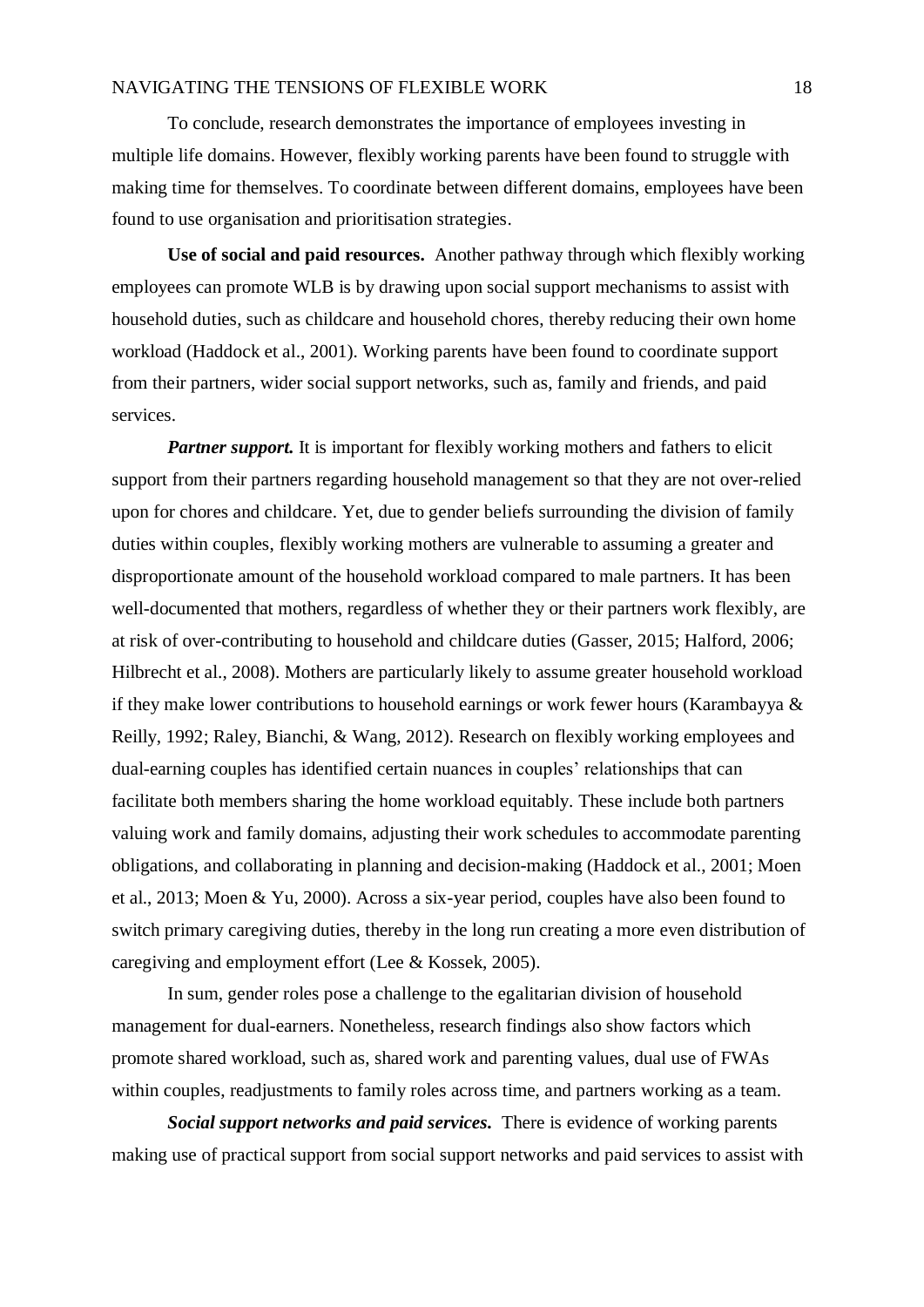household management. For example, employees utilise paid services, such as, nannies, childcare centres, cleaners, and meal delivery services (Grady & McCarthy, 2008; Moen et al., 2013; Watts, 2009). To assist with childcare, part-timers have been found to enlist social support, such as, family and neighbours (Lee & Kossek, 2005). Enlisting help with childcare can however be associated with guilt over spending time away from children (Corwin et al., 2002). To summarise, working parents use a variety of social support networks and paid services to assist with household tasks. However, for parents, placing their children in the care of others can be met with feelings of guilt.

# <span id="page-25-0"></span>**Work Organisation Strategies**

Research suggests that for many flexibly working employees promoting job performance and managing their workload is especially important because of the risk that their arrangements will not be considered during project planning (Putnam et al., 2014). The following sections present strategies which research shows employees use to individually promote their work organisation, specifically relating to coordinating and managing their work. Considering each in turn, there is discussion of strategies relating to work coordination, and work intensification and efficiency.

<span id="page-25-1"></span>**Work coordination.** Research finds that flexibly working employees utilise work coordination strategies aimed at promoting their group's motivation and performance. Van Dyne et al. (2007) describe the strategy of 'proactive availability' through which flexibly working employees ensure group awareness of task processes and manage impressions colleagues may have of them as uncommitted, disruptive, or unfairly privileged. Employees are proactive in anticipating the cycle of work processes, initiating communication with coworkers, making themselves available for important group rituals and events, such as, meetings, and sending group members updates regarding their progress (Van Dyne et al., 2007). Accordingly, research findings show part-timers strive to be available and contactable to colleagues (Lee & Kossek, 2005), maintaining consistent work schedules so colleagues can remember when they work, and sometimes monitoring from outside the office to ascertain whether co-workers are completing tasks (Corwin et al., 2002). Employees also improve group coordination by initiating a process of synchronised interaction (Van Dyne et al., 2007). This involves group members deciding time points where members interact and jointly problem-solve, as well as times for focused individual work, where flexibly working employees can be away from colleagues (Perlow, 1999).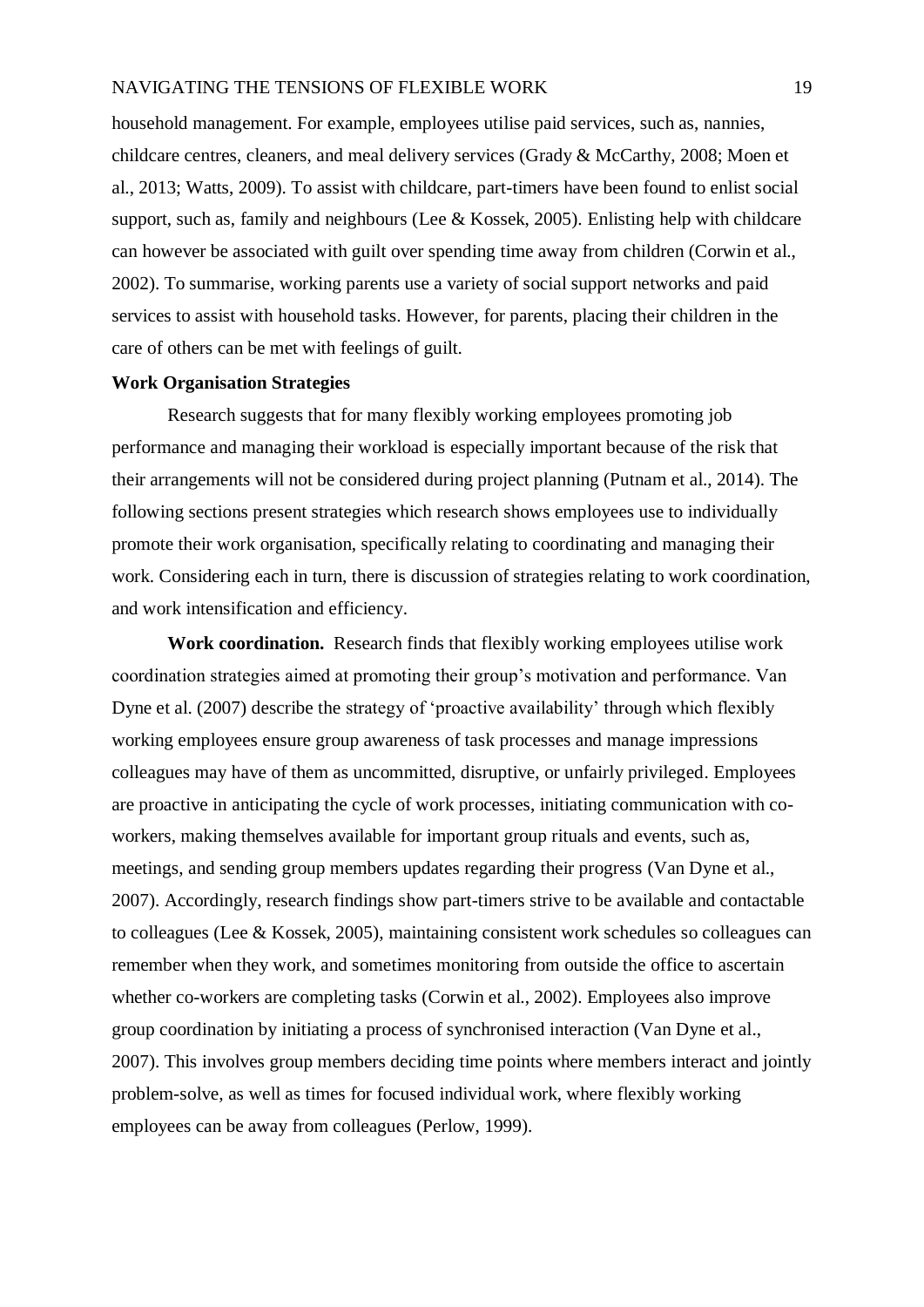In summary, research suggests the importance of flexibly working employees maintaining the motivation and coordination of their work groups. While employees work flexibly, research indicates that they promote work coordination by proactively notifying others of their availability, communicating with colleagues, and being available during designated times for group work.

<span id="page-26-0"></span>**Work intensification and efficiency.** Flexibly working employees have been described as undergoing a process of work intensification, increasing their work effort in response to a variety of reasons (Kelliher & Anderson, 2010). These include heightened job demands, gratitude at using FWAs, and wishing to avoid inconveniences to co-workers (Putnam et al., 2014). Flexibly working employees intensify their work through what Green (2001) distinguishes as intensive effort, that is by working harder mentally or physically, and extensive effort, increasing total time spent working (Corwin et al., 2002; Crosbie & Moore, 2004; Kelliher & Anderson, 2010). Similar to work intensification, previous research also indicates that flexibly working employees respond to work demands by what Lee and Kossek (2005) describe as 'being flexible'. For example, during work emergencies, employees have been known to readjust their work schedules. However, these strategies occur to the detriment of the employee's FWA and freedom in planning their week (Corwin et al., 2002; Golden, 2001). Moreover, employees do not always receive compensation for schedule readjustments (Golden, 2001). Thus, these strategies reveal how with FWA use, achieving WLB and positive work outcomes may be at odds with each other, requiring employees to make difficult trade-offs.

Research also indicates ways that flexibly working employees resolve work demands without negative consequences by increasing their work efficiency and streamlining work tasks. These include goal-setting and forward planning, and prioritisation, such as, by skipping unnecessary meetings to complete work, and delegating work to others (Corwin et al., 2002; Lee & Kossek, 2005; Shaw et al., 2003). Additionally, aspects of FWAs have been found to facilitate work efficiency. Working from home removes employees from office distractions, while working shorter periods in the office can promote focus (Kelliher & Anderson, 2010).

To sum up, workers with FWAs have been found to increase their work effort and hours worked due to performance pressure and a sense of gratitude. Furthermore, empirical research shows that during work emergencies, flexibly working employees offer flexibility back to their organisations by making changes to their work schedules. However, these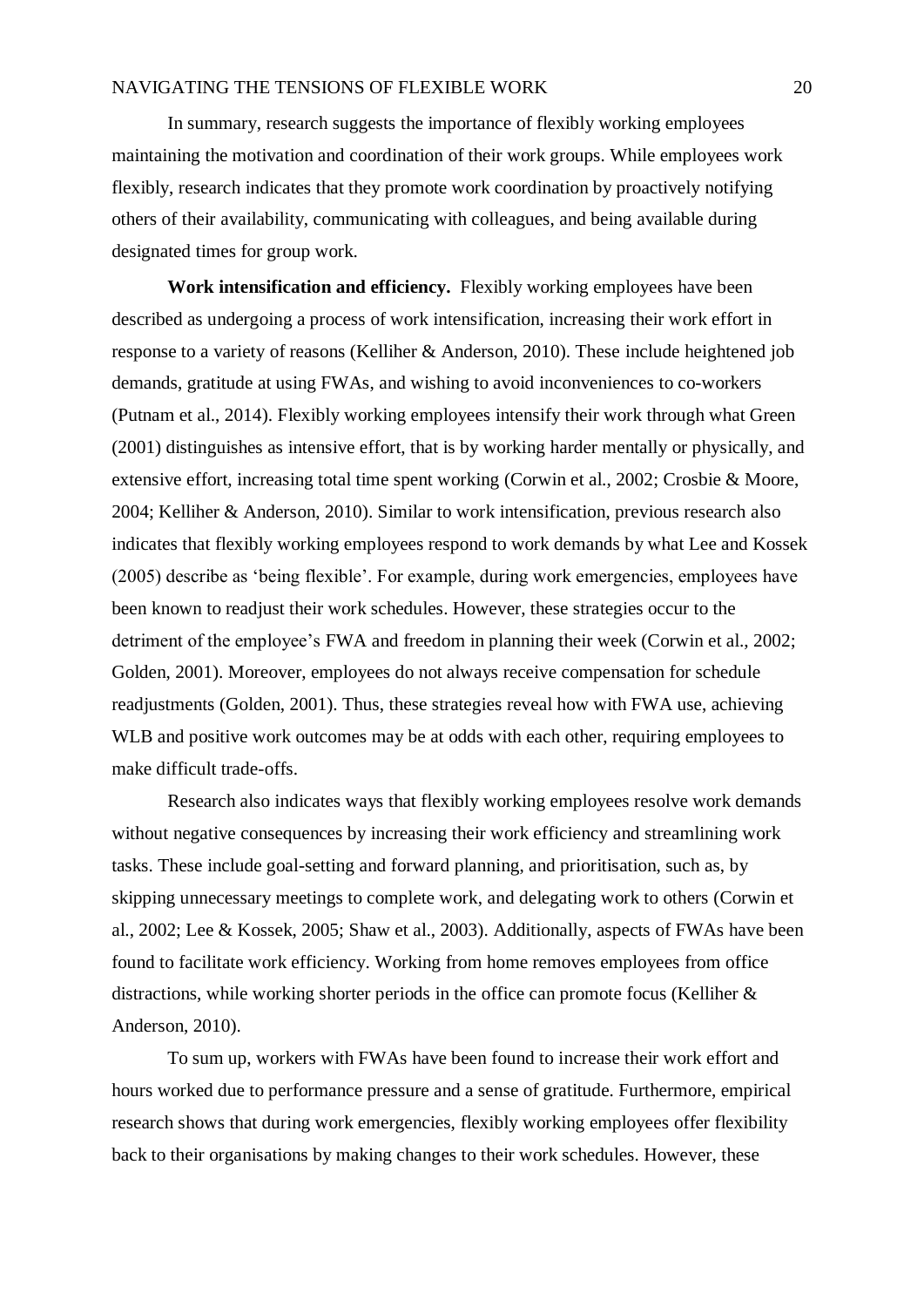strategies come at the expense of WLB. On the other hand, research finds ways that employees respond to work demands that does not involve trade-offs. This involves increasing their work efficiency through organisation and planning, enlisting help, and making use of efficient aspects of their FWAs.

# <span id="page-27-0"></span>**Career Strategies**

Within the context of potential career disadvantages for flexibly working employees (Glass, 2004), it is important to investigate how employees respond. The following section reviews the literature on ways flexibly working employees may promote their careers through developing human capital and social capital, discussing each in turn.

<span id="page-27-1"></span>**Developing human capital.** Human capital is defined as "the collective skills, knowledge, or other intangible assets of individuals that can be used to create economic value" (Human Capital, n.d.). Initiating skill development may be an especially useful strategy for flexibly working employees, especially part-time workers because of their reduced opportunity for promotion and work stretch assignments (Cooper & Kurland, 2002; Stone & Hernandez, 2013). Yet, research also suggests the difficulty for flexibly working employees, with tight work deadlines and fixed caregiving obligations, to find time for their own professional development (Corwin et al., 2002; Durbin & Tomlinson, 2010). Therefore, engaging in skill development for flexibly working parents requires a conscious effort. Parents working part-time tend to prefer attending internal professional development sessions within their organisations, and during work hours (Durbin & Tomlinson, 2010). However, they have also been found to make family readjustments to attend events on their days off, or participate in online forums instead (Corwin et al., 2002; Durbin & Tomlinson, 2010).

In sum, the development of human capital for flexibly working employees and parttimers in particular, is challenged by reduced opportunities for roles where they can grow their skills and lack of time for professional development. Despite this, the findings from the little research that exists indicate that part-timers do create opportunities for skill development.

<span id="page-27-2"></span>**Developing social capital.** We define social capital as "naturally occurring social relationships among persons which promote or assist the acquisition of skills and traits valued in the marketplace" (Loury, 1992, p. 100). Political capital is described as "a subtype of social capital which is intended to measure access to political decision-makers" (Weinreb, 2001, p. 2). While facing challenges of little time to spare away from immediate work and reduced time spent with potentially resentful colleagues, part-timers have been found to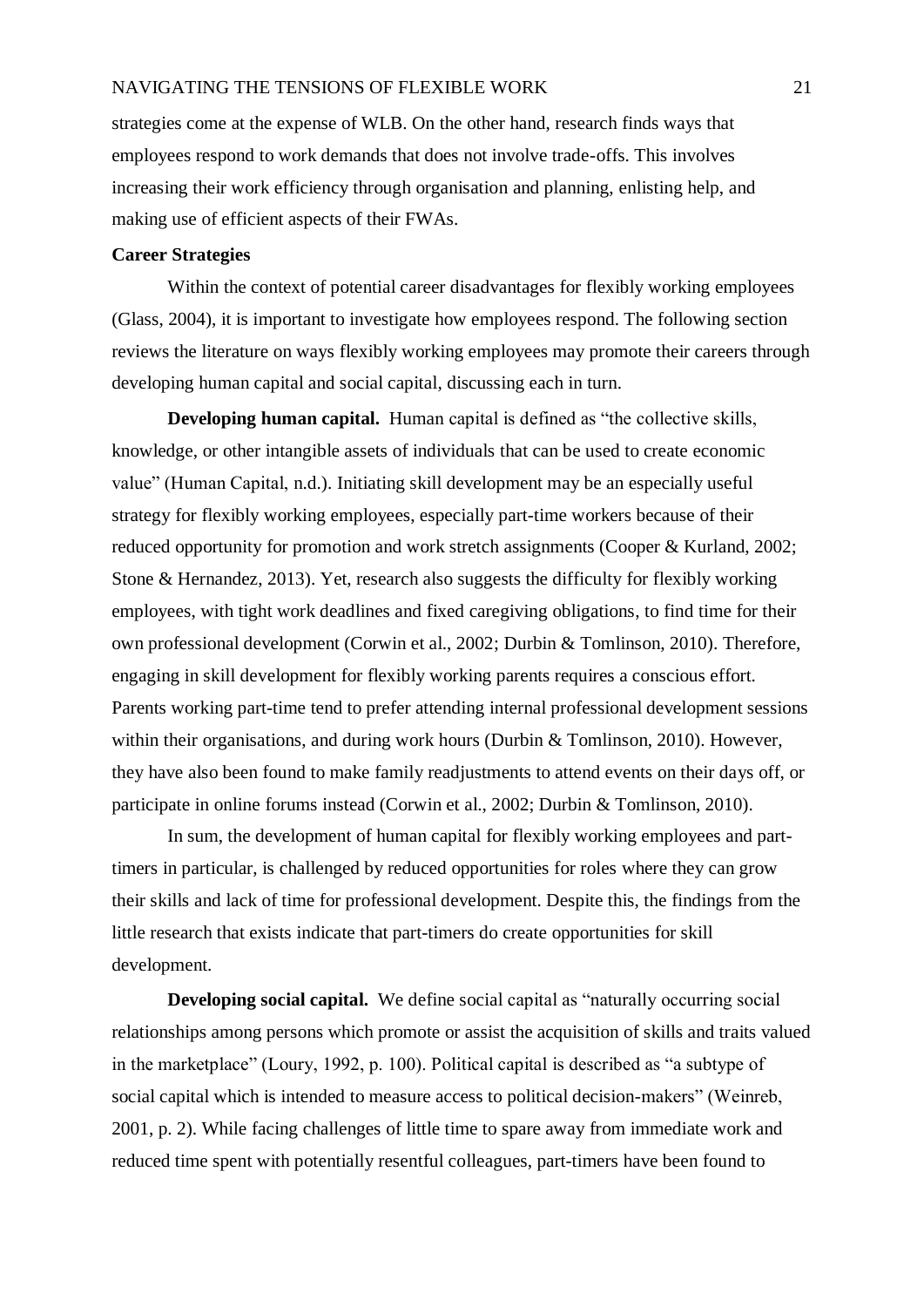promote their social and political work relationships in various ways (Corwin et al., 2002). Research indicates that part-timers promote their work relationships by organising lunch dates, maintaining communication while away, and seeking office gossip to keep themselves updated on work matters (Corwin et al., 2002). They also strategically advocate and rolemodel the business case for FWAs, educating others on their FWAs and making sure to deliver results (Corwin et al., 2002; Lee & Kossek, 2005). In doing so, part-timers also garner political capital through cultivating 'champions' in senior management that will support their FWAs, update them on work affairs and take over ongoing tasks (Corwin et al., 2002).

To conclude, flexibly working employees face barriers to developing social and political capital, including reduced time with colleagues and high work demands, as well as possible negative views towards them. In response, part-timers build their standing at work through high performance and making connections with colleagues and senior managers. In relation to this study, a thorough review of the many elements of the FWA and work-family literatures has been presented. The next section summarises the findings from the literature review in the context of framing discussions of the rationale, research questions, and theoretical framework for this study.

# **Introduction to the Present Study**

#### <span id="page-28-1"></span><span id="page-28-0"></span>**Research Rationale**

Upon a review of the FWA and work-family literature, the challenges and tensions of flexible work are revealed, alongside gaps in FWA research. In addition to finding positive business and employee outcomes associated with FWA implementation, empirical research has demonstrated the possible negative effects of FWA use (see also Chapter 1). Employees who work flexibly are at risk of experiencing stigmatisation and stunted career progression, as well as pressure to work long hours. Much of the literature links these negative outcomes to organisational contextual factors relating to the way work is organised and managed, which can create high work demands, as well as organisational norms about work devotion and gender expectations. Research indicates that these organisational contextual factors can lead employees to encounter tensions between maintaining their WLB and positive work outcomes while they navigate unsupportive work environments. Namely, behaviours aimed at improving positive work outcomes through work intensification and conveying availability to colleagues can come at the expense of WLB. On the other hand, asserting boundaries between work and non-work may further compromise positive work outcomes through attributions concerning low work commitment. Although this review finds evidence that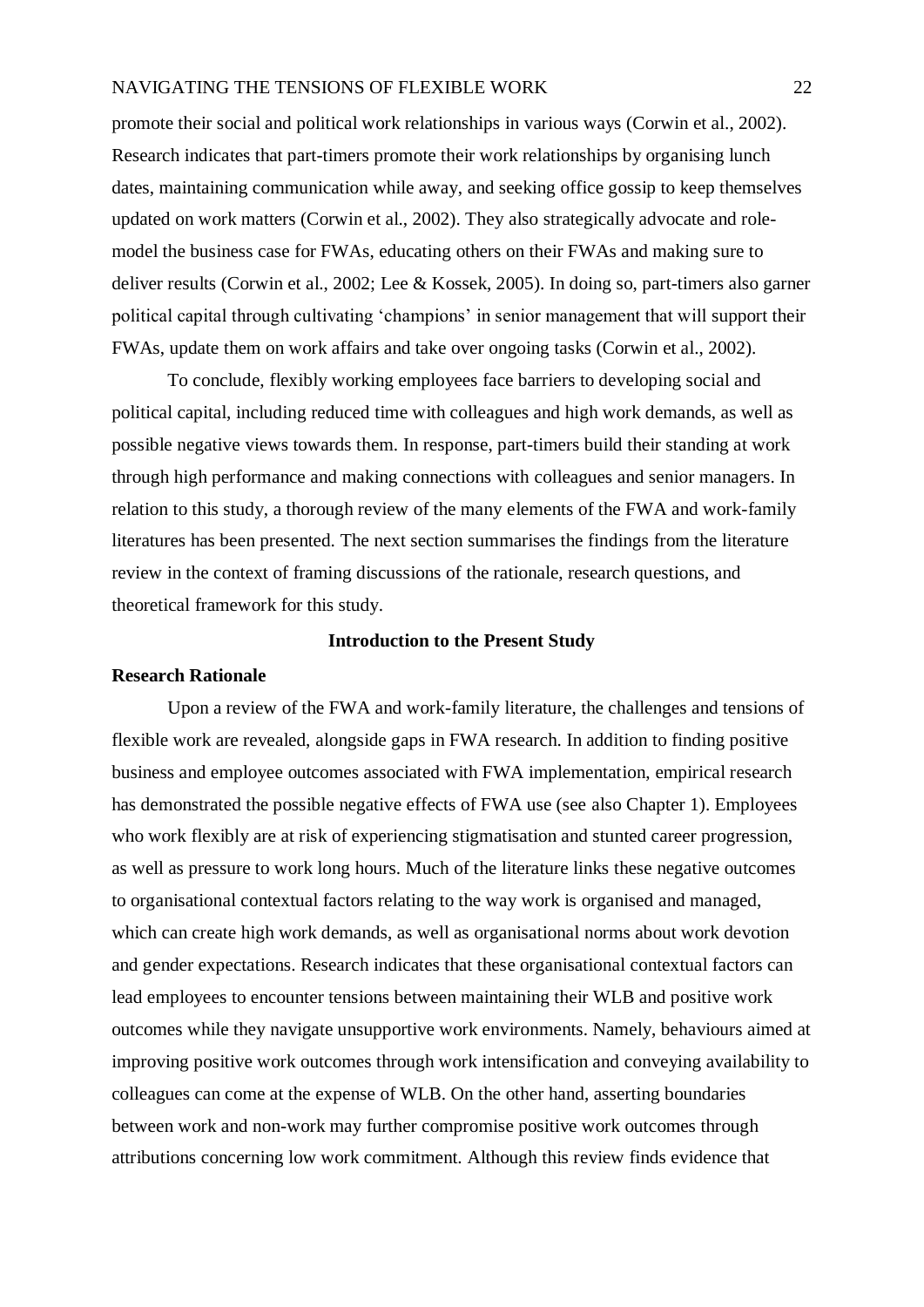work and family can be in conflict for all working parents, flexibly working parents seem to experience unique tensions due to specific organisational challenges and tensions of implementing FWAs. Even so, research also indicates instances where work and family domains enrich one another. This raises questions about whether flexibly working parents may be able to optimise both WLB and positive work outcomes.

Yet, an examination of the current progress of the FWA literature reveals that research on strategies that employees may use to influence their fate while working flexibly is still in its infancy, despite legislative and business policy prescribing much responsibility on the part of the employee to obtain a FWA and ensure its sustainability. Furthermore, studies have not specifically sought to investigate how strategy use of flexibly working employees may be linked to the interconnections between WLB and positive work outcomes for flexibly working parents. This is surprising given the risk for tensions between these outcomes for flexibly working employees, which questions the very utility of FWAs in promoting WLB and employment participation for parents. Nevertheless, such a line of inquiry could reveal how the tensions of FWAs are experienced from the perspective of the employees who use them. Therefore, it seems pertinent for this research to explore how flexibly working parents use strategies to promote their positive outcomes, and how the strategies may relate to the interconnections between achieving WLB and positive work outcomes. Putnam et al. (2014) explored tensions in the broad implementation of FWAs, including issues of FWA access and uptake. This research explores the tensions of flexible work from the perspective of flexibly working employees and their outcomes, with a focus on employee agency in navigating these tensions.

This research is also informed by the career literature. A review of career perspectives reveals the importance recent career theories place on the role subjective employee outcomes play in guiding the direction of career self-management. Likewise, previous research indicates the variety of ways that employees may conceptualise positive outcomes. Therefore, this study will also explore the meaning of WLB and positive work outcomes for flexibly working parents. In its examination, this research takes a life course perspective on work and family (Moen & Sweet, 2004), as outlined above. Specifically, this research embodies four principles of the life course perspective. It acknowledges: (a) flexibly working parents as defining their own meanings for positive outcomes, (b) the influence of relationships, including familial, on employee choices, (c) the agency of flexibly working parents in strategically shaping their life courses, and, (d) the overarching context within which behaviours may be constrained.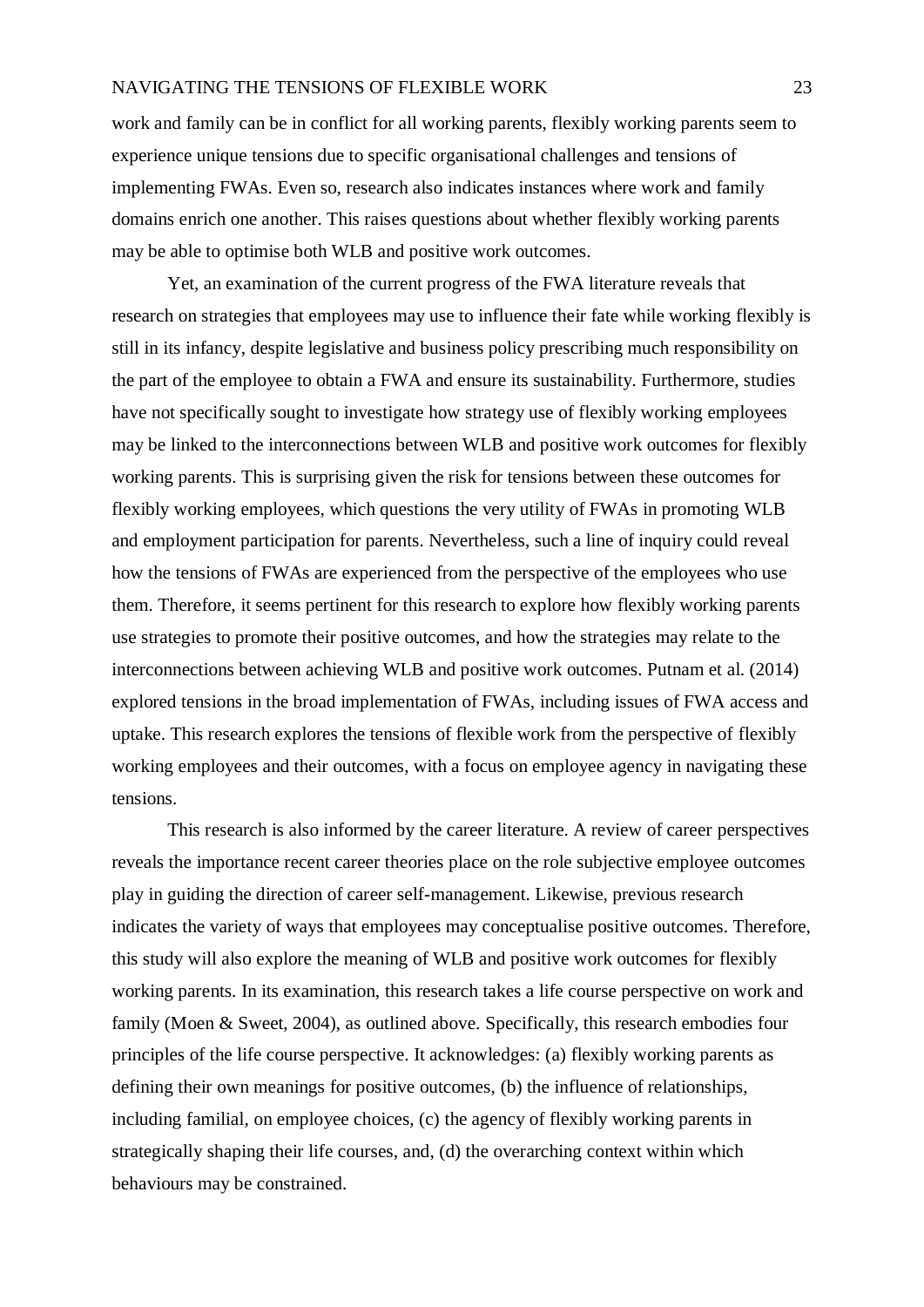To sum up, this research seeks to address the gaps in the literature relating to individual strategy use by flexibly working parents and how they may be related to potential tensions between WLB and positive work outcomes, while also acknowledging that subjectivity exists in employees' interpretations of their desired outcomes. In doing so, it adopts a 'tension-based lens' and is guided by the life course perspective of work and family. The subsequent sections introduce the research questions of this study, followed by the guiding theoretical framework (Figure 1).

# <span id="page-30-0"></span>**Research Questions**

Reflecting the research objectives, this research employs the following overarching research question:

*How do professional working parents navigate the tensions of flexible work to promote their desired positive outcomes?*

To answer this, the study also has three more specific questions:

- *1) How do professional, flexibly working parents conceptualise WLB and positive work outcomes?*
- *2) In what ways are there interconnections between the achievement of WLB and positive work outcomes for professional, flexibly working parents?*
- *3) What types of strategies do professional, flexibly working parents use to (a) promote their WLB and (b) progress their positive work outcomes?*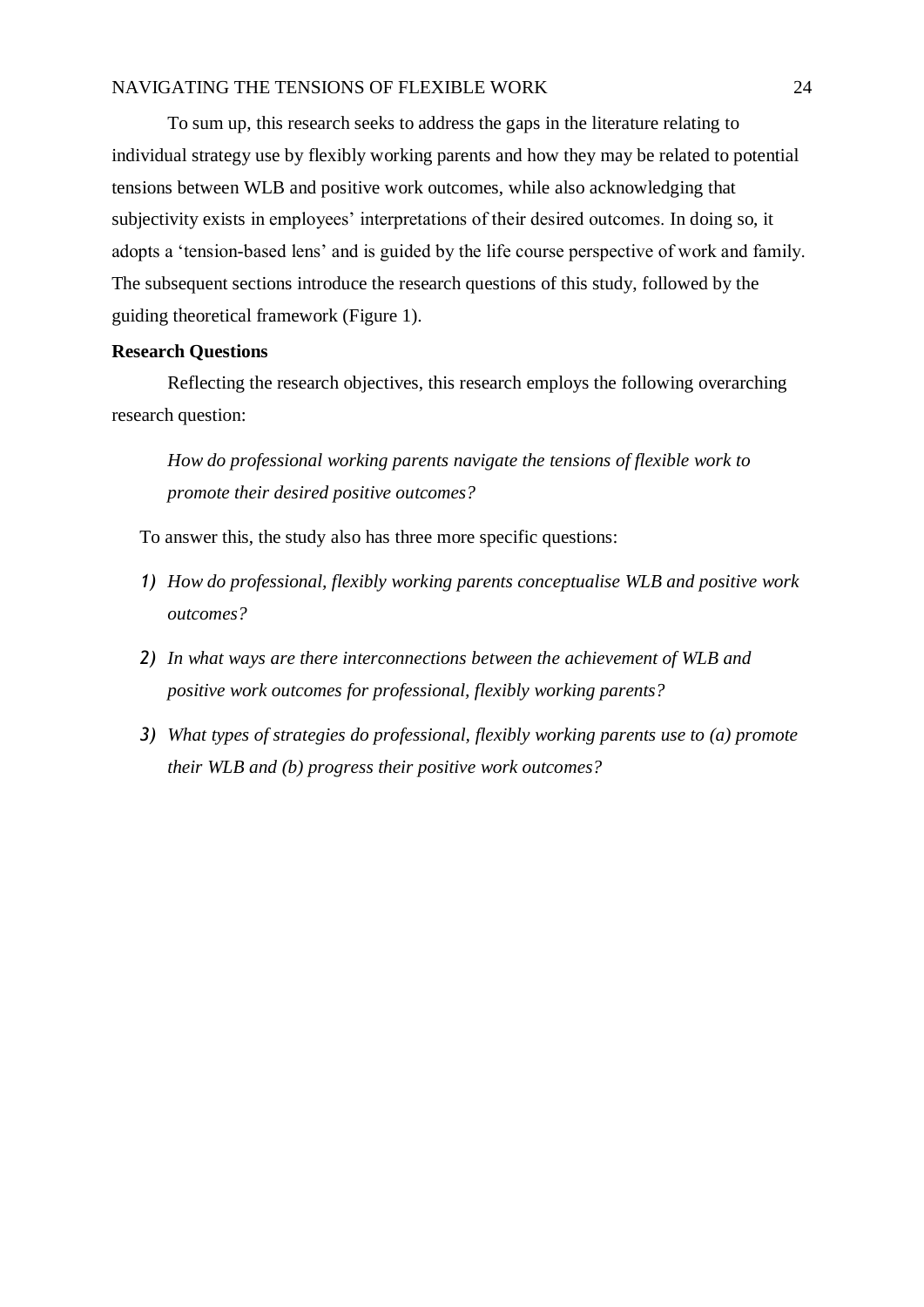

<span id="page-31-0"></span>Figure 1. *Theoretical framework*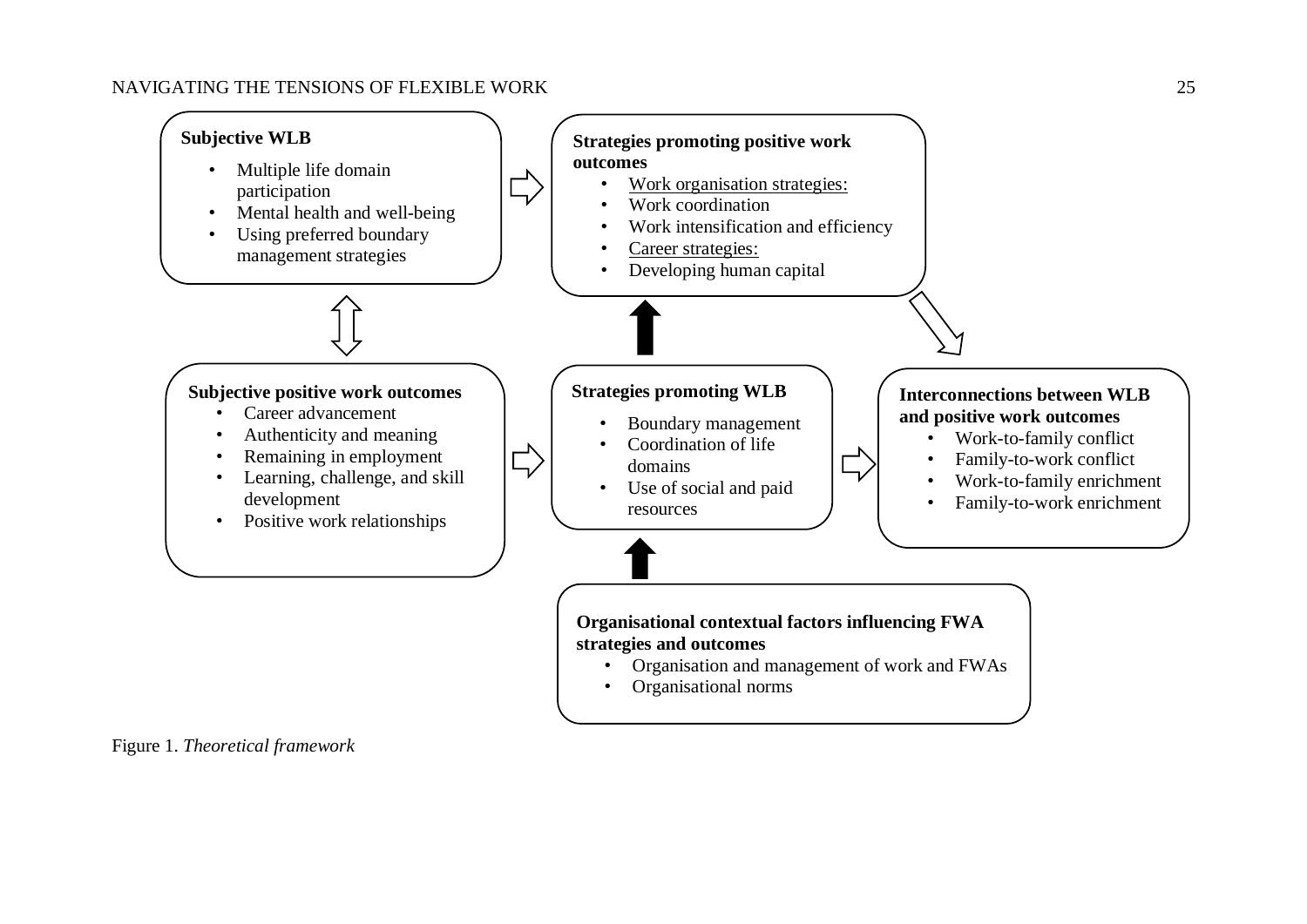#### <span id="page-32-0"></span>**Theoretical Framework**

The theoretical framework (Figure 1) summarises the literature reviewed above and guides the empirical examination of how professional working parents navigate the tensions of flexible work to promote their desired positive outcomes. Consistent with recent career theories that emphasise subjective values as drivers of career self-management (e.g. Sullivan & Arthur, 2006), the framework explores the subjective meaning of WLB and positive work outcomes for flexibly working parents. Hence, as seen in Figure 1, it depicts subjective WLB and positive work outcomes as influencing strategies aimed at promoting WLB and positive work outcomes, respectively. In line with a review of the literature, the framework specifies a variety of potential positive work outcomes as career advancement, enjoyment and meaning, remaining in employment, learning, challenge and skill development, and positive work relationships. The proposed WLB outcomes highlighted in the literature and depicted in the framework include: participation in multiple life domains, such as, work, family and personal life, mental health and well-being, and use of preferred integration or segmentation boundary management strategies. Employees have previously described WLB as a valued positive work outcome (Lee & Kossek, 2005) and positive work participation as part of WLB (Haddock et al., 2001). As can be seen, the framework visually depicts the interrelatedness of employees' conceptions of WLB and positive work outcomes. While the outcomes are related, they are categorised separately in the framework to better examine the different processes for promoting each and the interconnections that can occur between the two outcome types. Hence in this thesis use of the term 'positive work outcomes' does not include WLB.

The framework also specifies strategies that flexibly working parents may use to promote WLB and positive work outcomes. In accordance with a review of the literature, it presents the following WLB strategies: boundary management, coordination of life domains, and use of social and paid resources. From a review of the previous research, it outlines two forms of work-related strategies: work organisation strategies, consisting of work coordination and work intensification and efficiency; and, career strategies, which include developing human capital and social capital. The framework delineates ways that strategy use may influence the interconnections between WLB and positive work outcomes. In accordance with the literature, possible ways that WLB and positive work outcomes may be interconnected are summarised as: work-to-family conflict, family-to-work conflict, as well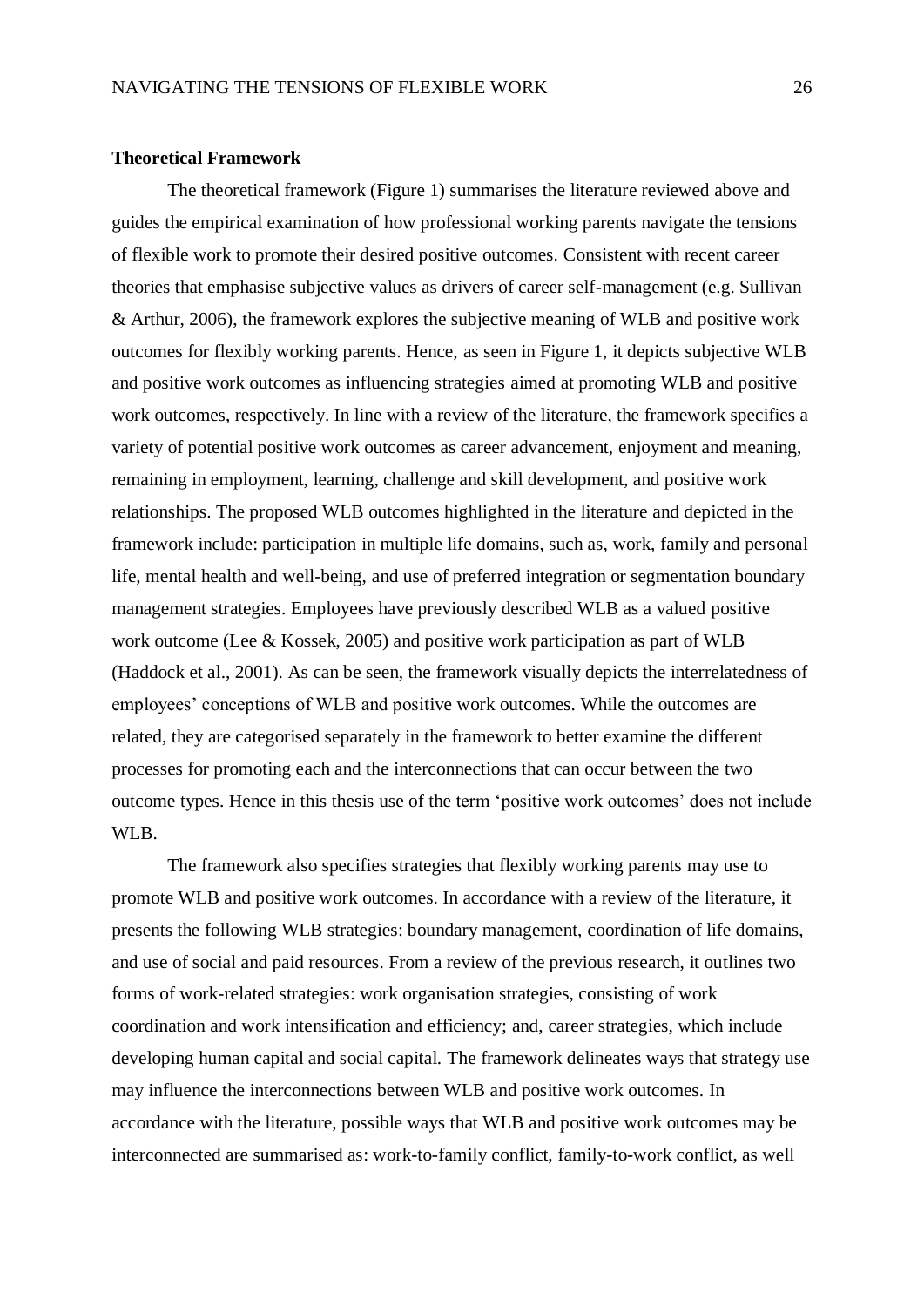as work-to-family enrichment and family-to-work enrichment. Much of the literature has outlined the role of organisational contextual factors in influencing FWA outcomes. By extension, it is likely that such organisational factors shape employee strategy use. For example, unsupportive organisational factors may stimulate flexibly working employees to use compensatory strategies to promote positive outcomes, or they may constrain which strategies are practical to use. Therefore, the theoretical framework also specifies organisational contextual factors as influencing employee strategy use. It categorises the factors into two themes found in the literature, relating to the organisation and management of work and FWAs, and organisational norms. While there may be other connections between the factors in the framework, these were not deemed directly relevant to exploring strategy use and interconnections between outcomes for flexibly working parents. To sum, the theoretical framework visually depicts the relationships between factors of interest in this research.

#### **Conclusion**

<span id="page-33-0"></span>In conclusion, this chapter presents a review of the literature which informed the rationale for this research. It provides context by reviewing New Zealand's FWA legislation. It also examines career theories, including the life course perspective, alongside research on subjective WLB and positive work outcomes. It introduces ideas of tensions in flexible work and the ways work and family are interconnected for employees. This chapter also describes research related to organisational contextual factors influencing FWA outcomes, and what is known about employee strategy use to promote WLB and positive work outcomes. This chapter concludes by outlining the rationale for the study, the research questions, and the guiding theoretical framework. The next chapter discusses the methodological decisions which served to shape the research findings.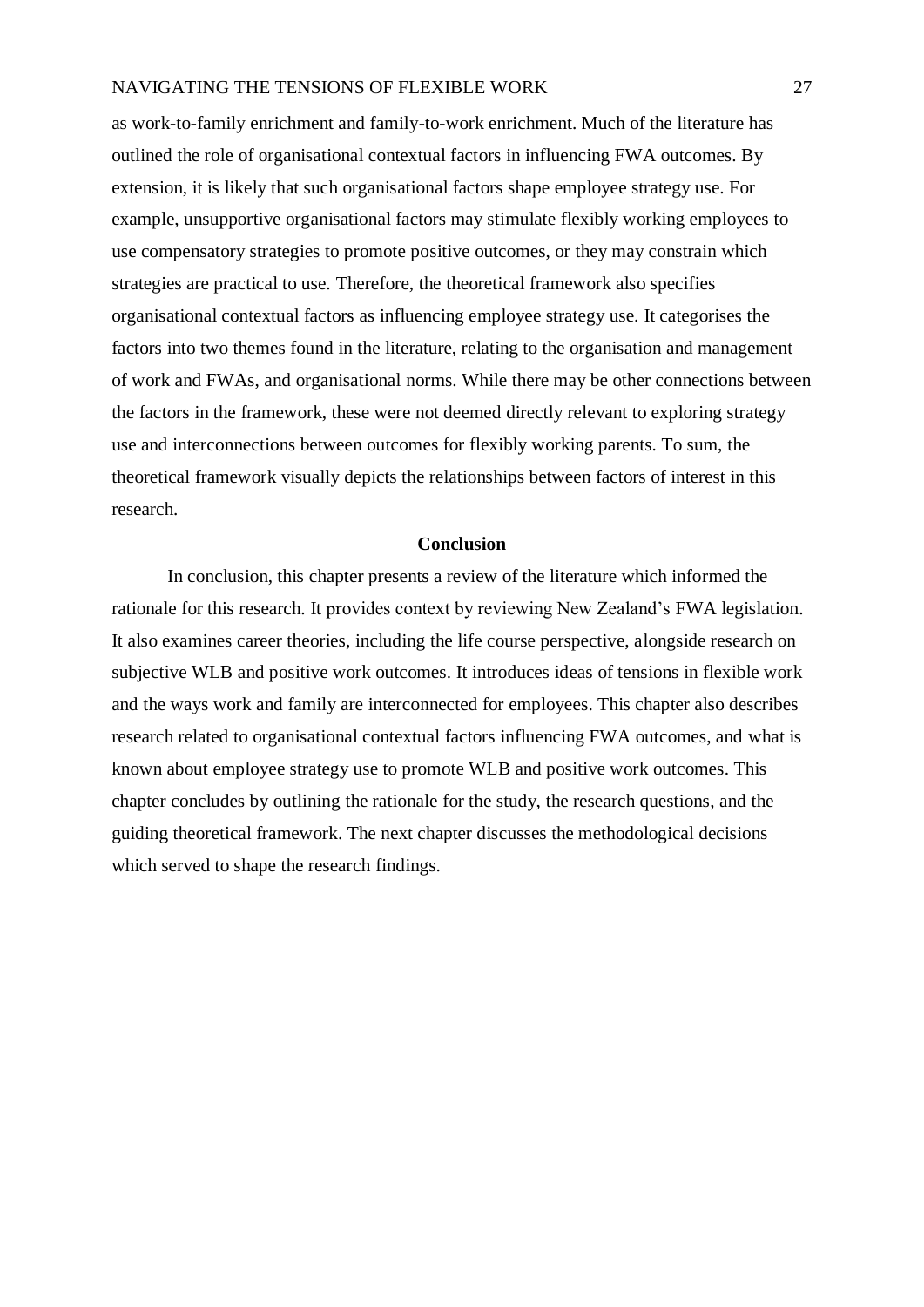#### **Chapter 3:**

#### **Methodology**

<span id="page-34-0"></span>This chapter outlines the methodological considerations and approaches which were undertaken in the study's investigation of how professional working employees navigate the tensions of flexible work to promote their desired positive outcomes. The chapter will discuss the benefits of the study's qualitative nature and its epistemological affiliation with social constructionism. Then it will describe the methods for data collection, including the rationale for using purposive sampling and semi-structured interview techniques, the construction of the research instrument, the sample characteristics and the procedure, and data analysis. Finally, the chapter discloses the ethical considerations that were undertaken in conducting the research, and the way the evaluation of the validity of this research was guided by the criteria of trustworthiness for qualitative research.

#### **Research Design**

#### <span id="page-34-2"></span><span id="page-34-1"></span>**Qualitative Research**

In an attempt to fulfil the research aim, this study employed qualitative research methods. Because qualitative research pays particular attention to the viewpoint of the respondents, it is adept in producing practical advice with an appreciation for the employee perspective (Denzin & Lincoln, 2011). With a focus on rich description, the qualitative research method enabled the disclosure of unforeseen FWA challenges and strategies, as well as information confirming that which is already known within the research discipline (Denzin & Lincoln, 2011). In short, qualitative research allowed for detailed exploration of the subjective meanings employees give to their experiences of working flexibly.

#### <span id="page-34-3"></span>**Social Constructionism**

1

This study is guided by the epistemological principles and assumptions of social constructionism.<sup>2</sup> In line with social constructionism, this study acknowledges that different approaches must be used while studying the human experience compared to the physical world, which tends to be taken as an objective reality that can be uncovered with a deductive scientific approach (Guba & Lincoln, 1989). We acknowledge that people construct and interpret their own realities, guided by cultural references and language. Therefore, we aimed

<sup>2</sup> It must be noted that the terms *constructivism* and social *constructionism* have similar meanings and have been used interchangeably in the literature (see Patton, 2002).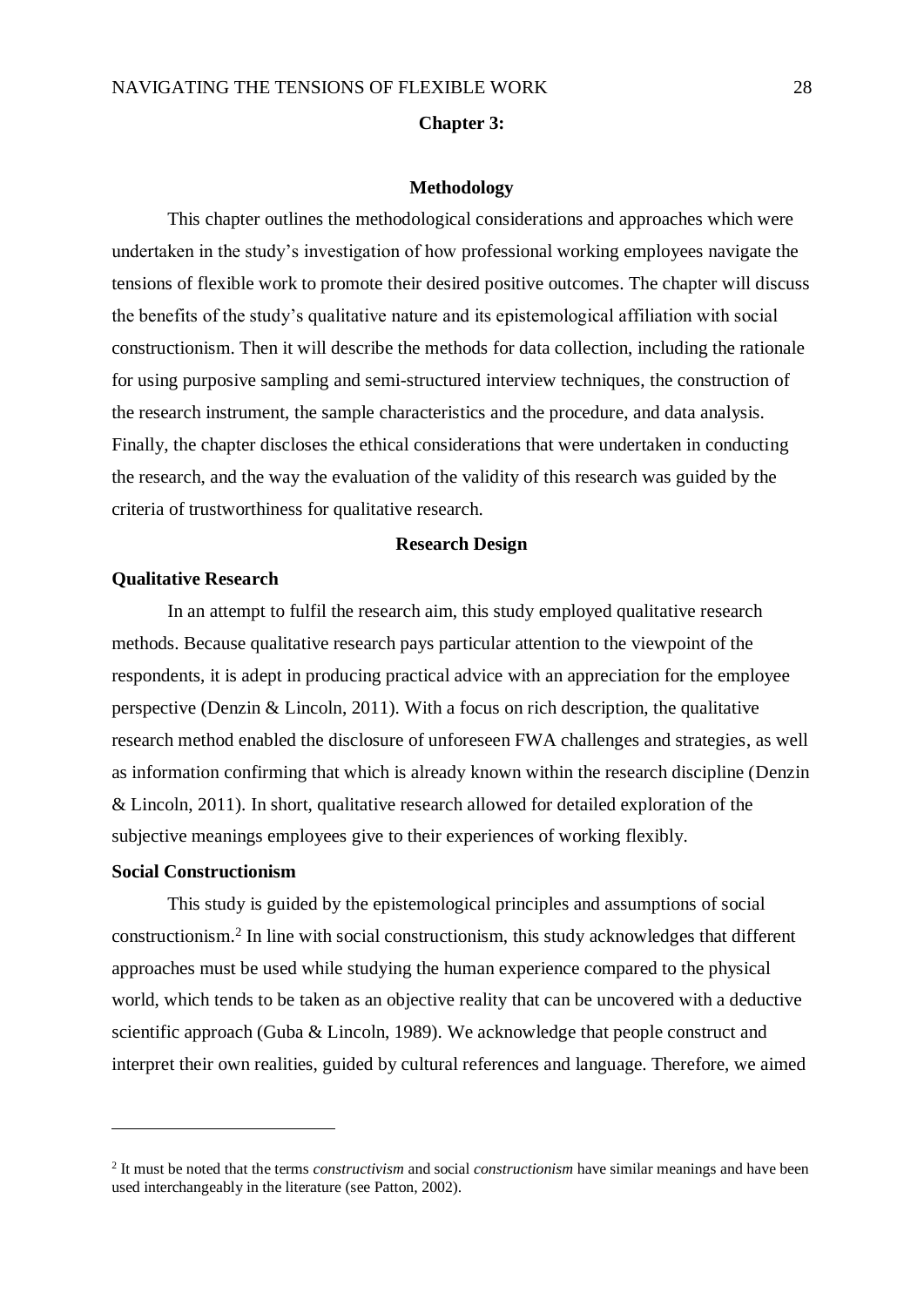to investigate multiple constructed realities that people hold, which are influenced by context and social interaction (Patton, 2002). For example, the perceptions and experiences of flexibly working employees can be influenced by both cultural constructions and institutions relating to family and work (Acker, 1990; Hays, 1996; Moen & Sweet, 2004). This research recognises that facts are contextually dependent on the value frameworks from which they originate (Guba & Lincoln, 1989). Subsequently it makes no attempt to evaluate findings according to an 'objective validity', nor to generalise to other contexts beyond that of professional, flexibly working parents. To summarise, in taking a social constructionist stance, this research seeks to explore the socially constructed realities of flexibly working employees and the factors influencing their reaction to their environment.

# <span id="page-35-0"></span>**Purposive Sampling**

Given the exploratory nature of this study, the use of purposive sampling allowed respondents to be strategically selected based on possessing attributes that would likely increase their investment in strategies for promoting WLB and positive work outcomes. These attributes include being professional employees, parents, and working in the public service. In this way, knowledge produced by targeting this group of employees that seem likely to use strategies while working flexibly can then inform the broader literature on flexible work and working parents (Patton, 2002).

Professionally working parents were chosen for sampling in the study because of the challenges that they as a group face while pursuing WLB, and their circumstances which may also enable them to strategically respond. The study uses Moen et al.'s (2013) distinction of professional employees as encompassing those who engage in intellectually demanding work, which often requires tertiary education, and is associated with higher earnings as well as job autonomy. Professionals are experiencing increased pressure to work long hours due to job insecurity, greater employer expectations, and technological advancements causing work to spill over into the home domain (Christensen & Schneider, 2010). Secondly, it is wellestablished that parents have higher levels of home workload and greater risk of work-life conflict (Eby et al., 2005). Hence, professionally working parents may have greater incentive to adopt sophisticated methods to balance their work and family while using FWAs. Moreover, the increased autonomy of professional employees suggests that they have greater freedom to employ strategies to support their WLB and positive work outcomes while working flexibly (Schieman et al., 2006). Similarly, the financial privilege of professional employees means that they can afford to work reduced hours, as well as utilise their money in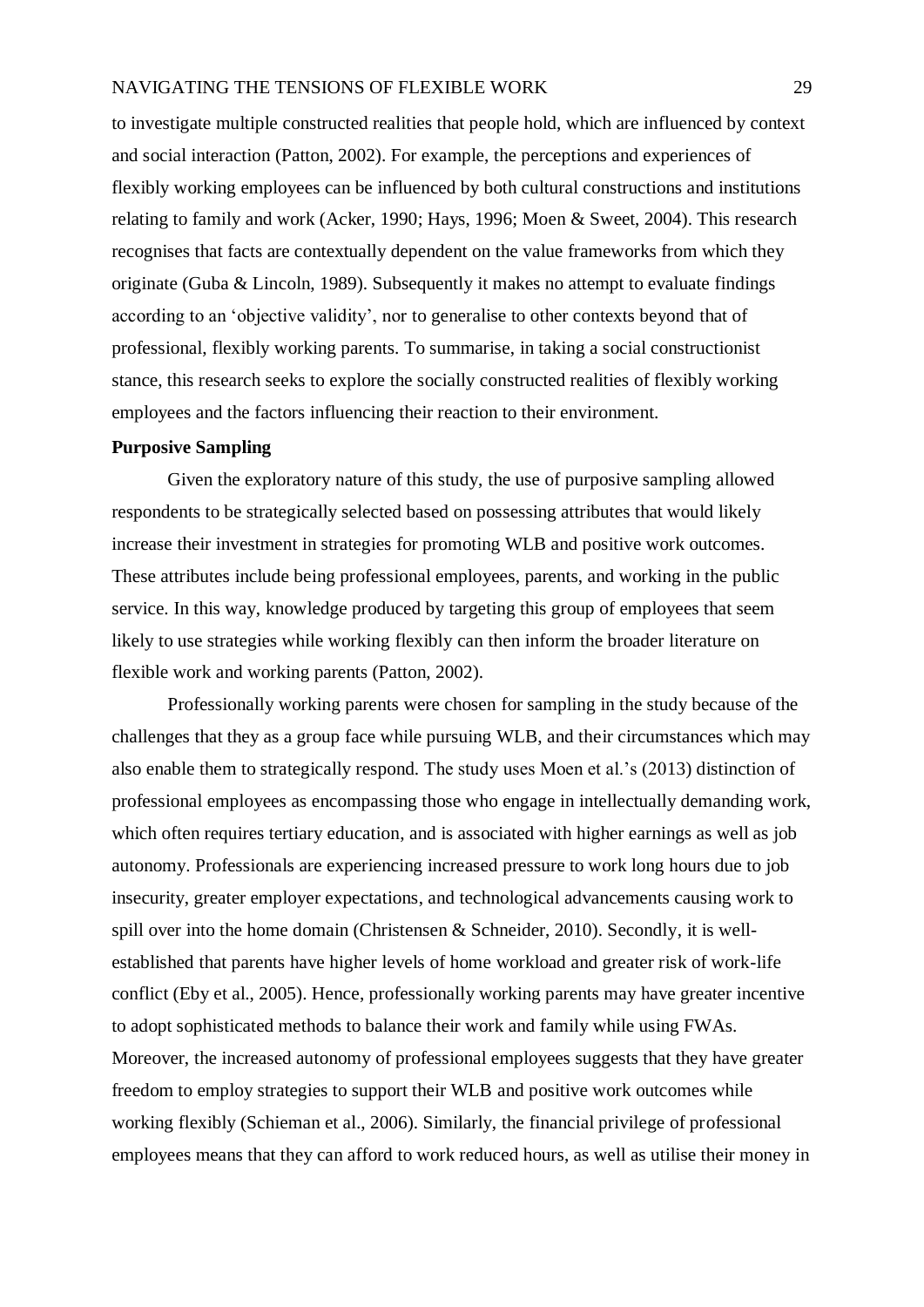strategic ways to promote WLB, such as, enlisting paid support services to manage home workloads (Grady & McCarthy, 2008).

Organisations in the public service have typically been amongst the first to implement WLB initiatives and are regarded as the most responsive to the institutional and economic drivers of FWA implementation (den Dulk et al., 2013). As a result, respondents from these more supportive contexts may be enabled to use individual strategies to a greater extent, and with greater impact. For example, supportive organisations may facilitate environments where other employees are more open to the constructive suggestions of flexibly working employees. Sampling professional employees from public service organisations also served to reduce the variance in the job roles of respondents and how their organisations operate. This enabled the present exploratory research to identify rich contextual information surrounding how and why flexibly working parents adopt certain strategies within their specific circumstances with respect to holding professional roles in the public service.

To conclude, purposive sampling was utilised to recruit a target group of flexibly working employees who were likely encountering the tensions of flexible work, but also had the agency to respond. Thus, this study sampled professional, flexibly working parents within the public service, who have competing work and family demands, as well as greater resources to navigate potential tensions.

# **Data Collection**

Semi-structured, one-on-one, face-to-face interviews were employed as the method for data collection. Throughout the interviews, respondents retrospectively described their experiences through language (Flick, von Kardoff, & Steinke, 2004; Seidman, 2013). This enabled the researchers to access detailed information that cannot be directly inferred from observation, such as, individuals' perspectives and the meaning that they give to social practices and events (Patton, 2002). Compared to surveys, interviewing yielded more nuanced information since the interviewer (the researcher) could request respondents to clarify and elaborate upon their answers (Arksey & Knight, 1999). The interview process could also prompt reflection and enlighten respondents towards making inferences of which they had not previously been aware (Arksey & Knight, 1999).

Semi-structured interviews follow an interview guide that includes a list of questions or topics to be covered (Arksey & Knight 1999). They are useful in providing a balance between structure and a degree of flexibility (Edwards & Holland, 2013). The interviews had some level of structure to ensure that all topic areas were covered, facilitating comparisons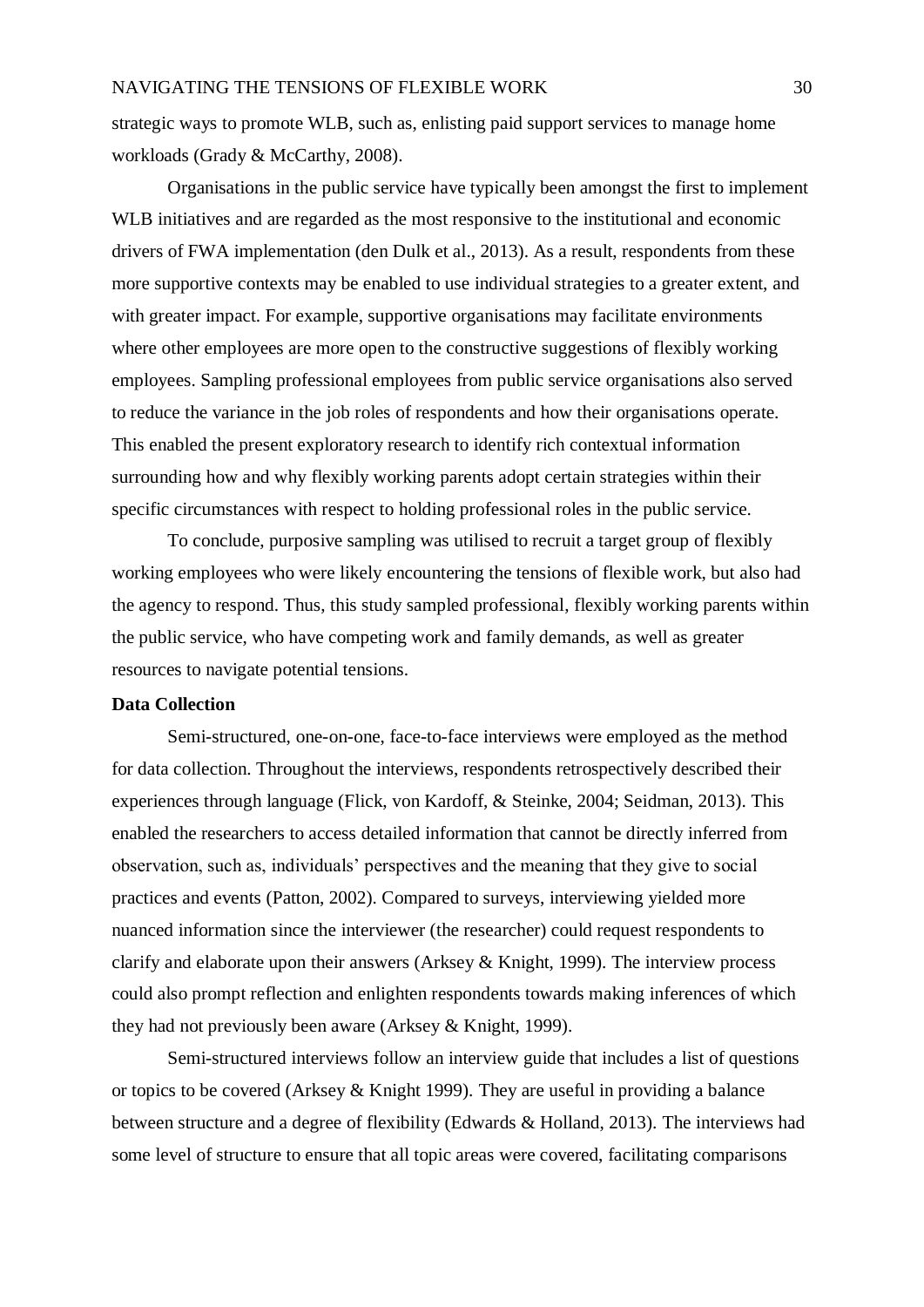across interviews. Yet, respondents were not led towards a limited range of responses or answers that simply confirmed researcher expectations because the questions began broad and open-ended (Edwards & Holland, 2013; Patton, 2002). The interviewer had the flexibility of pursuing unexpected lines of enquiry (Edwards & Holland, 2013). There was also flexibility in how the questions could be worded or rephrased to promote the understanding of the interviewee regarding the questions, and so that back and forth conversations between the interviewer and interviewee could occur (Edwards & Holland, 2013). These techniques used in semi-structured interviews assisted the interviewee in feeling comfortable to answer questions in their own way and give detailed answers based on what they personally deemed to be important (Flick et al., 2004). To summarise, detailed information regarding the perceptions and experiences of the respondents was obtained via semi-structured interviews, which provided a balance between having structure for ensuring broad topic coverage, and freedom for spontaneity.

## **Research Instrument**

The interview schedule (Appendix A) was constructed to follow the theoretical framework which emerged from the literature review. The methodology sections of relevant research also guided the interview questions. In the construction of the interview schedule, descriptions of the interview questions or topics from previous research were grouped in terms of the following themes of inquiry: the challenges and practicalities of utilising FWAs at work, organisational culture, career development, WLB, and partner's influence on work. These interview questions continued to be regrouped as the structure of the interview guide was constructed and refined. Ultimately, the exemplar questions from prior studies were adjusted so that the final interview questions would better represent the theoretical framework in its entirety. Some examples of the way the interview questions relate to questions from previous studies are shown in Table A1. The interview schedule was then piloted on two respondents (not included in the final sample), which resulted in minor adjustments, such as, referencing 'work' outcomes instead of 'career' outcomes, which respondents could more easily relate to.

The interview schedule was divided into five sections of questioning. In the first section respondents were asked about their employment background, including details about their FWA. If respondents had partners, they were also asked about their partner's employment arrangement. These questions served to provide an understanding of the context in which flexibly working respondents negotiated positive outcomes. In the second section,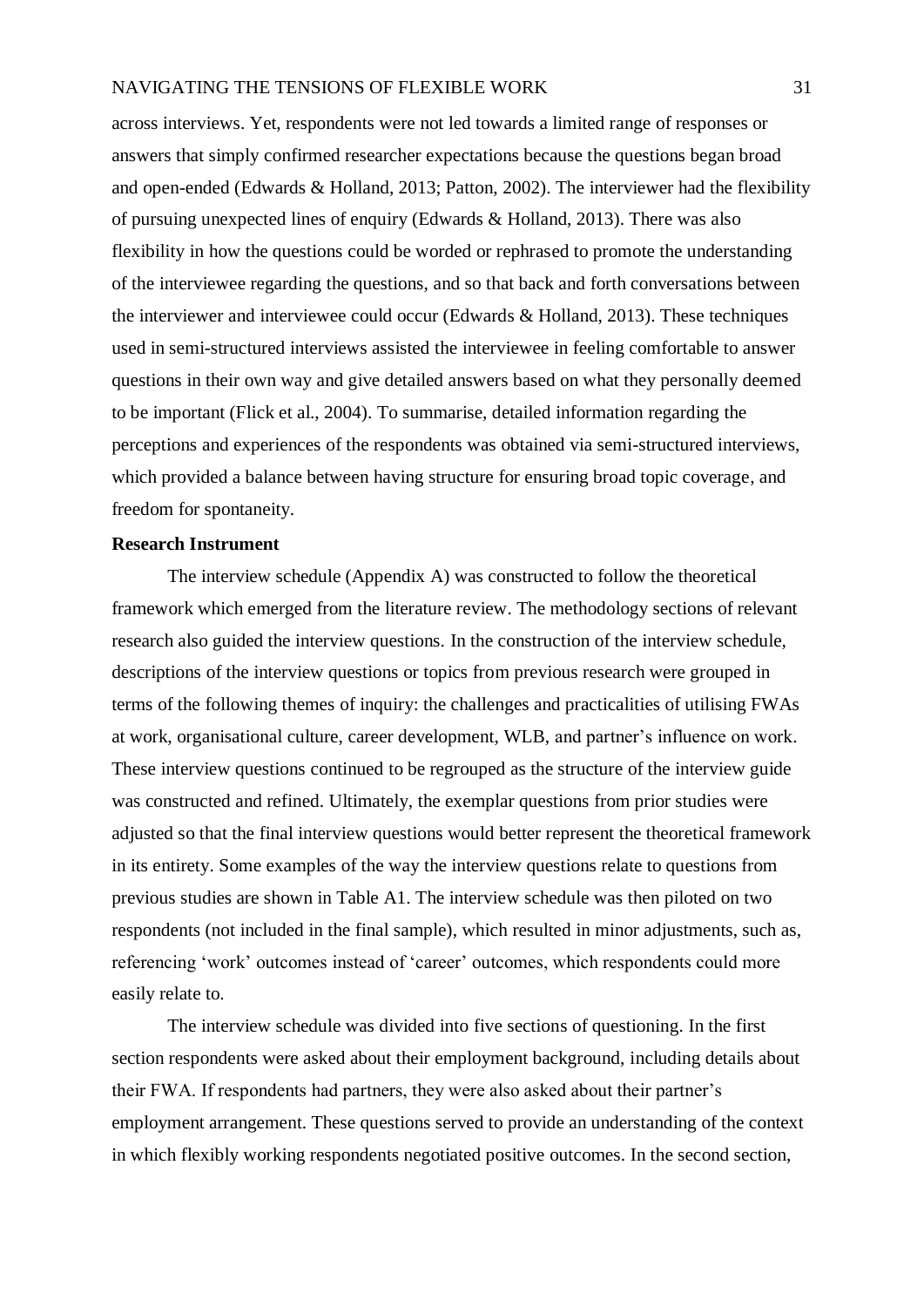respondents were asked about their conceptualisation of WLB and positive work outcomes. Sections three and four of the interview schedule asked respondents about the strategies that they utilised to promote WLB and positive work outcomes, respectively.<sup>3</sup> Within these sections, the respondents were asked about the following: (a) the challenges to WLB, and the difficulties associated with using FWAs at work (Questions  $4 \& 7$ , respectively); (b) the strategies they were utilising to address these challenges and promote their WLB and positive work outcomes (Questions 5  $\&$  8, respectively); and, (c) how effective they considered their WLB and work-related strategies to be (Questions 6 & 9, respectively). It was believed that asking first about challenges would prompt respondents to reflect upon the broader context that their strategies were situated within and thereby assist them in locating a greater number of strategies that they adopted. Asking respondents about the effectiveness of their strategies served to elicit further discussion regarding the influence of contextual factors and under which circumstances the use of a strategy may be warranted. Finally, in section five respondents were asked whether achieving WLB or positive work outcomes may facilitate one another or be in tension.

Throughout the interview schedule, questions were followed by prompts that elicited further information from respondents, or specifically asked about issues surrounding FWA use demonstrated in past research. For example, following Question 4 on challenges to WLB, respondents were prompted to think about whether they could maintain work, family and personal time as priorities in their life. This related to Haddock et al.'s (2001) findings that prioritising multiple life domains may facilitate WLB for dual-working parent couples. Regarding Question 5 on WLB strategies, prompts were offered which related to aspects previously suggested by empirical research to influence the WLB of working parents. These included: (a) utilising integration or segmentation strategies (e.g. Kreiner et al. 2009); (b) negotiating household chore division with partners (Haddock et al., 2001), and; (c) the availability of wider social support networks (e.g. Crosbie & Moore, 2004). Prompts to Question 7 regarding the work-related challenges of FWAs addressed the specific challenges of using FWAs at work that are indicated in previous research, such as, the following: (a) lower career advancement opportunities (e.g. Glass, 2004); (b) work coordination challenges (e.g. Van Dyne et al., 2007); (c) impact on work relationships (e.g. Corwin et al., 2002); and,

<u>.</u>

<sup>&</sup>lt;sup>3</sup> The decision to ask respondents about WLB outcomes and strategies, separately from positive work outcomes and strategies was ultimately justified since respondents viewed WLB and positive work outcomes as including separate facets, as well as some overlap (see chapter four).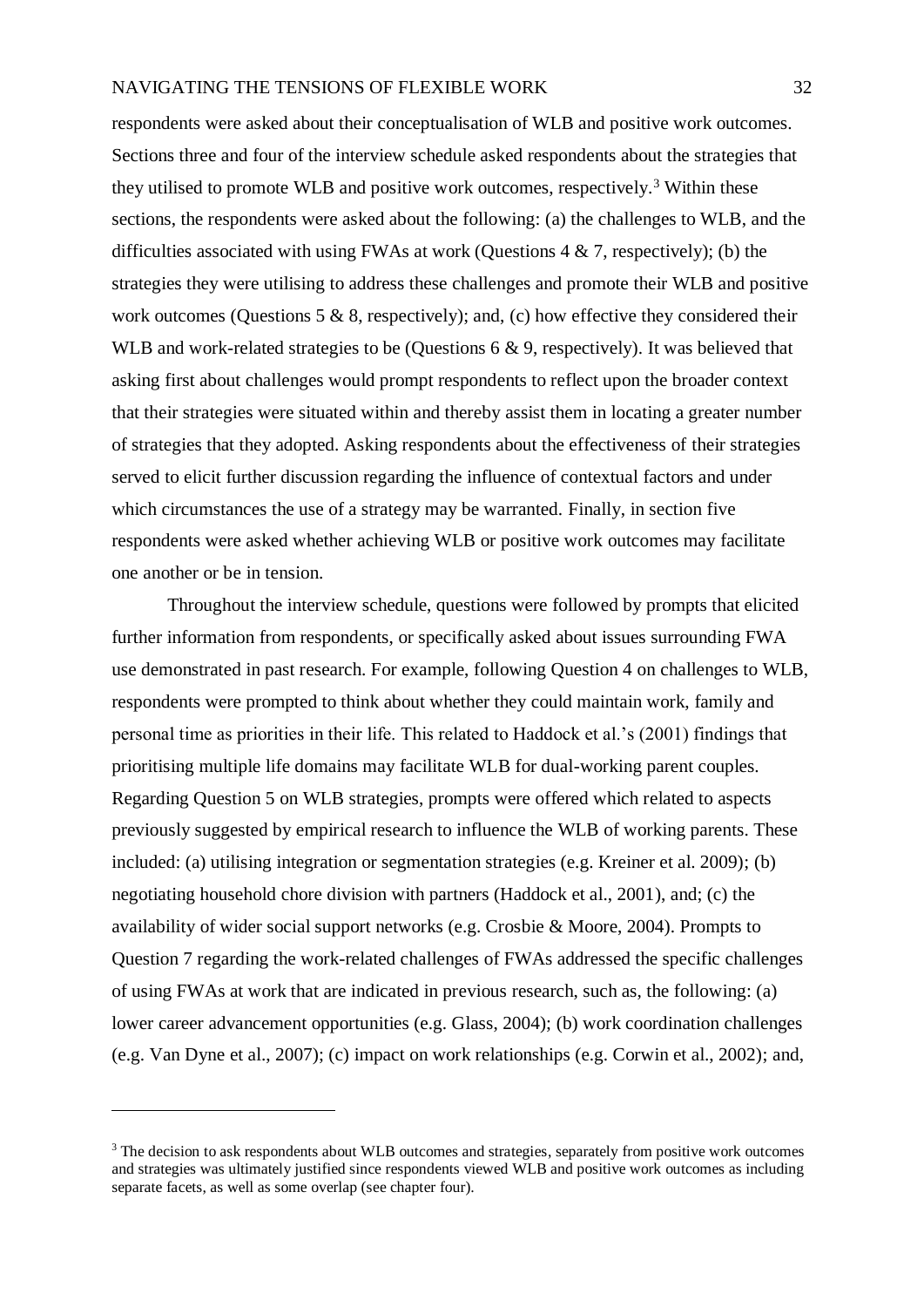(d) organisational cultures promoting work devotion (e.g. Blair-Loy, 2003). The prompts to Question 8 on work strategies also related to the aforementioned challenges from previous research.

To conclude, the interview schedule related to the issues and strategies highlighted in the FWA literature. It included topics, such as, the meaning of WLB and positive work outcomes, the ways these outcomes were interconnected, and the challenges faced and strategies employed by flexibly working employees.

## **Sample Characteristics**

Respondents were comprised of 21 professional, flexibly working parents (9 fathers) from 13 Wellington public service organisations. As per Table 3, most of the respondents were permanent employees (18) and most FWAs were formally established (19). Within the sample, 12 employees worked part-time and nine employees worked full-time and flexibly (flex-full-timers). There were more part-time working mothers (8) than fathers (4), and more mothers worked part-time than flex-full-time (4). Flex-full-timers ranged in working compressed weeks only (2), teleworking only (2), teleworking while using compressed weeks (1), and teleworking with flexitime  $(4)$ .  $^4$  Only one part-timer also worked from home. Parttimers worked at least .8 of an FTE at their organisations, with hours ranging from 20-32 hours per week. While most flex-full-timers (6/8) were managers, most part-timers were not (10/12). Most employees were in cohabiting relationships with spouses (19), of which 14 had partners also using FWAs. In one case, both father and mother in a couple were respondents. Respondents had between one and three dependent children, between 10 months and 12 years old. The length of time respondents had been using FWAs ranged from three months to over 10 years. To sum up, the demographic information of the respondents reveals that the sample included both mothers and fathers, who were predominantly married, working a range of FWA types.

<u>.</u>

<sup>4</sup> All flex-full-timers except for one respondent, who worked an informal FWA, used their FWAs at least once per week. This respondent was included in the sample to provide greater insight into cultural barriers of FWA use.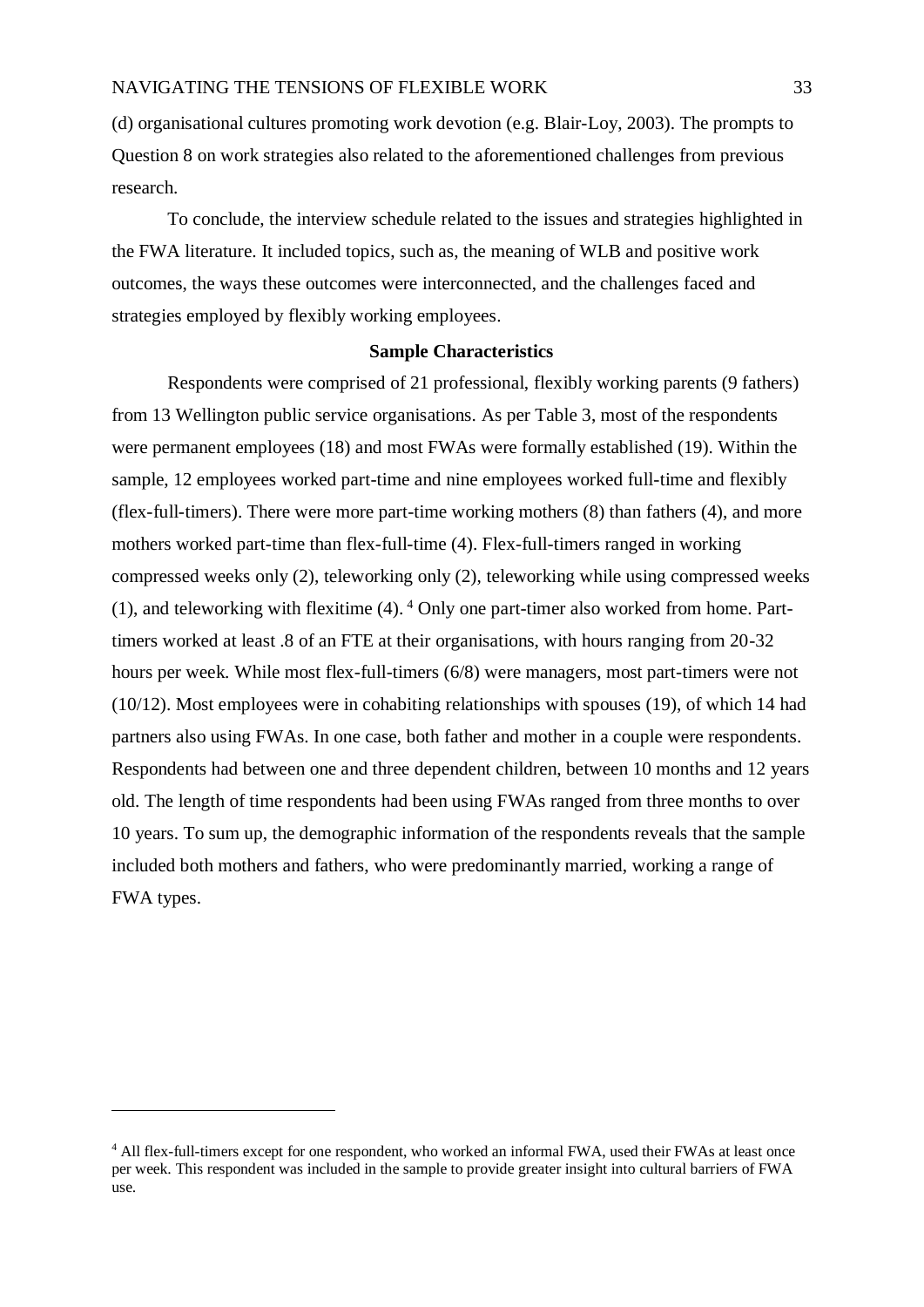# Table 3

# *Demographic Information of Respondents*

|                                 | Total          | Part-time      | Flex-full-time |
|---------------------------------|----------------|----------------|----------------|
| Characteristic                  | $(N=21)$       | $(N=12)$       | $(N=9)$        |
| Parental status                 |                |                |                |
| Fathers                         | 9              | 4              | 5              |
| Mothers                         | 12             | 8              | $\overline{4}$ |
| Type of organisation            |                |                |                |
| Public service                  | 19             | 12             | 7              |
| State service                   | $\mathbf{1}$   |                | $\mathbf{1}$   |
| State sector                    | $\mathbf{1}$   |                | $\mathbf{1}$   |
| <b>Employment status</b>        |                |                |                |
| Permanent employee              | 18             | 10             | 8              |
| Fixed term                      | $\overline{2}$ | $\mathbf{2}$   |                |
| Contractor                      | $\mathbf{1}$   |                | $\mathbf{1}$   |
| <b>FWA</b> status               |                |                |                |
| Formal FWAs                     | 19             | 12             | 7              |
| Informal FWA                    | $\overline{2}$ |                | $\overline{2}$ |
| FWA type <sup>a</sup>           |                |                |                |
| Compressed week                 | $\overline{2}$ |                | $\overline{2}$ |
| Teleworking                     | 3              | $\mathbf{1}$   | $\overline{2}$ |
| Teleworking and compressed week | $\mathbf{1}$   |                | $\mathbf{1}$   |
| Teleworking and flexitime       | $\overline{4}$ |                | 4              |
| Organisational role             |                |                |                |
| Managerial                      | 8              | $\overline{2}$ | 6              |
| Non-managerial                  | 13             | $10\,$         | 3              |
| Marital status                  |                |                |                |
| Cohabiting                      | 19             | 11             | 8              |
| Single                          | $\overline{2}$ | $\mathbf{1}$   | $\mathbf{1}$   |

<sup>a</sup> FWA type does not sum to the sample total because most part-timers only worked part-time with no other type of FWA.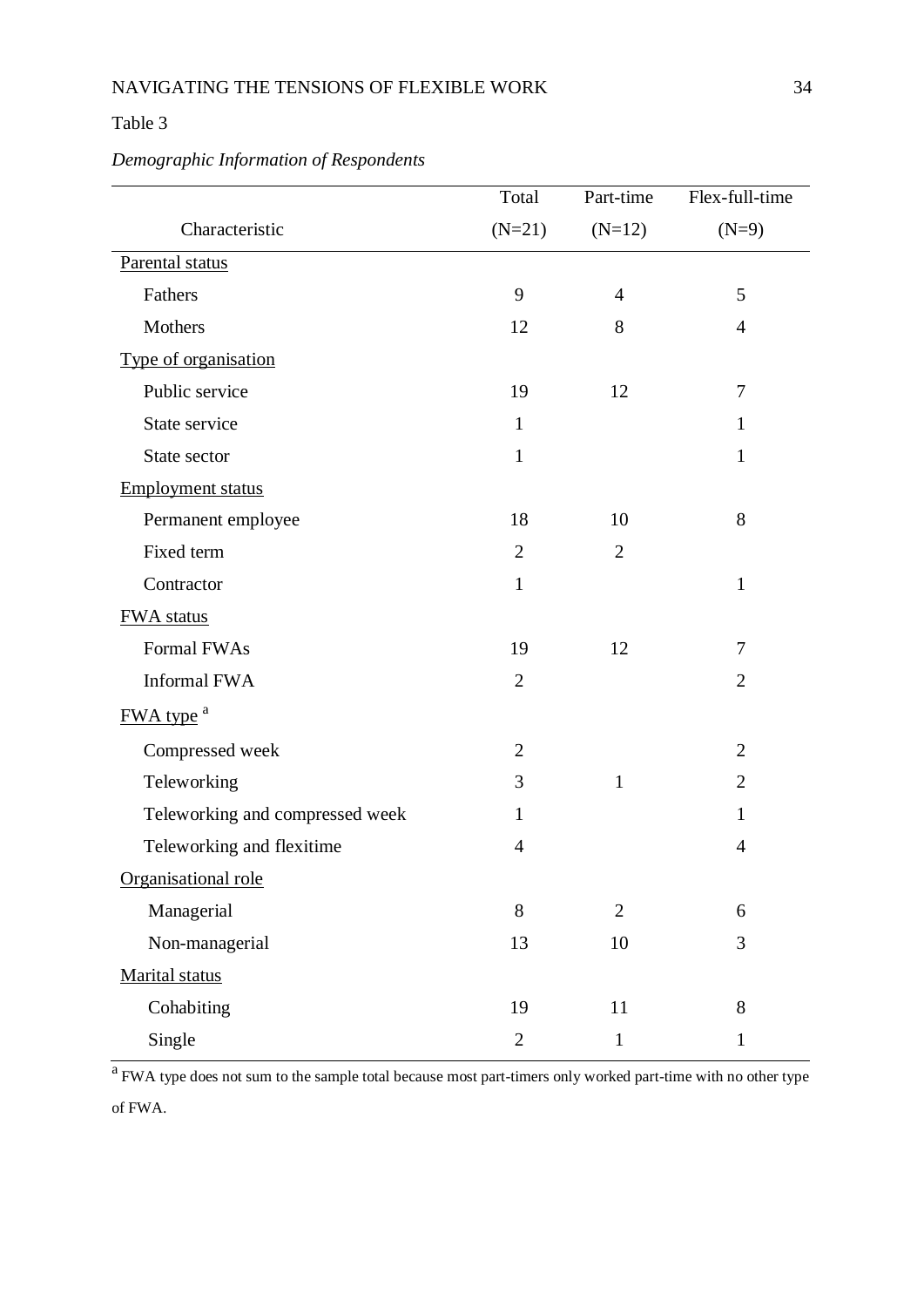#### **Sampling Procedure**

To recruit respondents, the Government Women's Network in Wellington circulated advertisements via email to members as well as networks within Wellington government agencies. Respondents were also asked to recommend the study to flexibly working fathers they knew. Potential respondents contacted the researcher by email who then arranged to call them on the phone to explain more about the study and ask questions about their demographic information, ensuring they met the criteria for participation (see above section on purposive sampling). The researcher arranged with respondents by phone or email a convenient time and place for the interview. Interviews occurred at respondents' homes, workplaces, and public cafes. Respondents were emailed an information sheet and consent form (Appendices B  $\&$  C) which they read and signed before the interview began. With respondents' consent, the interview was audio recorded with a smartphone voice-recording app. The interview was described to respondents as roughly one-hour-long, however sometimes interviews took two hours. For one respondent, the interview occurred over two separate periods. Respondents were emailed the transcription of their interview which they had the opportunity to verify. To sum up, this research followed stringent protocol for recruiting and screening respondents, and inducting them into the study.

## **Data Processing and Analysis**

Immediately after each interview, audio recordings were transcribed by the researcher with as much word-for-word accuracy as possible using *Audacity*. The data was analysed using template analysis, a type of thematic analysis commonly used in the organisational and management disciplines (Brooks et al., 2015). Template analysis involves constructing a hierarchical template of themes which captures the patterns in responses within the data. It is versatile to many epistemological approaches and allows for the use of an initial, theoretically-based template to guide the analysis. The data analysis followed the steps of template analysis outlined in King (2012). The study's theoretical framework and interview topic guide, which were constructed based on the research literature, were used to construct an *a priori* hierarchical template to guide the analysis. An initial reading of all transcripts was undertaken, after which five were coded by highlighting the basic features of the data that appeared to be meaningful. All codes were cross-referenced against the hierarchical themes in the initial template. The template was adjusted to encompass additional codes from the text. In an iterative process, the rest of the transcripts were coded while referring to and adjusting the template. At the end of the coding process, and upon re-reading the transcripts,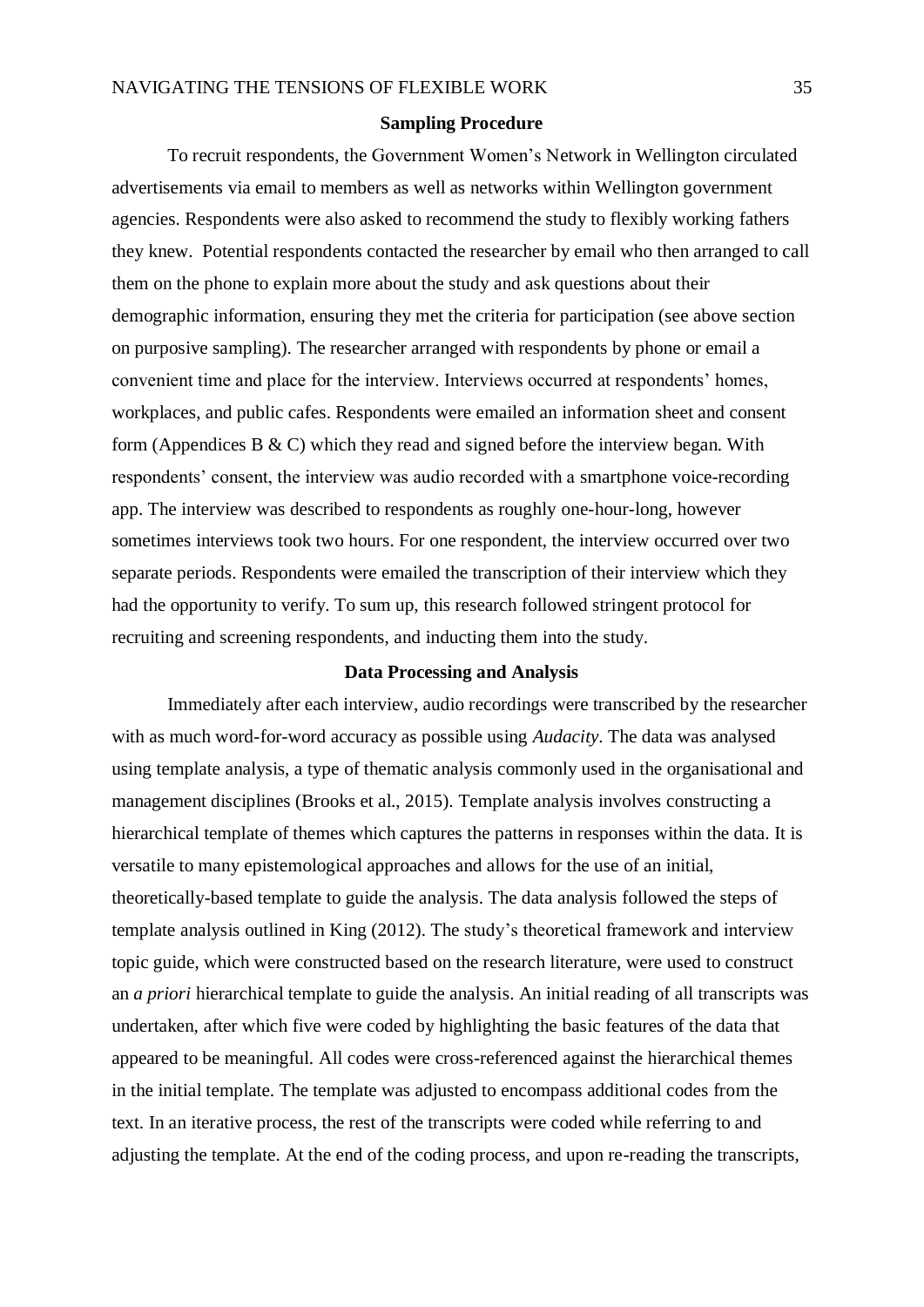it became evident that the hierarchy of themes needed to be readjusted. For example, the typology of strategies was expanded into three categories, with work organisation strategies separated from career strategies. In sum, a hierarchical template analysis was used to extract, structure, and revise the findings.

## **Ethical Considerations and Approval Procedures**

The research and its procedures for data collection were approved by the Victoria University of Wellington Human Ethics Committee (approval number: 0000022960). The research process followed the procedure specified in the ethics application. Prior to the interview, respondents were informed regarding the nature and purpose of the study. Respondents were advised that their participation was voluntary and that at any point they could refuse to answer questions or end the interview. They were also made aware that they could withdraw from the study up to four weeks after their interview, in which case the data collected from them would be destroyed and not used in data analysis. Information of a personal nature was only asked in so far as it related directly to the research questions. Respondents were assured that the information they provided would remain confidential to the research team and that neither they nor their organisations would be identifiable in research reports. Interview audio recordings were used with consent from respondents and were destroyed immediately after the interviews were transcribed. The data will be securely kept under password protection by the research team for five years after which it will be destroyed. It was disclosed to the respondents that the research findings would be disseminated through a Masters research report and may also appear in journal or conference publications. Respondents could indicate whether they wished to receive a final copy of the Masters report or a two-page summary of the research findings. Respondents were also told that they may personally benefit from the interview process in that it encourages reflection regarding the way they balance work and family responsibilities. To summarise, this research followed ethical procedures by obtaining informed consent from the respondents who were made aware of their rights, and protecting the confidentiality of the data.

## **Criteria for Trustworthiness**

To ensure rigour in the qualitative research methods used in this study, Guba's (1981) criteria for trustworthiness in naturalistic inquiry were adhered to. Using criteria designed specifically with qualitative research in mind ensured that the strengths and relevance of this study were not sacrificed in attempts to fit the mould of quantitative research (Krefting, 1990). Guba (1981) specifies four criteria for evaluating the trustworthiness or rigour of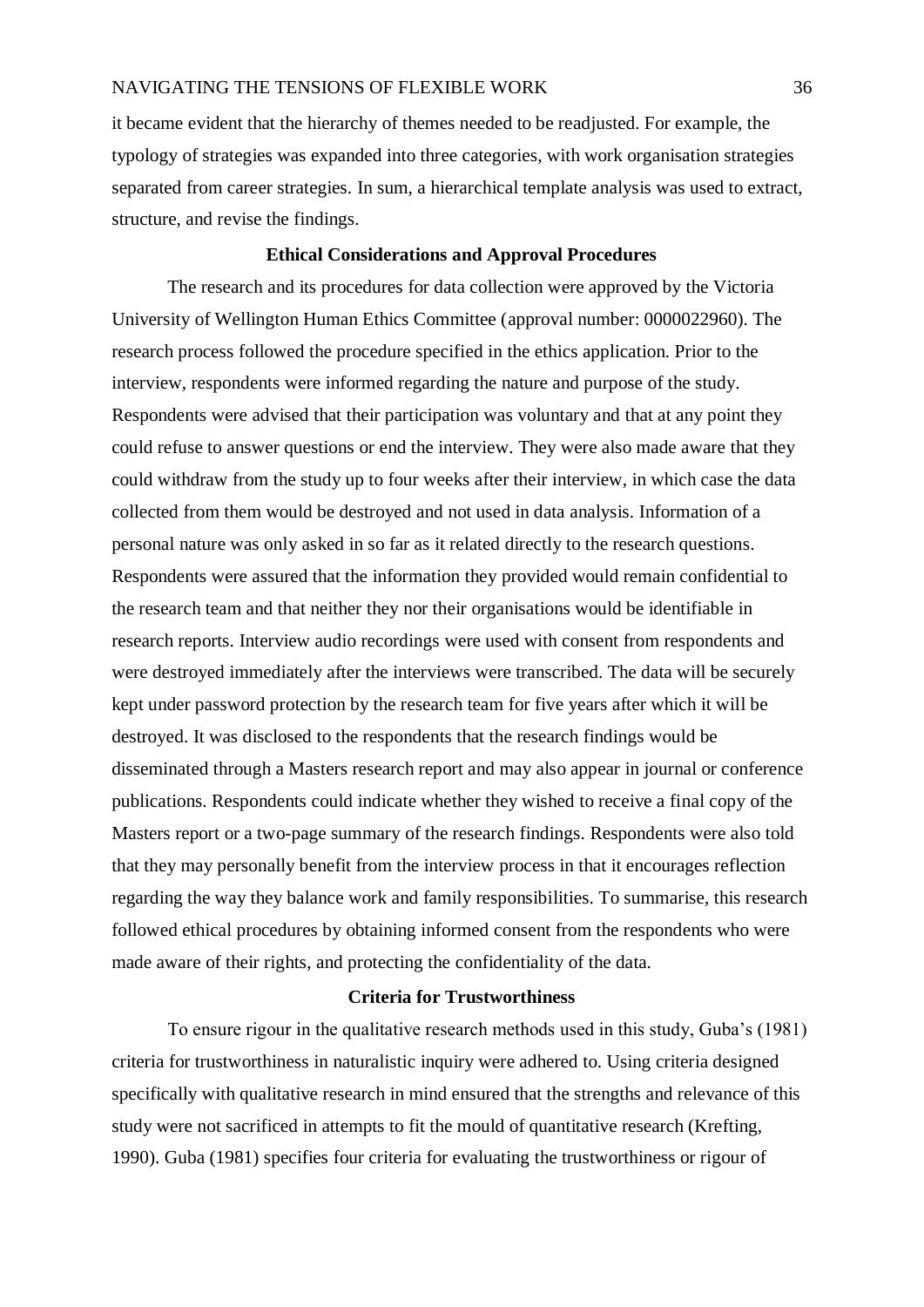qualitative research. Credibility, similar to internal validity in quantitative research, relates to the accurate portrayal of the researched phenomena. Confirmability, similar to objectivity in quantitative research, relies on the investigator interpreting the findings directly from the evidence with minimal influence from their own preconceived ideas. Similar to reliability in quantitative research, dependability involves detailing the research process step-by-step so that other researchers will be able to conduct a similar study. Lastly, transferability, which is similar to external validity in quantitative research, is promoted by presenting detailed contextual information in order to establish the relevance of applying the findings to other settings.

In addition, this study followed strategies outlined in Shenton (2004) to promote the trustworthiness of the findings. Facilitating the dependability and credibility of the study, an 'audit trail' is presented throughout this chapter in the form of a detailed step-by-step description of the procedures and decision-making process, so that the study can be repeated and the integrity of the results can be evaluated. To support the confirmability and credibility of the study, the researcher followed a systematic process of data analysis, interpreting the findings based firmly on the data and evidence. The analysis of the data involved an ongoing evaluation of whether the themes were representative by checking for negative cases and alternative explanations. To further contribute to the study's confirmability and credibility, a reflective commentary was kept throughout the research process, wherein the researcher documented and reflected on how her preconceptions were affecting data analysis. Through this process the researcher also kept track of the possible limitations of the study and their potential effects. To better understand the circumstances of the flexibly working respondents, the researcher developed in-depth knowledge and understanding of the FWA, work-family, and career literatures. Knowledge from previous research was used as a basis for the interview topics and questions, and for framing the study findings. For guidance throughout the research process, the researcher participated in debriefing sessions with superiors. To facilitate detailed and meaningful information from respondents, more specific probing questions followed the interview questions and the respondents were given the opportunity to read over their interview transcripts, thus ensuring that their words matched what they had intended to convey. The interviewer attempted to encourage honest responses through building rapport with the interviewees and emphasising that their participation in the study was confidential, voluntary, and that they could refuse to answer any of the questions. Additionally, the research findings and studied phenomena are described in depth with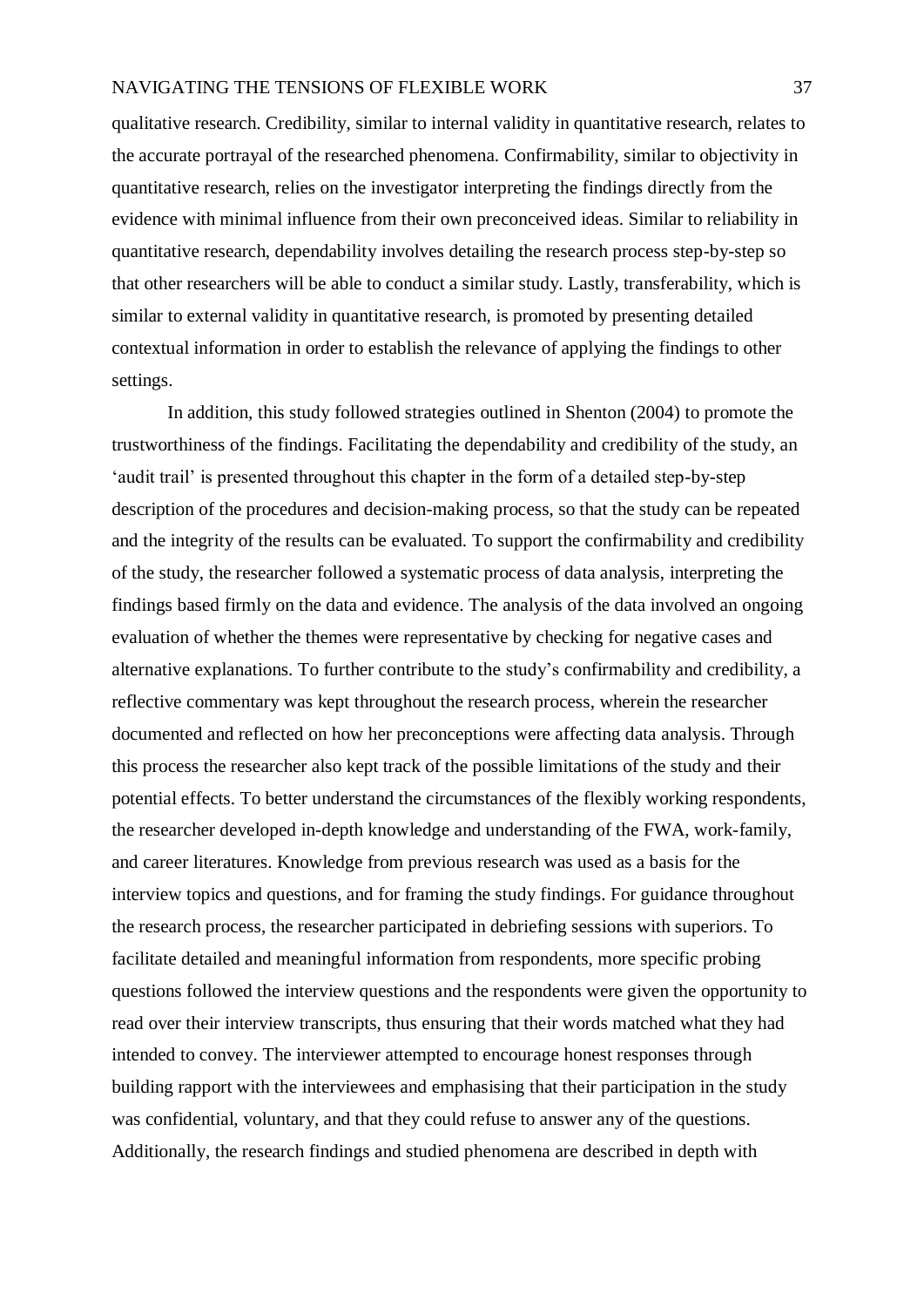quotations and reference to examples from the interviews, so that the reader can judge the real-life relevance of the research findings.

Guba and Lincoln (1981) critique the tendency of the quantitative tradition to try and generalise the findings across different contexts. Instead they favour to contemplate the *transferability* of qualitative findings, since they believe that human behaviour is much more heavily dependent on the social context than the act of generalising typically acknowledges. Considering the transferability of results from one context to another that is similar only offers working hypotheses of the applicability of the findings to other contexts rather than firm conclusions. The purposive sampling strategy used in the study has implications regarding the transferability of the research findings. This research acknowledges that the findings generated in this study are only transferable to people within a similar context as the respondents, that is, other professional, flexibly working parents in the public service. To promote the transferability of the study to individuals within this group, this study collected and presented detailed contextual information about the situation of the respondents. Interview questions also were included that specifically asked respondents how their strategy use was shaped in terms of context.

To conclude, the trustworthiness of this qualitative research was promoted by outlining decisions and procedures in detail, evaluating the representativeness of themes, illustrating the findings with employee quotes, and only applying the findings within the context of professional flexibly working parents in the public service, from which they emerged.

#### **Conclusion**

In conclusion, this study adopted the social constructionist principles of qualitative inquiry to explore how professional working parents navigate the tensions of flexible work to promote their desired positive outcomes. Due to the exploratory nature of this research, this study utilised a select sample of flexibly working employees. The choice of professional working parents as the target group for the present study lies in the unique challenges they face as well as certain advantages which may stimulate their agency to instigate their own strategies. The respondents were recruited through a Wellington networking group as well as by employing snow-balling techniques. To fulfil the research aims, the study utilised the method of semi-structured interviewing to gather in-depth, contextually-specific information.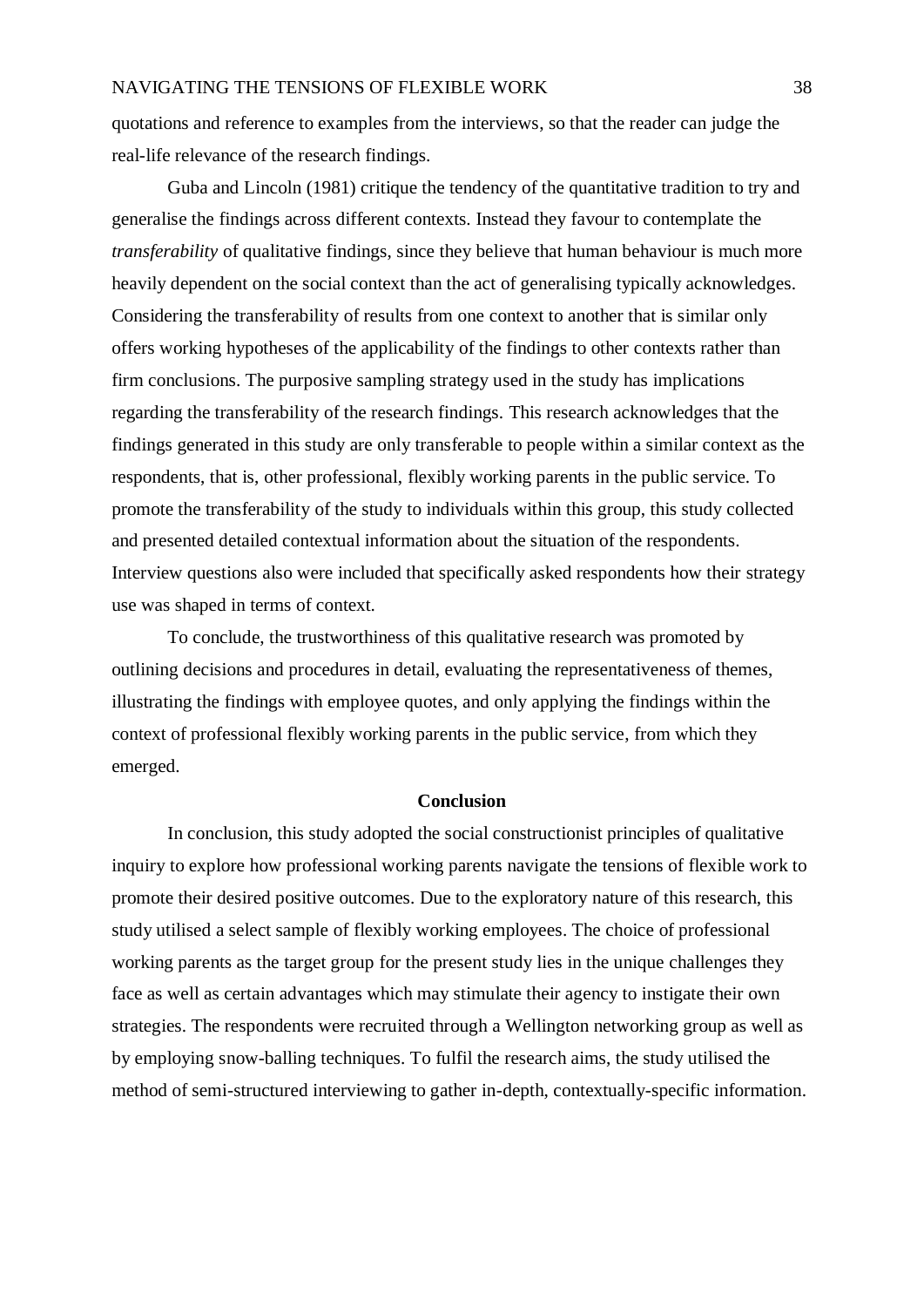#### **Chapter 4:**

#### **WLB and Positive Work Outcomes: Findings and Analysis**

This chapter presents the findings and analysis that relate to how professional, flexibly working parents conceptualise WLB and positive work outcomes, as well as the interconnections between achieving these two types of outcomes. The chapter also discusses emergent findings with respect to the organisational contextual factors that influence both WLB and positive work outcomes for flexibly working employees.

## **Employee WLB Outcomes**

When asked to describe their conceptualisations of WLB, flexibly working parents responded by citing a variety of things that they felt contributed to their WLB. More specifically, employees spoke of the ability to participate in multiple life domains, such as, prioritising family time, having personal time for interests and friends, as well as remaining in employment and having positive work outcomes -which are described in greater detail below. Supportive work environments were also considered to be part of WLB. In addition, parents viewed WLB as the ability to construct boundaries so that work and family domains would not encroach upon one another. Consequently, control over how they structured their work weeks was viewed by flexibly working parents as important for maintaining WLB. In relation to this, employees viewed WLB as maintaining health and well-being rather than experiencing stress or burnout. As part-timer Alice noted, <sup>5</sup> *"It's really important... for my own sanity and well-being to have WLB… If I get overworked, or tired, or anxious, then that really affects my mental health".* Therefore, in sum, flexibly working parents viewed WLB as having the ability to participate in and construct boundaries between multiple life domains, within supportive workplaces and without stress.

As noted earlier, previous research suggests that being able to participate in multiple life domains is important for WLB (Fursman & Zodgekar, 2009; Haddock et al., 2001). In line with the life course perspective of work and family this research demonstrates the importance, for flexibly working parents, of participating in broader social and community roles, not just work and the immediate family (Moen & Sweet, 2004). These findings also support previous research that reports health and well-being as WLB outcomes (Fursman & Zodgekar, 2009; Hilbrecht et al., 2008). Previous research also suggests that the capability to

1

<sup>5</sup> All names of respondents are presented as pseudonyms.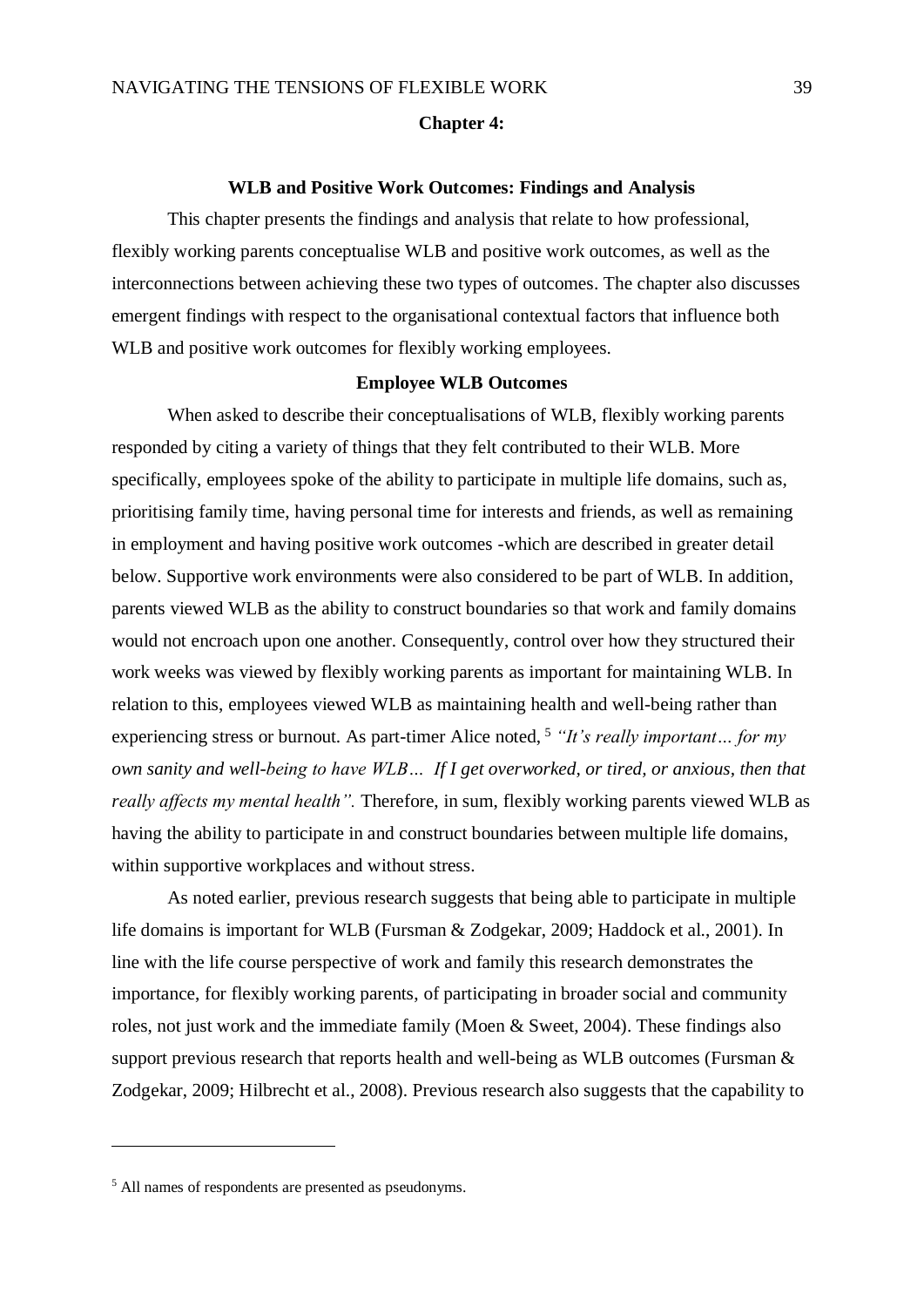use preferred segmentation or integration boundary management strategies may be beneficial for WLB (Shockley & Allen, 2010). Indeed, these findings reveal that employees value having control over their work schedule. However, this research also finds little variation in boundary management preference, with most employees viewing WLB as having the ability to create boundaries between work and non-work. This is discussed further in chapter 5.

In conclusion, this research supports the empirical literature which indicates that participating in multiple life domains, pursuing health and well-being, and having control over work and family boundaries are factors that *promote* WLB. In addition, this research finds that flexibly working parents view these factors as part of their conceptualisations of what WLB *is*.

#### **Employee Positive Work Outcomes**

Flexibly working employees perceived that positive work outcomes comprise a range of factors, including access to career advancement, having responsibility in their job, being challenged and having learning opportunities at work, doing well at their job, receiving recognition or positive feedback from others, and being able to financially provide for their family. In addition to this, it was important for employees to feel that they were motivated, inspired, doing interesting and enjoyable work, and making meaningful contributions in their roles. It is of note that for some, linear career advancement was not a motivator. As part-timer Lloyd explained, "*I'm probably at the stage now that career doesn't mean a lot… I'm looking for roles that are challenging or interesting"*. Some employees spoke of the value of being able to stay in employment and make use of their skills while also being a parent. Furthermore, positive work relationships and 'feeling supported' in their workplaces were listed as positive work outcomes for flexibly working employees. Franklin, working flexitime and from home, described, *"A pleasant work environment, it makes it a lot easier… because you want to go to work"*. Although employees were asked separately about positive work outcomes and WLB, it is of note that they associated their search for WLB as a type of positive work outcome, and positive work outcomes as a component of healthy WLB. Parttimer, Vince concluded, *"Part of my career goals is to have good WLB, so in that sense it is like a direct link"*. However, as seen in the above sections, employee descriptions of WLB and positive work outcomes also encompassed many more facets than just each other. In summary, employees generally viewed positive work outcomes, while framed alongside WLB, broadly as comprised of career development opportunities, and doing work that they felt was meaningful and challenging, yet supportive, as well as remaining in employment.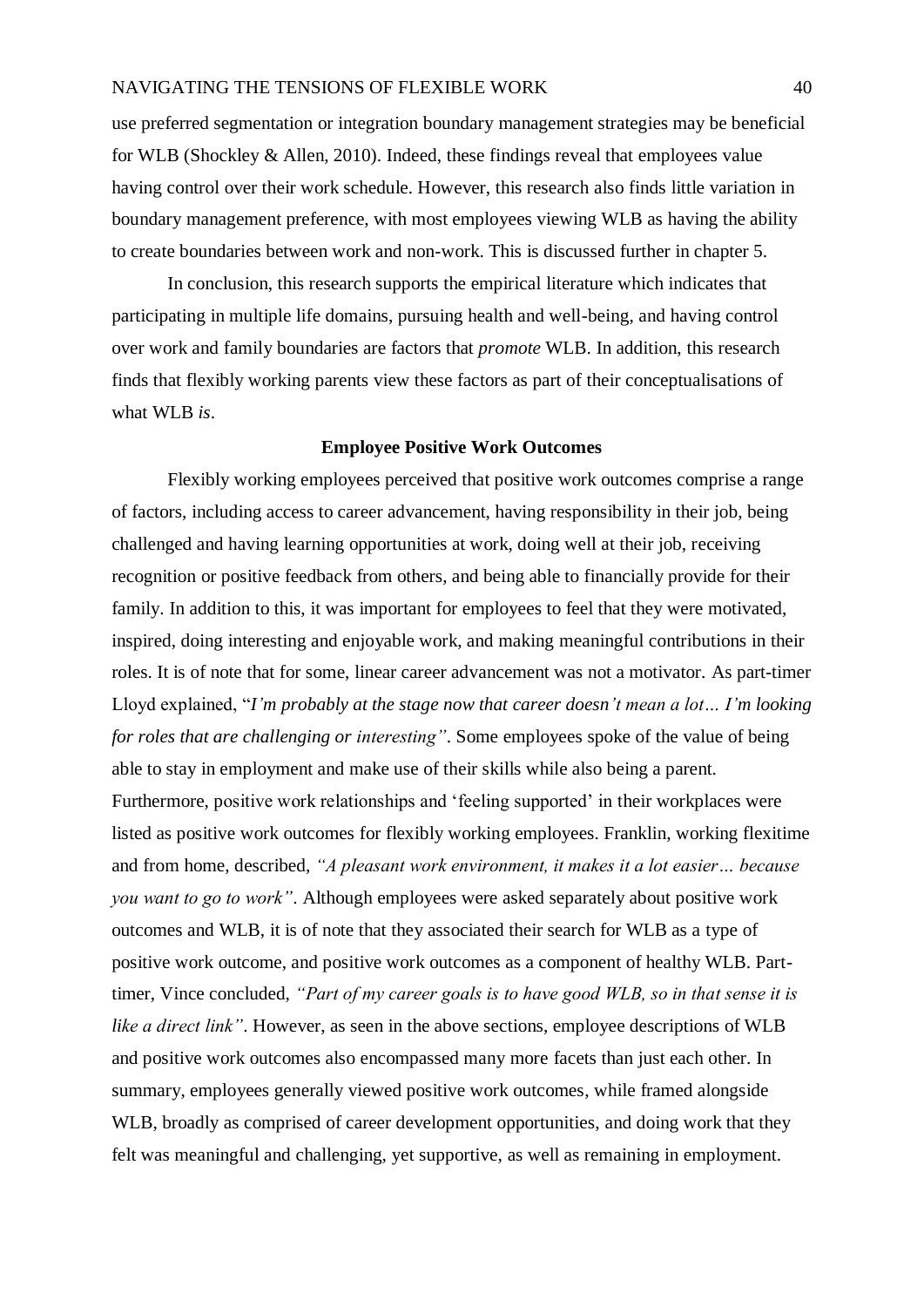In line with career theories that emphasise the importance of subjective career outcomes that may motivate employee career decisions this research indicates that a variety of different positive work outcomes are viewed as important for flexibly working employees (e.g. Sullivan & Arthur, 2006). In previous research, New Zealanders describe FWAs as assisting parents in remaining in employment (Fursman & Zodgekar, 2009). This is supported in this study which finds that employees report maintaining labour market participation as a positive work outcome. This seems to suggest the importance of FWAs for these parents. Many of the positive work outcomes that this research identifies directly correspond with the way part-timers in Lee and Kossek's (2005) study described positive work outcomes. These include career advancement, peer respect, and learning and growing, making meaningful contributions, and having interesting and enjoyable work. This research expands on the peer respect/recognition outcome found by Lee and Kossek (2005) by also revealing working in supportive work climates as a positive work outcome. This may be especially salient to employees in this study given their family demands which require support from work. Reflecting the importance of this outcome to parents, this research reveals that networking strategies of flexibly working parents are aimed at positioning themselves within work environments that support their FWAs and family needs (see chapter 5). Similar to Lee and Kossek's (2005) study, this research finds flexibly working parents to directly reference WLB as a positive work outcome, which demonstrates the interrelatedness of positive work outcomes and WLB. However, as seen above, this research demonstrates how more detailed information relating to the meaning of WLB to employees can be obtained by asking about WLB separately from positive work outcomes.

This research also reveals two additional outcomes not identified in Lee and Kossek's (2005) study. One relates to having responsibilities at work. While similar to career advancement, this outcome may reveal insight into the motivations for managers in the study particularly, who tend to use work intensification strategies out of feelings of obligation towards their employers and direct reports because of their level of responsibility (see Chapter 5). Additionally, this research identifies the ability to financially provide for their families as a positive work outcome for flexibly working parents. This highlights the diversity of conceptualisations and choices concerning contributing to family, with some choosing to work part-time and spend more time with their children, while others emphasise providing financially for their families.

In conclusion, these findings parallel the research of Lee and Kossek (2005) by indicating that flexibly working parents perceive positive work outcomes as career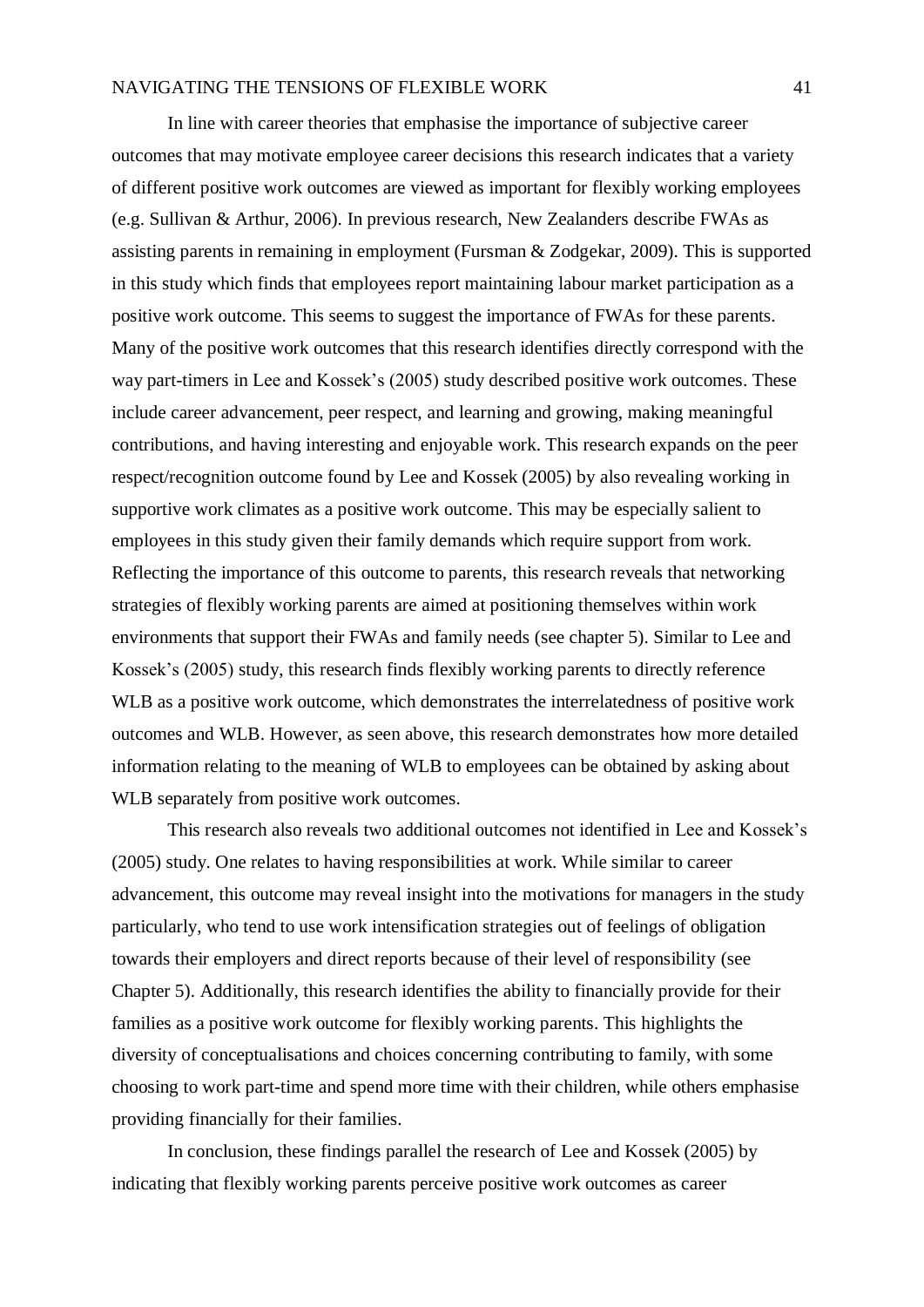development, learning and challenge, making meaningful contributions, obtaining peer recognition, and doing work they enjoy. In extension, these findings also point to supportive work climates, work responsibility, as well as financially contributing to family as important work outcomes for flexibly working parents.

## **Interconnections between WLB and Positive Work Outcomes**

According to respondents, achieving WLB and positive work outcomes was interconnected in a variety of ways. Flexibly working employees often viewed themselves as juggling between their multiple life domains. This was a delicate balancing act and sometimes required trade-offs between WLB and positive work outcomes. Bertha, a parttimer, was very clear that she did not believe that an individual could dedicate themselves completely towards both the task of working and the task of parenting. She claimed, *"You can't, I don't think, do both and shoot for the absolute moon".* Parents reported short-term, day-to-day instances where work encroached upon family life which had a negative effect on the family and likewise, instances where family emergencies disrupted their work life. Sometimes these occurred concurrently: *"I was really crazy busy at work and my daughter got the chicken pox"* (*Angelica, flexitime, teleworking manager).* Regarding such scenarios, Alice, working part-time, mentioned the risks to health and well-being. She explained, *"You can get so easily burned out because you have put in weekend hours, you have put in evening hours*". Despite family representing the number one priority for employees, it was work that tended to encroach more upon family time than vice versa. As Toby, a manager working a compressed week, explained: *"It's always going to be weighted towards work because… NZ and basically the Western world is structured towards working five days a week, 40 hours a week, and so that tends to be the pull".* 

Employees also agreed that work and family wellness could both positively influence one another: *"Happy family life… you can dedicate yourself at work much more effective… Work is going well… you can take that back to home" (Edith, part-timer).* Campbell, a teleworking manager, explained how skills learned in one role could promote outcomes in another. For example, he said, *"The experiences you learn as a parent… negotiating and prioritising and keeping calm under pressure etc. are directly applicable into a work environment".* Jane, a teleworking manager, described how having multiple life domains could lessen the psychological impact of negative outcomes in one domain. For instance, she explained, *"If I get made redundant… it won't be the end of my life, because I still have… my personal life".* Part-timer Ned also spoke of how overall well-being was dependent on both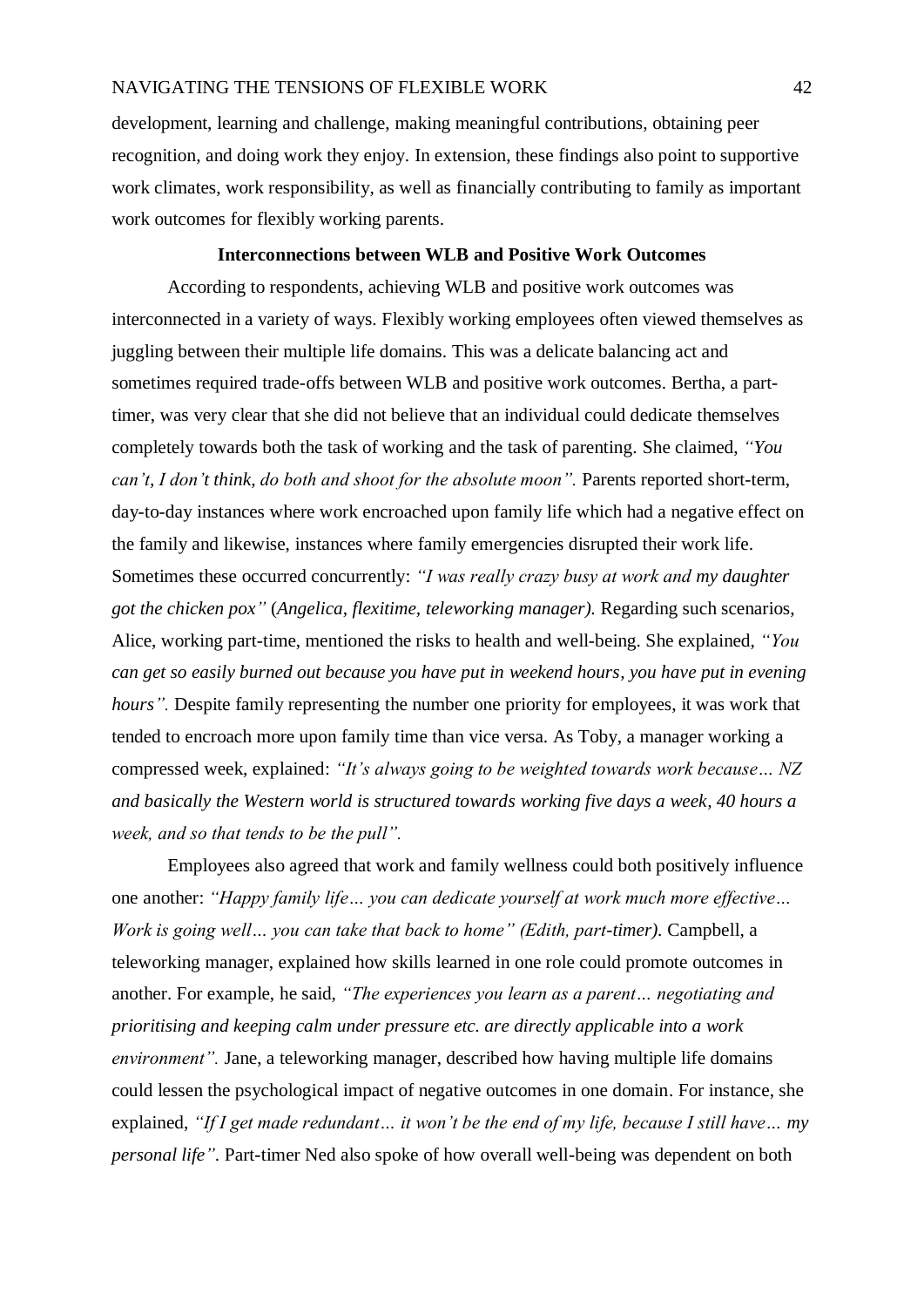work and family outcomes: *"I need both to be satisfied… If I am not enjoying my job, but my family life is going quite well, that's not enough".*

While family was consistently prioritised, flexibly working parents had different perceptions concerning how their search for WLB interacted with their long-term positive work outcomes. Some parents described having made work or career sacrifices for WLB. As Penelope, a part-timer felt, *"I have been totally treading water in my career since I had children"*. Other employees had a slightly different viewpoint; they explained that they had made *readjustments* to their career expectations. Bertha, describing herself as an ambitious personality, explained, "*There's that constant sort of slight reigning in of ambition".* These employees accepted that their careers were going to progress more slowly and they had altered their industry or area of work towards more supportive environments. Some parents still believed that they would achieve their career goals, only more slowly. Angelica, a flexitime and teleworking manager concluded, "*I could probably achieve it faster if I… worked longer hours… but I think it will just delay me achieving that, that's all. It won't stop it".* Some parents also described their sense of optimism about maintaining WLB and career progression as they saw FWAs becoming an increasingly relevant mode of working for both male and female caregivers, as well as employees more broadly.

The degree of relative importance of work and WLB for parents also influenced their views on the interconnections between WLB and positive work outcomes. For example, some parents maintained that since they did not have particularly high career ambitions to begin with, they had much less to sacrifice by prioritising their families. Part-timer Vince explained, *"Neither of us are hugely career-driven, so we both argue in a joking way over who gets to stay home most".* Whereas, others felt that work was also an important part of their life that gave them a sense of meaning and fulfilment. For example, Campbell, a teleworking manager contemplated, *"WLB, I think it is a slightly misleading description in a way, because… work is part of life".* These parents came to accept that, despite the expectations of their children, they could not participate in family life to the extent that nonworking parents could.

In summary, flexibly working parents viewed their ability to achieve WLB and positive work outcomes as interconnected, both in positive ways while one or more life domains was going well, and in negative ways if one domain demanded time away from the other. This day-to-day juggle resulted in long-term re-evaluations of parents' expectations concerning the amount of time and energy they felt they could dedicate to their work and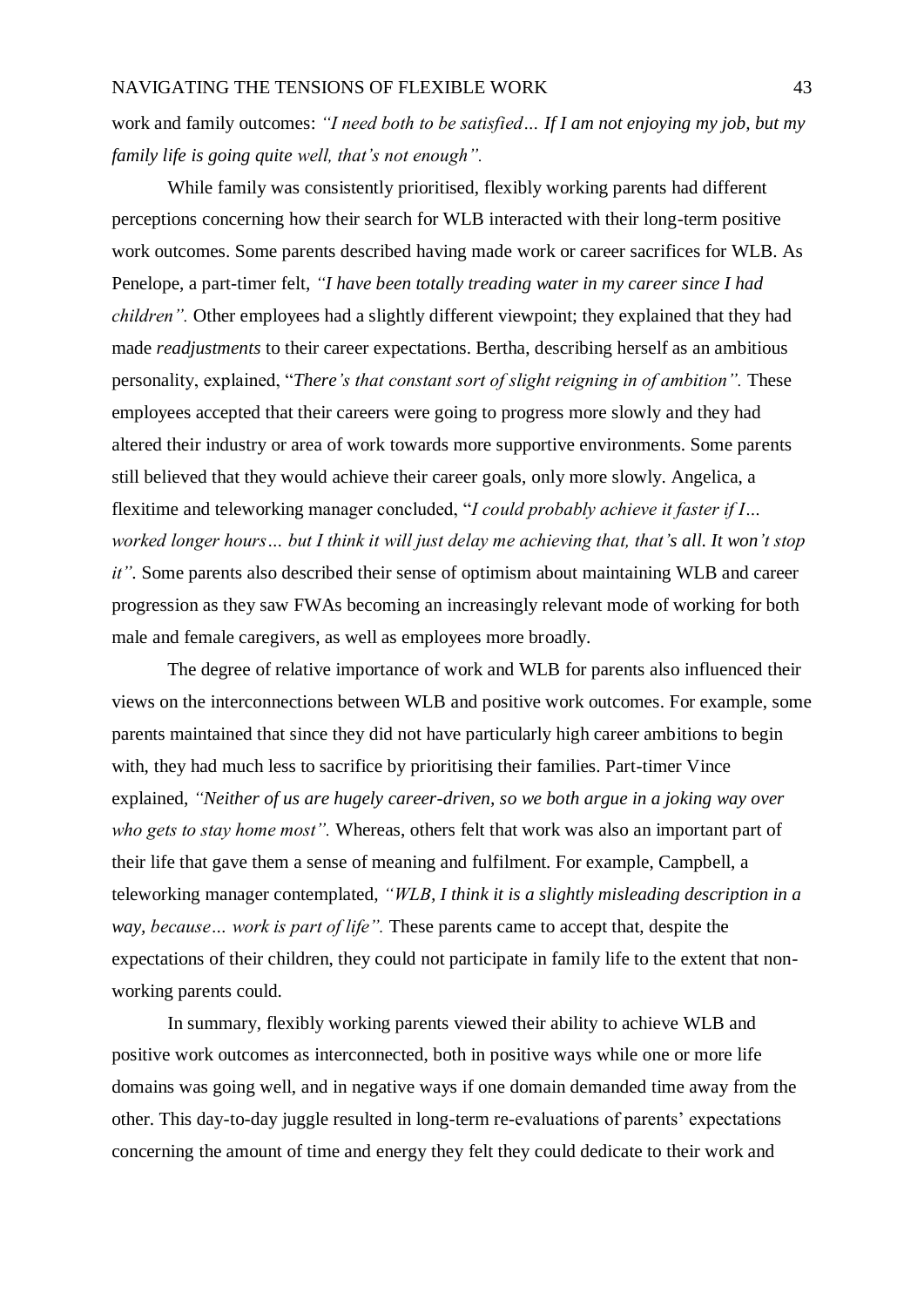family domains. The relative importance of each life domain to individual parents influenced the way they felt about the adjustments they made to their work and family goals.

A main theme in the work-family literature concerns the potential for life domains to both negatively and positively affect each other (Casper et al., 2013). Similarly, this research indicates that flexibly working parents experience day-to-day conflict between work and family, which is associated with negative health effects (Allen, 2001). Specifically, this study finds this conflict to be time-based, with parents needing to decide when to prioritise each life domain (Casper et al., 2013). This research also indicates that flexibly working parents experience work-family enrichment in the forms of both affective enrichment, where positive mood in one life domain transfers to others, and instrumental enrichment, transferring valuable skills learned from either work or family domains to the other (Greenhaus & Powell, 2006). In line with previous research, this study also finds bi-directional effects with both work and family positively and negatively influencing each other (Casper at al., 2013). Findings from this research also suggest that work, more so, tends to encroach upon family life. This seems to reflect the pressure to work long hours and to be accessible within professional work environments (Moen et al., 2013). This research also reveals additional ways that work and family outcomes are interlinked for flexibly working employees. Firstly, these findings point to the high degree of interconnectedness between work and family to the extent that positive outcomes in one domain cannot be fully appreciated without also having positive outcomes in the other. Additionally, the findings suggest that positive outcomes in one domain can minimise negative psychological effects if there is adversity in another life domain. It is possible that these observations are especially salient for parents in this research whose decisions to work flexibly may reflect a greater importance placed on optimising both work and family domains.

Moreover, this research produces further insight into how flexibly working parents conceptualise trade-offs between life domains. These findings suggest that while some flexibly working parents acknowledge making sacrifices, others seem to be actively reformulating their evaluations in a more positive light, readjusting their work or family expectations or maintaining their beliefs that they will achieve their goals. At the same time, parents readjusting their expectations may reflect their limited personal influence over making trade-offs due to contextual constraints that lie within organisation and family institutions creating tensions in flexible work (Moen et al., 2013). The impact of contextual factors on the outcomes of flexibly working employees are discussed in the following section on the emergent findings.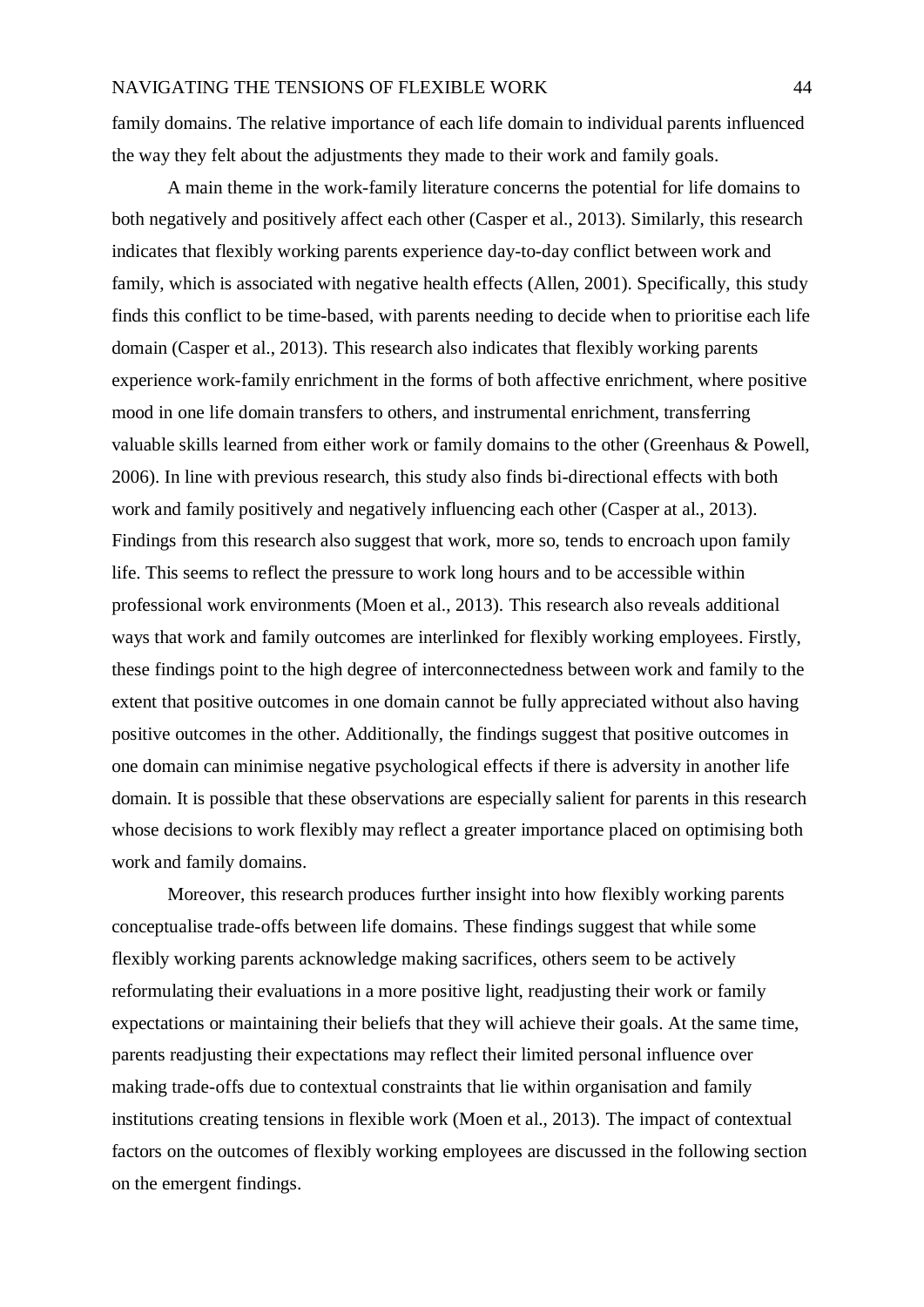In conclusion, this research provides insights into how achieving WLB and positive work outcomes are interconnected for flexibly working parents. It finds that employees reap work-family enrichment benefits from their FWAs. It also reveals that competing demands occur for flexibly working parents, despite their use of a WLB initiative. Furthermore, flexibly working employees face unique challenges causing trade-offs between life domains, and this likely lies in their marginalised position regarding career opportunities in organisations. This is discussed in more detail in the following section.

## **Organisational Contextual Factors**

Several organisation-relevant factors emerged as influencing both WLB and positive work outcomes for flexibly working employees. The following section presents factors relating to the organisation and management of work and FWAs which impacted both WLB and positive work outcomes predominantly by influencing the work demands of flexibly working employees. Then, description and analysis are presented with respect to the impact of organisational norms on flexibly working employees' experiences of stigmatisation, work intensification and reduced career opportunities.

# **Organisation and Management of Work and FWAs**

Respondents noted that their positive outcomes were impacted by the coordination of work groups, the way productivity was measured, the planning of work projects, and the use of technology. Considering each briefly, effective ways of managing team coordination included using online filing systems, email correspondence, meeting with managers for task handover and updates, delegating projects to colleagues whilst flexibly working employees were away, and scheduling team meetings when all employees would be in the office. Focusing on work output as a measure of job performance was described as much more accurate and less stressful than practices that involved 'clock-watching' or counting the number of hours that employees worked. The former allowed employees to manage their work schedules more flexibly around day-to-day or week-to-week changes in work demands. Campbell, a teleworking manager advocated the value of focusing on work output: *"I have a much more supportive and realistic manager who appreciates that… it doesn't actually matter where I physically am at certain points as long as the quality of the work is maintained".*

In regard to project planning, employees felt that FWAs, particularly part-time work, were more suited for well-planned, long-term projects which provided greater leeway for the timing of task completion. Lloyd, a part-timer explained, *"One or two days for a project*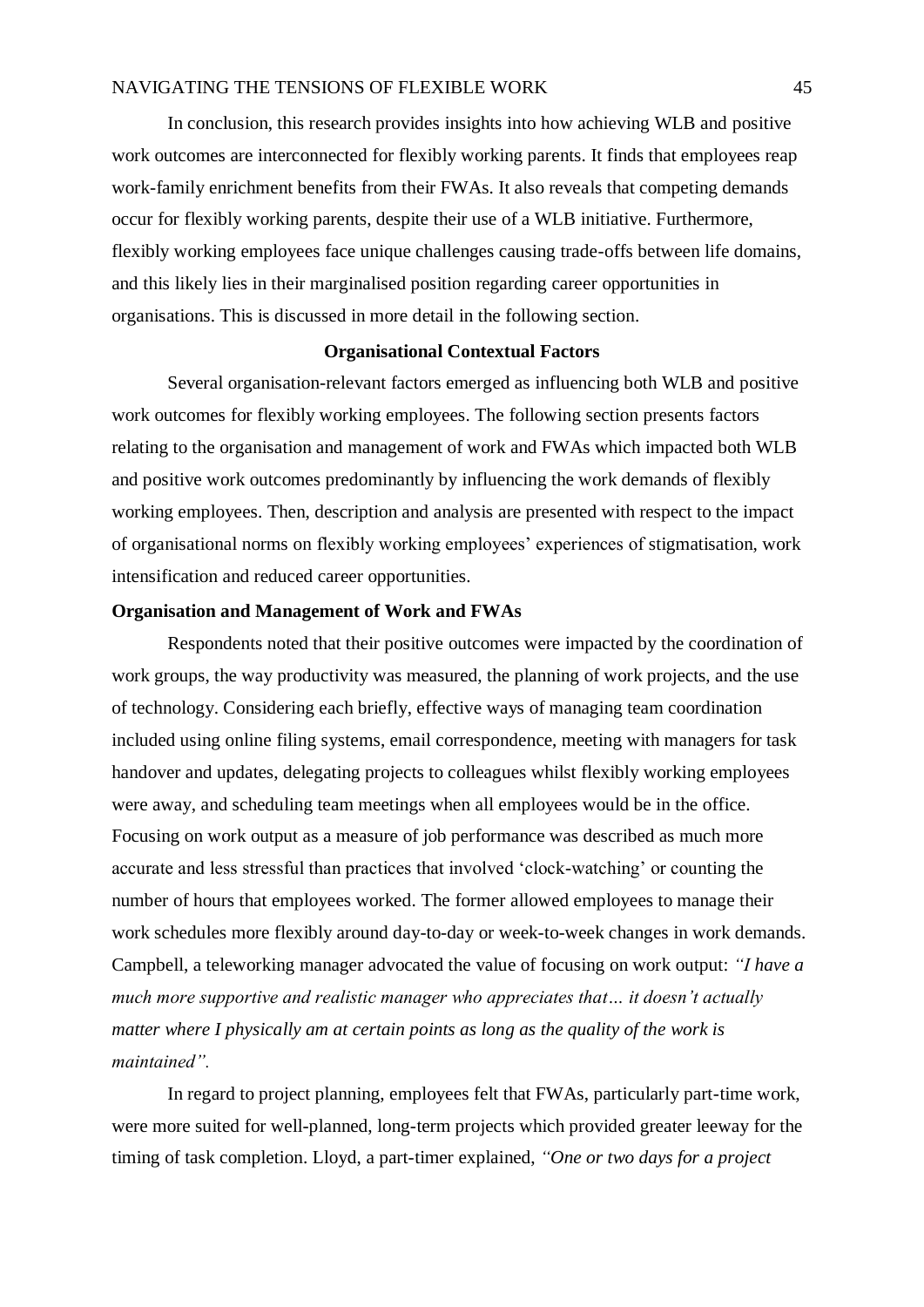*that's running for five years, that's not actually going to kill the project".* It was also easier if employees had responsibility for their own projects and autonomy to manage the timing of tasks. In contrast, the ability of flexibly working employees to complete task requirements was compromised by aspects of their work that increased their workload or reduced their schedule flexibility. These include: work that was difficult to predict and reactive to external events with fluctuating workloads, and jobs which required their physical presence in the office, regular travel, or meetings with external parties that were more difficult to reschedule, and where they needed to provide 24/7 service support. Part-timer Alice elaborated, *"My work can be quite reactive… People expect a turnaround within the same day… I found it really hard coming back… after having two days off and… trying to do urgent things".* Unfortunately, due to poor project planning, part-timers in particular had great challenges managing workload pressures. Henrietta, a part-timer, explained how her workload was elevated by the fact that the staff were under-resourced, described as common in the public service. She explained, *"When [a colleague] left, she wasn't replaced. So, the entire workload fell to me… I was doing my 30 hours, plus I was doing at least another 10 at home unpaid".* Olive, a part-time manager felt that, *"the design wasn't done to determine…. what the impact would be of having someone part-time in the role".* Angelica, a flex-full-time manager, commented, *"The expectation on some of our part-time staff is not dissimilar to what we expect of our full-time… It's just very easy to forget that actually no, they are only doing part-time".* 

The provision of work technology within organisations gave employees greater flexibility in scheduling where and when they worked. Even for those who were not regularly teleworking, having the technological means to work from home meant that rather than falling behind on their work, parents could get work done even while they had to stay home with sick children. Organisations provided technological support, such as, access to work smartphones where they automatically received work emails, and laptops that could be plugged into work docking stations. However, employees also described that the technology they had access to was not modern enough to keep up with their need for flexibility. Parents did not want to carry laptops to and from work if they were bulky, or if they walked their children to school. Neither could parents plan to take their laptops home ahead of their children becoming sick so as to work from home. For these reasons, employees felt they needed work laptops as well as desktops at work that would automatically sync together. Yet, the fact that technology enabled employees to be accessible and engage in work from home made it difficult for parents to switch off from work while at home and be mentally present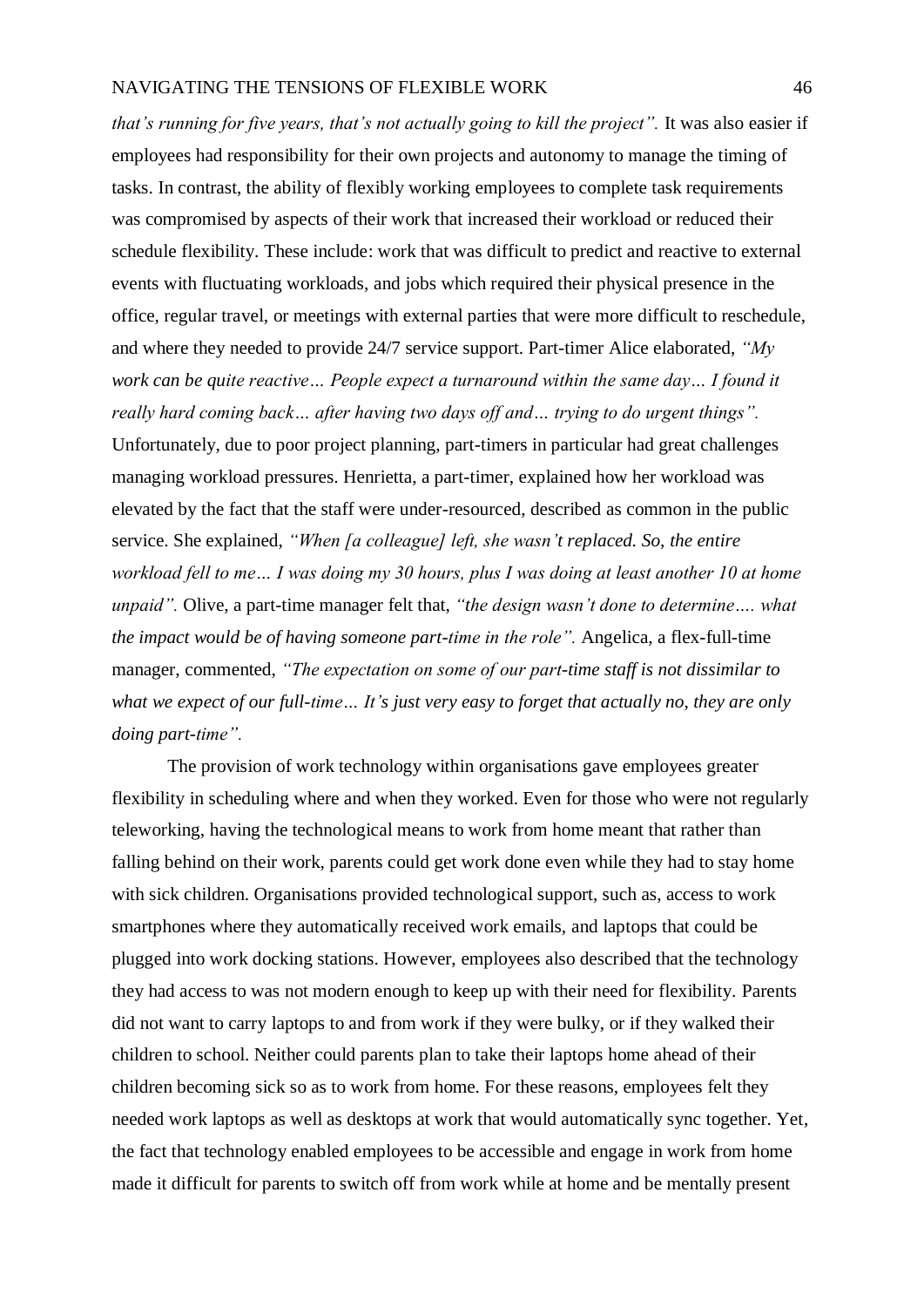with their families. Part-time working manager, Olive, described, *"You weren't always present… We would be sitting playing a board game and I'd be checking my work phone…. before oops, it's my turn".*

Furthermore, according to employee descriptions, line managers had a central role in promoting flexibly working employee outcomes. Line managers were key players in influencing workload allocation, work coordination, a work output focus, and requesting technological resources for flexibly working employees. Employees described a joint approach in coordination and workload management between managers and themselves which promoted positive FWA outcomes and was dependent on having trusting relationships: *"Being really honest with your employer, building a relationship with your manager that is trustful" (Lloyd, part-timer).* Supportive supervisors took over tasks for flexibly working employees while they were away and updated them upon their return, they took FWAs into account while planning task and project deadlines, and they were regularly available to discuss the suitability of the workloads assigned to flexibly working employees. These managers were flexible regarding which hours employees worked, and tried to avoid asking employees to work overtime, or arranged for their time off, in lieu, or compensation for working extra hours. They also focused on the work output and results of flexibly working employees, rather than monitoring the number of hours worked, or valuing office presence.

On the other hand, formal, organisation-wide procedures for implementing FWAs were seen to be ambiguous in their practical applicability and the discretion of managers was relied upon in interpreting and following FWA policies and managing the work processes of flexibly working employees. Alice, a part-timer elaborated, *"The official word in the HR manual is that they support flexible working, but… it hasn't been clear on how it's applied at a kind of day-to-day manager level".* According to employee accounts, HR processes also seemed to act as barriers to the establishment of FWAs and the success of the arrangements. There were indications that HR teams, rather than acting as proponents of FWAs, appeared to be gate-keepers that limited the availability and scope of FWAs to employees. In these cases, managers advocated on the behalf of employees by convincing HR to allow their FWAs. As Darcy, working a compressed week and from home, explained, "*[My manager] had to go through quite a fight apparently to get [HR] to do it"*. Moreover, respondents mentioned that HR had a reputation of placing part-timers in less desirable roles where the work was not interesting or challenging, whereas employees believed they could obtain higher quality placements if they themselves approached supportive managers.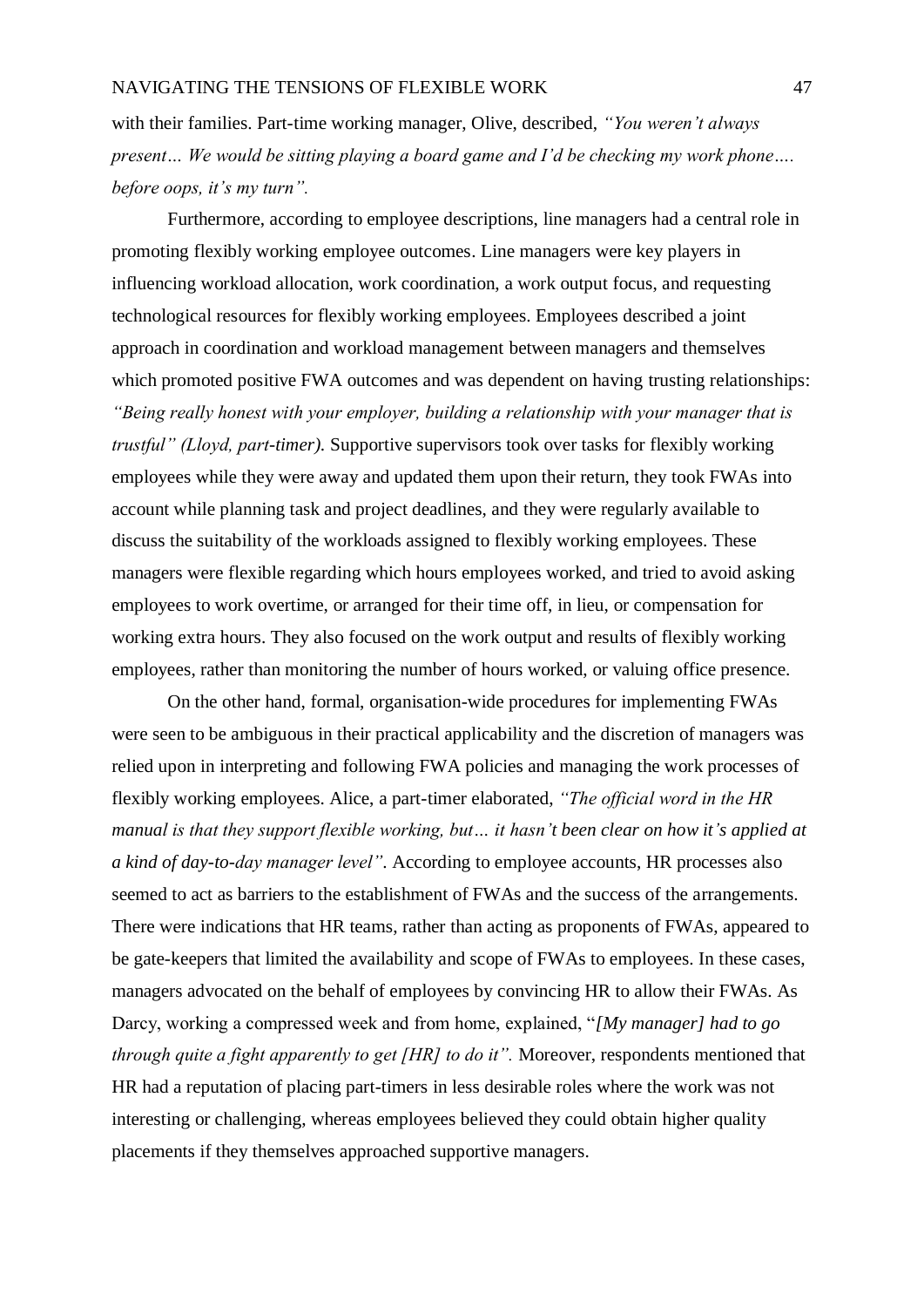Because there was ambiguity over how to interpret organisational FWA policies and a subsequent reliance on managerial discretion, the success and continuity of employees' FWAs were particularly dependent on continued line management support. This was concerning because respondents also described manager behaviour which negatively affected their FWA status and outcomes. For example, part-time manager Olive, who some weeks worked up to 60 hours, described that her manager was not easily accessible for discussions about her workload. Instead Olive's manager was available only for consultation about project processes. In another account, a newly appointed manager tried to discontinue parttimer Effie's working arrangement without following the organisation's protocol. Although she contested the actions, the situation resulted in Effie's transfer to another division, which resulted in a demotion from her managerial role.

To summarise, positive outcomes for flexibly working employees were promoted while their organisations facilitated coordination between flexibly working employees and colleagues and managers, focused on work output as indicators of performance, rather than office presence, assigned appropriate workloads, and provided technology to facilitate working from home. Threats to WLB included organisations failing to assign manageable workloads, especially for part-timers, and technology use obscuring the boundaries between work and home life. Employee accounts also revealed that within the context of weak HR functions, employees' FWAs and positive outcomes were vulnerable to the discretion of line managers in terms of the way they managed flexible work.

Previous research highlights the importance of project planning, work coordination, and technology provision for promoting FWA outcomes, alongside measuring performance through work output rather than by hours worked (Drew & Murtagh, 2005). The present research also demonstrates this. In terms of project planning, this study supports previous findings that inflexible, unpredictable deadlines with short time-frames along with workload miscalculation can create high work demands, especially for part-timers (Kelliher & Anderson, 2010; Smith & McDonald, 2016). This study also reveals additional factors relevant to the nature of work that pose as challenges for FWAs, such as, understaffed roles, 24/7 service support, and jobs that require travel. Previous research has also identified ways technology can both facilitate out-of-work communication and coordination with colleagues, and make it difficult psychologically to switch off from work while at home (Drew & Murtagh, 2005; Golden, 2001). Similar experiences are disclosed by respondents in this research. In extension, these findings reveal how flexibly working employees evaluate the provision of technology within New Zealand's public service, and point out certain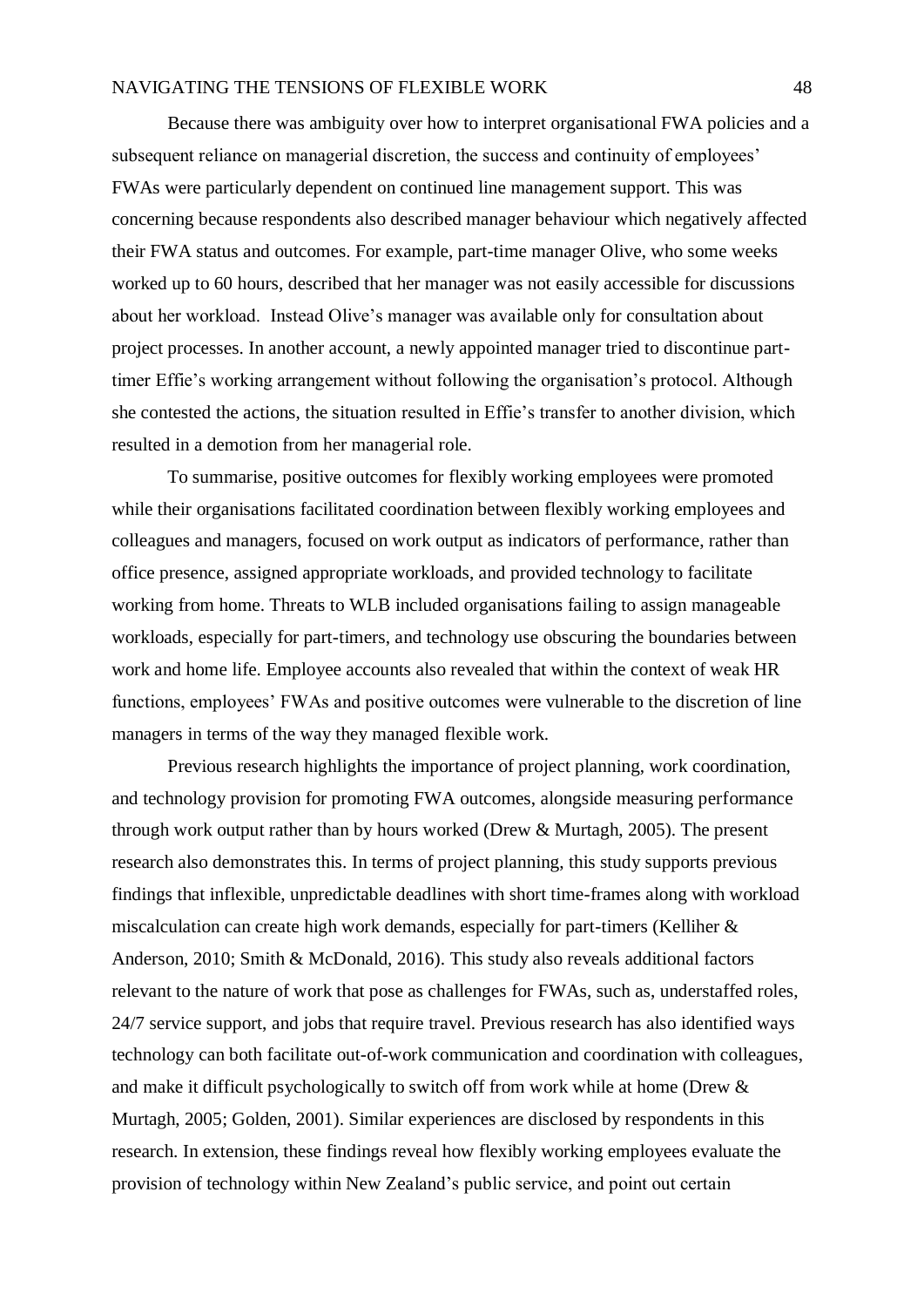shortcomings. Specifically, a recommendation arising from employee accounts is to provide laptops employees can keep at home that will sync efficiently to desktops at work.

Empirical research suggests that supervisors have significant influence on both employees' outcomes and the continuity of their FWAs (e.g. Kirby, 2000). This research parallels previous literature by finding that managers can assist flexibly working employees through facilitating their WLB and allocating appropriate workload (Lee and Kossek, 2004; Musson & Tietze, 2004). In extension, this research reveals that managers play an important role in facilitating coordination between flexibly working employees and their teams. Previous research has contrasted the beneficial effect of team-centred coordination where members have equal awareness of group processes and problem-solving discretion, compared to managers alone coordinating between group members (Perlow, 2001; Van Dyne et al., 2007). Along similar lines, this study indicates that flexibly working employees have reduced agency to plan their work weeks when managers receive more information than them about work tasks and are slow to communicate. However, this research also reveals an alternative approach to coordination. Rather than a team-centred approach, in this study, effective coordination within work groups is seen to be reliant on open and honest collaboration between flexibly working employees and their managers, who in the absence of flexibly working employees, can represent their interests to the rest of the group. Preference for this approach may be due to the lower interdependence of the sampled professionals' teams, which often dealt with government policy.

In addition, empirical research suggests that managers have greater impact on flexibly working employee outcomes than HR departments because organisational policies do not prescribe FWA implementation strategies, and instead give managers discretion in granting and managing FWAs (Cooper & Baird, 2015; Kelly & Kalev, 2006). Similarly, this research finds that managers have a direct influence on employees while HR policies are interpreted as vague and difficult to apply to practical situations. Where previously 'right-to-request' FWA policies have been claimed to limit widespread use of FWAs (Kelly & Kalev, 2006), these findings also shed new insight into the pitfalls of HR processes. These include, limiting the scope of flexibility that employees and managers propose, and the tendency to allocate work for flexibly working employees that is less meaningful and challenging than would be assigned by individual managers.

In conclusion, this research provides support for previous research outlining the potential of project planning, work technology, work coordination, and ways of measuring performance to influence flexibly working employee outcomes. These findings provide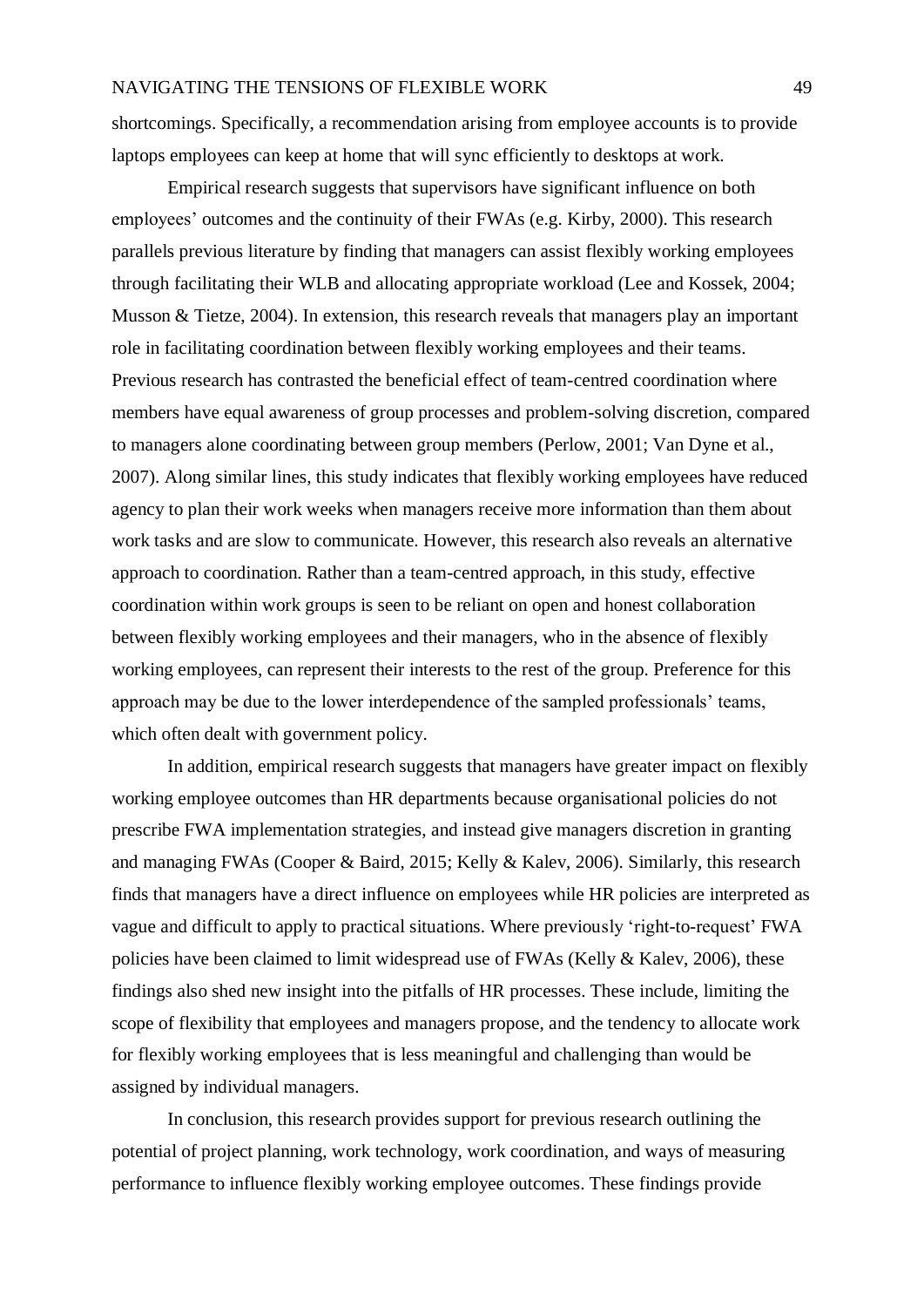insight into additional factors that can heighten the workload for flexibly working employees, and reveal the current state of technology provision for FWAs in New Zealand's public service. Additionally, these findings build upon the empirical research by suggesting that for flexibly working employees in moderately independent teams, effective coordination involves managers acting as communication channels between flexibly working employees and colleagues. This research further extends previous literature by noting that in addition to FWA availability being limited by HR processes that empower managerial discretion, HR may also attempt to prevent managers from granting employee FWA requests.

# **Organisational Norms**

Findings of this research suggest that for several employees, the availability and success of FWAs were dependent more on the culture of their organisations than on how work was organised and managed. Part-time, teleworking manager, Effie, explained, *"It is a bit of a mind-shift rather than a job set".* Flexibly working employees experienced strain from organisational cultures that featured high performance and long-work-hour pressures, the tendency to 'clock-watch' the hours employees worked at the office, management beliefs that inherently all jobs require full-time hours, along with distrust regarding working from home and other non-standard work arrangements. These organisational cultures led flexibly working employees to feel that they were viewed as 'poor-performers' or 'not-fullycommitted' to work. Penelope, a part-timer described, *"I have felt a little bit second class for working part-time".* Toby, working a compressed work week, explained how a few years ago in his organisation, requesting flexible work resulted in career disadvantages. According to Toby:

There is at least one person who was very keen to maintain some work from home to spend more time with his children and as a result was side-lined from work, was considered to be not fully committed to the office -even though he is brilliant and extremely dedicated.

Furthermore, employees encountered gendered organisational attitudes around FWAs and parenting responsibilities, with part-time work seen as a temporary transitional arrangement for mothers with young children, rather than a legitimate, long-term alternative to full-time work, also suited for fathers, other caregivers, or anyone in search of greater WLB. Wilbur, a part-timer, disapproved of the gendered attitudes of colleagues and was unaware of any other part-time working fathers in salaried jobs. He explained, *"There's people here my own age that think that the mum is fine at home for weeks on end looking*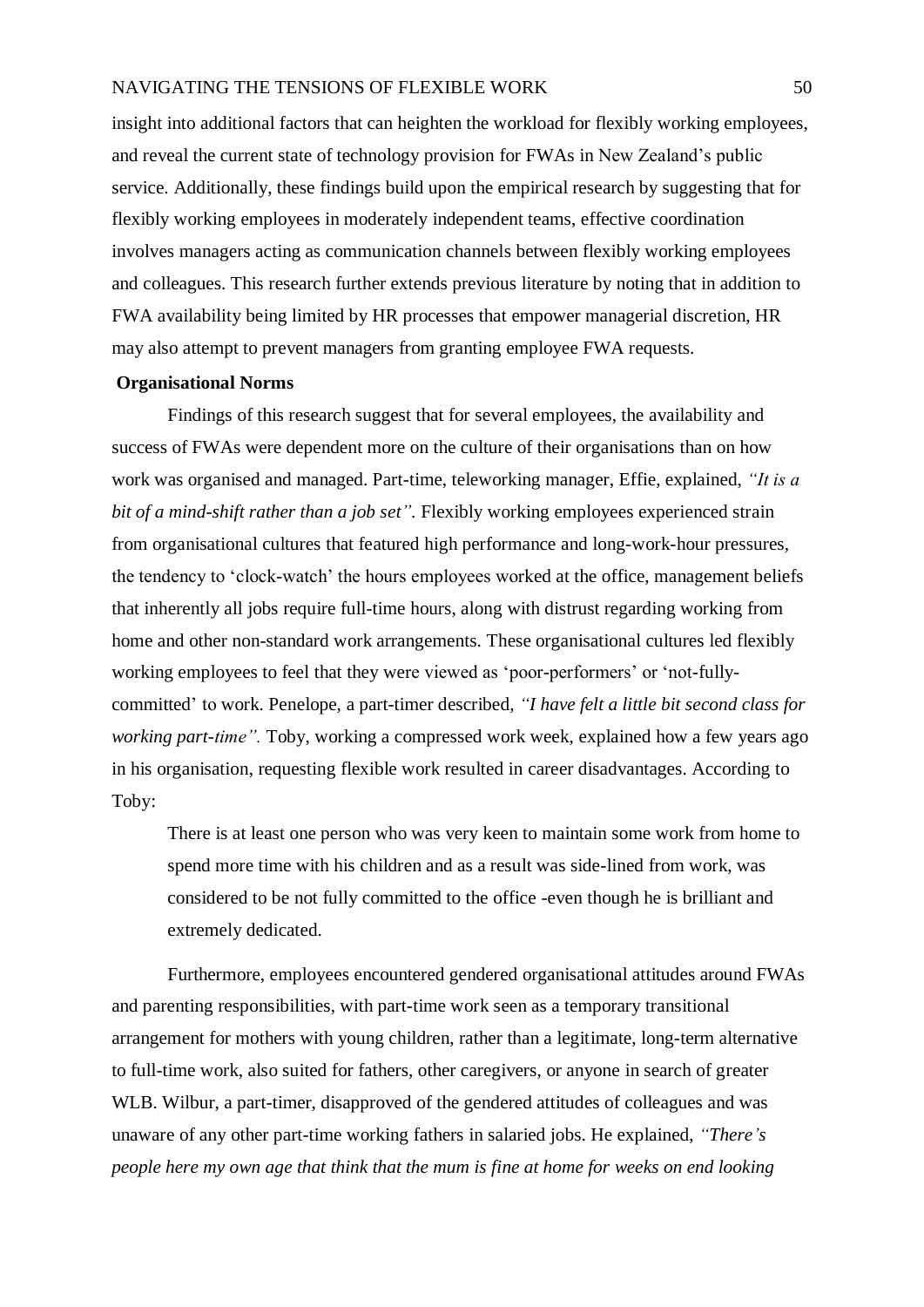*after a kid".* Along similar lines, most of the fathers who participated in the study tended to work full-time, while some regularly worked over 40 hours per week. In addition, Olive, a part-time manager, encountered stigmatisation from a full-time working mother about being less committed and privileged. Her colleague taunted, *"Lucky for some being able to work lady's hours!"* 

Employee accounts highlighted that distrust of employees was a reason for limiting the availability of FWAs, which were described as reserved for employees considered to be trustworthy and dependable. Because of this distrust, some employees were not granted FWAs at the beginning of their employment contracts; first they had to prove themselves. Moreover, organisations granting FWAs to even high-performing employees seemed to also be constrained by the difficulty of managing poor-performing employees who were not trustworthy. They were termed by Angelica, a flexitime, teleworking manager, as 'clockwatching' employees:

If you are in a position where you are working flexibly yourself, then how do you say no to people who you don't trust to be able to do it?... That's what I call clockwatchers: ... 'I work eight hours a day and I am not working a minute over that'... I don't even trust them to do their hours at work… So, there is almost a bit of an, 'If we give it to that person, what are we going to do about other people?'.

Distrust in FWAs and limiting FWA availability resulted in lack of job opportunities for employees who wanted to work flexibly, especially at higher levels. Many part-timers felt that they had been unable to progress to managerial roles. Part-timer Penelope described, *"I have been working at a level where I could have been a manager years and years and years ago, but it is very difficult to get part-time management positions".* Flexibly working managers also felt that they would be unable to maintain their current level of flexibility in a higher role. This reflected a lack of trust among organisations that higher-level roles could be worked flexibly. Effie, a part-time and teleworking manager explained:

It seems to be that if you were already a manager and then you return on a part-time basis, that is more acceptable because you have already proven yourself in that role…. I had proven myself as a manager, but I definitely felt the need to re-prove myself as a part-time manager.

Employee accounts revealed the impact of organisational culture leading to perceptions of FWAs as a rare privilege. The construction of FWAs as a privilege led to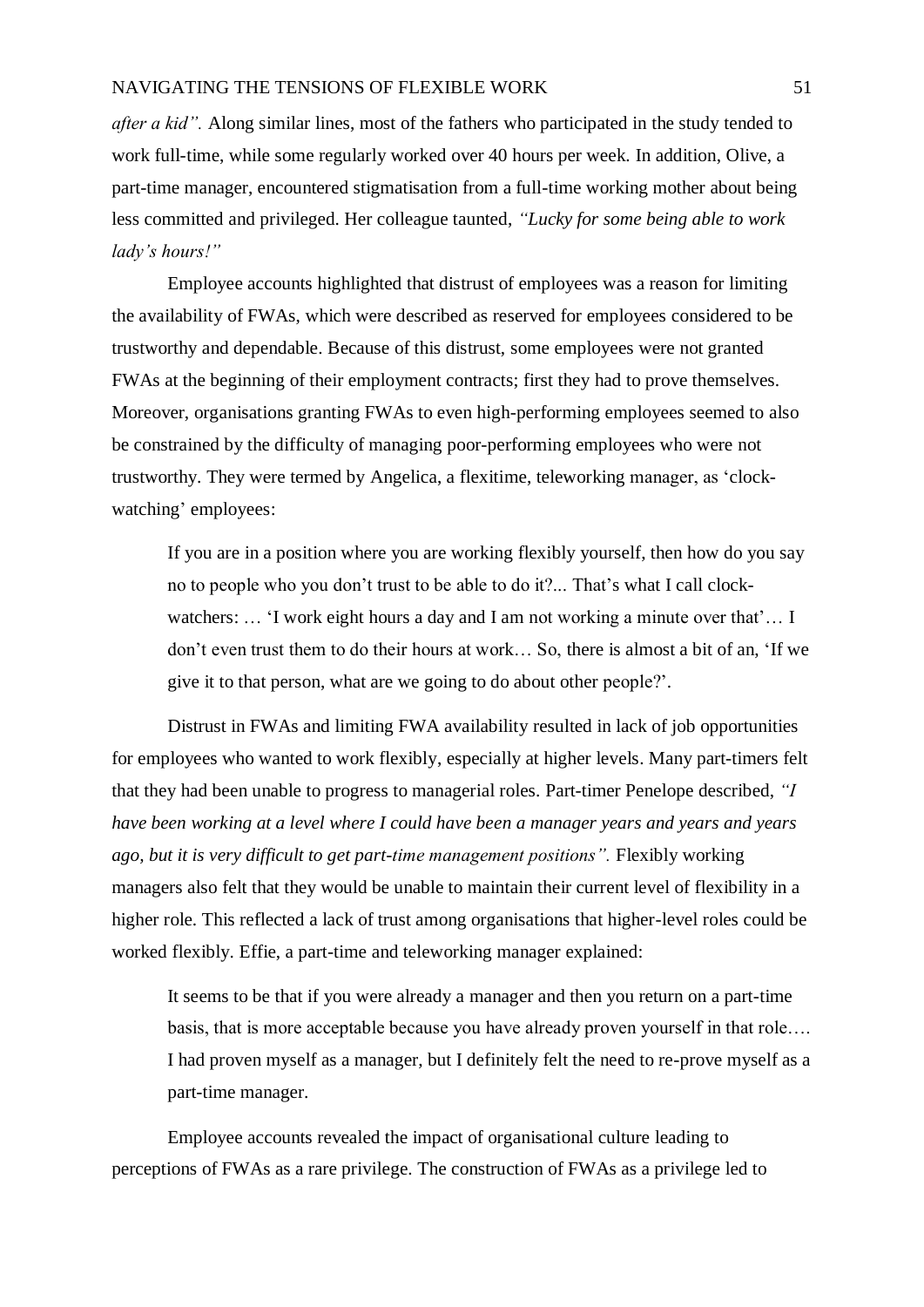flexibly working employees feeling obliged to reciprocate by offering flexibility back to their organisations through work intensification. This was referred to as a 'two-way flexibility', with employers providing flexibility through granting FWAs, while employees also remained flexible about making temporary or permanent changes to their work schedules to accommodate business needs. Yet, Franklin, a flexitime teleworker, reflected that two-way flexibility was unreasonable for employers to expect. He asserted, *"Regardless of where I am, I have responsibilities as a parent to look after children. So although we call it 'flexible', the reality is I can't leave my seven-year-old at school after three. It's kind of illegal."*

Nevertheless, employee feelings of indebtedness to their organisations, coupled with the high-performance expectations put upon them, simultaneously instilled feelings of gratitude and guilt for working flexibly, which in turn induced high work effort. Teleworking manager, Poppy, felt, *"I don't want to let anyone down… taking advantage of the generosity of my work by letting me work from home… I would feel incredibly guilty that I'd taken advantage".* Part-timer Alice described her internal guilt in keeping to her reduced work hours: *"There is always a voice in my head saying 'You are a slacker, you are a slacker'".* Because employees had developed the impression that their FWAs were a privilege, there was an associated anxiety that such arrangements could be taken away. Alongside this anxiety, work effort was expounded through employees comparing their performance to that of standard full-time workers. As part-time manager Olive explained:

All the extra hours I worked was all about trying to do a good job, and as good as a full-timer... You don't want to do anything that is going to rock the boat… You are almost so grateful that you've got a FWA that you end up giving a whole lot more, but the organisation doesn't necessarily know that.

In summary, for some employees, their ability to access FWAs depended on their job tenure, job level, and job performance. Perceptions of the 'privilege' of flexibly working employees led to them feeling obligated to reciprocate flexibility to their organisations. To resolve concurrent feelings of gratitude, anxiety, and guilt, flexibly working employees intensified their work performance. Although factors relating to the organisation and management of work and FWAs were described as having an influence on the outcomes of flexibly working employees, it was the culture of organisations that was thought by some to have an even greater impact on the success of FWAs.

Previous research highlights organisational norms that limit FWAs and job opportunities, and cause stigmatisation for flexibly working employees. These include norms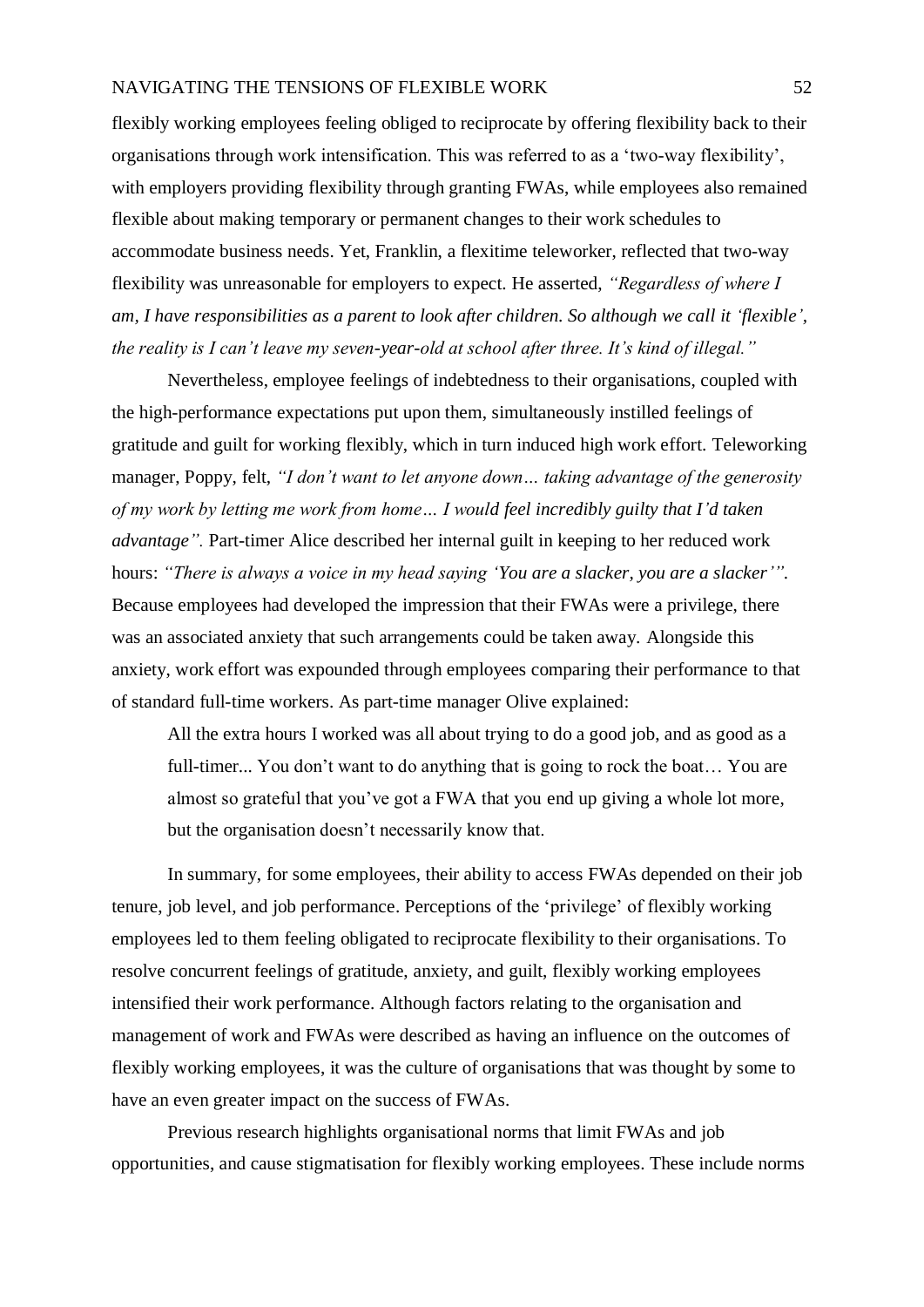about work devotion (Blair-Loy, 2003) and 'ideal workers' (Acker, 1990) that favour employees who work standard hours and prioritise work over other life domains, along with norms valuing office presence of workers with cultural distrust over working from home (Shockley & Allen, 2010). These elements of organisational culture are identified in this research. In addition, the study demonstrates how 'ideal worker' norms can limit the widespread availability of FWAs by creating biases that all jobs require full-time hours. This research also produces further insight into the ways that cultures of distrust affect FWA availability and outcomes through issues termed by employees as 'clock-watching'. Distrust seems to promote the 'clock-watching' micromanagement approach which limits flexibly working employees from gaining greater informal flexibility to vary daily work hours and settings. Additionally, while previous research points to organisations limiting FWA availability to only trustworthy, high-performing employees (Hersch et al., 2001), these findings reveal that employers may also fear granting flexibility to even high-performers. This seems to reflect concern over the precedent that may be set to unmotivated employees who are more focused on 'clock-watching' than completing their work. It reflects how issues of managing FWAs are influenced by broader issues regarding the management of work. It may also reflect and suggest the need to address the difficulty of measuring and placing value upon professional work (Evans et al., 2004). 'Clock-watching' behaviour of managers is in opposition to recommendations for focusing on worker output rather than hourly office presence (Putnam et al., 2014). To sum up, access to quality FWAs in organisations seems to be constrained by both 'clock-watching' employees and managers.

As previously noted, empirical findings show that cultural norms can lead to the work intensification of flexibly working employees through the process known as the autonomycontrol paradox (Putnam et al., 2014). This describes the way organisations end up having increased control over work effort when employees are given greater autonomy by working flexibly. This research supports and develops upon this idea. Similar to previous research, this study suggests that perceptions of FWAs as a privilege and notions of two-way flexibility actively create a sense of gratitude and obligation for flexibly working employees to intensify their work effort (Kelliher & Anderson, 2010). Moreover, these findings extend this by revealing that in tandem with instilling feelings of gratitude, perceiving flexibility as twoway, and a privilege, also leads to a substantial feeling of employee guilt and anxiety. Crucially, this guilt and anxiety seems to coincide with employee insecurity over having the opportunity to keep their FWAs. In turn this research suggests that the situation is compounded by high-performance cultures and inappropriate workload levels for part-timers,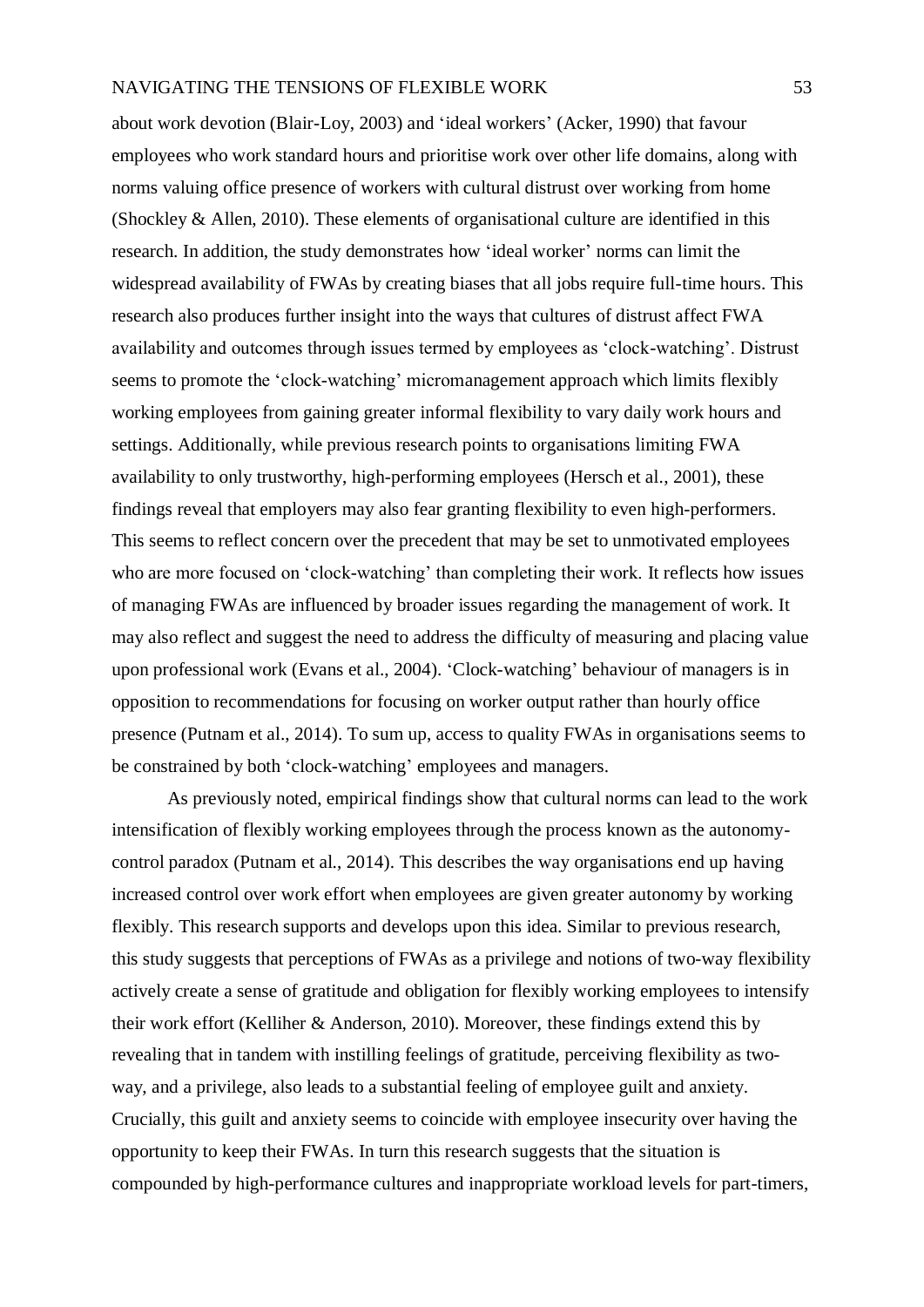especially, which creates feelings of uncertainty over whether employees can adequately repay flexibility to their employers and meet all the work requirements expected of them. In this way, the study demonstrates the interaction between factors relating to the organisation of work as well as culture in eliciting guilt and anxiety. This is similar to previous research identifying that the work intensification of flexibly working employees is associated with workloads and the timing of work cycles, as well as ideas about professional reputation and gratitude (Evans et al., 2004; Kelliher & Anderson, 2010). To summarise, these findings demonstrate that organisational views of FWAs as 'counter-cultural', coupled with high work demands, lead to work intensification out of anxiety and guilt, as well as gratitude.

Empirical research suggests that traditional gendered prescriptions of fathers as breadwinners and mothers as homemakers influence evaluations of flexibly working fathers and mothers (Munsch, 2016). Similar to previous research, findings from this study reveal that mothers working flexibly are viewed as less committed and on a 'mummy track' (Stone & Hernandez, 2013). Regarding fathers, the literature posits both positive and negative ways that flexibly working fathers can be appraised, through the fatherhood bonus or femininity stigma (Blair-Loy & Wharton, 2004; Munsch, 2016). These findings extend previous research by providing support for a femininity stigma and suggesting that the fatherhood bonus occurs only if fathers engage in compensatory behaviours that negate their flexibility. In this research, a femininity stigma was attached to fathers working part-time, as previous research suggests (Munsch, 2016), and additionally, in cases where fathers wished to work from home. This suggests that in general, working flexibly may elicit stigma for fathers. This contrasts with previous indications regarding a fatherhood bonus, wherein flex-full-time working fathers are judged to be more committed to the workplace because of their breadwinning family role (Munsch, 2016). In terms of the fatherhood bonus hypothesis, the study indicates that flex-full-time fathers, particularly in managerial positions engage in behaviours which will favour them in their organisations, such as, working long hours and using work technology from home. Yet, these behaviours come at the expense of WLB. This is in line with previous research finding fathers to work long hours while using FWAs (Gasser, 2015). These findings suggest that flex-full-time working fathers may be more vulnerable to working overtime. In sum, this research finds that while some employees try to compensate against stigmatisation, both mothers and fathers using FWAs seem to be at risk of having their work commitment questioned.

In conclusion, this research extends the literature by revealing how the 'clockwatching' behaviour of managers and employees can escalate cultures of distrust of FWAs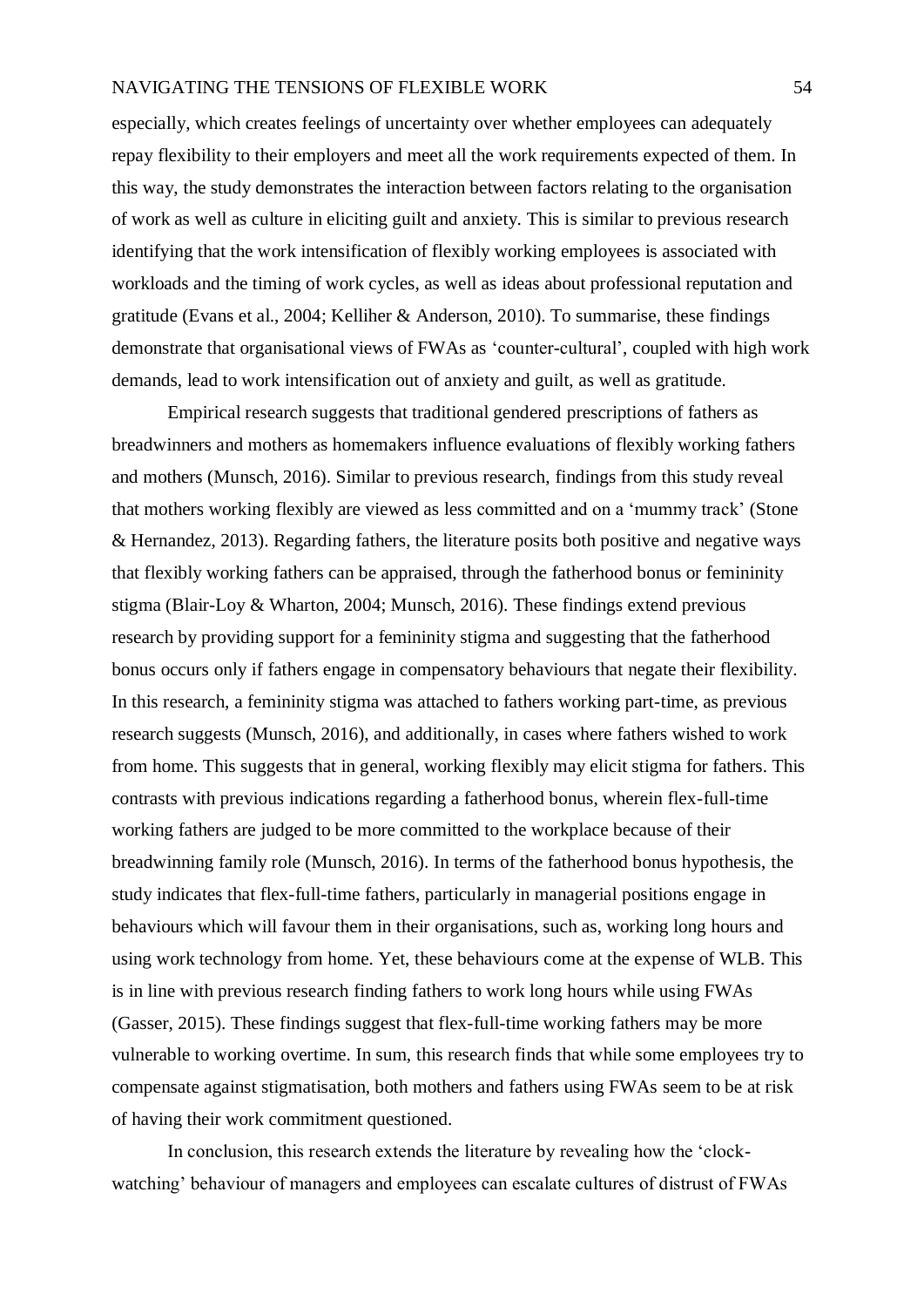and impact on their availability and outcomes for flexibly working employees. It supports evidence that the work intensification of flexibly working employees is induced by ideas about work devotion, 'ideal workers', and flexibility as a privilege and as two-way. This study extends the empirical research by indicating that the privileged position of flexibly working employees not only fosters gratitude, it can also be associated with guilt and anxiety. This research also provides supporting evidence that a femininity stigma is associated with fathers working flexibly, while revealing that flex-full-time fathers attempt to compensate for this by increasing their work hours and availability.

## **Conclusion**

To conclude, this research finds that positive work outcomes for flexibly working parents broadly encompass career development opportunities, meaningful, challenging and supportive work, and staying in employment. Positive WLB is viewed as being able to participate in and manage the boundaries between multiple aspects of life, such as, work, family, and time for the self. For flexibly working employees, WLB and positive work outcomes interact in positive ways by promoting one another and in negative ways through competing demands causing short-term and long-term sacrifices to be made. While some parents do not have particularly high career aspirations to begin with, for others the need to regularly make trade-offs results in parents readjusting their work and family expectations. In addition, the study also indicates that organisational contextual factors have an impact on the WLB and positive work outcomes of flexibly working parents. Relating to how work and FWAs are organised and managed, these findings reveal the influence of ways of measuring work output, project planning, team coordination, the influence of work technology, and the importance of line managers. Additionally, organisational norms that normalise standard fulltime office hours, and gendered attitudes surrounding FWA usage, operate to the detriment of FWA outcomes. Having identified the meanings and interconnections of WLB and positive work outcomes for flexibly working parents, and the organisational contextual factors that influence them, the next chapter examines the strategies used by flexibly working employees to influence these outcomes.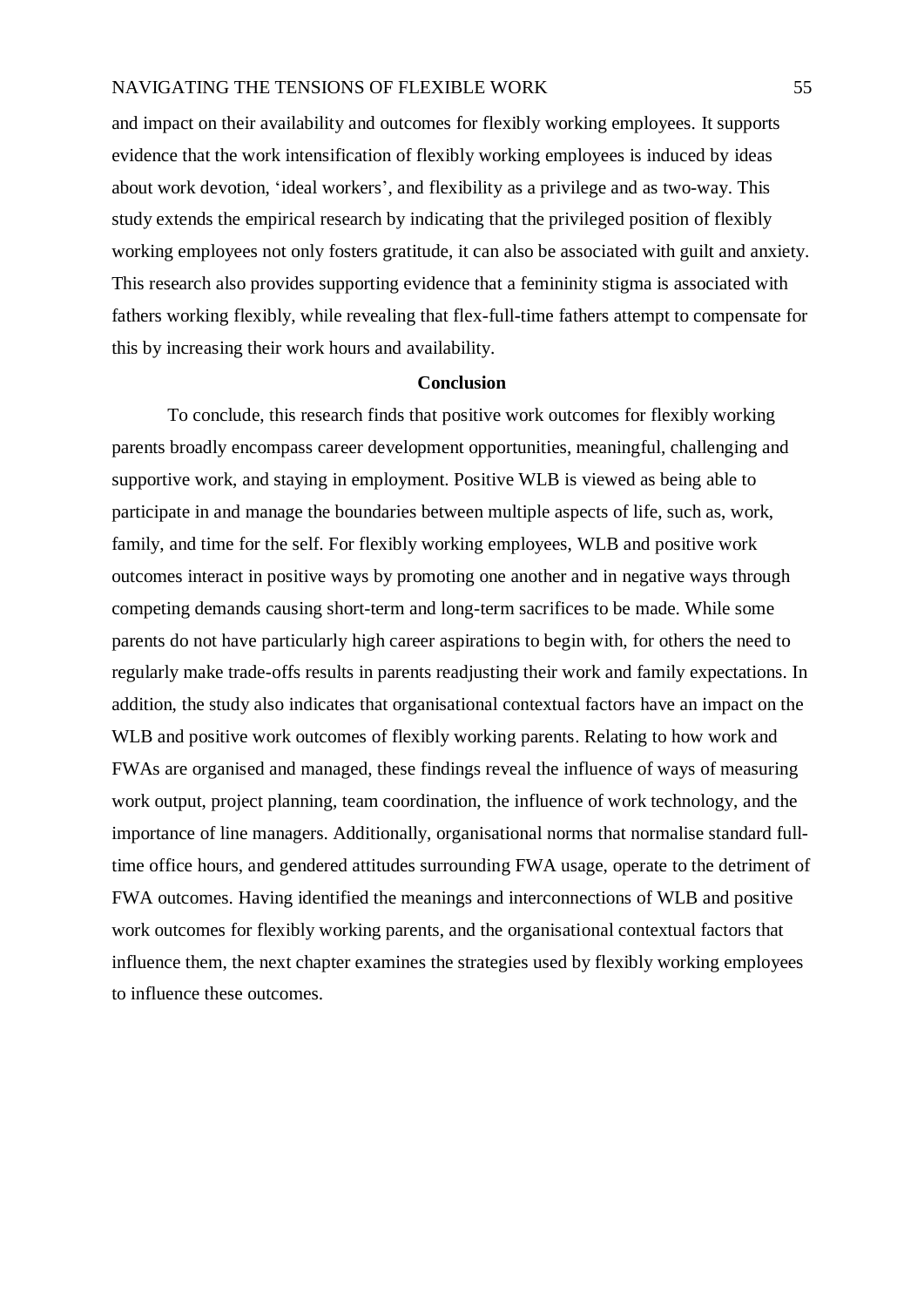#### **Chapter 5:**

## **Employee FWA Strategies: Findings and Analysis**

This chapter presents the findings as they relate to the research objective which is to explore how professional working employees navigate the tensions of flexible work to promote their desired positive outcomes. The broader meaning of the findings are also analysed within the context of existing research. The chapter is structured along three themes of strategies flexibly working employees were found to use, those targeting WLB, work organisation, and career. Within the chapter, Tables 4, 5, and 6 summarise the strategies used to promote WLB, work organisation, and career, respectively.

## **Employee WLB Strategies**

The following section describes and analyses the strategies flexibly working parents used to promote WLB. First, it discusses how flexibly working employees manage the boundaries between work and non-work. Second, it presents the strategies employees use to coordinate and prioritise between life domains. Last, it reveals how parents use social and paid resources to lessen their household workload while working. Within this, there are separate discussions in regards to enlisting partners as a resource, and drawing upon wider social support networks and paid services.

# **Boundary Management**

Managing the boundaries between their work and non-work lives was a challenge for employees working unconventional office hours, that had high stakes. A common risk for part-timers was having to complete the equivalent of a full-time workload, which sometimes involved working overtime, while only receiving pay representative of the part-time hours they officially worked. Boundary management was also challenging for managers. Despite having greater autonomy over tasks, discretion over their schedules, and resources at their disposal to influence their workload, managers felt they were expected, given their increased responsibility, to work long hours and be readily accessible. Accordingly, they felt it was inappropriate to ask for compensation or time off in lieu for working extra hours. As Campbell, a teleworking manager explained, *"We are lucky to have these great jobs but with that comes a lot of responsibility… At times it requires more hours"*.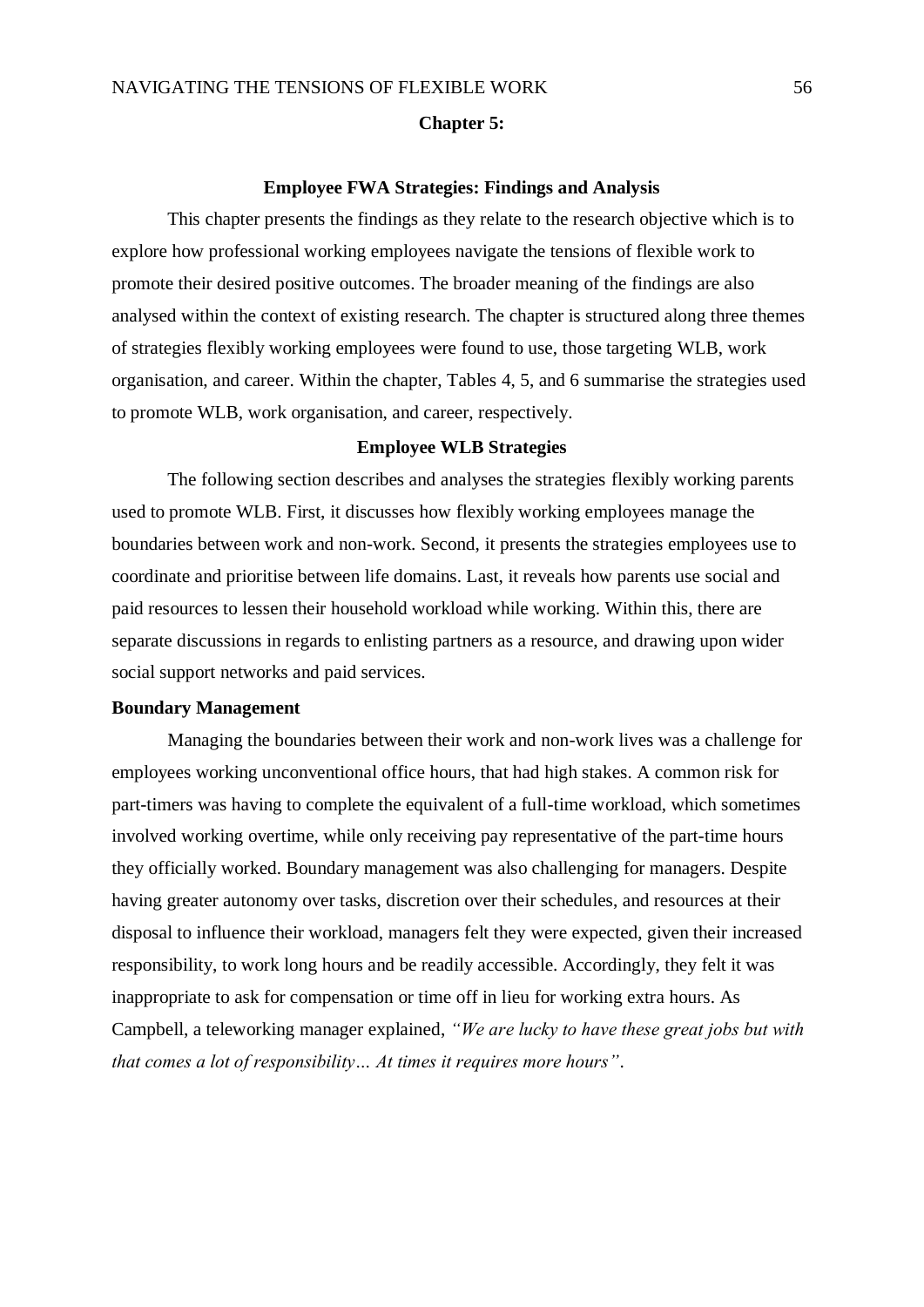Table 4

*WLB Strategies Used by Flexibly Working Parents*

Boundary management

Keeping physical boundaries between work and home e.g. teleworking in secluded areas of the house.

Keeping temporal boundaries between work and home e.g. leaving work at exact times.

Limiting work technology use outside of work hours, or freely using work technology at home as an integration strategy.

Communicating boundary expectations with others.

Fitting non-work activities such as childcare or exercise within the work day.

Coordination of life domains

Prioritising multiple life domains e.g. work, family and personal time.

Organising household routines e.g. planning commutes between home, work and childcare.

Use of social and paid resources

Use of partner support

Partners appropriately dividing household obligations.

Partners working as a team e.g. open communication and proactive decision-making.

Partners holding similar egalitarian values on shared parenting and the equal value of both partner's careers.

Partners having similar expectations for household duties.

Partners readjusting household division over time.

Use of social support networks and paid services

Enlisting paid services to help manage household obligations e.g. cleaners, childcare facilities.

Utilising social support networks to assist with household obligations e.g. family helping with childcare.

In response to these challenges, flexibly working employees utilised a range of segmentation boundary management strategies to prevent work hours encroaching upon their home lives. Employees kept physical boundaries between work and non-work. Even while working overtime, rather than working at home part-time manager Olive would drive back to work. Teleworkers worked in secluded areas to avoid distractions, such as, TV, household chores, and a messy home, or worked while their children were sleeping, away, or distracted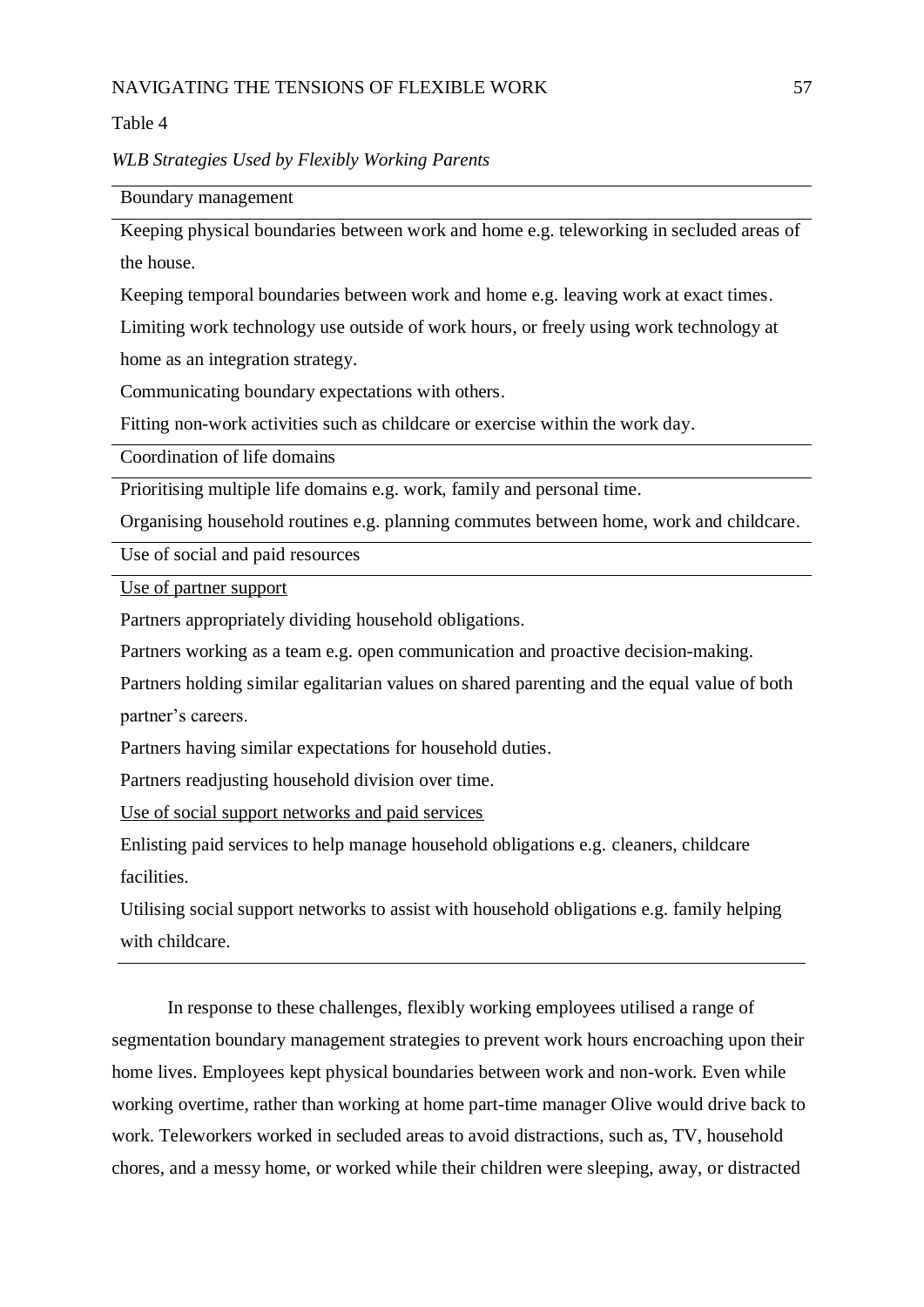by others or videos. Employees temporally separated work and non-work by attempting to arrive and leave work at exact times, even if these times were different from their colleagues' schedules, and trying not to think about work at home, and family at work. In terms of their behaviour, employees kept records of the number of hours worked, and set limits on technology use outside of work hours. For example, they turned off phone notifications and only checked work emails at certain times. Jeremy mentioned regarding teleworking and using flexitime, that he avoided using his personal phone for work matters. He disclosed, *"I am totally into having separate phones and separate numbers… I don't like to blend it at all I have really clear boundaries".* Children also directly confronted their parents about their work technology use while at home. As part-timer Henrietta described, *"With my previous job it got really bad with the kids going 'Mum I asked you that five times and you haven't answered me… Leave your Blackberry alone!'".* Employees also communicated their boundary expectations with others. For example, they communicated their concerns regarding their ability to manage their workload with managers, and negotiated for compensation or time off in lieu if they were asked to work overtime. Interestingly, this often resulted in managers deciding that the employee did not need to work overtime after all.

Some employees, particularly teleworkers also used integration strategies to blend together their work and non-work lives. Employees integrated their life domains by using work technology at home, reflecting on work while at home, and while teleworking taking breaks for exercise or to pick children up from school, and resuming work later in the day. Because working near children was challenging, some teleworkers worked late in the evenings. Angelica, a teleworking and flexitime manager said, *"If I have to work till two in the morning, I'll work till two in the morning. I will just do what I need to do to get the job done"*. This poses a concern regarding whether employees would be rested for work the next day.

Despite using integration strategies, overwhelmingly employees preferred keeping life domains separate. Ned, a part-timer felt, "*If I mix I do a terrible job of everything".* Rather than personal preference, integration strategies often reflected the necessity to balance high work and family demands. As examples, employees voiced dissatisfaction over feeling compelled to use work technology during family time, and children's well-being rather than preference drove part-timers' decisions to personally juggle work and family demands, described later in the chapter. Integration strategies were also used if employees were constrained in having little control over working long hours. In these situations, integration was viewed as a way of gaining a sense of control and structure. Campbell, a teleworking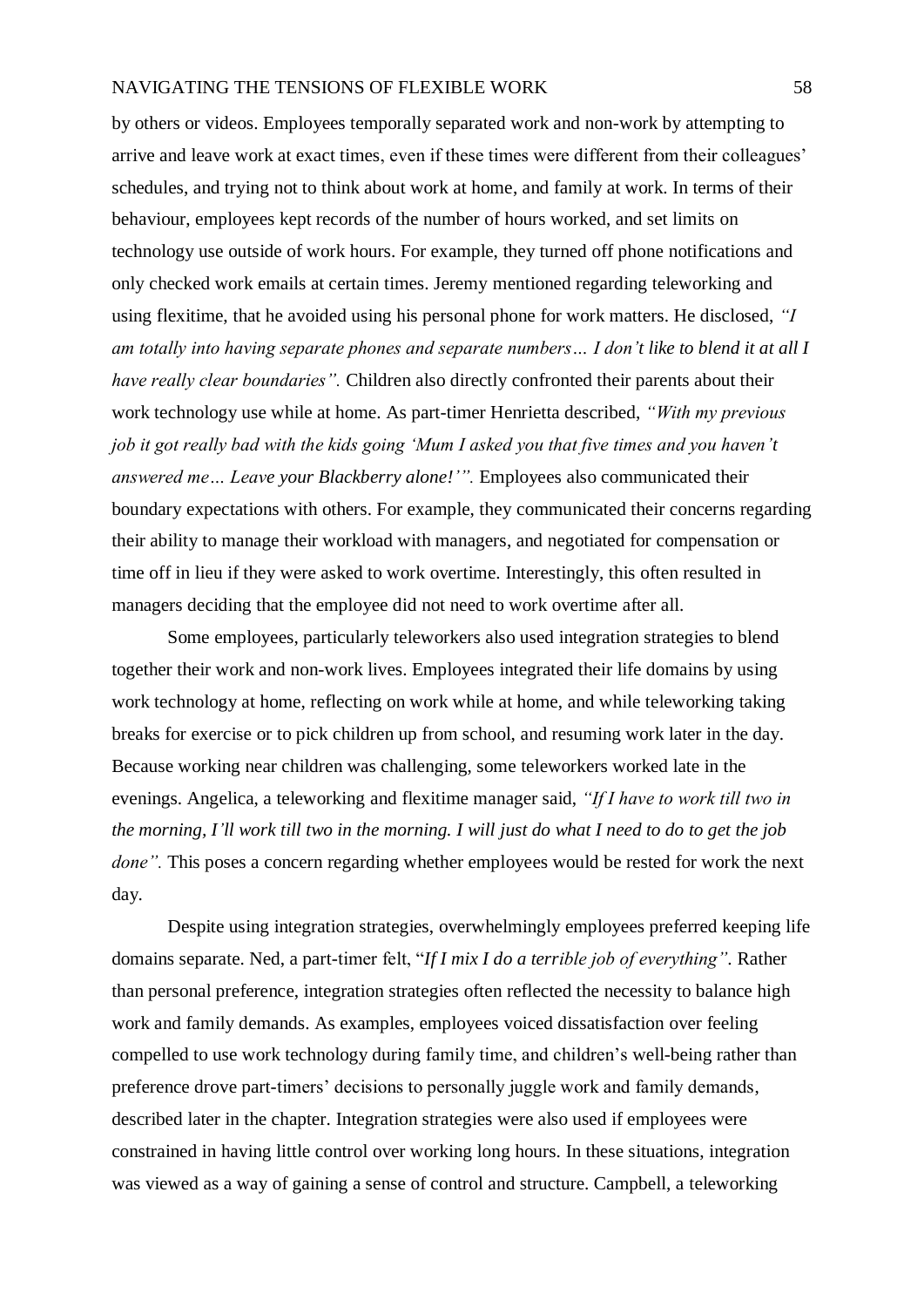manager who had previously also worked compressed weeks, reflected, *"It's basically about having control over when I do stuff… Then I don't mind so much if I need to spend an evening working because then I have spent time with the kids already".* However, Campbell's high work demands also meant that family and personal time could be interrupted by work. This had compromised his compressed work weeks and suggests that he did not have complete control. He described, *"Had some great conversations where we would be at the park… I'd be pushing the kids on the swings while talking to someone about a major [work] issue… Wasn't optimal."*

To summarise, flexibly working parents actively managed boundaries between life domains to avoiding working overtime which was a particular risk for part-timers, and managers using FWAs. Parents used strategies to physically and temporally separate work and non-work. They also communicated their boundary expectations to others and kept track of their work hours and technology use. Employees also integrated their life domains, despite their personal preference for segmentation.

Boundary theory describes a continuum of ways that employees may maintain physical and psychological boundaries between life domains, with some preferring to segment work and non-work domains while others favour integration (Ashforth et al., 2001). This study extends Kreiner et al.'s (2009) boundary management typology that specifies physical, temporal, behavioural and communicative strategies. In particular, this research indicates the use of sophisticated techniques for communicating workload expectations to managers. Whereas previously Moen et al. (2013) found that professional employees take time off in lieu as a resistance and compensatory strategy for working overtime, the present findings reveal that employees also use their right of time off in lieu as bargaining power in order to *prevent* working overtime. These findings support the important role of organisational frameworks that monitor overtime hours in assisting employees with boundary management. Of concern, however, this research indicates that managers do not perceive structures such as time off in lieu to be accessible for them. In the absence of guiding organisational structures and messages, this raises concern for the ability of managers to make judgements regarding the length of their work weeks. An assumption of boundary theory is that individuals have different preferences for segmentation or integration of life domains (Ashforth et al., 2001). Yet, findings from this study instead suggest that the contextual factors consisting of long-work-hour pressures and parenting expectations, combined with a lack of faith in external childcare providers seem to have a greater influence on the strategies employees use, rather than their first preference. This is in line with the life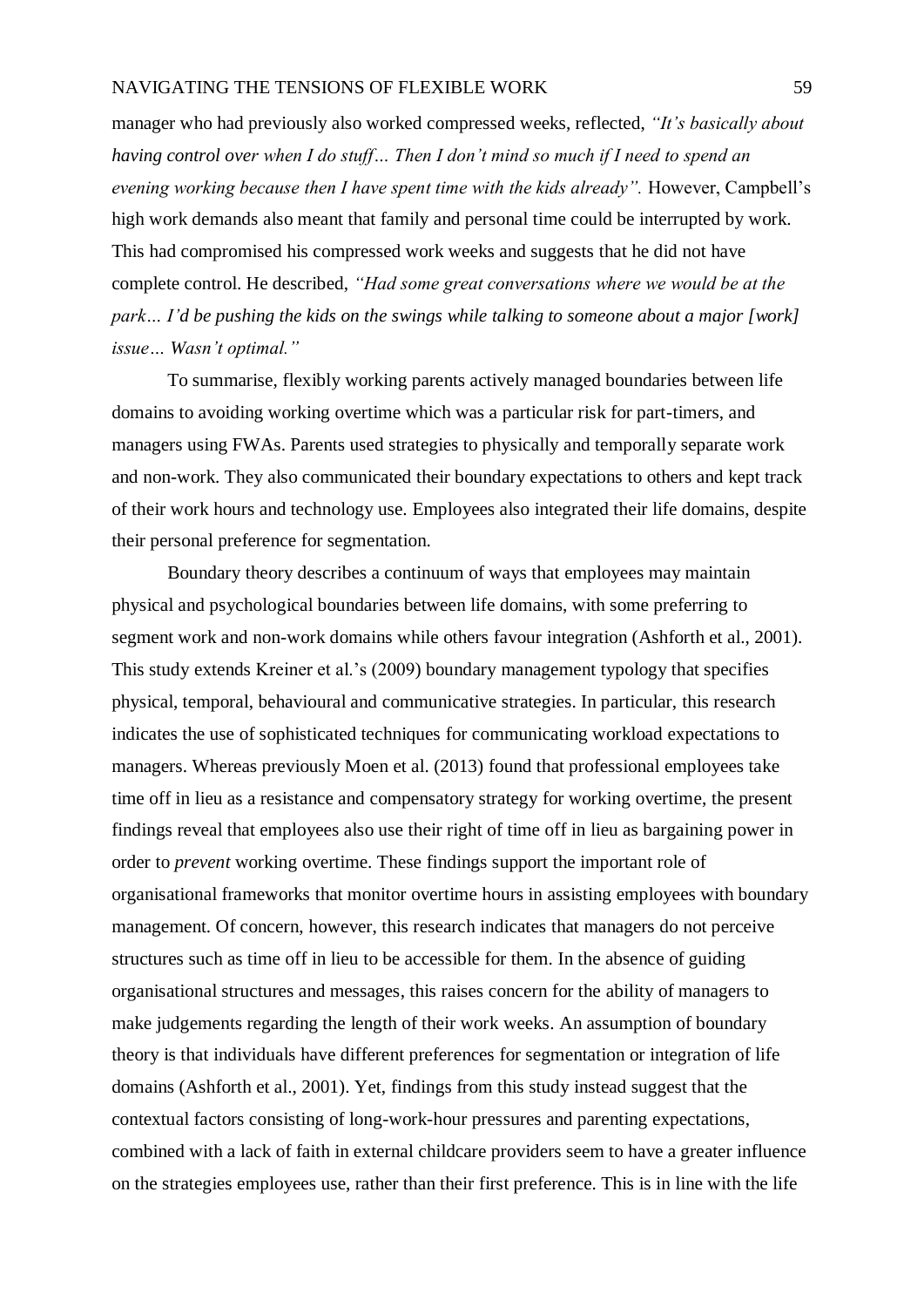course perspective's identification of constrained choice in using FWAs (Moen & Sweet, 2004). In addition, the study's findings on integration strategies further support the underlying processes promoting work intensification within the autonomy-control paradox (Putnam et al., 2014). While it appears that integration gives employees an impression of control over their work schedule, ultimately, work demands control how much of their time they devote to work. In this way, use of integration strategies as well as resulting from long work hours, may also be interpreted as enabling them.

Previously, teleworking has been the type of FWA predominantly studied in terms of boundary management (Basile & Beauregard, 2016). This research extends what is known about the use of boundary management strategies through exploring their use by a greater variety of flexibly working employees. The findings therefore suggest that while boundary management strategies are necessary for teleworkers because of the physical overlap between their place of work and family home (Shaw et al., 2003), they are equally important for flexibly working employees working within the office where organisational norms about standard work hours are directly salient and create challenges for leaving early. Additionally, the study suggests that boundary management strategies relating to limiting work technology use are salient across FWA types, because all groups of flexibly working employees are challenged by the temptation to engage in work technology from home regardless of whether they formally telework.

To conclude, these findings forward our knowledge of boundary management strategies and reveal their importance for not only teleworkers but also for flexibly working employees who must navigate standard-hour office norms to maintain their unconventional work schedules. This research highlights the importance of organisational structures to monitor employee hours, even for managers. Contrary to boundary theory, the findings of this research illustrate that rather than reflecting individual preference, integration strategies seem to be used in response to constraints of long-hour work cultures and inadequate social structures for childcare, revealing gaps in organisational and institutional support for working parents.

#### **Coordination of Life Domains**

For flexibly working parents, coordinating between life domains was challenging, described as a precarious juggling act where crises could easily occur and where there was some loss of efficiency. The organisational workload of flexibly working parents was inevitably expounded by the continual need for schedule adjustments due to the changing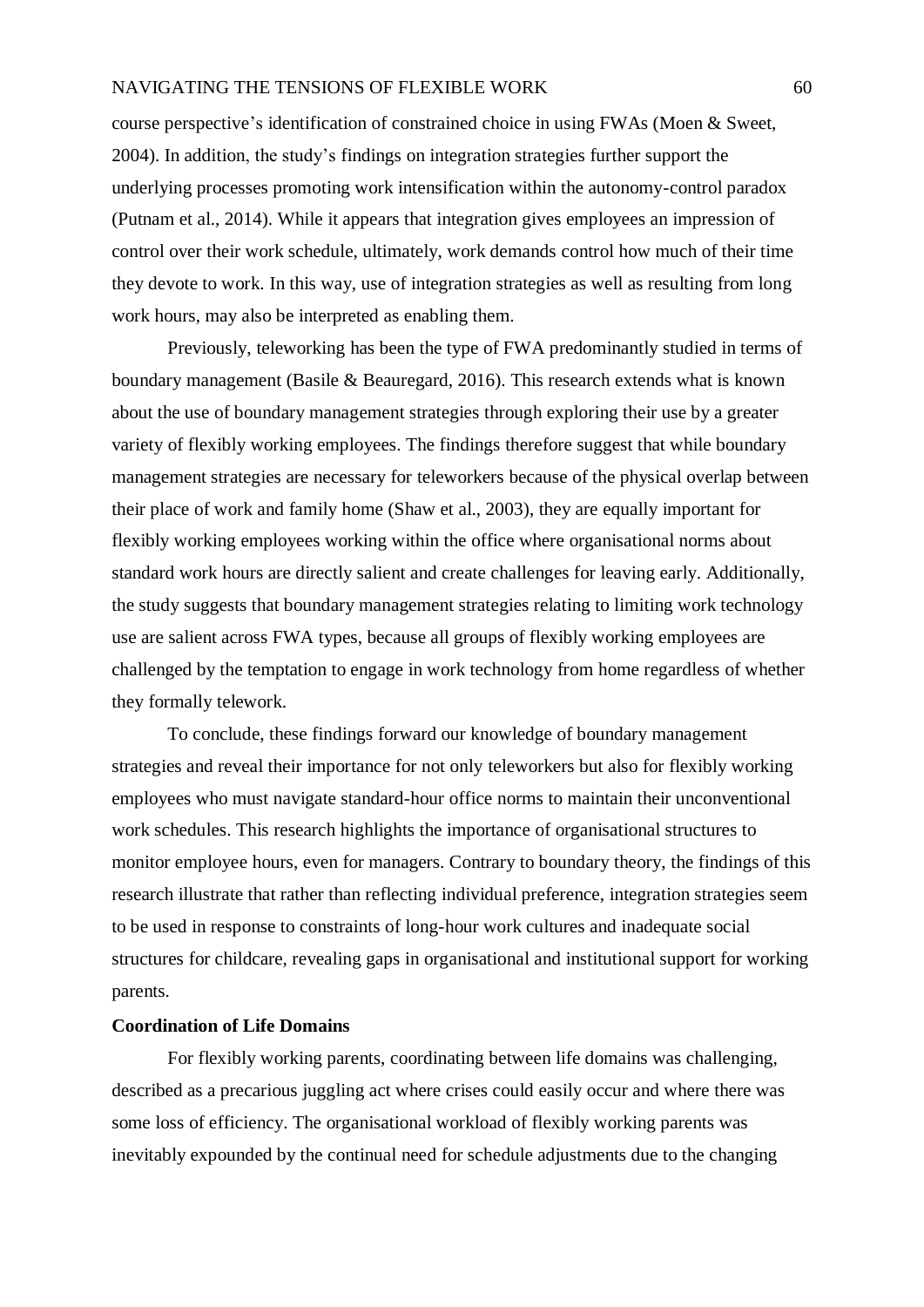'age and stage' of parents and their children. As examples, parents experienced changes to job roles and their workload, and children's childcare needs changed once they started school. Part-timers asserted that rather than having more free time or WLB, they had a greater workload compared with full-timers because they personally had to juggle more between work and childcare. Meanwhile, full-timers generally enlisted more help with household duties. Part-timers in this way chose to work reduced hours for their children's well-being rather than their own. Nevertheless, employees acknowledged their financial privilege in being able to improve WLB by working reduced hours and enlisting paid services for household management. Effie, a part-time, teleworking manager stated, *"The fact that you do take a cut in pay is the real defining factor for most people… We are lucky… in that we had children later in life".* However, the need for financial security when repaying mortgages limited parents to using FWAs within salaried jobs, compared to the greater independence of self-employment.

Flexibly working parents used strategies to help them to coordinate as well as prioritise between family, work and personal time. For example, employees organised household routines by planning childcare calendars, cooking schedules, efficient commutes between home, work and childcare providers, as well as financial budgets to maintain parttime work. To prioritise non-work life, employees moved to more supportive jobs. For those living far from work, choosing to work from home could also save up to two hours of commuting time per day for non-work activities. As a way of prioritising both WLB and work success, employees strategically used job interviews to inquire whether their prospective employers had adjusted the workload and work processes to suit FWAs. As parttime manager Olive explained, *"I have been quite clear in my discussions with them… 'What are the time-frames for delivery -how have you accommodated part-time for that?'".* Because of the salience of work demands as well as children being the utmost priority, personal time was especially challenging for parents to maintain, being first to be sacrificed in the juggle for WLB. Ways parents tried to make time for themselves included having rigid weekly planned social events, paying attention to their own feelings, or incorporating exercise or personal time into their daily commute. However, individual components of self-care time were often sacrificed against each other. For example, part-time manager Olive sacrificed sleep, as 5:00 am was the only time free for exercise.

To summarise, mirroring the efficiency skills used to organise and prioritise work tasks (see work organisation strategies below), flexibly working parents also used their personal organisation and prioritisation skills to promote WLB. While employees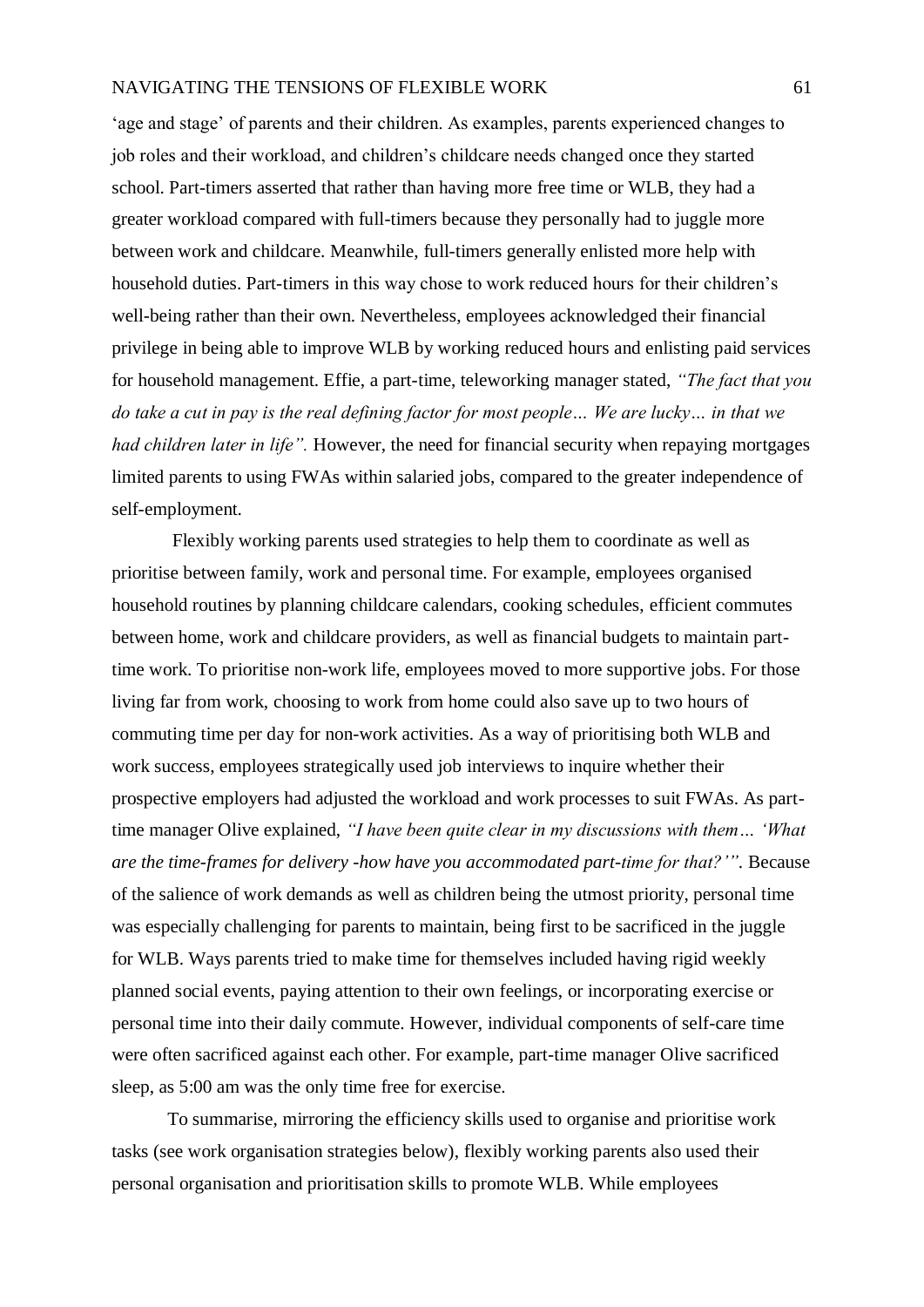acknowledged that their financial situation contributed to the achievement of WLB, changing life circumstances saw them continually juggling and readjusting their plans and FWAs, which resulted in very little personal time.

Empirical research has identified individual organisation and prioritisation skills as essential for working parents (Haddock et al., 2001). For example, previous studies have quantitatively demonstrated the value of general planning behaviour (Lapierre & Allen, 2012). The present study provides new insight relating to the range of organisation strategies flexibly working parents use. This research also finds support for flexibly working parents, similar to dual-earners, actively prioritising multiple life domains (Haddock et al., 2001). However, as previously in research, this study suggests that self-care time becomes the lowest priority for flexibly working parents and the easiest to sacrifice (Watts, 2009). In line with the life course perspective, findings regarding the high organisational workload for flexibly working parents, compounded by continually changing dynamics between family and work obligations, suggest that organisations need to be aware that FWAs themselves cannot remain static (Moen & Sweet, 2004). Rather, they should be adjustable to suit changing family cycles and new career opportunities.

In conclusion, these findings progress research on ways flexibly working parents organise between life domains. Like previous research, this study indicates that finding time for self-care seems to be a challenge for even working parents who use FWAs. These findings point to the dynamic changes in the lives of parents which exacerbate the necessity for them to coordinate their workload, and the need for support.

## **Use of Social and Paid Resources**

**Partner support.** WLB for flexibly working parents was promoted when partners equitably shared household duties, including childcare. Yet, the division of household workload posed a significant challenge for parents. Within respondents' marriages, overwhelmingly mothers had greater levels of work flexibility, and greater household workloads, regardless of which partner in the couple was the primary earner. Bertha a parttimer described, "*I run the kids to soccer and go to the supermarket… I do all the organising… all the cooking, 60% of the cleaning. But that's normal right?… He definitely gets more spare time than me…".* Accordingly, more often mothers had made greater career sacrifices. Penelope, working part-time stated, *"[Childrearing] has a bigger toll on my career than it does on his. No question".* On the other hand, some fathers reported wanting more flexibility than their organisations would approve.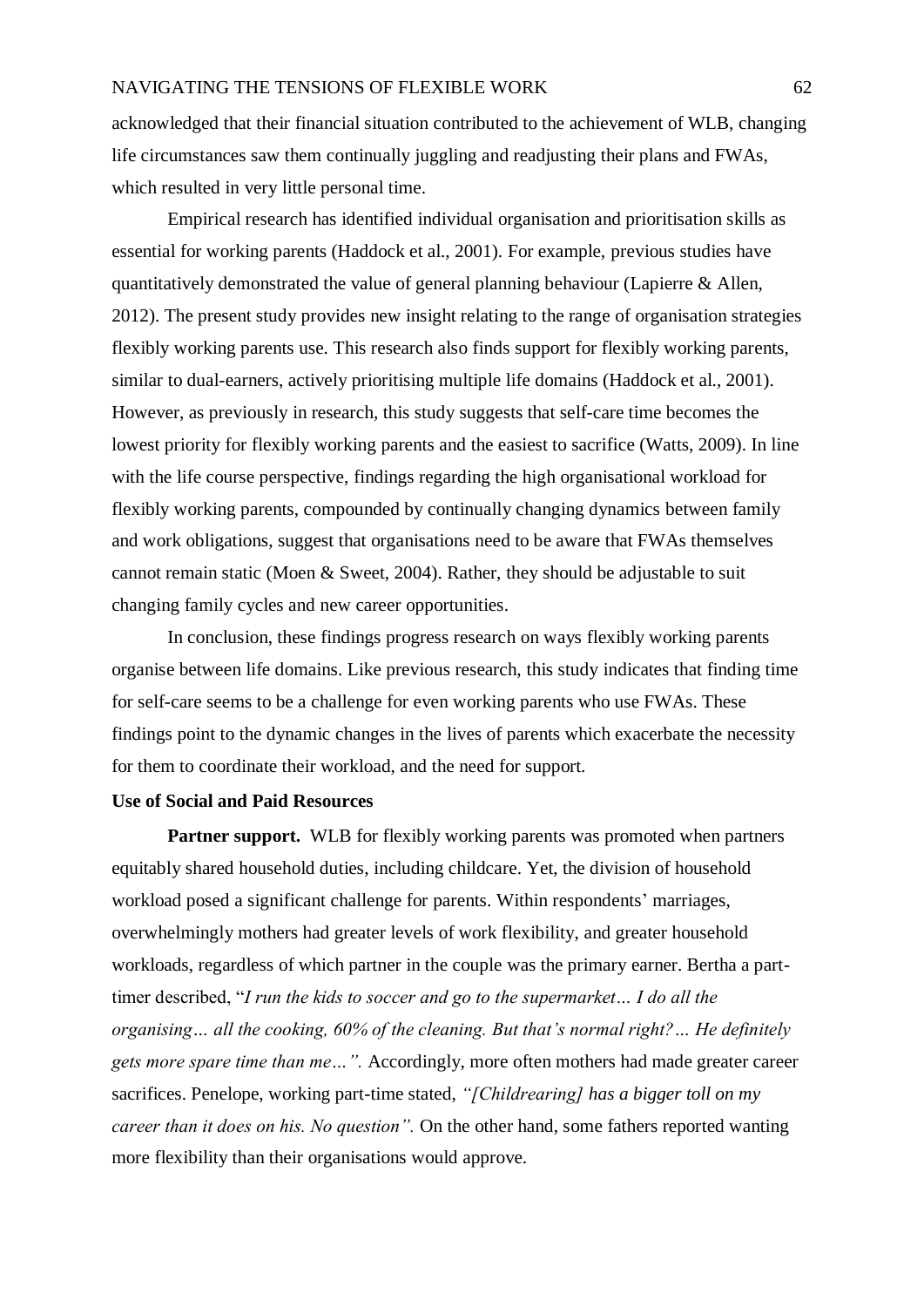The reasons why mothers often had greater household responsibilities included the tendency for fathers to have stronger work or financial earning identities, fathers' disinterest in looking after children for long periods, and fathers having performed in a substandard fashion when given more responsibility in the past. Toby, a manager working compressed weeks admitted, *"I would have probably struggled doing five days a week with the kids. I love having a day with them and ... I enjoy my work a lot".* Additionally, some mothers were unwilling to give up their roles as primary caregivers to their husbands. Other mothers still, had greater household workload because they had higher standards, with some not wanting to give up control over how tasks were done. Teleworking manager Poppy explained:

I like my house to look like a show home which is probably a little unreasonable… So that's probably why I do most of the housework… It's that typically male-female thing that I witness in most of my friends' relationships, that guys don't even see jobs that need to be done.

Nevertheless, couples coordinated household management by communication, jointdecision making, and proactive planning, such as, by having structured weekly rules and routines. Equitable division of household management was facilitated if both partners held similar household expectations and broader egalitarian attitudes towards childrearing and dual-earning. As Campbell, a teleworking manager described, *"We do work really well as a team in that we both respect each other's jobs and we don't expect that one person is going to do more or one person's job is more important".* Some couples also alternated who was the primary caregiver working flexibly over different periods in time.

To sum up, having a partner provided an opportunity for parents to share the household workload. However, consistent with gender roles, mothers tended to have greater work flexibility and household workload. Equitable chore division was promoted by egalitarian attitudes, communication, proactive planning, and similar household expectations, and readjustments to the divisions over time.

Empirical research indicates a gender bias in mothers making greater use of part-time work, while they also tend to have greater domestic duties regardless of whether anyone in the household works flexibly (Halford, 2006; Hilbrecht et al., 2008; Pew Research Center, 2013). The present research provides evidence supporting these trends. Similar to previous research, these findings suggest that working reduced hours seems to be a reason for mothers to do more housework than their husbands (Raley et al., 2012). Interestingly though, this research indicates that for some couples, even while the mothers have higher earning capacity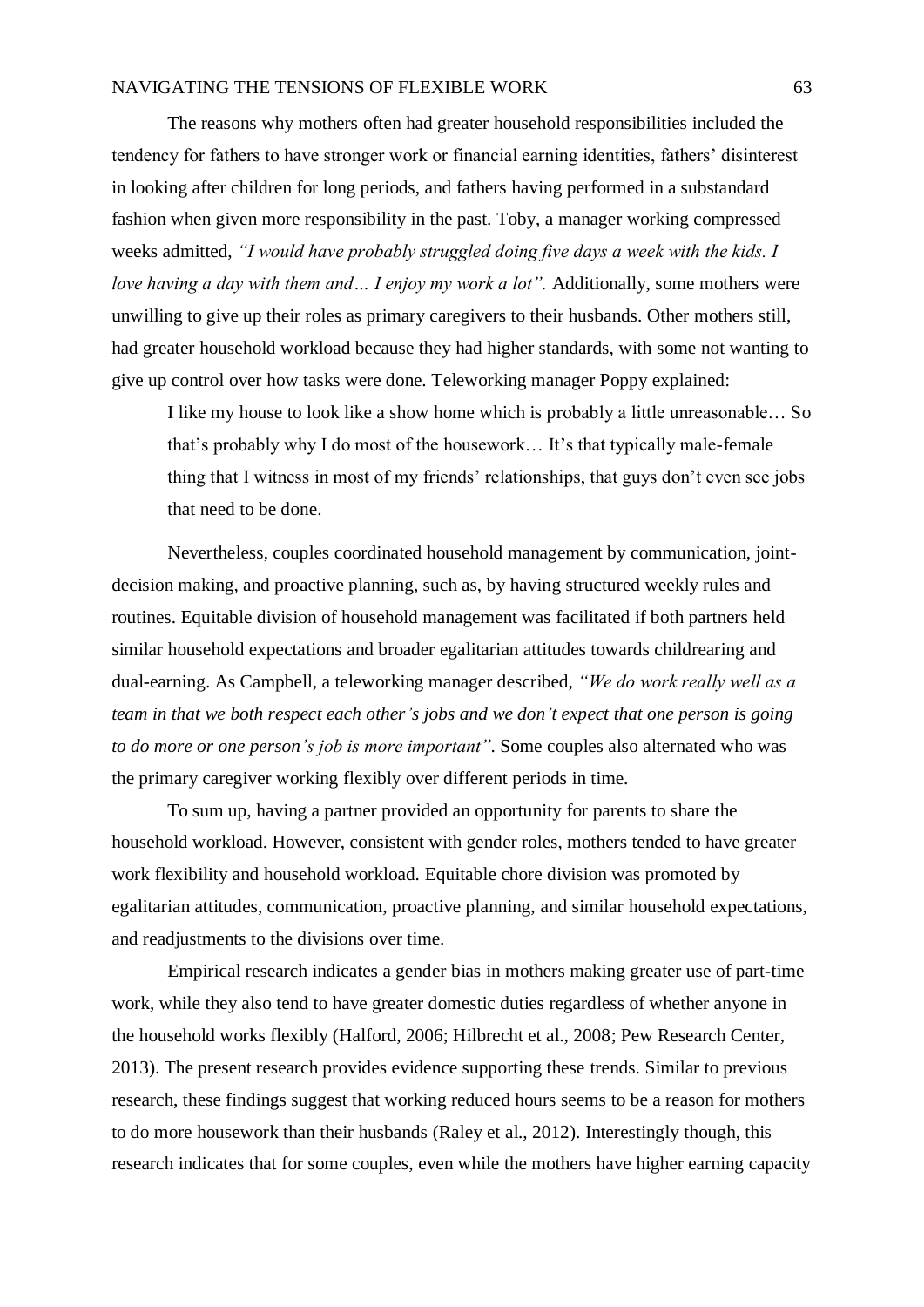than their husbands they still have greater household workload and work more flexibly, sometimes also working fewer hours. Although previous research suggests their greater domestic contribution is linked to mothers having lower earning capacity compared with husbands, the present research reminds that this is not always the case (Karambayya & Reilly, 1992; Raley et al., 2012).

Extant literature on dual-earning parents, points to the importance of partners sharing values about equality in parenting and career contributions, as well as jointly planning and communicating to facilitate shared household workload (Haddock et al., 2006). This research supports the previous findings while it also extends empirical research. It reveals the importance of couples holding similar standards regarding parenting and household chores to ensure that both partners make equitable contributions. While this research also indicates the need for partners to share egalitarian values, having similar household standards may be more important still, as partners regardless of their intentions, do not appear to be aware of the need to complete tasks past their own standards. Meanwhile, mothers seem to contribute more to the household because they feel that their standards are 'unreasonably' high. Hence these findings indicate the importance of couples reaching agreement and shared awareness on household expectations.

Mothers tending to have higher standards for their households could reflect identity differences between mothers and fathers, as this research indicates that fathers tend to have greater financial and work identities. This corresponds with empirical research that suggests fathers have greater schemas for work devotion while family devotion schemas may be more salient for mothers, and that there is a societal construction of intensive *mothering*  expectations about 'correct' childrearing practices (Hays, 1996; Moen et al., 2013). However, it must be noted that this research indicates that both mothers and fathers worry over how to ensure their children's care while working, outlined in the following section. In addition, for some fathers their lower levels of workplace flexibility appear to result from constraints beyond their control, such as, not being able to obtain greater flexibility, or indeed wives preferring that husbands work full-time as breadwinners. Nevertheless, the fact that this study indicates that fathers are choosing to work flexibly, often complementing their wives' FWAs, may be an encouraging sign that gender roles are shifting, with mothers acting as role-models for fathers to also assume active roles in family life.

In conclusion, this research provides supporting evidence for research that suggests there are gendered trends in the uptake of FWAs and the division of household duties. It extends the literature by suggesting that the different standards for household responsibilities,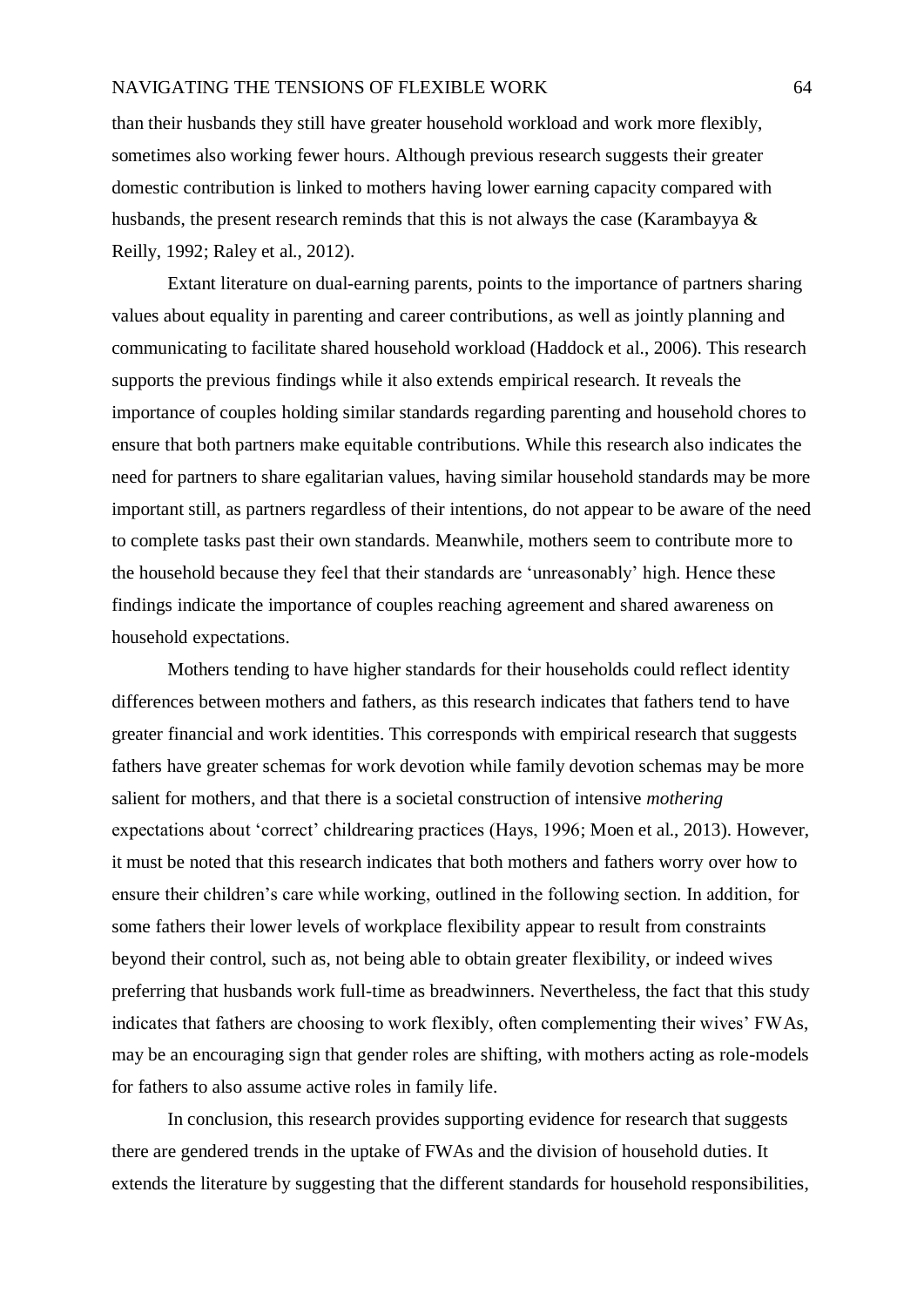which may reflect gendered identities, seem to contribute to mothers doing more. Nonetheless, this research finds fathers as more than just 'breadwinners'. They strive to be active players in their children's lives, accordingly changing their work schedules. Additionally, reasons for fathers not working as flexibly as mothers in this study remind that accessing FWAs is not simply an independent choice for New Zealand fathers. It seems to require negotiation and compromise with organisations as well as wives over how flexible roles will be divided within households.

**Social support networks and paid services.** Flexibly working parents utilised a variety of social support networks and paid services to manage their childcare and other household obligations. Employees paid for cleaners, gardeners, students or nannies to help with cooking and washing, as well as food delivery services. Paid childcare services used by parents included day-care, crèche, before and after-school care, school holiday programmes, nannies, and babysitters. Parents also relied on family and friends for childcare assistance. Family support could make a big difference, in some cases enabling parents to take on more senior roles with longer hours. As Poppy, a teleworking manager explained, *"What made me decide to go full-time? … It was because I had my mum there to help".*

Flexibly working parents also encountered various challenges to enlisting household support. These included the cost of paid services, lack of quality full-time childcare, sick children being unable to attend childcare, lack of family proximity, and working parents being unable to reciprocate children's play dates. Employees commonly felt emotionally torn about leaving their children in the care of others. They reported feeling guilty regarding their children developing a bond with nannies, and being in day-care or before/afterschool care, where they openly complained, became tired or cranky, seemed too young or unconfident, and could not attend play dates or afterschool activities. Feeling guilty for working was perpetuated when children compared their working parents with stay-at-home parents. Olive, a part-time manager shared her child's comments, *"'But mummy, why can't you help at swimming like all the other mummies?' How much effort it takes to try and be flexible…. Yet it wasn't quite enough in [child's] eyes".* In response, Olive realised she had to adjust her parenting expectations: *"There is this ideal of the perfect mother and you can't be that because you are working some of the time".* Nonetheless, utilising FWAs alleviated parental guilt compared to some employees' past experiences of standard-working and placing children in full-time day-care from three months until school-aged.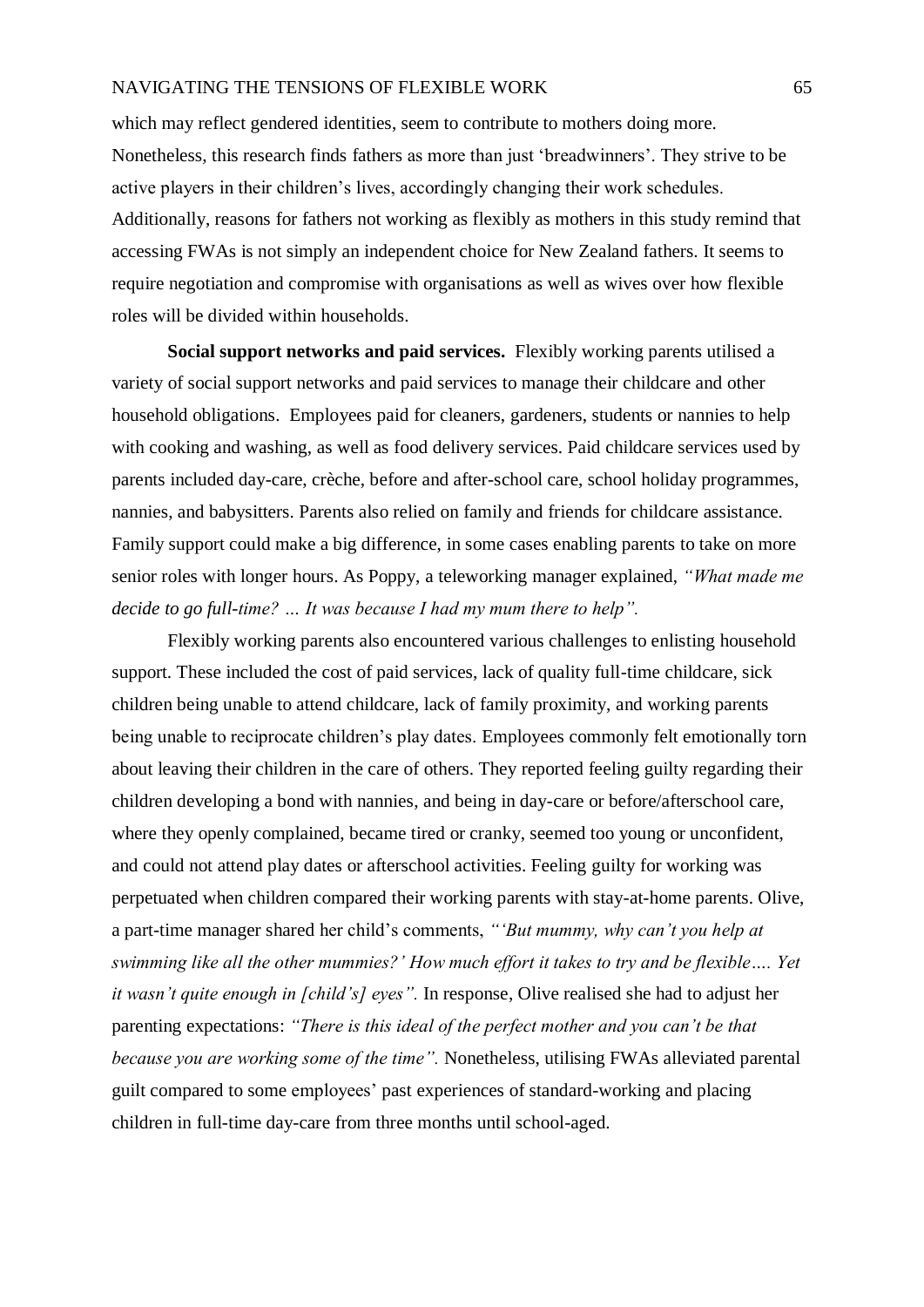In sum, to assist their ability to juggle their work and home obligations, flexibly working parents made use of both social support and paid resources which minimised their household workloads. However, the expense of paid services, along with isolation from families and communities made organising for help with household duties challenging and costly. For parents whose number one concern was their children's well-being, participating in paid employment also came with the cost of guilt over how childcare was potentially affecting their kids.

Previous research demonstrates that flexibly working parents utilise social supports of family and friends along with paid services to alleviate childcare and household workloads (Crosbie & Moore, 2004; Lee & Kossek, 2005). This mirrors findings in the present study. The study also highlights several challenges flexibly working parents face in arranging for household support. These are in line with issues raised by the life course perspective (Moen & Sweet, 2004). They include: the high costs of childcare and household services, concerns about the quality of childcare providers, the mismatch between employment hours and hours of childcare provision, isolation from familial and community support, and issues surrounding the continuity of work if children are sick. Thus, these findings reiterate the life course perspective's view of the institution of paid employment relying on and being indebted to autonomous support systems that help parents go to work, while there is a lack of cohesion between employment and childcare institutions (Moen & Sweet, 2004). The fact that this research finds employees to experience parental guilt while having their children in care may reflect the lack of adequate childcare support for working parents. However, it may also result from the pressure that societal intensive parenting attitudes place on working parents, which one parent in this study specifically commented on (Hays, 1996).

In conclusion, these findings provide supporting evidence of the use of social support networks and paid services to help flexibly working parents manage their household obligations. This research supports the life course perspective's identification of institutional gaps in supporting work and parenting needs. It also finds support for assertions that intensive parenting expectations put emotional strain upon working parents.

### **Employee Work Organisation Strategies**

The following section reports on the strategies that were employed by flexibly working parents to coordinate and manage their work. It presents and discusses, first, the work coordination strategies used by employees within the context of working at unusual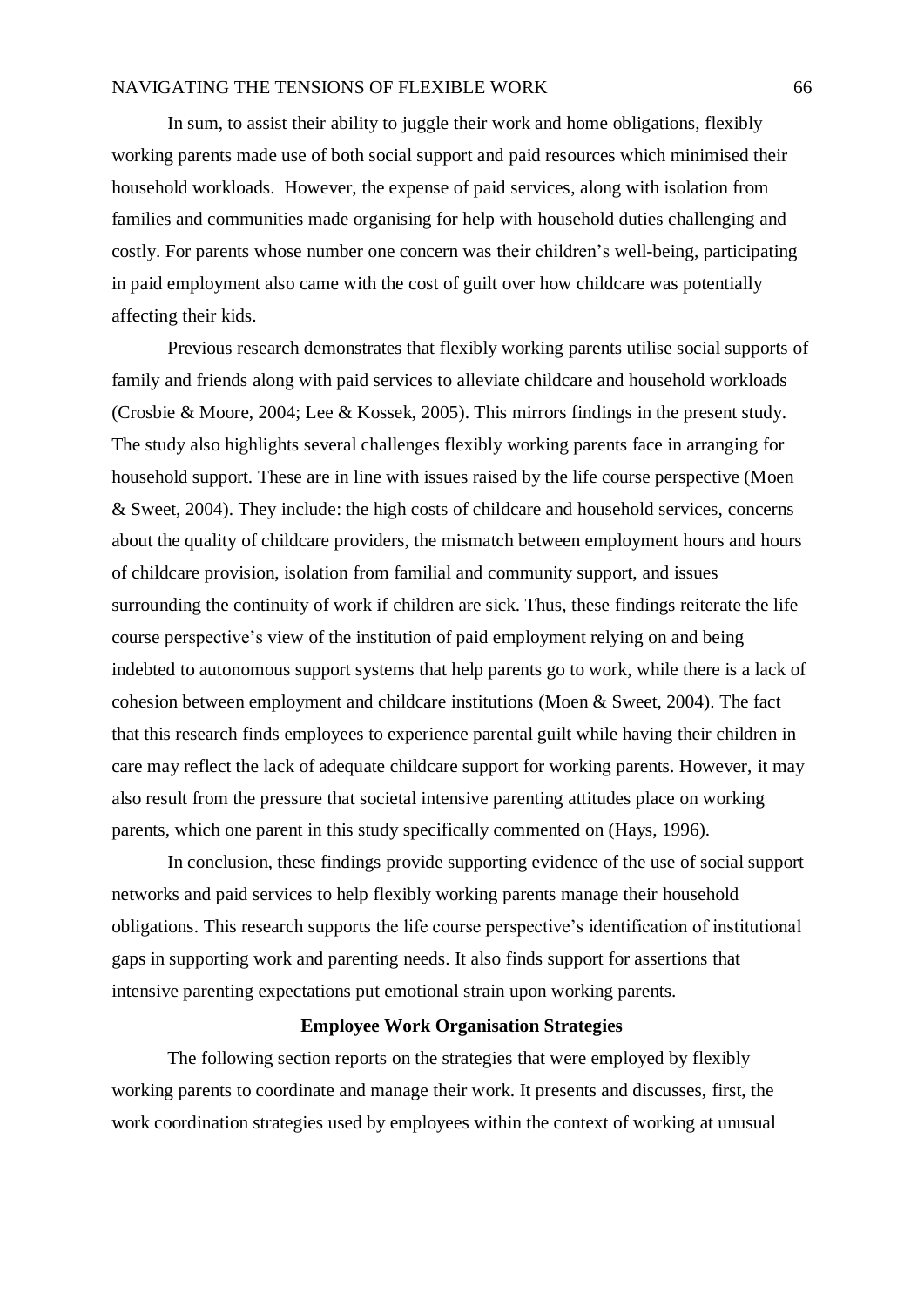times and places, and second, the strategies of work intensification and efficiency for managing high workload pressures.

Table 5

*Work Organisation Strategies Used by Flexibly Working Parents*

| Work coordination                                                                      |
|----------------------------------------------------------------------------------------|
| Communicating work schedule to colleagues.                                             |
| Coordinating on tasks with colleagues e.g. communicating about task progress.          |
| Managing impressions of availability.                                                  |
| Keeping up-to-date on work progress.                                                   |
| Dealing with challenges to meeting scheduling e.g. sending delegates if absent.        |
| Utilising technology for communication.                                                |
| Work intensification and efficiency                                                    |
| Working harder and longer hours.                                                       |
| Making short-term or long-term adjustments to work schedule to suit business needs.    |
| Targeting high workloads e.g. delegating work to others.                               |
| Keeping organised e.g. goal-setting and prioritisation.                                |
| Utilising aspects of their FWAs that promote work efficiency e.g. teleworking enabling |
| focused working away from office distractions.                                         |

## **Work Coordination**

While using their FWAs, employees used various strategies to facilitate coordination on tasks with colleagues. To make others aware of their work schedules, employees provided verbal reminders, had automated out-of-office email replies giving their contact details, indicated non-availability on public calendar systems, and maintained consistent work schedules. As Henrietta, a part-timer described, *"My reminder on my calendar is to put my out-of-office on every day and I have my entire calendar blanked out from 2.30 so no one can schedule a meeting in. They know I'm not available".* Employees also used strategies to facilitate handing over and coordinating tasks with colleagues. They updated colleagues when tasks would be completed, especially if there were delays, enquired after the availability of others, and asked colleagues if they needed anything from them before leaving. Employees reminded others that they were available to be contacted while working from home. One employee explained, *"I'll send an email saying that I am back and I'm online… I am still there over there and ready to help" (Jeremy, flexitime, teleworker).* While out of the office,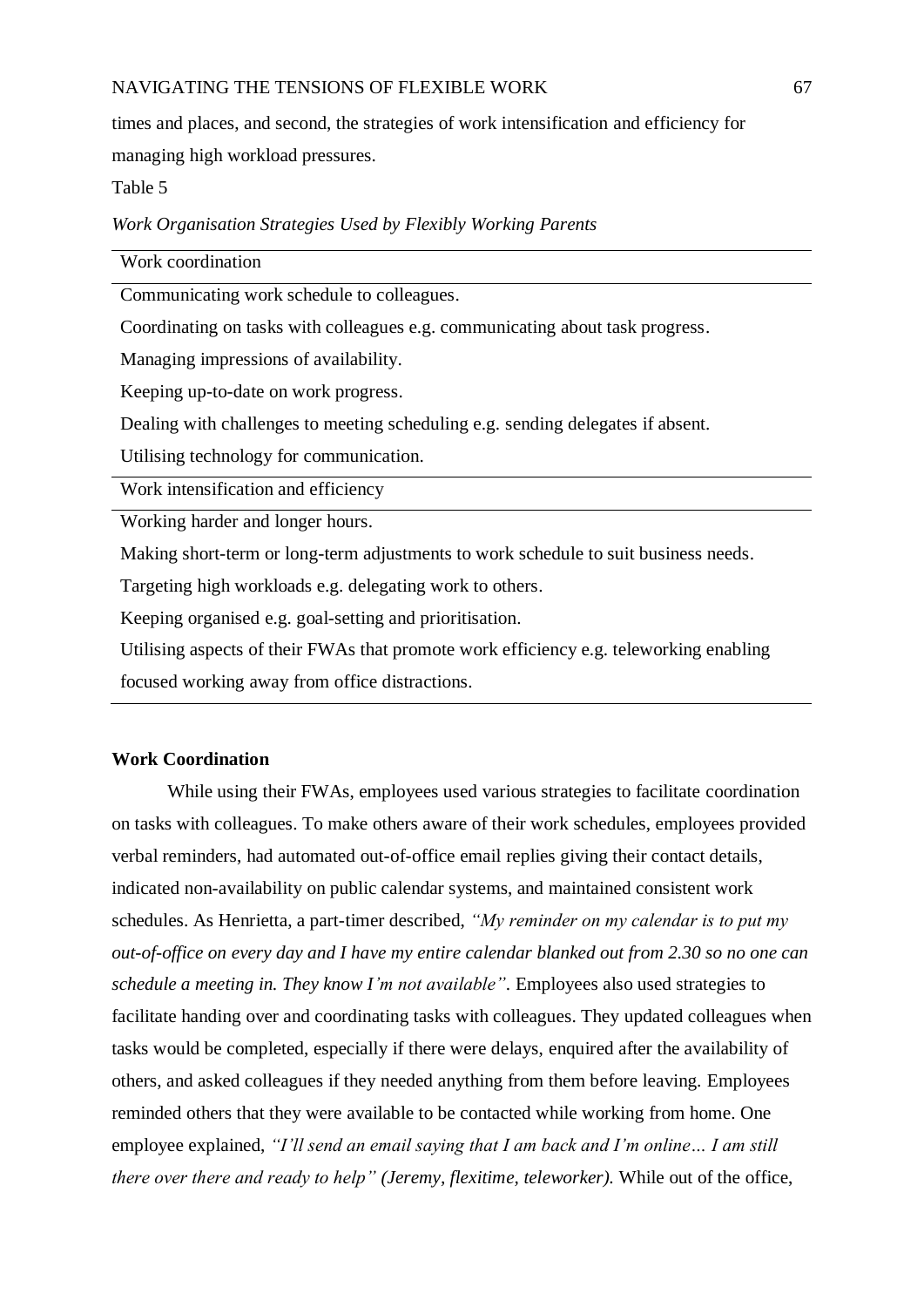some managers used work technology to monitor their direct reports. By contrast, Naomi, a manager working a compressed work week, discussed her weekly absence as benefitting her direct reports. She said, *"They quite like the fact that I am not around on a Friday because there aren't any meetings and they can just get on and get their work done".* To update themselves on work changes, employees checked work emails in their personal time, or blocked out time in their calendars so that they only attended meetings once updated. As parttimer Alice disclosed, *"If I have a really busy, full week of meetings or big issues then I will pop on my laptop [at] night… to be aware of what's coming up".* Employees also arranged for colleagues or supervisors to keep them updated.

Challenges in meeting scheduling were handled in various ways. Employees avoided attending meetings while they were teleworking. However, if meetings occurred outside of their office hours, flexibly working employees video-conferenced into meetings from home, sent delegates, requested meeting minutes, or gave their input beforehand or afterwards. Regarding coordinating via technology, some employees used face-to-face video conferencing, others preferred phone calls, while others still, disliked discussing work issues while teleworking. One employee described, *"There's some issues which are complex and you need to have both sides of the story. It doesn't work so well" (Darcy, compressed work week, teleworker)*. For this reason, teleworkers prioritised having work conversations in the office.

In summary, employees directed significant effort towards maintaining coordination with colleagues while they utilised unconventional work schedules or locations for work. This involved ensuring that others understood their FWAs, establishing systems for task handover and being kept up-to-date by others, and managing impressions of availability while away from the office. It also featured coordinating meeting schedules and compensating when unable to attend, including making decisions relating to technology use for coordination.

These findings empirically extend on theorisations of the work coordination of flexibly working employees (Perlow, 1999; 2001; Van Dyne et al., 2007). Themes from this literature include proactive availability and synchronised interaction, which are discussed in turn. Van Dyne et al.'s (2007) examples of proactive availability seem to have strong parallels with strategies standard-working employees would use. They include: initiating communication with colleagues, sending updates of their progress, anticipating the cycle of work processes, and making themselves available for important events or meetings. The findings from this research extend Van Dyne et al.'s (2007) conceptualisation by revealing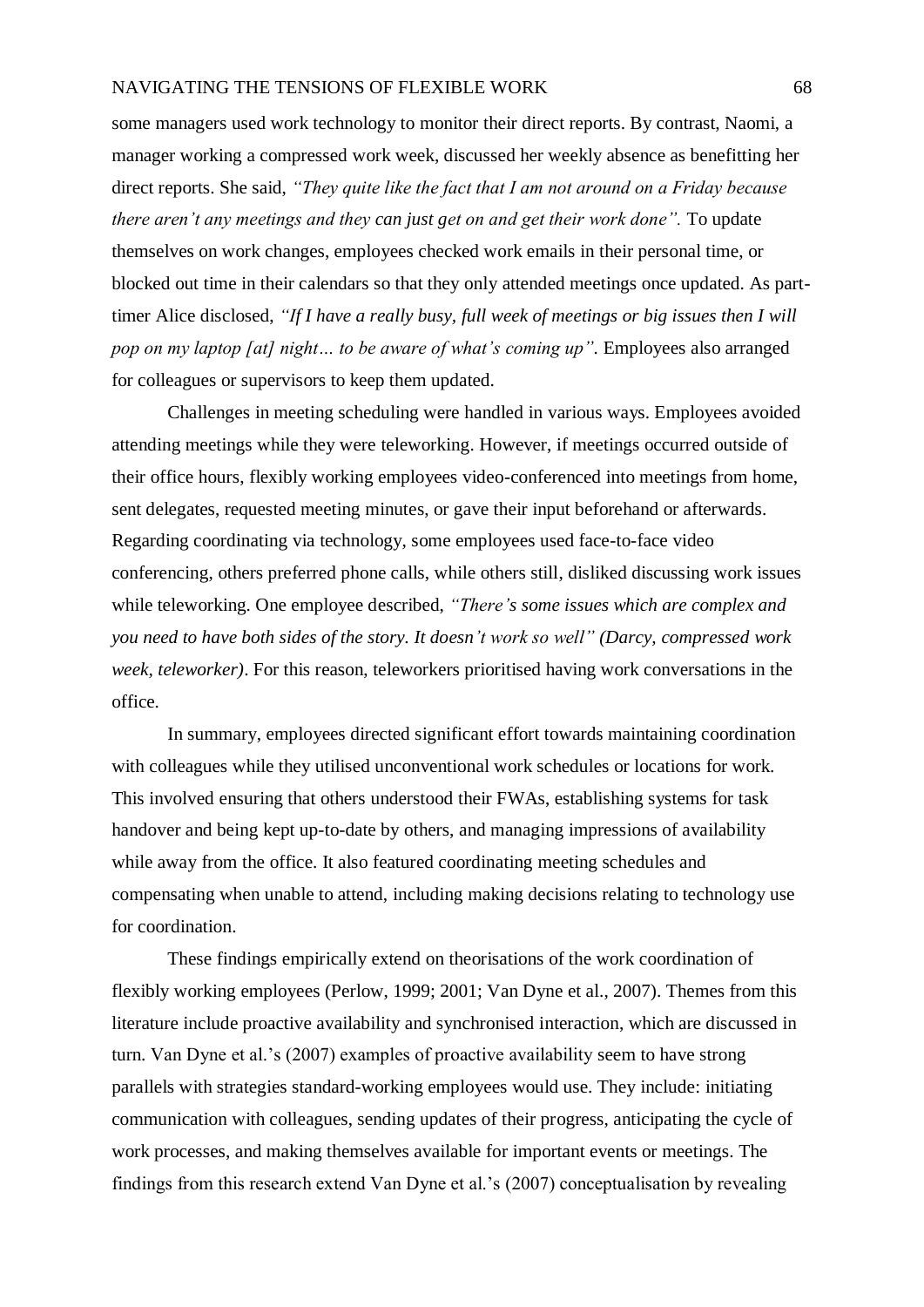that proactive availability for flexibly working employees requires additional effort, predominantly out of the need to compensate for being away from the office. For example, communication efforts are centred around reminders of their atypical office schedules, and the importance of updating colleagues of delays in task completion due to their high workload. In addition to anticipating the cycle of work processes as a feature of proactive availability, flexibly working employees must anticipate the need to learn of work changes after being out of the office, before any group processes and tasks can be continued.

Synchronised interaction refers to assigning specific times for group work and for individual work (Van Dyne et al., 2007). For the professionals in our sample, who do a fair amount of independent work, it seems that meetings are important events facilitating group work. However, despite the value of attending meetings for group coordination and signalling commitment to group goals (Van Dyne et al., 2007), this research indicates that professional, flexibly working employees cannot always manage this, despite their efforts at communicating their work schedules. Again, these findings reveal that additional effort is dedicated in compensating for these absences. Furthermore, these findings also parallel other research that suggests the practical challenges for flexibly working employees in initiating synchronised interaction, regarding feeling compelled to offer endless availability to colleagues through technological channels (Corwin et al., 2002; Lee & Kossek, 2005). This may reflect responses of flexibly working employees to cultural expectations within certain organisations for constant availability, especially for managers (see boundary management strategies). This seems to suggest the need for organisations to support other work coordination strategies that flexibly working employees may initiate.

To conclude, this research extends previous findings by demonstrating that the proactive availability of flexibly working employees centres around compensating for being out of the office and delays in completing tasks, along with the need to be informed of work progress. These findings also highlight the importance of meetings as a platform for group coordination among professionals, and the need for flexibly working employees to compensate when they are unable to attend. Additionally, these findings suggest the need for organisational support so that flexibly working employees do not feel compelled to signal their endless availability to colleagues, at the expense of WLB.

## **Work Intensification and Efficiency**

In response to high workload demands, flexibly working employees intensified their work effort by working harder and longer hours, including working overtime from home. In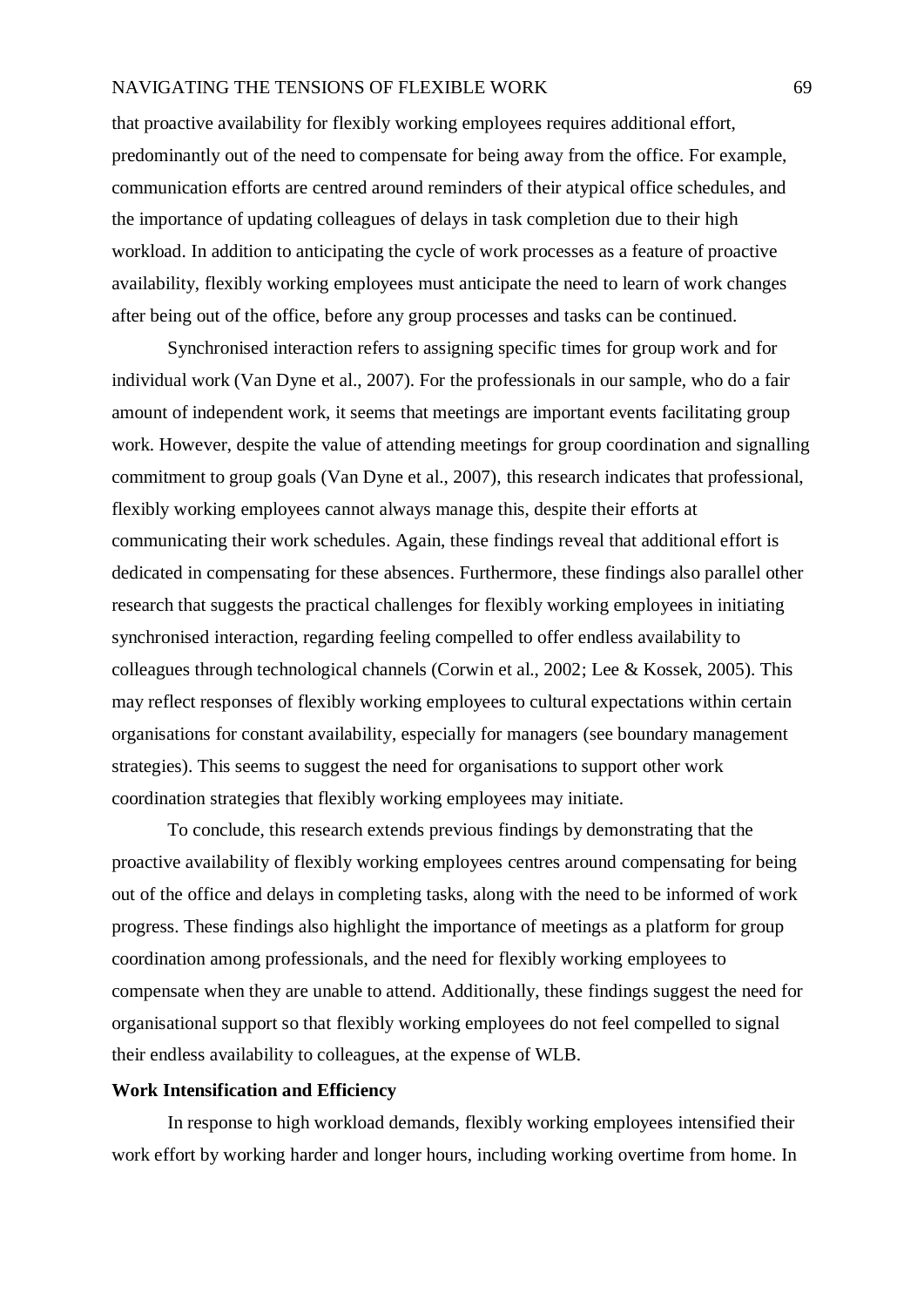doing so, employees skipped work social events and lunch breaks. Bertha, a part-timer explained, *"I've got to get so much work done in such a concentrated amount of time that it's just full on... I don't do anything that isn't work for my work hours"*. However, intensifying work could lead to burnout and personal sacrifices. Olive, a part-time manager whose job had been demanding more than a full-time workload, described her deep regrets over not spending time with a sick family member. She disclosed, *"I had spent so much of my time working… I didn't see her in the two or three weeks before she passed away which I am really sad about".* Soon after, Olive changed her job. Additionally, employees managed workload pressures by being flexible and adjusting their work schedules short-term or longterm for business needs. While this promoted the impression of their availability to colleagues, it also encroached upon non-work domains.

However, another way of responding to work demands, by increasing their work efficiency, did not appear to have negative effects for flexibly working employees. One way employees promoted their work efficiency was by managing and streamlining their workloads. To do so, they delegated work to others, replaced under-performing employees or hired additional staff, developed the capacity of their teams, chaired efficient meetings with agendas and tight time-frames, and avoided unproductive meetings. Additionally, employees increased their work efficiency through staying organised, such as, by goal-setting and prioritising which tasks to do at which times. They also optimised their time by reflecting on work progress while commuting, leaving tasks at points where they could be resumed easily, and completing tasks in less detail. As Bertha, formally working a fulltime workload in parttime hours, explained: *"Don't bring out the Mercedes when the Mini will do."* Employees were motivated to work efficiently to avoid work spilling into home time. Accordingly, keeping tight timelines had the benefit of discouraging procrastination and safeguarding against unpredicted delays or increases in workload. Part-timer Henrietta explained, "*You have to be quite clear about your work plan, what has to be delivered each day… Your best laid plans suddenly go out the door because [the kids] they're sick".*

Aspects of employees' FWAs also facilitated work efficiency. Part-timers found they could focus more while working shorter time periods and they engaged in strategic thinking about work tasks when they were not working. Teleworkers could work when and where they were naturally more focused, such as, the evening, and away from open-plan office distractions. Effie, a part-time, teleworking manager described, *"Those three hours [at home] are the equivalent to six hours in the office… You can get that reflection and thinking and analysis done that you can't in a work environment".* Compressed work weeks also provided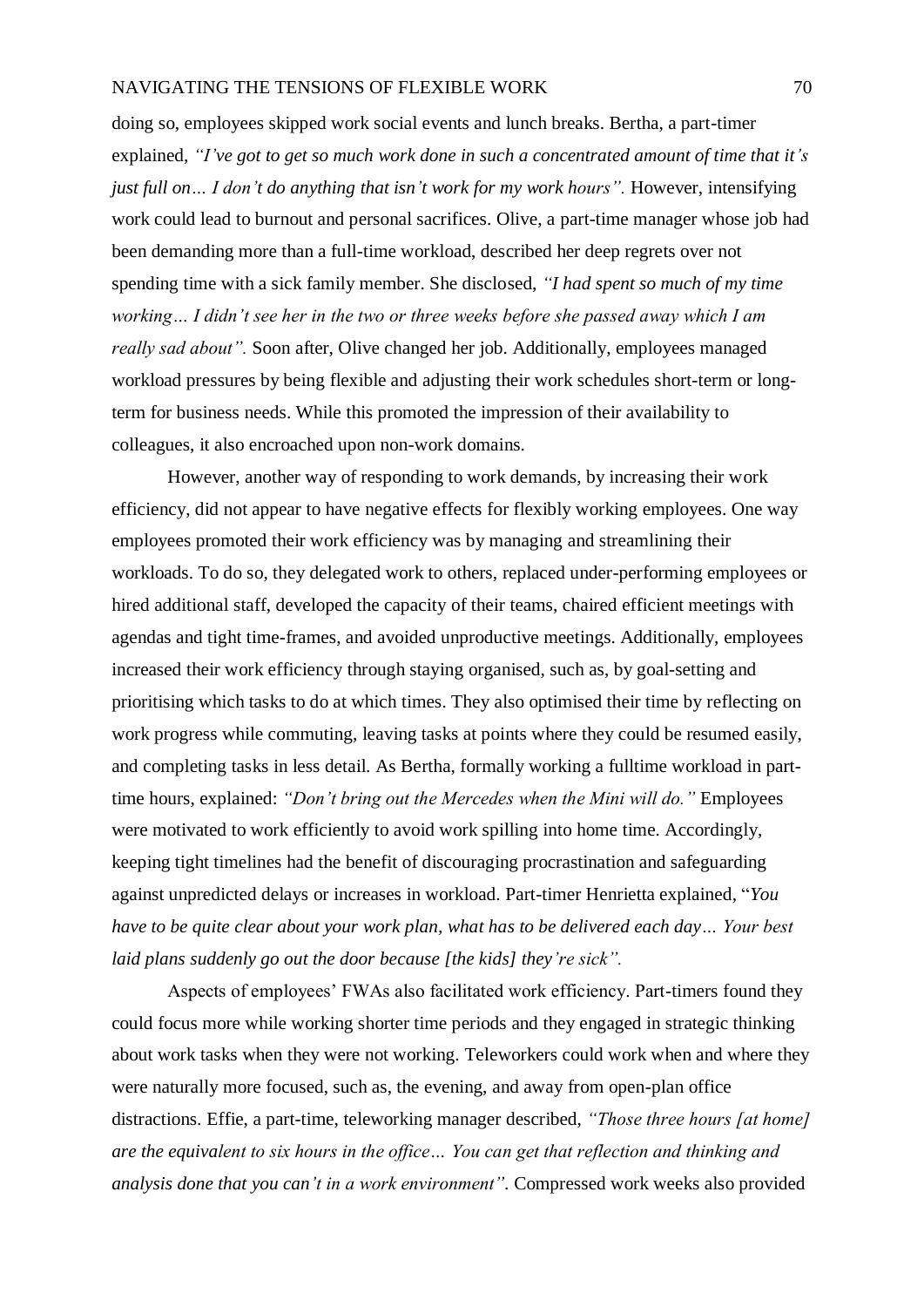time away from office distractions in the early morning or once others employees had finished work. Employees also tried to address the tedium of working long, compressed hours by breaking up their days with meetings, by alternating between completing different kinds of tasks, and changing their work locations such as reading work reports in cafes.

In summary, some flexibly working employee strategies for managing high workloads were associated with personal sacrifices and health risks, such as, working harder and for longer hours, or making schedule readjustments for work emergencies. However, these negative consequences did not seem to result when employees worked efficiently through organisation and prioritisation, and managing and streamlining their workloads. Additionally, work efficiency could be promoted through natural aspects of FWAs, such as, encountering fewer distractions when working from home.

A common theme in the literature relates to the work intensification of part-timers and teleworkers in response to high work demands through both extensive effort (Green, 2001), by increasing work hours, and intensive effort, through increased work effort (e.g. Corwin et al., 2002; Crosbie & Moore, 2004). This research mirrors those findings. The study also reveals that employees are not only prepared to readjust their work schedules on a short-term basis to accommodate work emergencies (Lee & Kossek, 2005), but in some cases employees also permanently changed the terms of their FWAs based on business needs and long-hour cultures. As previously established, work intensification, as well as raising concerns over the exploitation of flexibly working employees, is also linked in this research to negative outcomes for employees and their families, such as, burnout and turnover (Corwin et al., 2002; Golden, 2001). Thus, these findings further highlight the prevalence and negative effects of high-performance pressure for flexibly working employees.

The research findings also extend previous research by demonstrating that work intensification is an issue not only for teleworkers and part-timers; it also occurs for employees with compressed work weeks and flexitime. Therefore, these findings affirm the fact that work intensification can occur even for flexibly working employees who in total spend the same amount of time in the office as standard workers, but spread this time in unconventional ways. These findings in this study may be due to the greater expectation for managers (who were the main users of compressed weeks and flexitime) to work long hours, as well as what appears to be a universal experience that consists of work pressures and crises for flexibly working professionals. While this study supports notions of work intensification, like other empirical research, these findings also demonstrate that flexibly working employees promote work efficiency with organisation and planning strategies in response to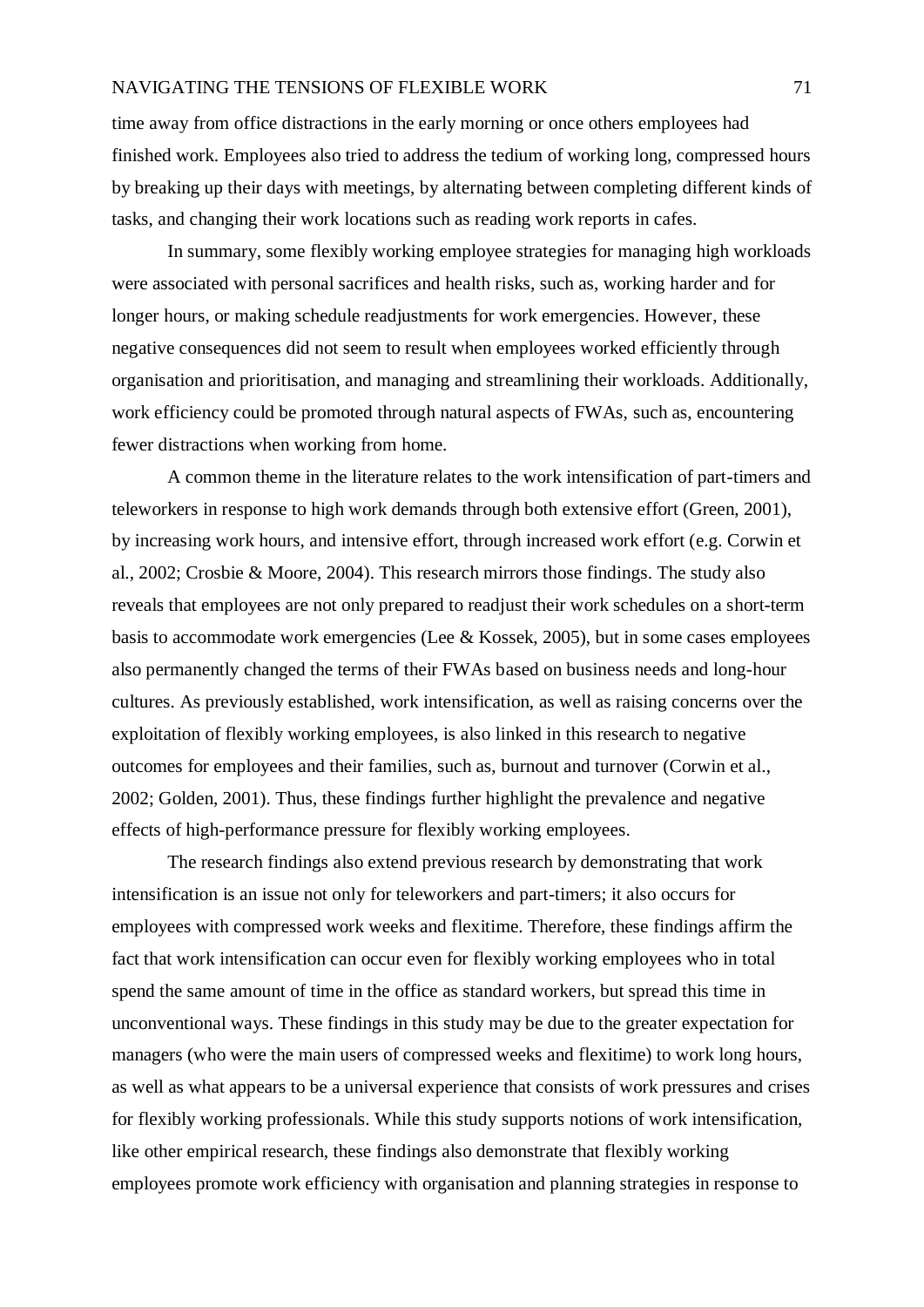work demands (Lee & Kossek, 2005; Shaw et al., 2003). Moreover, these findings indicate additional ways employees increase their work efficiency by taking steps to manage their workloads. However, it must be noted that many of these strategies rely on employees having the authority and discretion to implement them, as is the case in managerial positions.

In conclusion, this study contributes to the research literature on the work intensification of flexibly working employees by finding that teleworkers, part-time workers, and employees working compressed weeks or flexitime increase their work effort and work hours, which is linked to negative outcomes. In a more positive light, the study also further illustrates the work efficiency strategies that employees may adopt to alleviate their workload, with little cost to themselves. Yet, some of these strategies tend to rely on managerial autonomy and discretion, and thus do not appear to be accessible to all flexibly working employees. By contrast, rather unfortunately, work intensification appears to be an accessible strategy for all flexibly working parents, despite their home obligations. Additionally, there exists a certain irony that although managers possess greater autonomy to manipulate their workloads, the findings show that they also experience heightened pressure to work longer hours (see boundary management strategies).

## **Employee Career Strategies**

Next, career strategies are presented. This section discloses and analyses ways that flexibly working employees, while having high work demands, unconventional work patterns, and limited opportunities for flexible jobs that are challenging, promote both their human capital and social capital.

Table 6

*Career Strategies Used by Flexibly Working Parents*

Developing human capital

Scheduling professional development on days that work a full day in the office.

Readjusting family schedule to participate in professional development.

Accessing online video recordings of speaker events.

Utilising time while teleworking to reflect on professional development.

Developing social capital

Readjusting family schedule to participate in work social events.

Initiating small-talk with colleagues during time-saving moments at work.

Promoting political capital e.g. role-modelling and advocacy at individual or group levels,

and demonstrating high performance while working flexibly.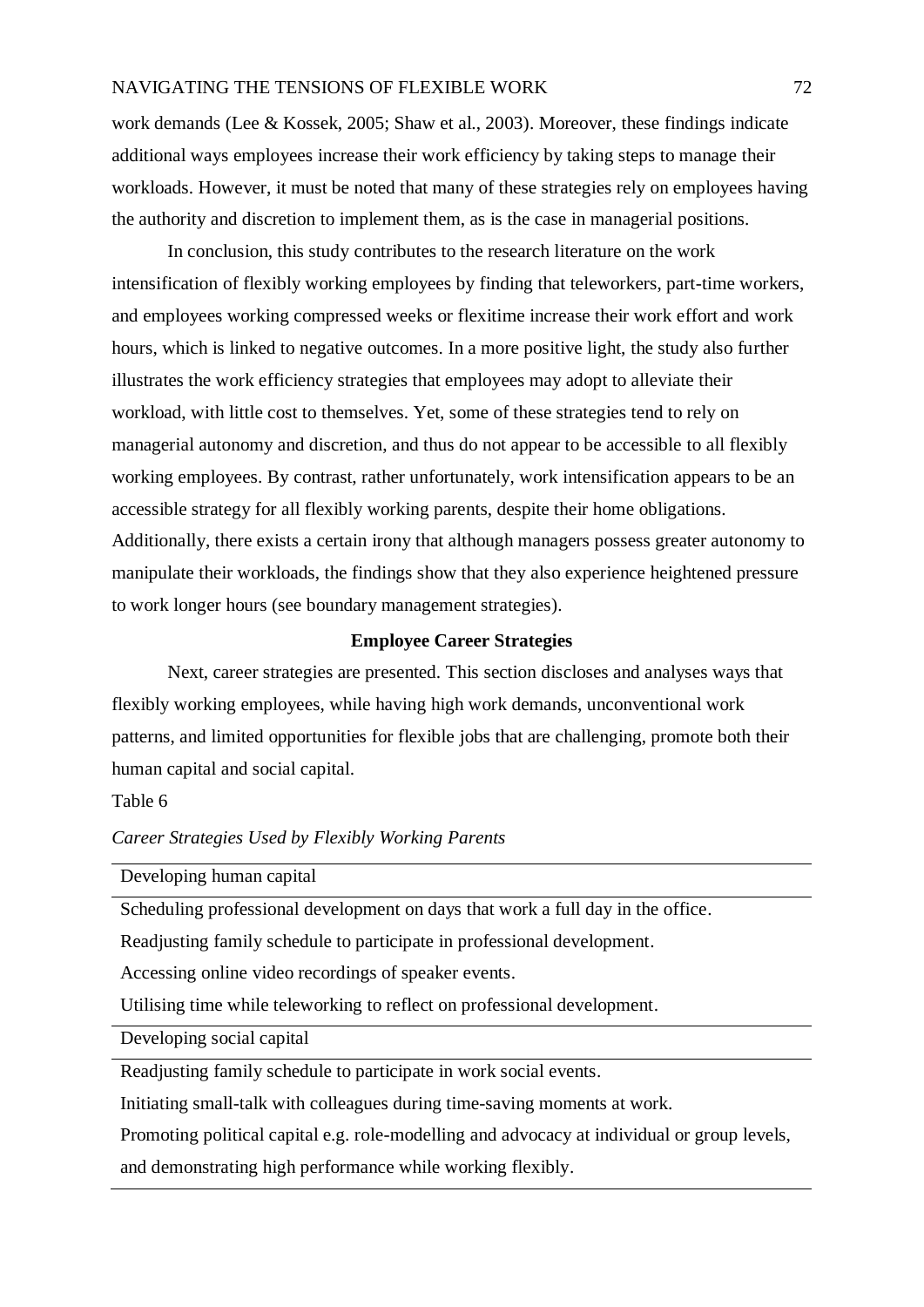#### **Developing Human Capital**

Flexibly working employees promoted their human capital whilst they faced disadvantages relating to skill development. Their unconventional work hours made it especially challenging to access professional development. Part-timer Henrietta explained, *"One of the hardest things I find is the lack of opportunity for skill development because a lot of skill development courses are nine-to-five".* Part-timers with extensive workloads also found it impractical to prioritise professional development over progressing their immediate tasks. Moreover, part-time workers had difficulty obtaining challenging work assignments. As part-timer Penelope noted, *"I'm not stretched in any way. I could have done the same job I'm doing now, five years ago".* To some extent, these career development disadvantages were attributed to a 'tipping point' where reduced hours affected the ability to perform in roles. One employee explained, *"There becomes a tipping point, I don't think I could do my job on anything less than four days a week, especially as a manager. There has to be a certain level of being present" (Toby, compressed work week manager).* On the other hand, respondents agreed that with proper planning, the difference between working four days a week rather than five was negligible, and that more senior roles could also be managed in four days. Part-timer Ned, related, *"Most jobs you can still do, with working a bit harder… in four days rather than five".* Nevertheless, part-time work was also cited as providing an avenue for staying in employment, and as less detrimental to careers than taking periods of leave, such as, for parental leave. One employee explained, *"If you are away… for six months, you do get forgotten about." (Toby, compressed work week, manager).*

Despite facing barriers, flexibly working employees were found to engage in professional development. This ranged from participating in external networking groups and professional development courses, internal leadership programmes, secondments, lateral placements, as well as acting temporarily in more senior roles, and volunteering business skills to non-profit organisations. Flexibly working employees devoted additional energy into scheduling professional development opportunities on days when they worked the standard eight-hour schedule, or making family readjustments to attend, or accessing video technology used at speaker events they could not attend. Additionally, teleworkers made use of their time free from office distractions to contemplate their development needs and read business articles.

To summarise, while flexibly working employees engaged in various professional development initiatives, access to challenging work could be restricted for part-timers, especially if they worked less than four days per week. While chapter four indicates reduced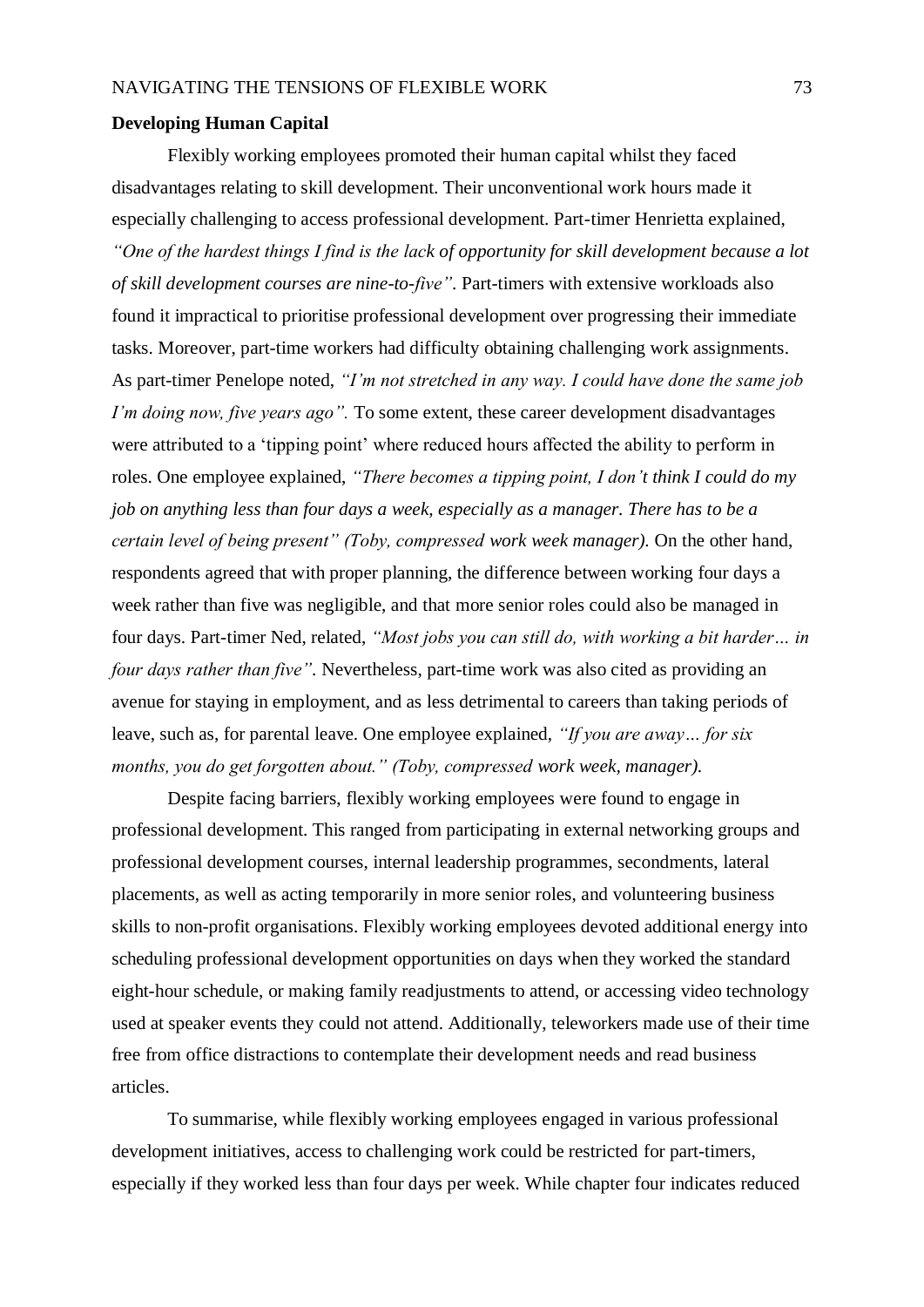job and promotional opportunities for flexibly working employees, this section describes the challenge of attending professional development for employees who are in the office less or at unconventional times, and have high work demands. In response, flexibly working parents tried to make time for personal development endeavours or access them through indirect means.

The research literature has explored barriers to the development of human capital for flexibly working employees. In line with previous research, this study also indicates barriers relating to the lack of opportunities for stretch assignments, less time to devote away from work tasks, and professional development and networking opportunities occurring outside of office hours for flexibly working employees (Corwin et al., 2002; Durbin & Tomlinson, 2010; Stone & Hernandez, 2013). Similar to previous research, these findings show that these barriers are especially salient to part-timers (Corwin et al., 2002). The presence of barriers to developing human capital suggests the need for professional development and networking opportunities to become more accessible to flexibly working employees. These findings, while confirming earlier indications that flexibly working employees strategically plan their availability for professional development (Corwin et al., 2002; Durbin & Tomlinson, 2010), also extend upon previous research. They demonstrate that flexibly working employees may additionally make use of teleworking and online technology for professional development. They also indicate a great variety of professional development initiatives flexibly working employees may come to use, ranging from temporary placements to volunteering their business skills to non-profit organisations.

To conclude, while investigating ways flexibly working employees develop their human capital, this research confirms what was previously known about barriers to professional development for users of FWAs, especially for part-timers. It also expands upon knowledge by revealing additional strategies flexibly working employees use to promote their human capital.

### **Developing Social Capital**

There were several advantages to flexibly working employees developing their social capital. By gaining the trust of colleagues, employees were more likely to receive help or be updated on project developments. Given their unconventional work schedules, employees also relied on network contacts acting as organisational insiders to recommend them when applying for jobs and FWAs. However, developing work relationships was challenging because flexibly working employees were busy at work, missed work social events, and spent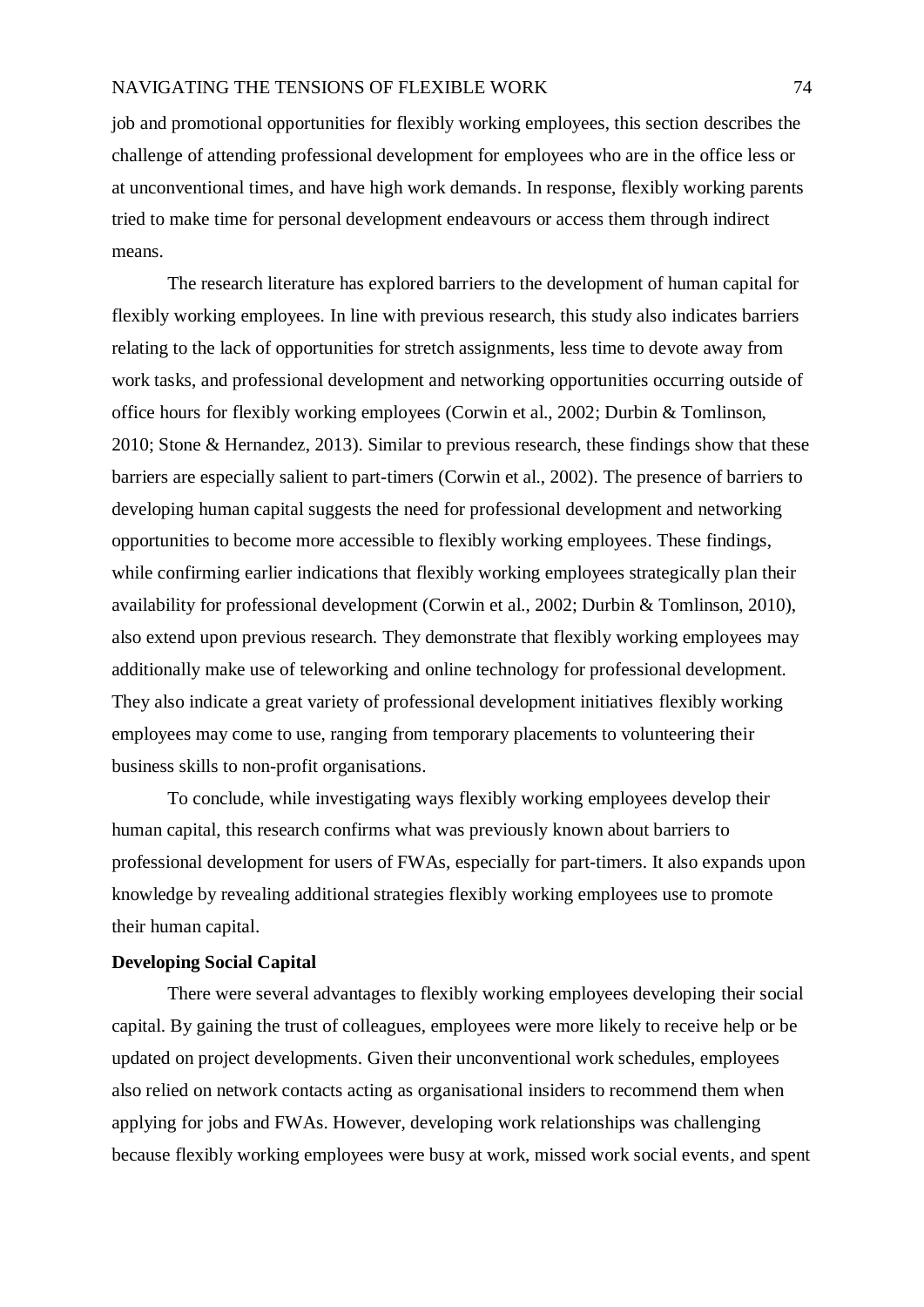less time with colleagues. This was particularly difficult if employees began working parttime in a new organisation. In response, some employees were very strategic when scheduling work times and interaction with colleagues. For example, Olive, a part-time manager, chatted with colleagues during time-saving moments, such as, while waiting for her computer to log on. She also worked Fridays with her children in afterschool care so that she could attend impromptu work drinks.

Employees were found to promote their political capital by acting as advocates and role-models for WLB and FWAs. They role-modelled utilising informal flexibility to participate in family activities. One employee described, *"I just say I'm going to watch [child] play [sport]… That just puts in people's mind that it's perfectly normal to do things that support your personal life" (Poppy, teleworking manager).* If they were managers, employees granted FWAs to their staff. Employees also discouraged colleagues from working overtime or using work technology at home. As part-timer Wilbur explained, *"I told off someone… working on their day off… 'Look, it's your day off. You are not getting paid for it. Your kid is not getting attention… It's not that urgent'".* Rather than risk tension by directly confronting stigmatisation towards them, employees favoured demonstrating the merits of FWAs through high job performance, letting their "*results speak for themselves"* (*Angelica, flexitime, teleworking manager).* This emerged as a very common strategy. Employees also engaged on a political level by forming part-timer collectives which could exchange tips on working flexibly, such as, recommending supportive managers. Through collectives, part-timers also negotiated more inclusive organisational policies with HR. One such policy mandated that as far as possible all jobs should be open for part-time work. As part-timer Edith described, *"It has started off as a sort of coffee group of part-timers… We have talked to HR and talked to others just trying to engage more with the organisation".* In contrast, employees with less common FWAs, such as, compressed work weeks, independently fostered senior management endorsement. Toby prioritised first completing tasks for influential people, such as, his CE. Naomi educated her CE on parenting issues which FWAs help: *"Talking on a macro-level really, about the issues of traditional women's work, and where does that go when women have entered the formal men's world of work? And how society isn't really dealing with that very well" (Naomi, compressed work week, manager)*.

In sum, social capital allowed flexibly working employees to access help with work tasks and support for their FWAs. Yet, developing social capital was challenging due to employees' high work demands and unconventional working arrangements. Employees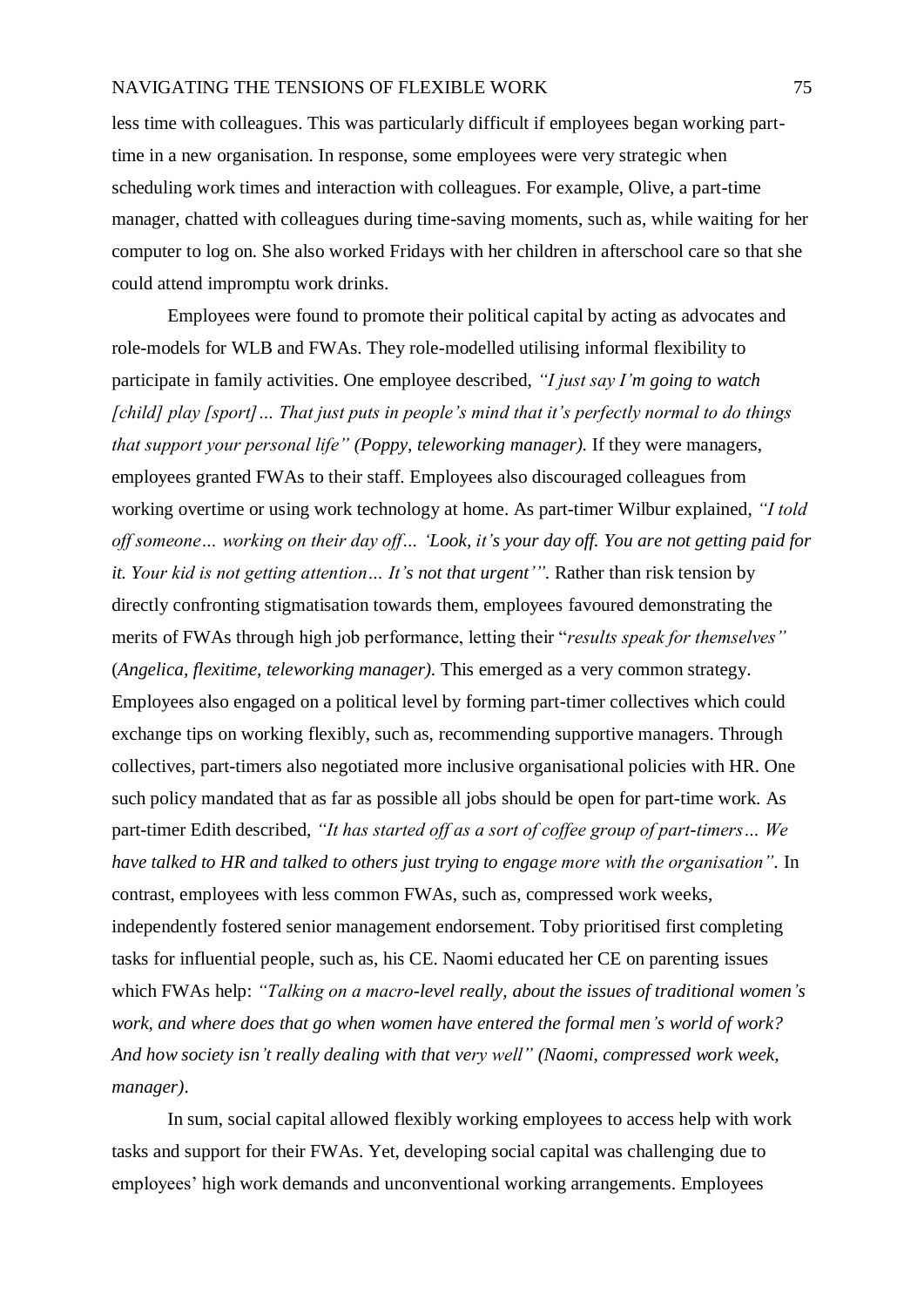promoted social capital through strategic scheduling of work and social interaction, and via political capital, by advocacy and role-modelling of FWAs and WLB, including proving the effectiveness of their arrangements through their results.

The empirical literature emphasises the importance of networking in enabling individuals to find new jobs given increased job competition, insecurity and labour mobility (Sullivan & Baruch, 2009). Findings from this study reveal that networking is especially useful for flexibly working employees, who face uncertainty over being able to keep their FWAs. In line with the great influence line managers have on FWA access and outcomes (see chapter four), this research reveals the importance of networking for securing high quality FWA placements with managers. Despite this, previous research has pointed out the difficulty and reluctance for part-time working parents to set out time for investing in work relationships (Corwin et al., 2002; Durbin & Tomlinson, 2010). While this study confirms these challenges, it also suggests that some employees are prepared to make family readjustments to prioritise social networking. It may be that these readjustments are easier for families with older children who can utilise afterschool care programmes. Even so, these findings also carry a positive message that work relationships may be legitimately developed during simple day-to-day, time-saving moments, requiring little additional effort from the flexibly working employee, except to prioritise such actions.

Previous literature has identified that part-timers maintain high performance to promote their political standing in organisations (Corwin et al., 2002; Lee & Kossek, 2005). This appears to be a very popular strategy among respondents. It perhaps reflects the general centrality of work demands for flexibly working employees, with little time for reflection on other social endeavours. Thereby, producing results seems to be an efficient strategy in that it provides a way of presenting a good impression without detracting from task progress. This strategy also echoes the responsibility constructed within New Zealand FWA legislative discourse for employees to still meet business demands while working flexibly (Donnelly et al., 2012).

Previous research points to the use of advocacy and role-modelling by flexibly working employees, including garnering political support by educating managers and other colleagues about the specifics of their FWAs (Corwin et al., 2002; Lee & Kossek, 2005). This research reveals that flexibly working employees also engage in a higher level of advocacy that targets the broader WLB issues that FWAs seek to address, such as, tensions between parenting and working. This reveals employees' breadth of knowledge on the 'structural lags' of work and family institutions in supporting contemporary parenting needs, identified by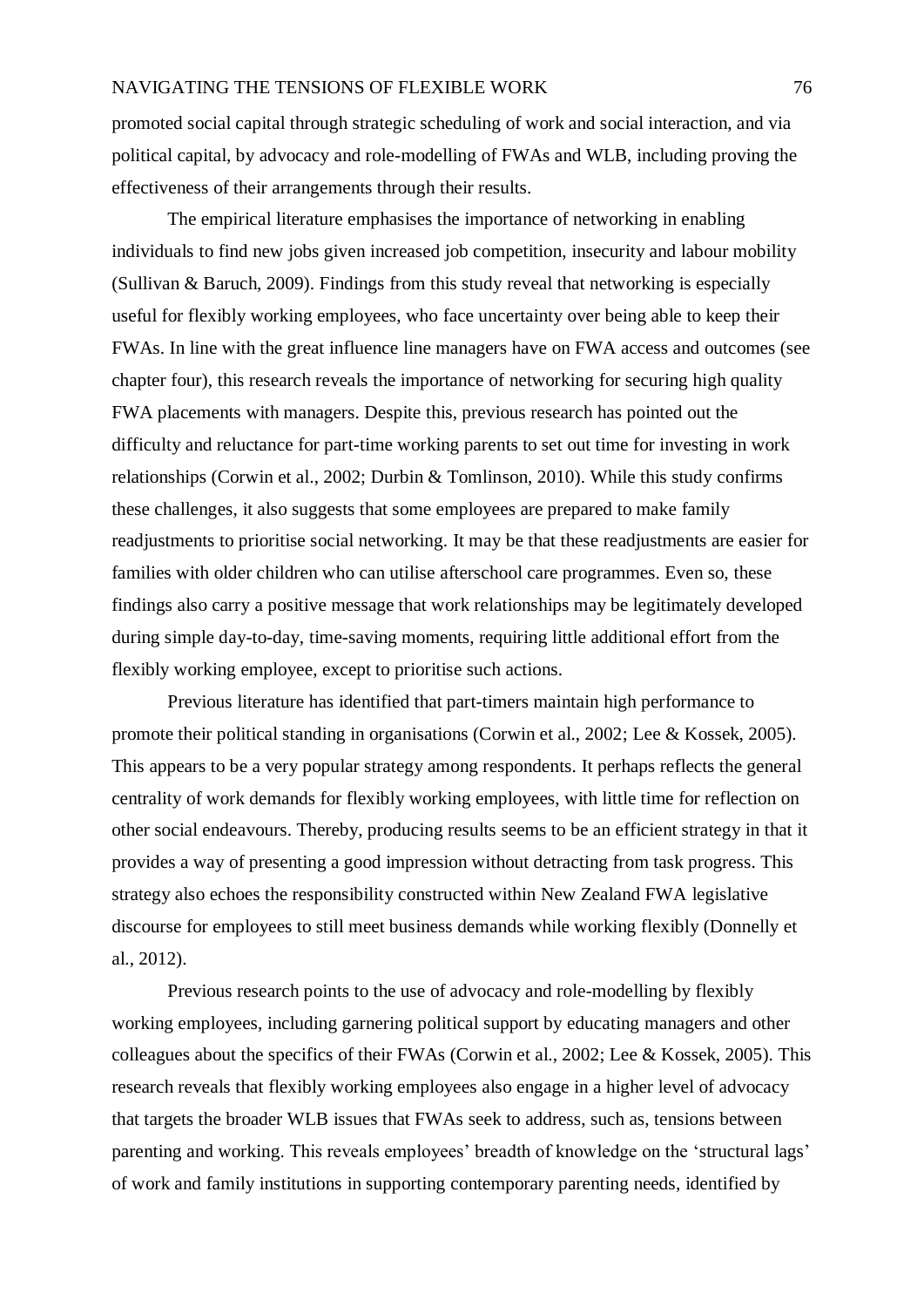sociologists (Moen et al., 2013). Extending the extant literature, this research demonstrates that part-timers also use the strategy of group-level advocacy by forming part-timer collectives which provide support to group members and yield influence in contesting issues about their arrangements with HR. This appears to be enabled because of the greater numbers of part-time workers in organisations compared to other FWA types. On the other hand, while previous research indicates the value of honest communication with supportive line managers for all flexibly working employees (Kirby, 2000), findings from this study suggest that personally garnering support from senior management may be especially important for those who work less common types of FWAs, such as, compressed work weeks.

To conclude, these findings extend the networking literature by revealing that networking is especially important for ensuring high quality FWA placements, and their long-term sustainability. Amidst the challenges that high work demands and reduced face time with colleagues pose to the development of social capital for flexibly working employees, this research reveals the importance of simple ways of instigating relationships with others, as well as proving oneself through high performance. These findings also indicate that flexibly working employees have sophisticated levels of understanding of societal issues relating to FWAs, which they seem to be addressing in their organisations through role-modelling and advocacy.

### **Conclusion**

In conclusion, within this research emerge three forms of individual strategies that flexibly working employees use: those promoting WLB, work organisation, and career. Work organisation strategies include work coordination with others while working in the office at unconventional times, and work intensification and efficiency in response to high work demands. Within the context of lower opportunity for career advancement while working flexibly, this research finds employees to engage in career strategies of developing human capital and social capital. To balance between their work and family demands, flexibly working employees engage in WLB strategies. These relate to boundary management, coordination of life domains, and use of social and paid resources in the form of their partners, social support networks, and paid services for practical household support. The preceding two chapters examine the research findings. In the concluding chapter the implications of these findings are explored in greater detail.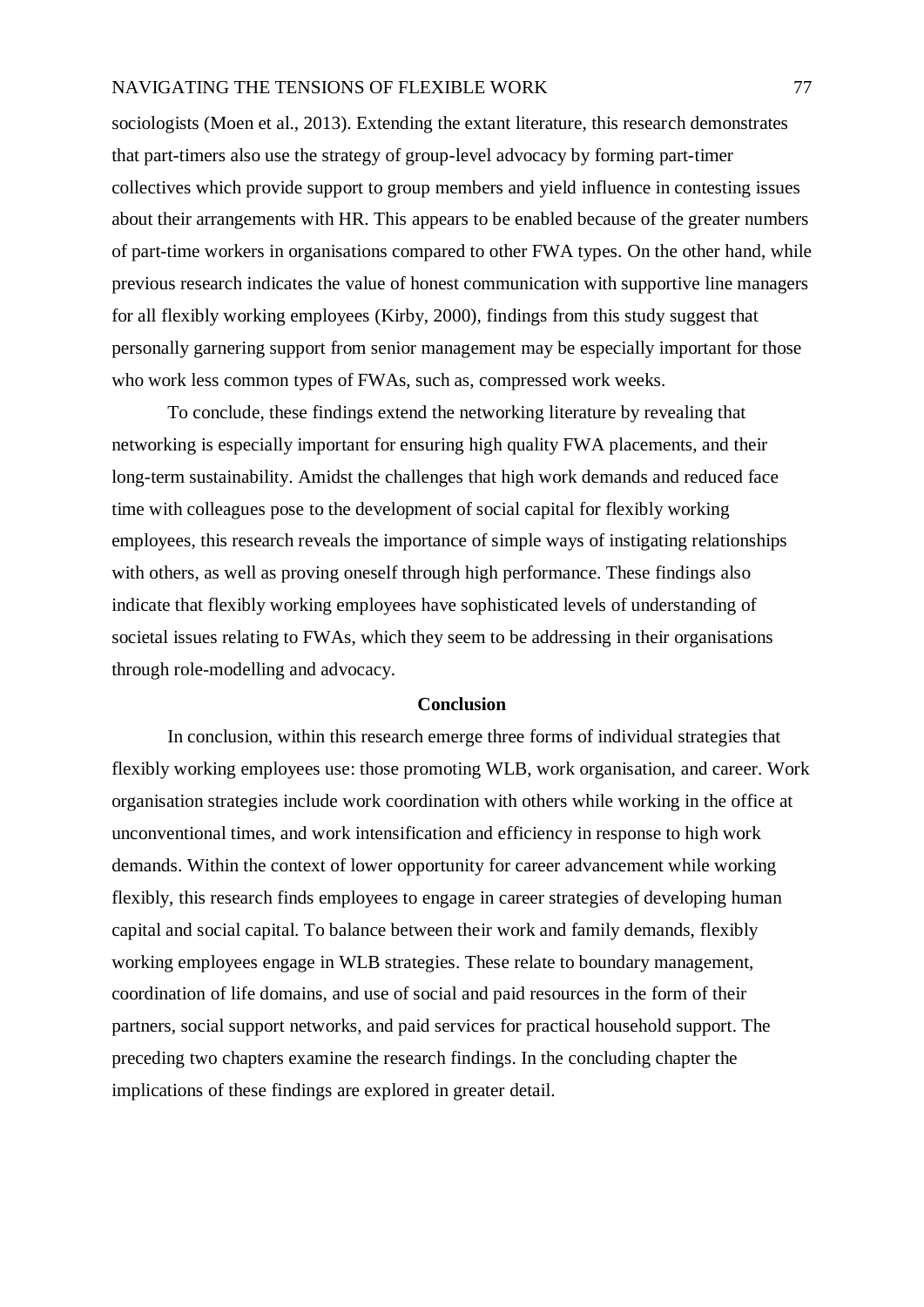#### **Chapter 6:**

#### **Conclusion**

This research set out to explore the ways professional working employees navigate the tensions of flexible work to promote their desired positive outcomes. This final chapter draws together the overall conclusions of this research to answer the primary research question. It then considers the consequences of these findings more broadly by reflecting on them in relation to theory, and exploring their practical implications for flexibly working parents, organisations, and New Zealand policy. Subsequently, it considers the limitations of the study, as well as ways the inquiry into FWA strategies may be extended in future research. The chapter ends with a conclusion delineating the rationale, methods, and overall findings of this research.

#### **Navigating the Tensions of Flexible Work**

In order to examine how professional working parents navigate the tensions of flexible work to achieve their desired outcomes, this research also inquired into how they conceptualise WLB and positive work outcomes, as well as ways that achieving WLB and positive work outcomes are interconnected. In doing so, multiple aspects of these findings demonstrate the relevance of the life course perspective of work and family (Moen & Sweet, 2004) to FWA research. In this section the findings are drawn together with respect to the research objectives and the life course perspective, which is also developed further in relation to the theoretical implications.

These findings reveal that WLB and positive work outcomes have a variety of meanings for flexibly working parents. Their conceptualisations of positive work outcomes, as separate from WLB, include: having meaningful, challenging, enjoyable, and supportive work, career advancement, learning, doing well at their job, and staying in employment. WLB is perceived as the ability to participate in and manage the boundaries between multiple aspects of life, such as, work, family, and time for the self. Additionally, the meaning and relative importance of outcomes for flexibly working employees seem to influence their views on the interconnections between WLB and positive work outcomes. For example, employees who do not value career advancement highly do not appear to associate career sacrifices with their pursuit of WLB. In line with the life course perspective, these findings demonstrate the importance of acknowledging the subjective meanings of outcomes and understanding the variation in how flexibly working employees perceive their experiences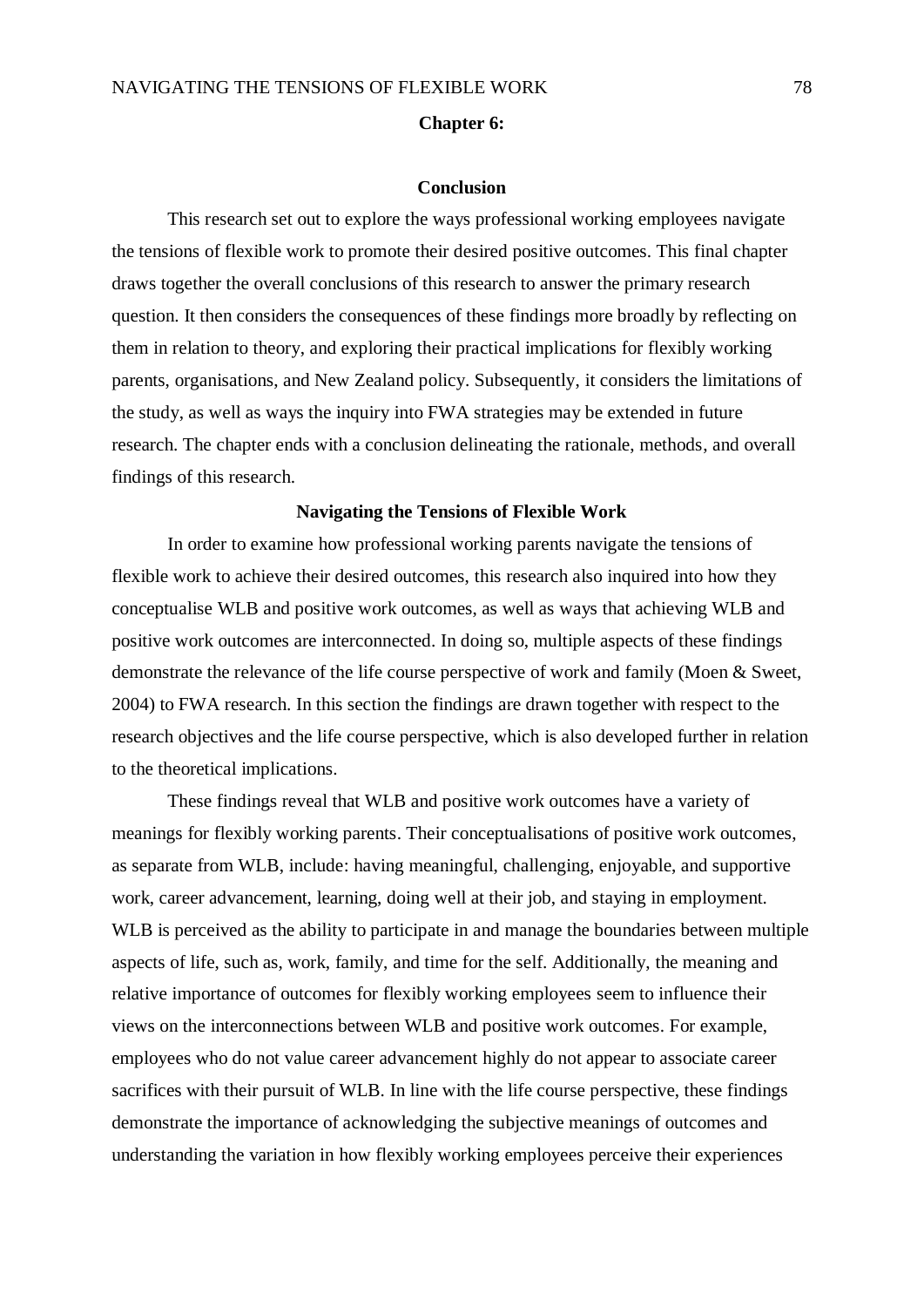(Moen & Sweet, 2004). This research indicates that for flexibly working parents, WLB and positive work outcomes are interconnected in both enriching and conflicting ways. This suggests the potential for tension in flexible work, where achieving positive work outcomes can come at the detriment to WLB, and vice versa. This demonstrates the benefit of examining WLB separately from positive work outcomes while monitoring the effects of FWAs. It also confirms the importance of exploring the use of strategies by flexibly working employees and the ways they may optimise both outcome types, or make trade-offs.

This research extends the little that is known about individual strategy use by flexibly working employees. These findings reveal employees to use many different strategies, reflecting the intricacies of how FWAs function within organisations and families. These findings point to three types of strategies that parents adopt while navigating the tensions of flexible work: WLB strategies, work organisation strategies -that relate to the ways tasks are coordinated and completed, and career strategies. This research, having demonstrated the strategy use of flexibly working employees, validates the view of the life course perspective relating to employees having agency in shaping their lives (Moen & Sweet, 2004). According to this research, employees also appear to have varying levels of success with their strategy use, reflecting several ways that WLB, work organisation, and career strategies are interconnected, and influenced by organisational contextual factors. Firstly, WLB and work organisation strategies are in tension when employees must make day-to-day decisions over whether to prioritise work or family demands. In such situations, these findings suggest that boundary management strategies may help keep work and family obligations more separated.

Secondly, tensions may occur between WLB and career strategies for flexibly working parents in that their very decisions to promote WLB by working flexibly can be associated with career trade-offs due to the limited opportunity for jobs with FWAs, especially at higher levels. At the other end, this research demonstrates that employee decisions to promote their careers by readjusting their FWAs to suit business needs or when entering higher job levels results in sacrifices to WLB. To avoid these tensions, there seems to be a need for organisations to expand the FWAs on offer. These findings suggest that flexibly working employees may be able to navigate the tensions between WLB and career by using milder career-enhancing strategies which do not involve such extreme trade-offs to WLB. These relate to developing human capital and social capital. Because career advancement appears to be delayed for some flexibly working employees, especially parttimers, these strategies may keep their skills and networks up to date, to be utilised at later stages in their careers. In keeping with the life course perspective (Moen & Sweet, 2004), this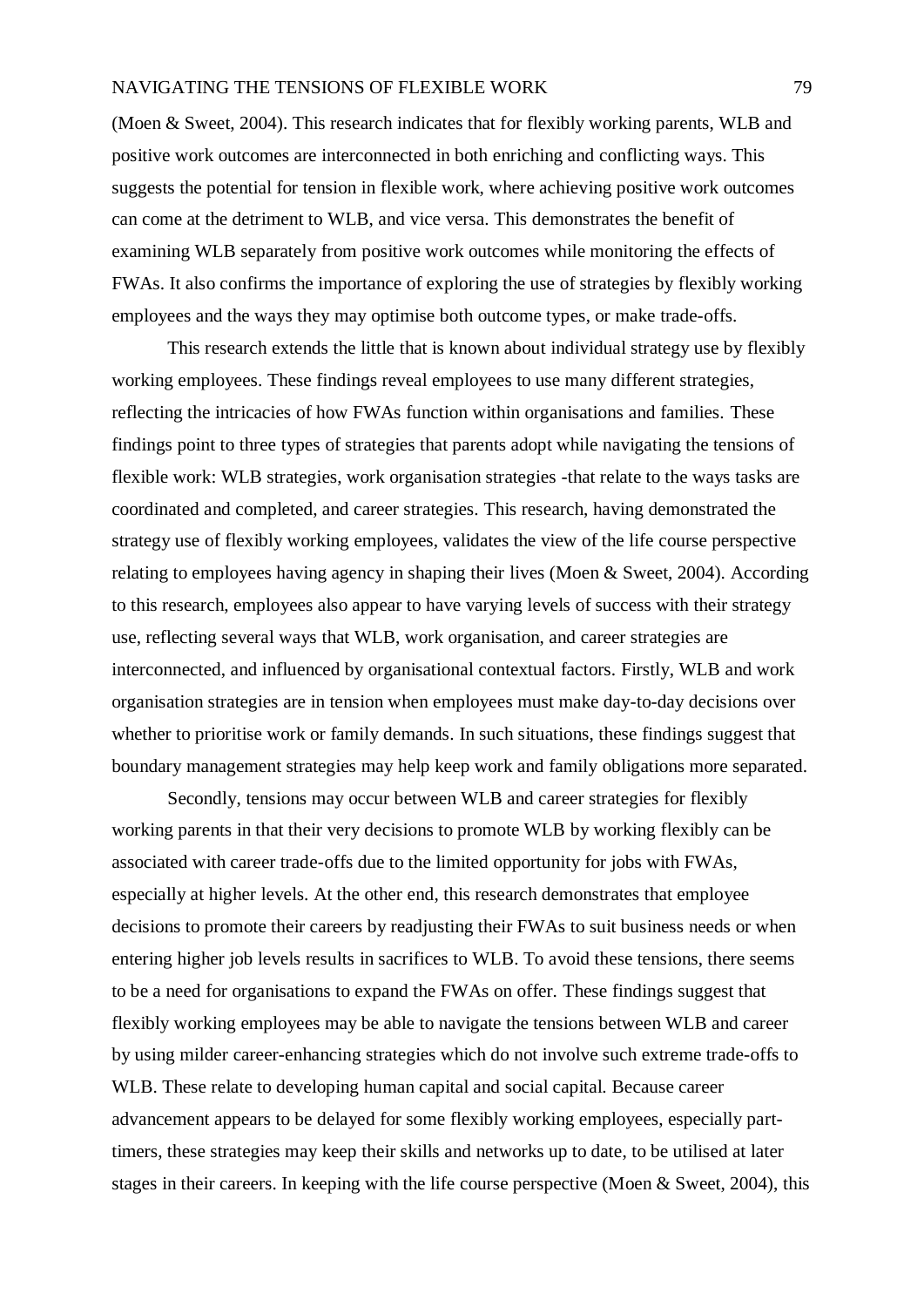reflects the ways that strategy use and outcomes interact across time, based on changing family and employment circumstances. Social capital also appears to be an essential resource for maintaining FWAs in current or future jobs. This demonstrates the importance of flexibly working employees developing strategic relationships with others who can represent their interests. Interestingly, it reveals how because of the vulnerability of working flexibly, even during life stages when their careers might be on hold, employees must use 'career' strategies just to ensure the continuity of their FWAs. Yet, this research also points to challenges to the development of human and social capital. The unconventional work hours and settings of flexibly working employees can exclude them from certain opportunities for professional development, and networking or team bonding.

Further relating to career challenges for flexibly working employees, this research reveals a third tension, between the use of career and work organisation strategies. These findings indicate that the need to prioritise finishing immediate work tasks often makes it difficult for flexibly working employees to focus on promoting their long-term career opportunities. This appears to be primarily due to high work demands, particularly for parttimers. Hence it seems that for their career strategies to have greater impact, flexibly working employees are reliant on organisations bridging career barriers. This research also indicates how, in another sense, career status influences strategies that relate to work organisation and WLB. For one thing, flexibly working employees in lower job levels tend to have less autonomy to use work organisation strategies that alleviate their workload. Meanwhile, ironically, flexibly working managers who have greater discretion for this also appear to have greater pressure to be more available to work, often at a cost to their WLB. Therefore, both flexibly working employees in lower and higher job levels seem to require support in managing their workloads and work hours.

Most relevant to the inquiry of ways employees navigate the tensions associated with flexible work, the findings reveal an overarching strategy with the potential to simultaneously promote WLB, work organisation, and career. This strategy, popular amongst flexibly working employees relates to proving oneself through job performance. One way of achieving this is through promoting work efficiency. At the heart of work organisation, work efficiency directly promotes task completion. Impressive job performance through work efficiency also promotes career outcomes, as well as WLB indirectly, by ensuring that employers will not discontinue employees' FWAs. Given the high work demands of professionals working flexibly, this research also indicates that work efficiency can facilitate WLB by enabling employees to finish tasks within their work hours and avoid overtime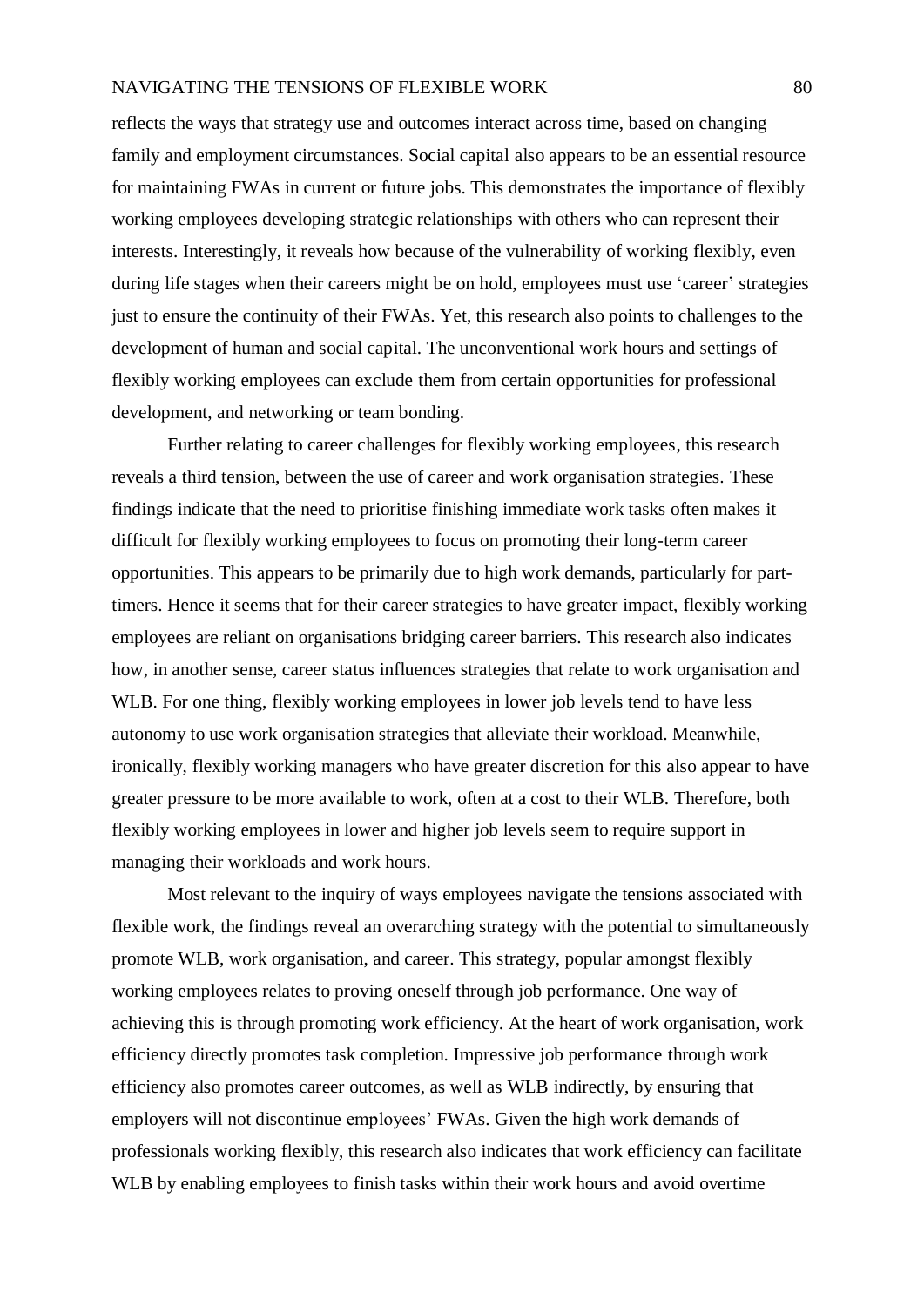work. The boundary management strategy of segmentation also appears to compliment work efficiency, by motivating employees to make sure they can leave work on time. Overall, working efficiently appears to be a strategy which enables employees to promote WLB, as well as positive work outcomes, thereby circumventing the tensions of flexible work.

However, this research also identifies instances where promoting job performance is in tension with WLB. These feature the use of work intensification strategies through increasing work hours or mental and physical effort, as well as giving flexibility back to organisations through schedule readjustments. Flexibly working employees also appear to feel pressure to portray their availability to colleagues through technology use at inappropriate times. These strategies witness employees sacrificing WLB to promote work organisation and their careers. The findings of this research show these work intensification strategies to be enabled by the boundary management strategy of integration. Rather than using integration to fit *work* within family needs, this research observes flexibly working parents trying to fit *family* within long hours or schedule changes that favour work. Although previous studies have suggested positive effects of integration strategies (Musson & Tietze, 2004), these findings clearly demonstrate the benefit of segmentation over integration strategies in avoiding tensions between achieving WLB and positive work outcomes. In this way, these types of behaviours of flexibly working parents in this study seem to further affirm assertions that FWAs in New Zealand operate to accommodate business needs rather than family needs (Ravenswood, 2008). Overall, these findings reveal the complexity in strategies that promote job performance, with the need to be mindful of the potential costs to WLB.

This research reveals that driving work intensification are cultural and structural organisational contextual factors. The high work demands of professional employees appear to be at the core of the tension between achieving WLB and positive work outcomes. This research indicates that these performance pressures are further exacerbated by organisational norms about work devotion (Blair-Loy, 2003) and 'ideal workers' (Acker, 1990). Thus, these findings demonstrate the combined influence of organisational culture and the organisation of work in creating the tensions of flexible work. For alleviating these tensions, this research demonstrates the importance of ensuring cultural support for FWAs as well as manageable workloads for all employees.

This research also identifies key figures that may assist flexibly working employees with coordinating their home and work lives. These findings demonstrate the centrality of line managers in readjusting work processes and acting as communication channels between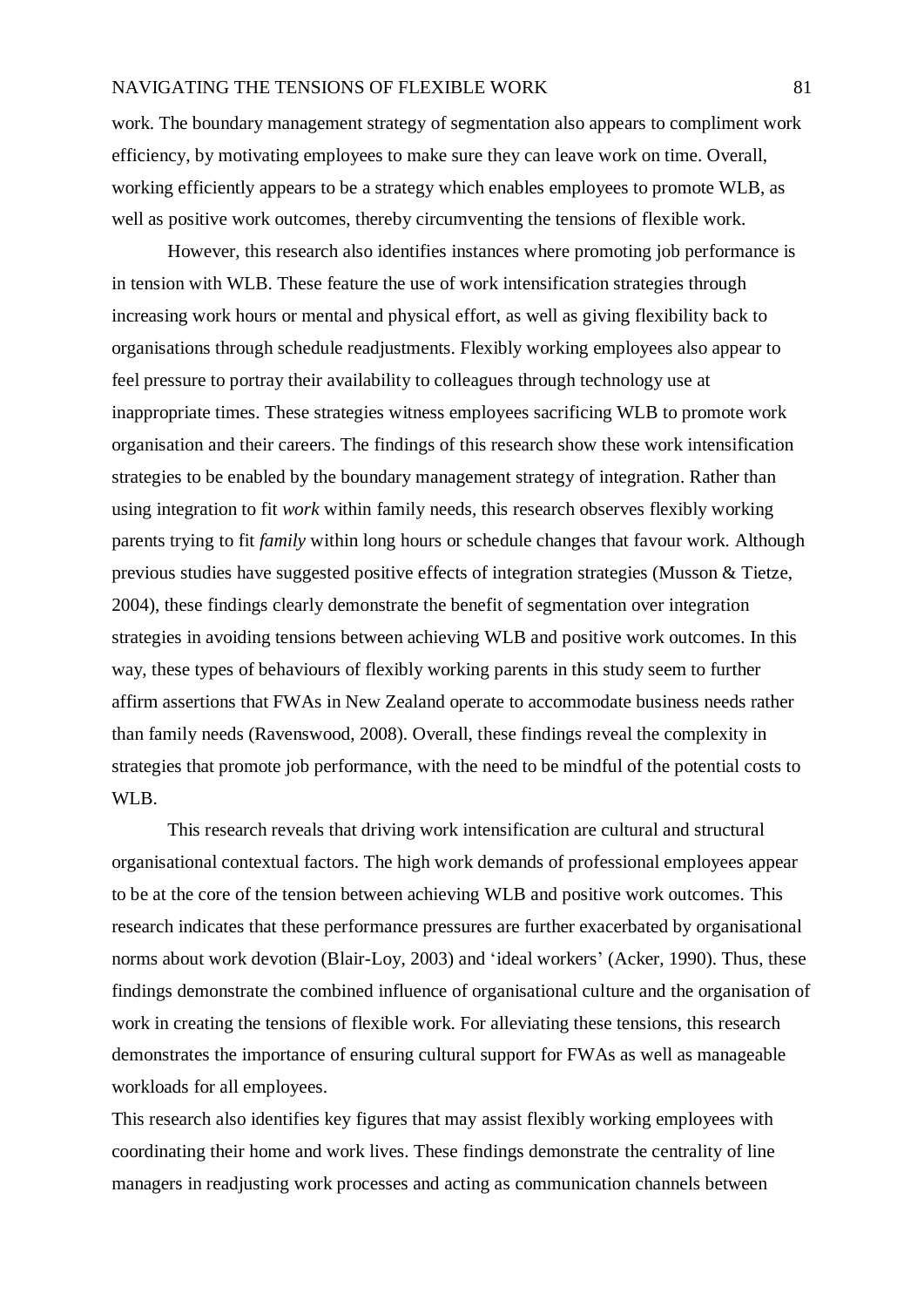flexibly working employees and colleagues. Additionally, line managers support WLB in allocating appropriate workloads and trying to avoid employees working overtime. Correspondingly, at home, partners are most influential in assisting flexibly working parents in coordinating work and family obligations. These findings reveal that the partners of flexibly working parents are especially useful due to the sheer organisational load for working parents, and to fill the gaps between work and childcare institutions in accommodating dual-earning parents. Therefore, consistent with the life course perspective, these findings demonstrate the importance of support from relationships at work and at home (Moen & Sweet, 2004). Yet, effective collaboration between flexibly working employees and both their managers and spouses does not appear to be guaranteed. Employees seem to be vulnerable to the lack of responsibility assumed by organisations towards supporting FWA implementation, and gendered family roles that blur a sense of shared accountability for household responsibilities. Overall, these findings support the life course perspective in demonstrating how access to these relationships are constrained by the wider context for flexibly working employees where gender beliefs operate and there is ambiguity regarding the responsibility of organisations and government to manage FWAs and accommodate the parenting obligations of workers (Moen & Sweet, 2004).

This section outlines several conclusions from this research. In summary, these findings reveal that flexibly working employees encounter tensions between their use of WLB, work organisation, and career strategies, and their effect on outcomes. This research identifies individual strategies which optimise both WLB and positive work outcomes, and others which result in trade-offs. It also reveals the role of organisations, line managers, and partners in influencing FWA outcomes. The following sections further expand on the theoretical and policy implications of these findings.

## **Theoretical Implications**

Firstly, this research has several implications for the literature concerned with the theoretical framing and empirical testing of FWAs. Previous research has predominantly explored organisational contextual factors surrounding the uptake of FWAs, rather than the outcomes and experiences of flexibly working employees. Meanwhile, studies which have examined outcomes have explored situations associated with negative outcomes (e.g. Frone, 2003). These findings highlight the value of taking a more positive perspective, examining the agency and strategy use of flexibly working employees to mediate or moderate organisational contextual factors. At the same time, this research also demonstrates the value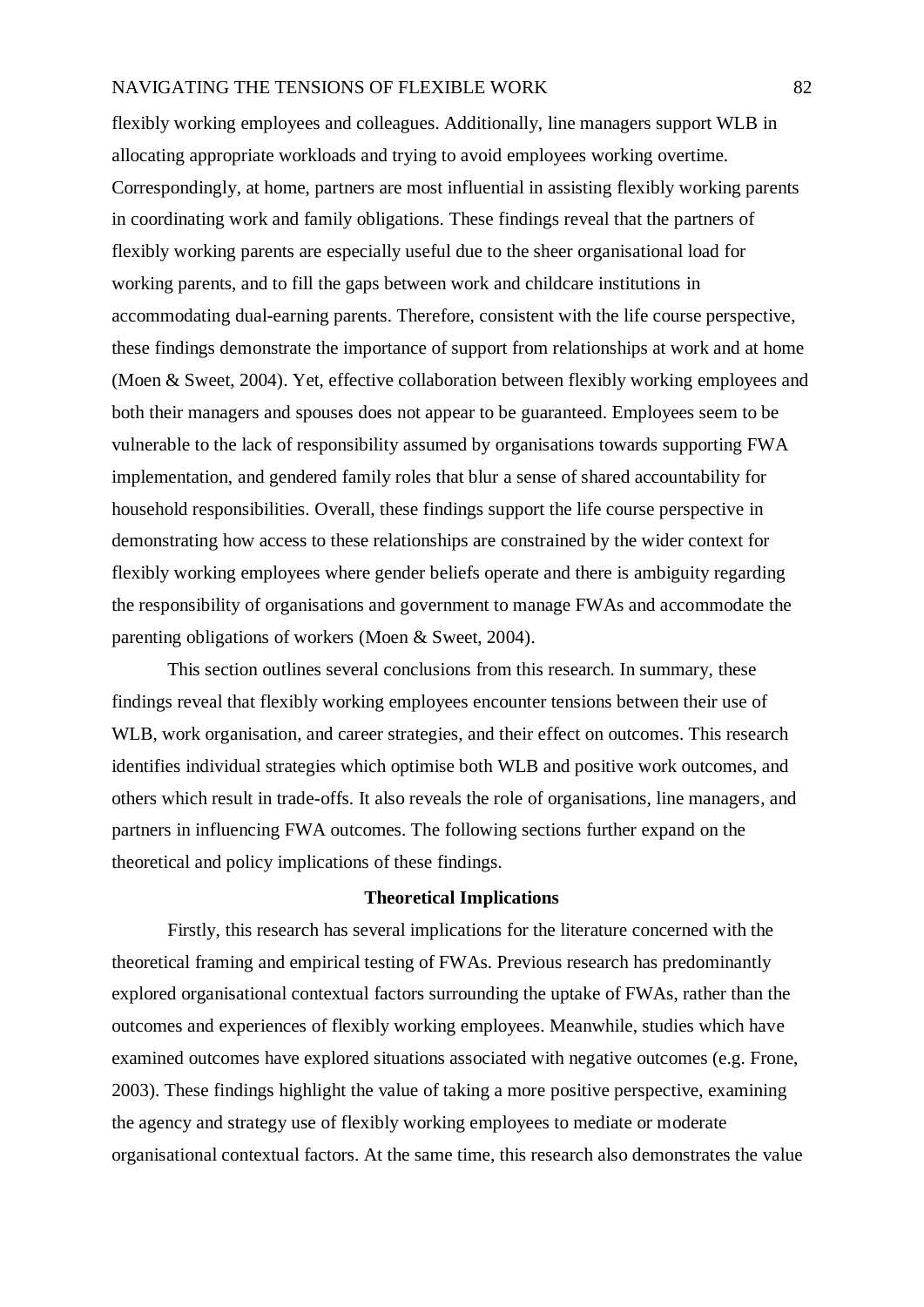of adopting a 'tension-based lens' (Putnam et al., 2014) for furthering insight into the process of interactions between outcomes for flexibly working employees, within which the role of organisations is an important component. Therefore, there is benefit in measuring WLB and positive work outcomes concurrently, yet as separate constructs in order for the overall prospects and holistic picture of outcomes of flexibly working employees to be monitored. By focusing on individuals, as well as organisations, family, as well as work needs, further insights can be gained into the opposing factors that may cause tensions in flexible work.

As this research demonstrates, the avenue for empirical inquiry into the experiences and strategies of flexibly working employees can be aided in multiple ways by applying the life course perspective on work and family (Moen & Sweet, 2004). Firstly, given indications from this research of the changing nature of individual strategy use, greater insight can be gained from examining the agency and experiences of flexibly working employees across the various transitions in their working lives. Secondly, the life course perspective on work and family cautions that there is a tendency for research on working parents to overlook life domains beyond work and family (Moen and Sweet, 2004). Similarly, this research having found respondents to view WLB as participation in multiple life domains suggests the importance of considering work-*life* balance rather than simply work-*family* balance as an outcome for flexibly working parents. This is especially salient given additional empirical research demonstrating the difficulty of and the need for flexibly working parents investing in self-care time (Hilbrecht et al., 2008). Thirdly, with its positioning of employee agency within broader organisational and institutional constraints, taking a life course perspective involves framing both employee and organisational influences on FWA implementation. Furthermore, the life course perspective also stresses the influence of relationships on individuals' lives. In extension, this research suggests the importance of studying the relationships of flexibly working parents. Specifically, these findings reveal that employees use strategies in collaboration with, or in response to, both spouses and line managers. Therefore, as a direction for the FWA literature, the crux of the conflicting pressures in flexible work may be revealed by exploring employee-line manager and employee-partner dyads.

These findings also speak to the career literature. Research has explored gender issues in careers (Watts, 2009), women's career pathways (O'Neil & Bilimoria, 2005), and women in leadership positions (Richie et al., 1997). However, little research has sought to examine the influence of FWAs on careers. Moreover, while recent career theories highlight individual agency in shaping self-tailored careers (e.g. Sullivan & Arthur, 2006), what is underexplored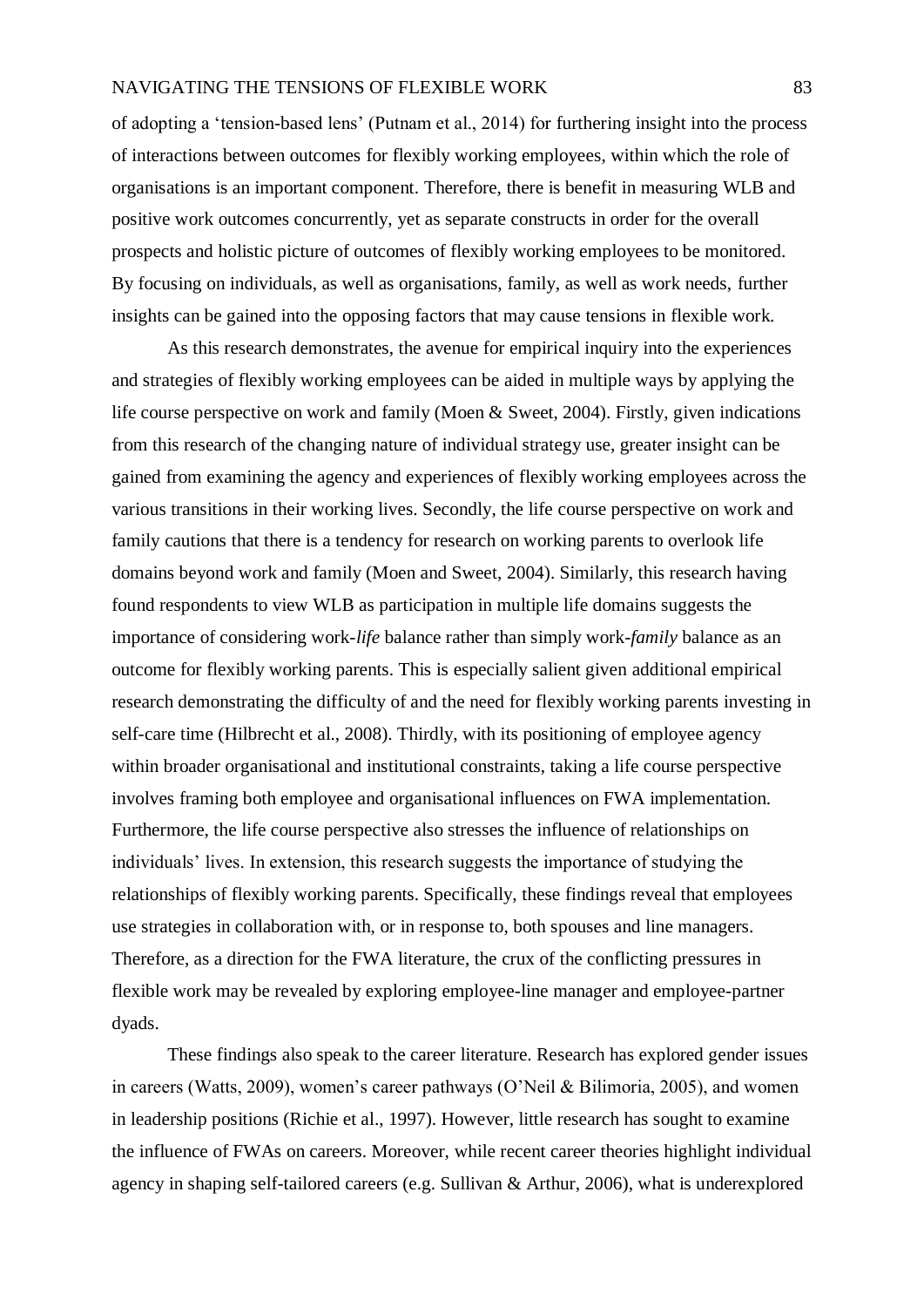is the role of employee agency in influencing career plateaus or advancement while using FWAs. Therefore, implications from this research point towards a new research agenda for exploring the careers of flexibly working parents that extends perspectives of careers as individualised, 'boundaryless' (Sullivan & Arthur, 2006), and 'flexible' (Moen & Sweet, 2004). Per the life course perspective and recent career theories, such as, boundaryless careers and protean careers, insight may be gained through greater exploration of how individual agency can shape careers for flexibly working employees, as well as their subjective career aspirations, which direct behaviours (Briscoe & Hall, 2006; Moen & Sweet, 2004). In doing so, consistent with the life course perspective, flexibly working employees must also be placed within their greater context by understanding the influence of organisational contextual factors and family circumstances on their career strategies, career outcomes, and evaluations of their lives (Moen & Sweet, 2004). Also salient here is the framing offered by the life course perspective of the changing dynamics between occupational and 'family' careers. This finds individuals, across life stages, striving for new ways of integrating work, family and personal life, flexible to their current needs (Moen & Sweet, 2004). Examining WLB and positive work outcomes could serve to pinpoint tensions and priorities at specific life stages.

In conclusion, these findings have theoretical implications for the directions of inquiry in the FWA and career literatures. They indicate the need to acknowledge the tensions of flexible work. These findings point to further ways the life course perspective and elements of recent career theories can be applied in FWA research. These include studying the dynamic interactions between FWAs and employment and family stages across the life course, and investigating the interrelationships between employee meanings, agency, relationships and the broader context. The next section explores how these findings may be applied for practical benefit.

### **Practical Implications**

The findings of the study have many practical implications for employees, organisations, and for New Zealand policy. The following section first discusses the implications for organisations and employees, after which it explores policy implications.

# **Implications for Organisations and Employees**

Employees and organisations stand to benefit from knowledge of the strategies that this research reveals flexibly working employees to use. These strategies can be incorporated into training initiatives for line managers and employees regarding FWA implementation.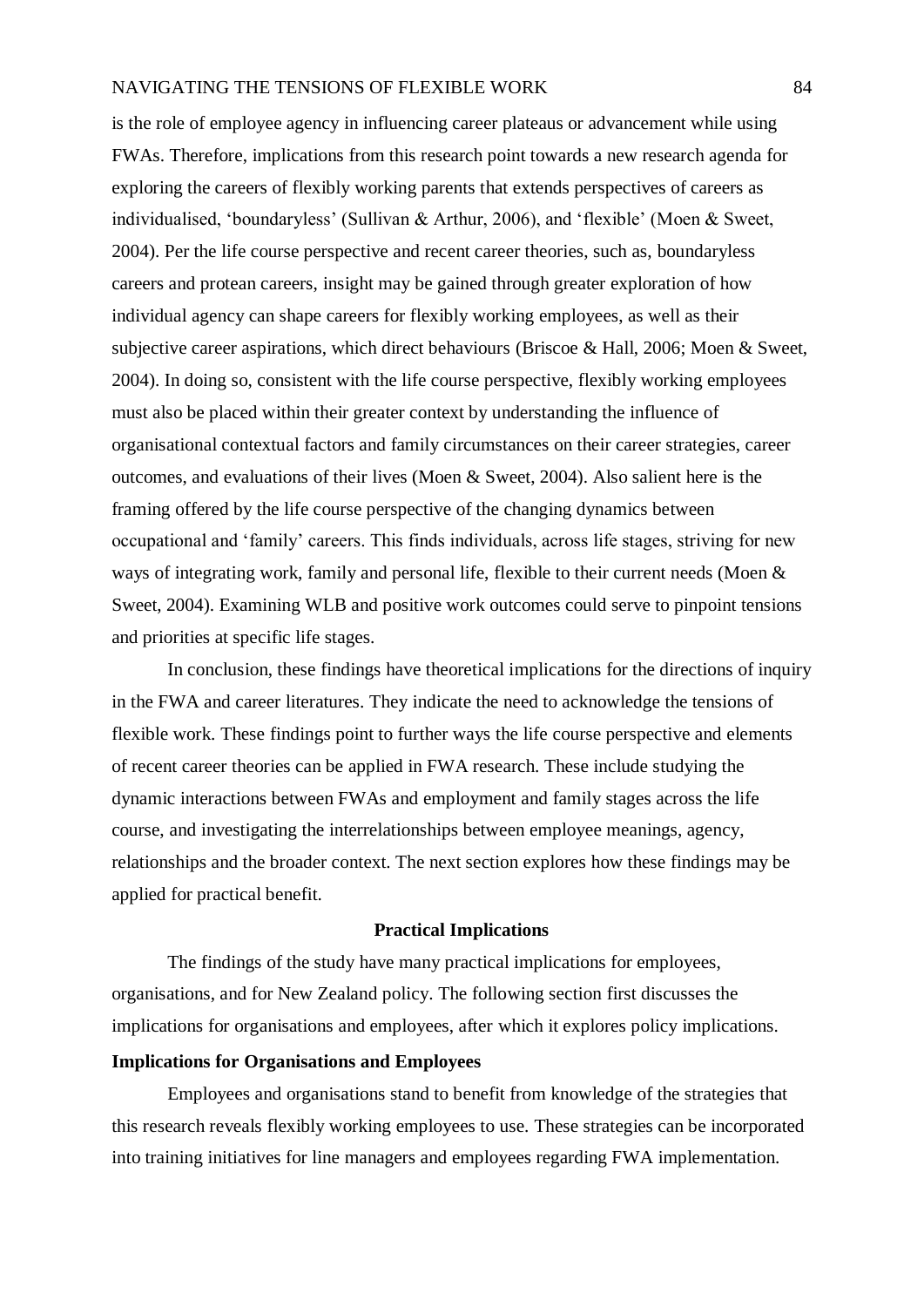This research has implications for employees in finding that consistent with the way New Zealand's FWA legislation is framed, individual agency has a huge role to play in promoting positive outcomes while working flexibly. In particular, the career and WLB strategies that this research reveals are directly relevant to flexibly working employees. For example, these findings indicate the value of flexibly working employees networking to exchange insight on challenges of their FWAs, and their strategy use. These findings also have implications for dual-earning couples managing work and family demands. While the uptake of FWAs and distribution of household chores appears greater for mothers, the greatest WLB gains seem to be made when parents work together, both working flexibly, and both contributing to the household.

From an organisational perspective, strategies relating to work coordination among teams and work efficiency through prioritisation and keeping organised are lessons in promoting productivity in FWA use, without negative consequences to employee WLB. Moreover, this research alerts organisations and current or potential users of FWAs regarding issues associated with FWA implementation. These primarily relate to career disadvantages and the high workloads of professionals using FWAs, that lead them to work longer hours. Organisations may need to become aware that these challenges are especially salient for parttimers, who have lower opportunity to advance into management levels and high work demands. Given these risks, these findings highlight the need for organisations to monitor both WLB and positive work outcomes for flexibly working employees.

Several recommendations emerge from this research regarding ways organisations can manage the workloads of flexibly working employees. Firstly, this research demonstrates the benefit of employees having open communication channels with line managers for task coordination and gauging appropriate workloads. Therefore, line managers and flexibly working employees could be trained on collaboration regarding task handover and managing workloads. The findings from this research reveal the increased difficulty for flexibly working employees, especially part-timers to complete unpredictable work with short timeframes. Therefore, managers are advised to try to allocate longer-term projects to flexibly working employees, and consider their specific work schedules or reduced hours. Additionally, these findings suggest the advantage of allowing flexibly working employees greater autonomy to directly influence workload pressures, such as, the ability to manage their own projects, with the discretion to delegate work, skip certain meetings and be less detailed in their work to manage their demands. This is in keeping with previous empirical research asserting that job control is critical in achieving positive FWA outcomes (Kossek,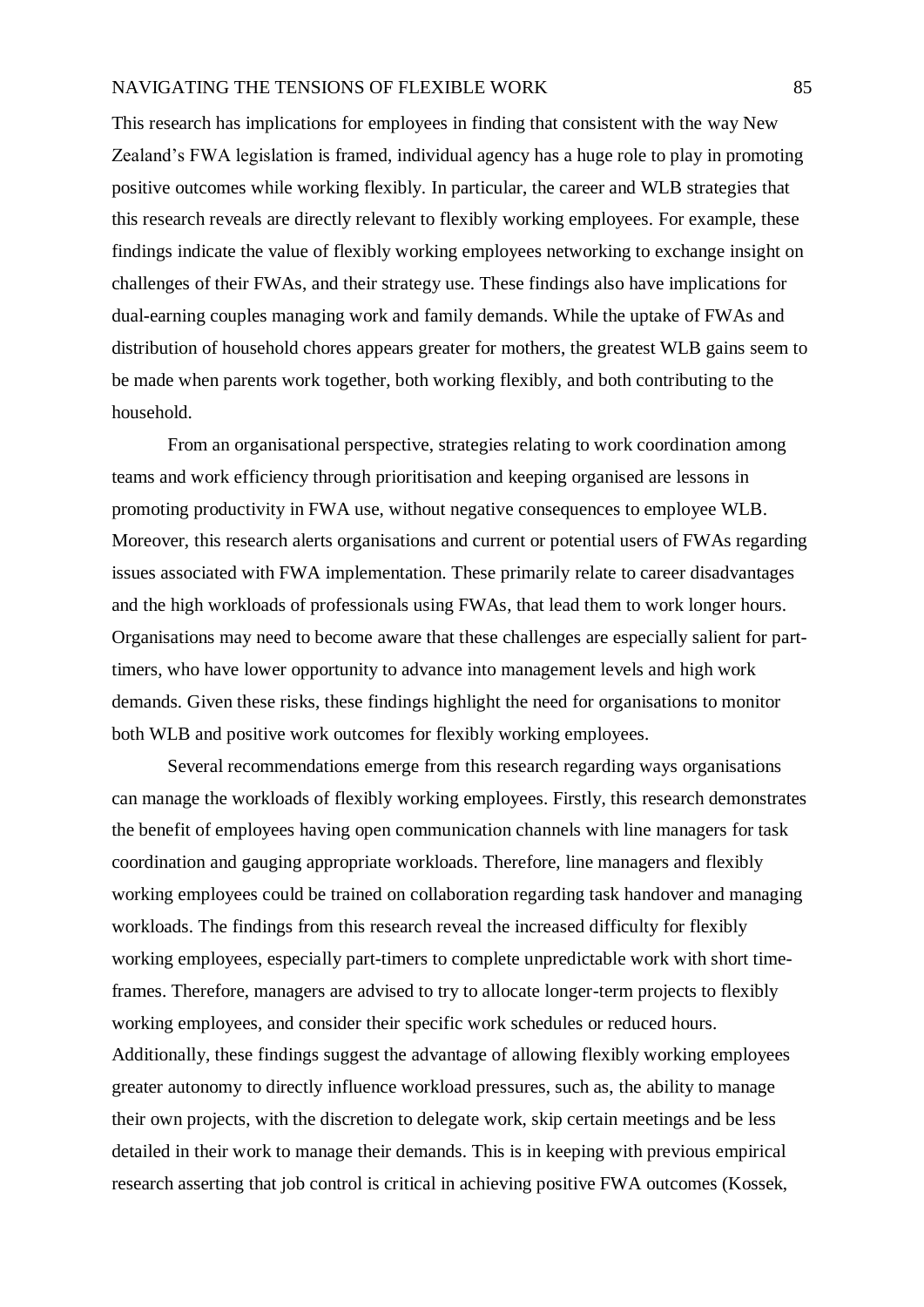Lautsch, & Eaton, 2006). These findings also emphasise the importance of line managers or HR representatives conducting accurate job workload analyses and ensuring that there are systems in place to redistribute work while employees are away. They also suggest the significance of job interviews in providing a platform for the discussion of taking steps towards FWA implementation.

Within this research, the pressure for flexibly working managers to work long hours and be constantly available is apparent. These findings provide insight into ways these demands can be managed. For example, flexibly working managers can develop the skillset of direct reports and clearly communicate task requirements so that employees can work independently in the absence of their managers. There may also be a need for more collaborative work structures and redeployment of tasks so that in their manager's absence employees can approach colleagues with overlapping skills or other managers with issues. However, before implementing such initiatives, issues of fairness in redistributing work to other employees may first need to be resolved (Sprinkle, 2012). This highlights that while implementing FWAs, it is important to consider the manageability of workloads for both flexibly working and standard-working employees so that the redistribution of tasks is equitable.

These findings suggest the need for targeting organisational cultures of long work hours to prevent employees feeling guilt and anxiety over working reduced hours and increasing their work hours at the expense of WLB. This may also reduce career disadvantages associated with employees being judged less committed or productive for working fewer hours. To combat long-hour cultures, this research suggests organisations recommend limits to work technology use beyond reasonable hours. These findings indicate that systems for regularly measuring employee productivity through output rather than hours worked in the office can help alleviate the focus on long hours. This also reduces the need to micromanage employees, which these findings suggest creates stress for flexibly working employees. Monitoring work output may also bypass the trust issues concerning FWAs, particularly regarding working from home. Additionally, the development of trust through monitoring systems may make organisations more willing to allow wider access to FWAs.

In terms of promoting career outcomes for flexibly working employees, this research indicates further ways organisations can support FWA implementation. Firstly, these findings suggest that when offering professional development and networking opportunities, organisations should account for employees having reduced or unconventional office hours. Yet, networking and skill development will have limited utility if organisations continue to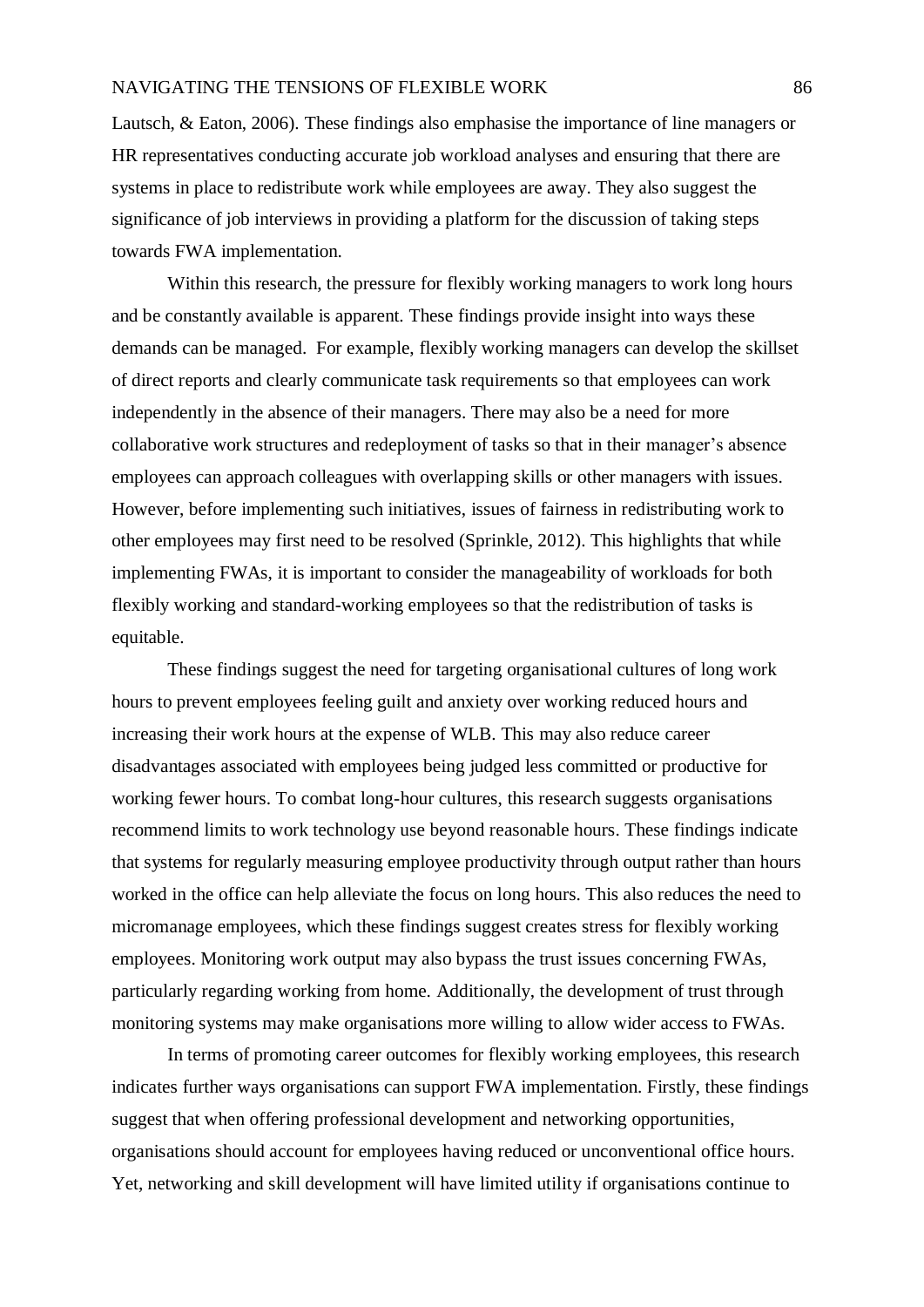limit opportunities for jobs, particularly managerial roles, to be worked flexibly. Therefore, organisations might consider expanding opportunities for FWAs in managerial roles. For example, a useful technique that this research identifies involves making a policy that all jobs should be allowed to have part-time hours unless demonstrated unfeasible given the nature of the work. This research also points to barriers in assigning challenging work assignments for part-timers who cannot manage projects over entire weeks. Instigating job sharing arrangements between part-timers has been recommended as a way of mitigating this (Daniels, 2011). Normalising FWAs as long-term options for all kinds of employees and empowering flexibility role-models in high levels of organisations should assist in creating more supportive cultures where flexibly working employees do not encounter stigmatising questions about their privilege in using FWAs and commitment to work. Approval of FWA requests at the start of employment contracts rather than after a period of standard-working is also identified in this research as a way of normalising FWAs and accommodating employees' immediate WLB needs. While FWAs may also be normalised by widespread use of flexitime in organisations, where employees have greater leeway over when they work, these findings also imply certain cautions to implementing flexitime. They raise concern regarding whether the autonomy gains from flexitime regarding fitting family into work enable long-hour work cultures by masking employees' lack of control over the number of hours they work. Additionally, it is unclear when flexitime users who work in the evenings sleep and rest. Therefore, targeting long hours seems to be most impactful.

In summary, implications for employees and organisations include sharing strategies in FWA training, redistributing work to accommodate FWAs, expanding greater access to FWAs, targeting long-hour work cultures, and creating cultural endorsement of FWAs. An exploration of policy implications follows.

## **Policy Implications**

The findings of the study also have policy implications. This research highlights the effect of the ambiguity in New Zealand's FWA legislation over whether organisations or flexibly working employees are responsible for ensuring the smooth implementation of FWAs. This research finds that flexibly working employees end up devoting substantial effort in managing the high workloads and additional challenges of their FWAs, with mixed support from managers. Thus, while employees do not have a *right* to receive FWAs, those who work flexibly hold much of the *responsibility* in promoting WLB and positive work outcomes, within problematic organisational contexts. This suggests the need for a reframing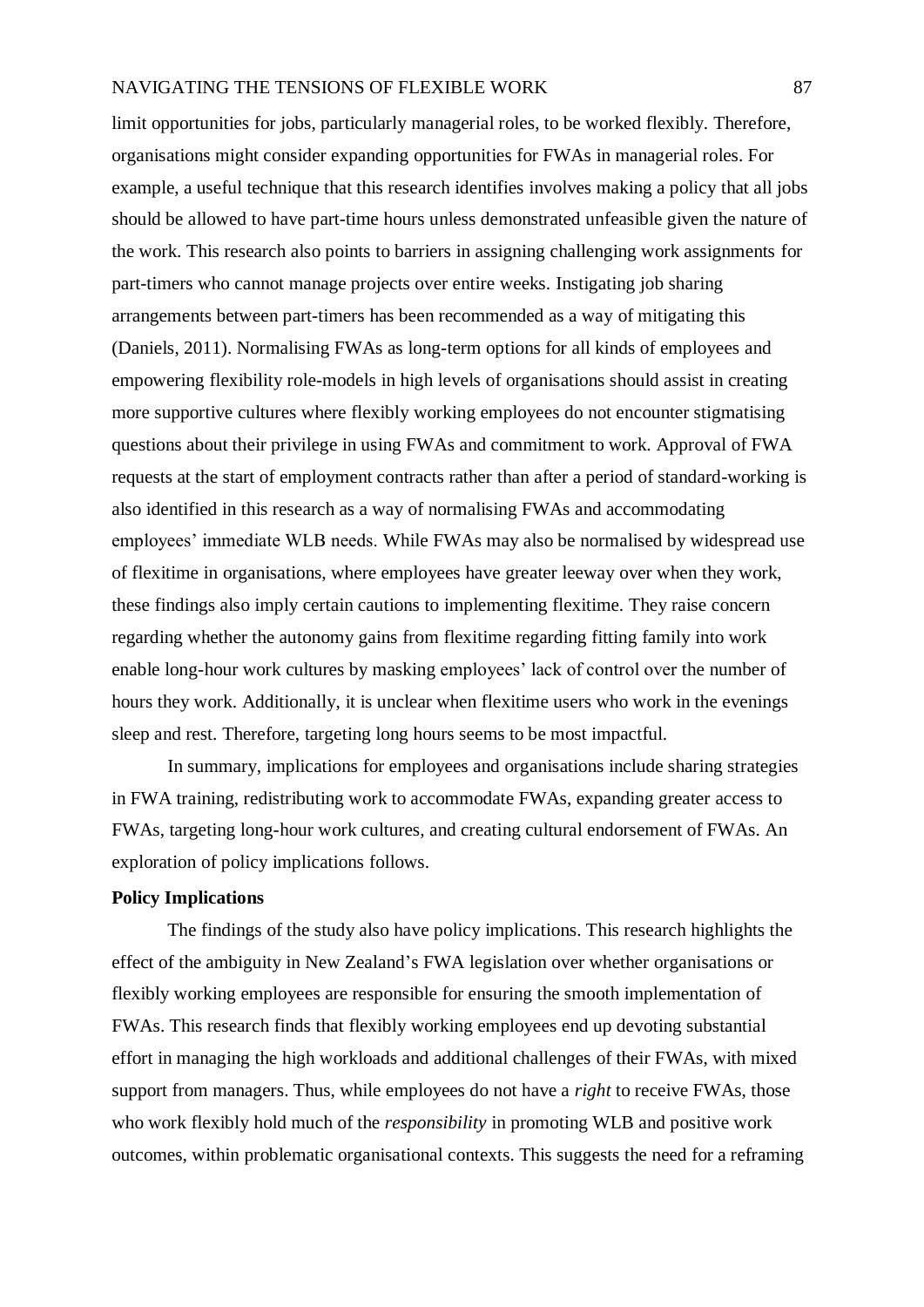of New Zealand's FWA legislation, from a 'right-to-request', to a 'rights and responsibilities' framework. These findings also point to issues associated with New Zealand employees only having a right to *request*, rather than to *access* FWAs. These include employees feeling stigmatised, yet obligated to intensify their work to pay back their 'privilege', while they fear their FWAs might be terminated. Greater WLB for more employees could be achieved if New Zealand's legislation took an approach more consistent with Scandinavian and continental European models, mandating the employee right to part-time work (Plantenga et al., 2010; Putnam et al., 2014). However, this may pose significant work redistribution challenges for organisations, particularly small-to-medium sized businesses (Vranken, 2009). To alleviate this burden, financial assistance or tax incentives for FWA implementation could potentially be provided by the state (Vranken, 2009).

There are also parenting-related policy implications. In line with previous research, these findings suggest that part-time arrangements are used more commonly by mothers than fathers (Pew Research Center, 2013). This is also associated with mothers having greater household workload. This suggests the need for policies targeting FWA accessibility for fathers without stigma. Moreover, because of gaps in state provision of childcare, this research suggests that policies could support access to affordable, quality childcare settings that cover a full-time working day. These findings show that dual-earning couples without ready access to family or social support face the issue of who cares for sick children since childcare services do not extend to them. A potential aid could be for government or organisations to subsidise emergency childcare. Otherwise, organisations could allow for generous care-for-dependent leave; one organisation in this study did not have a limit for care-for-dependent leave. These findings also identify the provision of work laptops for use at home as a way of enabling the continuity of work while children are sick.

To summarise, potential policy implications include the application of a 'rights and responsibilities' framework to New Zealand's FWA legislation, mandating FWAs as an employee right coupled with state financial assistance, exploring more options for supporting childcare for working parents, and promoting the use of FWAs for fathers as well as mothers. The limitations and future directions for research are outlined next.

#### **Limitations and Avenues for Future Research**

Despite its informative findings, the study is not without limitations. Firstly, this qualitative research is exploratory in nature, with the aim of understanding subjective experiences of flexibly working parents. In doing so, this research collected retrospective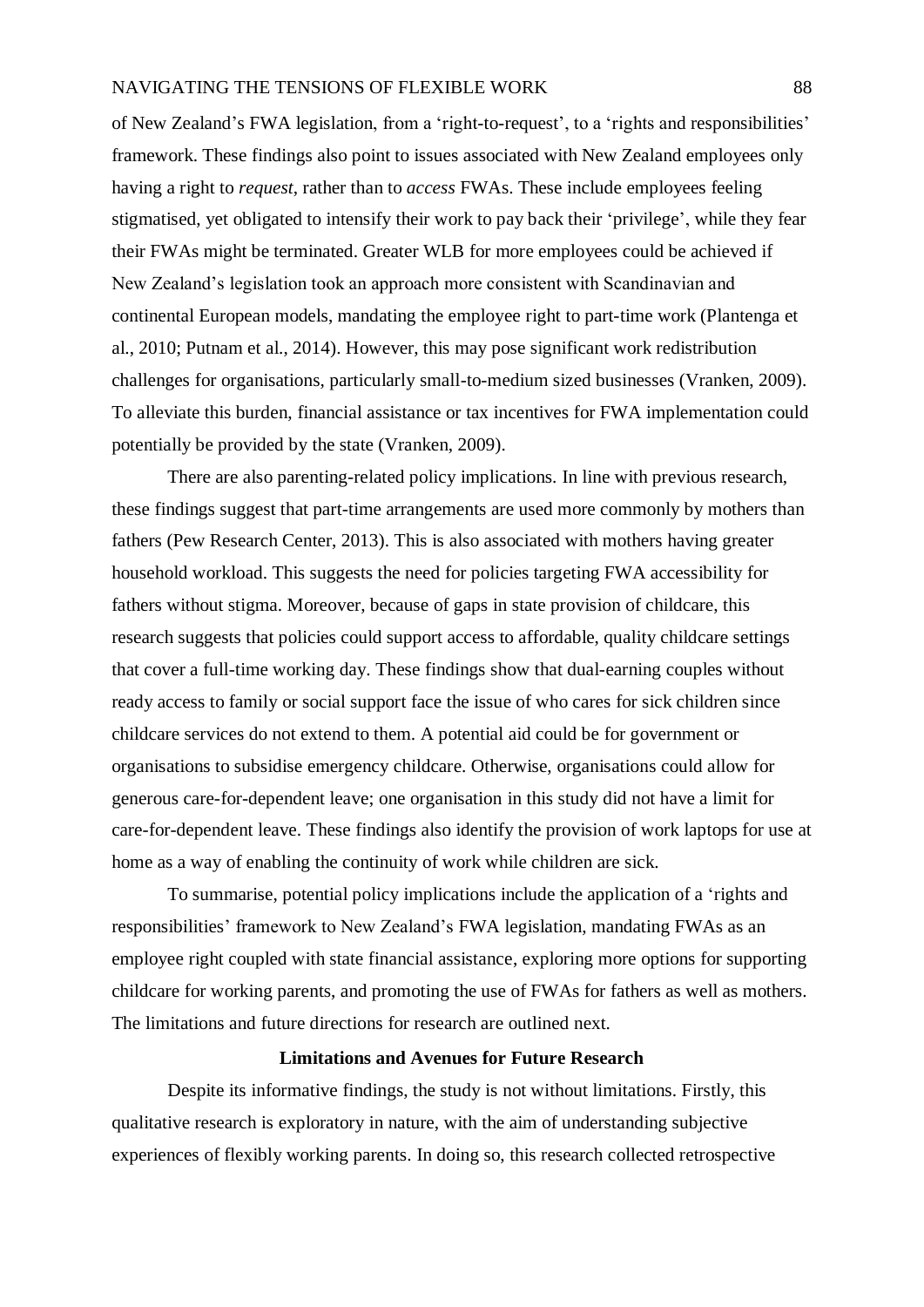information, from a sample of respondents that was small and non-representative. Hence, the findings cannot be generalised beyond the target population of professional, flexibly working parents in the public service. Respondents highlighted this issue with discourse forewarning that what works, changes over time and is heavily dependent on the preferences and circumstances of the individual. Along these lines, to further develop a life course perspective on flexible work, research could explore strategy use and outcomes of a constant sample of flexibly working parents longitudinally across their life transitions, or by making crosssectional comparisons between groups of employees at different life stages and transition points. Researchers may also wish to examine employee strategy use in other populations that likely have different experiences of FWAs. For example, while they are found to significantly benefit from FWA use, strategies of non-professional, low wage employees working FWAs may be constrained because of their lower organisational status, job autonomy, and economic resources available towards household support (Danziger & Boots, 2008). Additionally, this group often works in rostered settings, such as, customer facing roles and jobs where greater physical presence is required, such as, manufacturing, which are barriers to flexibility (Danziger & Boots, 2008).

The study is also limited by the fact that the experiences of part-timers were more represented than other types of FWAs. Studies have previously examined the experiences of teleworkers as well as part-timers (e.g. Corwin et al., 2002; Hilbrecht et al., 2008). Future research may wish to specifically examine employees working compressed weeks, especially since they experience unique challenges of maintaining energy and work levels over long work hours. Additionally in future, larger-scale comparative research could be undertaken examining further the differences in experiences and strategies between users of different types of FWAs, men and women, and employees with and without managerial responsibilities. In particular, although beyond the scope of this research, these findings imply that there are differences between part-time versus full-time employees using FWAs. Therefore, there is value in greater exploration of distinct experiences between part-timers and flex-full-timers. Although these findings suggest that collaboration between flexibly working employees and their spouses or managers can promote positive outcomes, the study has been limited by only interviewing flexibly working employees by themselves. To further investigate ways that these couples collaborate or may have conflicting interests, future research may wish to interview parent-pairs or flexibly working employees and their managers. Line managers particularly may be able to reveal additional strategies relating to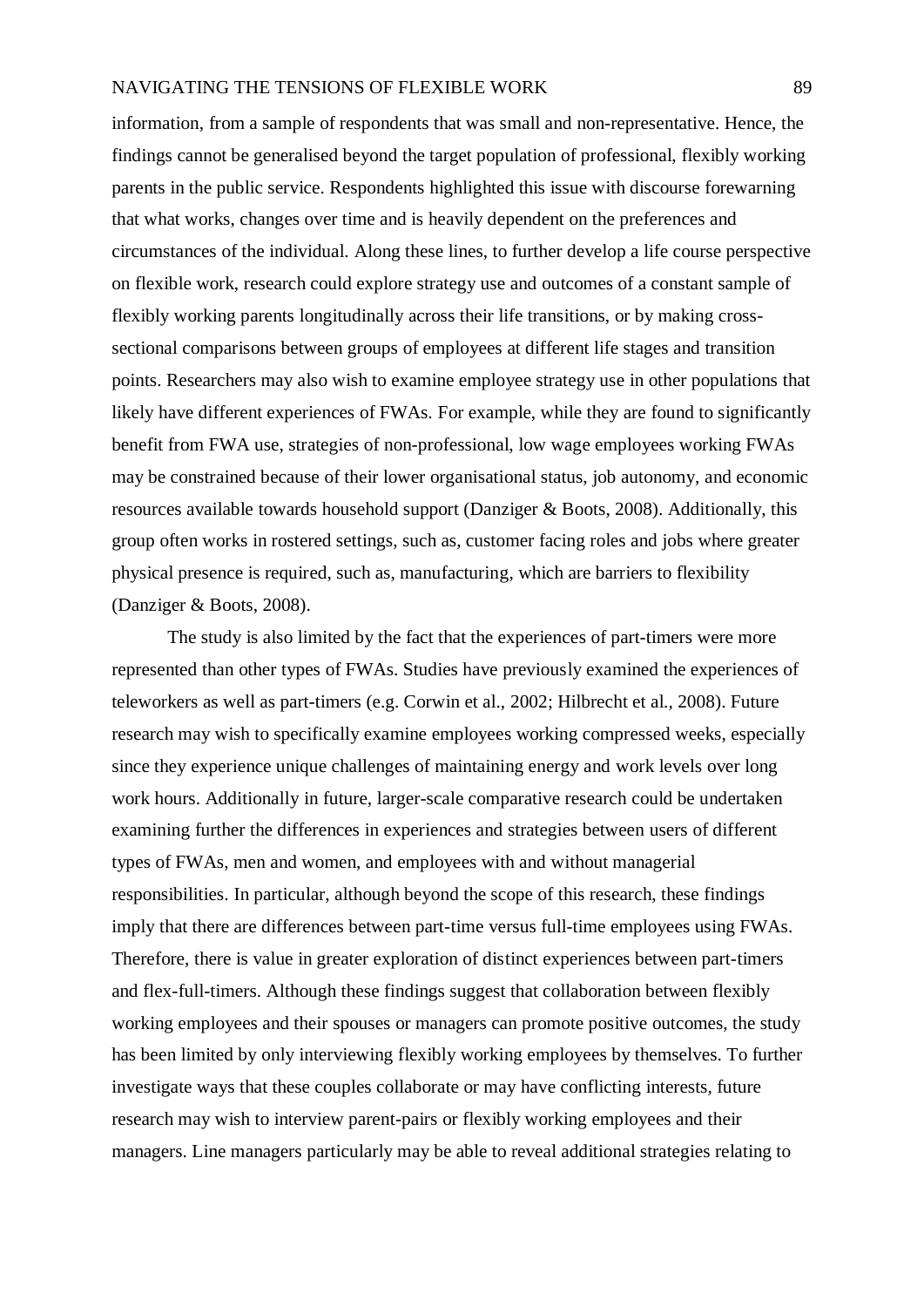coordination and work process redistribution, as well as the team-level challenges inherent in FWA implementation.

In summary, and while this research has merits, its small-scale, exploratory nature limits its generalisability to only professional, flexibly working parents in the public service. Accordingly, future research could explore and compare other populations, examine FWA experiences across the life course, and further examine flexibly working employees collaborating with others towards shared goals.

#### **Conclusion**

In conclusion, to address the gap in empirical research concerning how professional working parents navigate the tensions of flexible work to promote their desired positive outcomes, this exploratory research qualitatively examined the experiences of 21 professional, flexibly working parents in New Zealand's public service. In doing so, it drew upon the life course perspective of work and family, social constructionist assumptions, and purposive sampling and semi-structured interviewing techniques. The findings reveal a variety of employee conceptualisations of WLB and positive work outcomes, with outcomes interconnected in both enriching and conflicting ways. With the possibility for tension between outcomes, flexibly working employees use WLB, work organisation, and career strategies. In these findings, work intensification and efficiency strategies emerge as popularly used. Nevertheless, there is a delicate balance in promoting job performance. Increasing work efficiency can advance positive work outcomes and maintain boundaries between work and non-work lives, while working longer or readjusted hours results in WLB trade-offs. This research has theoretical implications regarding the importance of studying the individual strategies used by flexibly working employees and how FWAs intersect with careers. It also demonstrates the need to further explore the tensions of flexible work and consider both WLB and positive work outcomes and their interconnections to get the full picture of flexible work experiences. Moreover, these findings endorse the life course perspective in revealing the salience of subjective meanings to employee experiences, employee agency in shaping their outcomes, as well as the influence of work and home relationships and the wider context on the tensions of flexible work. These findings have practical applications for employees and organisations in relation to using strategies and removing barriers for successful FWA use. To specify the responsibilities of organisations for managing FWA implementation, this research supports the reframing of New Zealand's FWA legislation with a focus on the rights and responsibilities of both parties.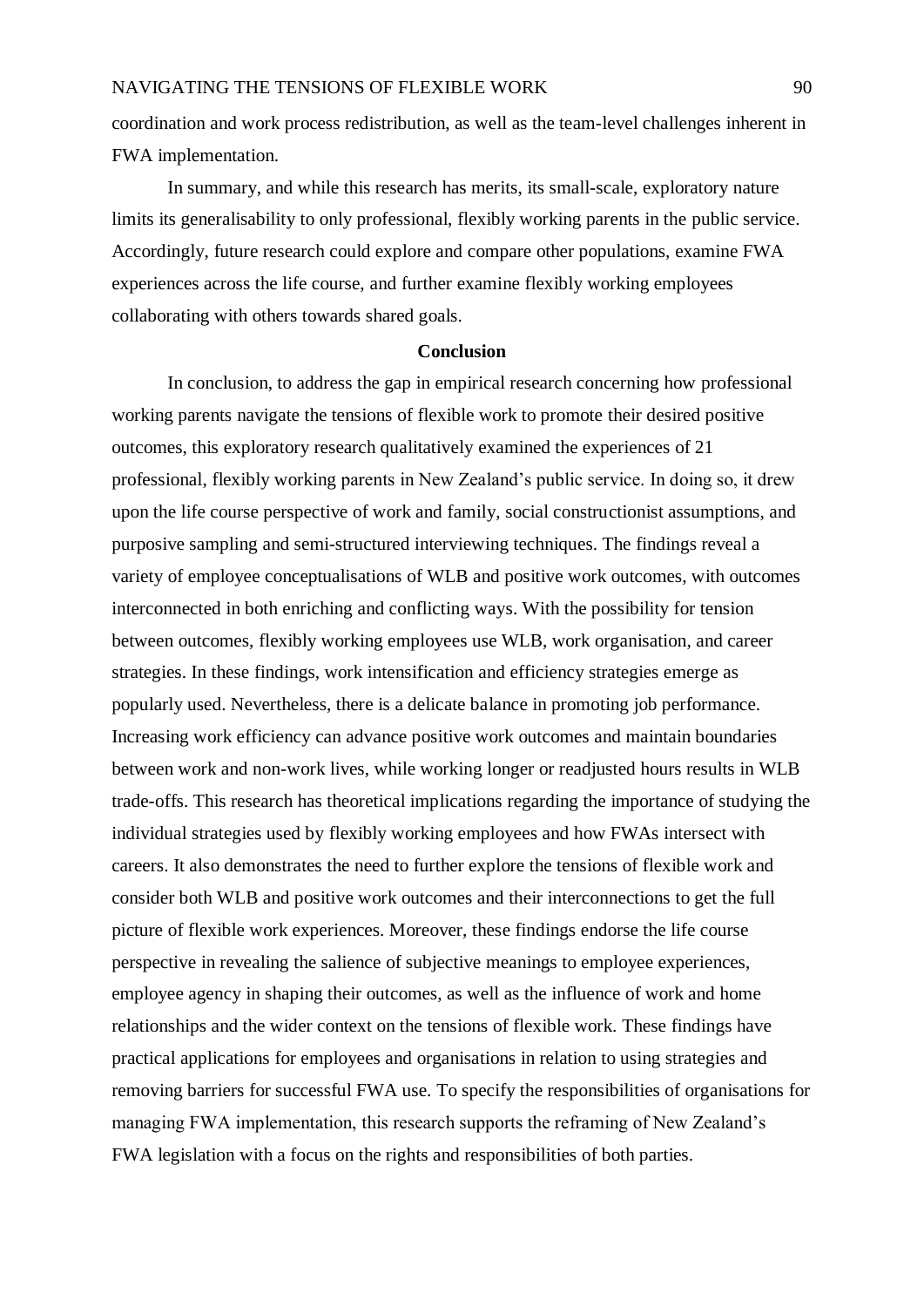#### References

- Acker, J. (1990). Hierarchies, jobs, bodies: A theory of gendered organizations. *Gender & Society, 4*(2), 139–158.
- Allen, T. D. (2001). Family-supportive work environments: The role of organizational perceptions. *Journal of Vocational Behavior*, *58*(3), 414-435.
- Arksey, H., & Knight, P. (1999). *Interviewing for social scientists: An introductory resource with examples.* London: Sage.
- Arthur, M., Claman, P., & DeFillippi, R. (1995). Intelligent enterprise, intelligent careers. *Academy of Management Executive, 9*(4) 7-19.
- Ashforth, B. E., Kreiner, G. E., Fugate, M., & Johnson, S. A. (2001). Micro role transitions. In B. Ashforth (Ed.), *Role transitions in organizational life: An identity-based perspective* (pp. 258-288). New York: Routledge.
- Baltes, B., Briggs, T., Huff, J., Wright, J., Neuman, G., & Murphy, Kevin R. (1999). Flexible and compressed workweek schedules: A meta-analysis of their effects on workrelated criteria. *Journal of Applied Psychology, 84*(4), 496-513.
- Barnett, R. (1999). A new work–life model for the twenty-first century*. Annals of the American Academy of Political and Social Science, 562*, 32–46.
- Basile, K. A., & Beauregard, T. A. (2016). Strategies for successful telework: How effective employees manage work/home boundaries. *Strategic HR Review, 15*(3), 106-111.
- Bentley, T., McLeod, L., Bosua, R., Teo, S., Tedestedt, R., Rasmussen, E., & Tan, F. (2013). *The trans-Tasman telework survey: A future of work programme research project.*  Auckland, New Zealand: New Zealand Work Research Institute. Retrieved from https://www.aut.ac.nz/ \_\_data/assets/pdf\_file/0003/432417/trans-tasman-teleworksurvey-report-Final-December-2013.pdf
- Blair-Loy, M. (2003). *Competing devotions: Career and family among women executives.* Cambridge, MA: Harvard University Press.
- Blair-Loy, M., & Wharton, A. S. (2004). Mothers in finance: Surviving and thriving. *Annals of the American Academy of Political and Social Science, 596*, 151–171.
- Briscoe, J. P., & Hall, D. T. (2006). The interplay of boundaryless and protean careers: Combinations and implications. *Journal of Vocational Behavior, 69*, 4-18.
- Brooks, J., McCluskey, S., Turley, E., & King, N. (2015). The utility of template analysis in qualitative psychology research. *Qualitative Research in Psychology*, *12*(2), 202-222.
- Carlson, D., Hunter, E., Ferguson, M., & Whitten, D. (2014). Work–family enrichment and satisfaction. *Journal of Management, 40*(3), 845-865.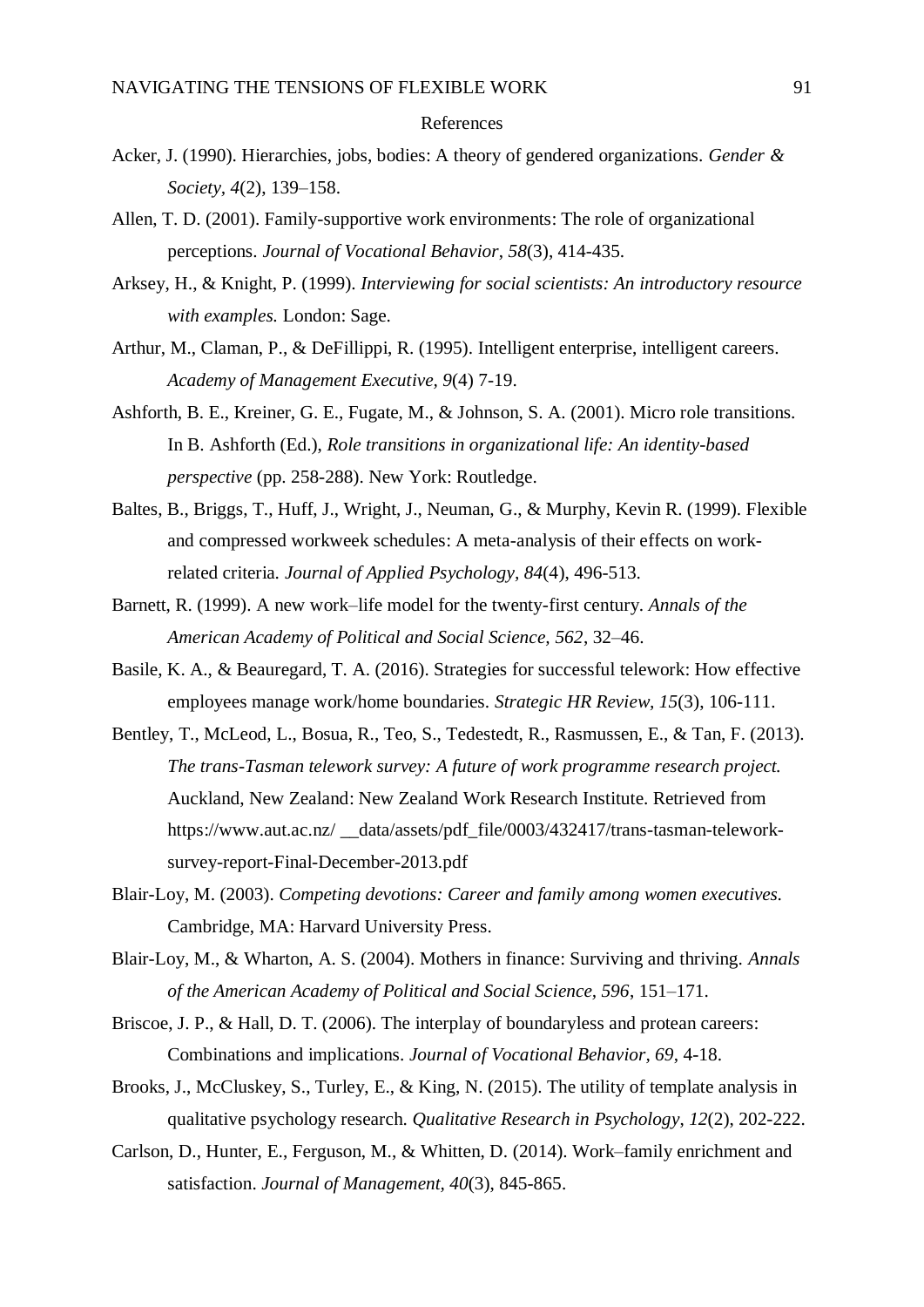- Casper, W. J., De Hauw, S., & Wayne, J. H. (2013). Concepts and measures in the work– family interface: Implications for work–family integration. In D. A. Major & R. J. Burke (Eds.), *Handbook of work–life integration among professionals: Challenges and opportunities* (pp. 35-57). Cheltenham, UK: Edward Elgar.
- Christensen, K., & Schneider, B. L. (2010). *Workplace flexibility: Realigning 20th-century jobs for a 21st-century workforce.* Ithaca, NY: Cornell University Press.
- Coltrane, S., Miller, E. C., DeHaan, T. & Stewart, L. (2013). Fathers and the flexibility stigma. *Journal of Social Issues 69*(2), 279–302.
- Cooper, C. D., & Kurland, N. B. (2002). Telecommuting, professional isolation, and employee development in public and private organizations. *Journal of Organizational Behavior, 23*, 511−532.
- Cooper, R., & Baird, M. (2015). Bringing the "right to request" flexible working arrangements to life: From policies to practices. *Employee Relations*, *37*(5), 568-581.
- Corwin, V., Lawrence, T. B., & Frost, P. J. (2002). Five strategies of successful part-time work. *Leadership and Management in Engineering*, *2*(1), 34-39.
- Daniels, L. (2011). *Job sharing at senior level: Making it work.* Oxted, UK: Capability Jane. Retrieved from<http://www.thejobshareproject.com/3434hjkv97fgb378fbv/> jobsharefullreport.pdf
- Danziger, A., & Boots, S. W. (2008). *Lower-wage workers and flexible work arrangements.* Washington, DC: Urban Institute. Retrieved from [http://scholarship.law.georgetown.](http://scholarship.law.georgetown/) edu/cgi/viewcontent.cgi?article=1000&context=leg al
- de Menezes, L. M., & Kelliher, C. (2011). Flexible working and performance: A systematic review of the evidence for a business case. *International Journal of Management Reviews*, *13*(4), 452-474.
- den Dulk, L., Groeneveld, S., Ollier-Malaterre, A., & Valcour, M. (2013). National context in work-life research: A multi-level cross-national analysis of the adoption of workplace work-life arrangements in Europe. *European Management Journal, 31*, 478–494.
- Denzin, N. K., & Lincoln, Y. S. (2011). *The SAGE handbook of qualitative research*. London: Sage.
- Dettmers, J., Fietze, S., & Kaiser, S. (2013). Theory and practice of flexible work: Organizational and individual perspectives; Introduction to the special issue. *Management Revue: The International Review of Management Studies, 24*(3), 155-161.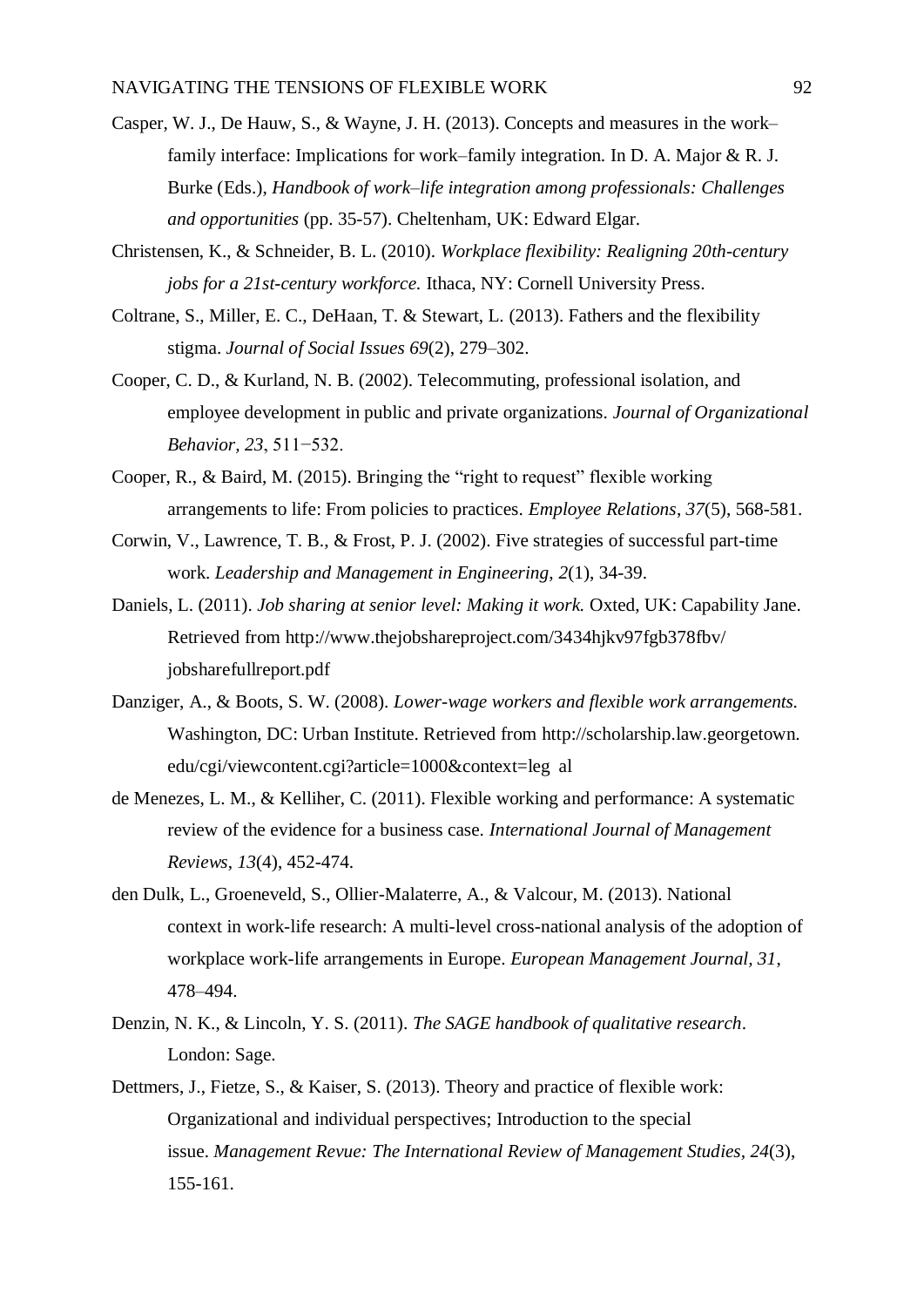- Donnelly, N., Proctor-Thomson, S. B., & Plimmer, G. (2012). The role of 'voice' in matters of 'choice': Flexible work outcomes for women in the New Zealand Public Services. *Journal of Industrial Relations*, *54*(2), 182-203.
- Drew, E. & Murtagh, E. M. (2005). Work/life balance: Senior management champions or laggards? *Women in Management Review, 20*(4), 262-278.
- Durbin, S., & Tomlinson, J. (2010). Female part-time managers: Networks and career mobility. *Work, Employment & Society, 24*(4), 621-640.
- Eby, L. T., Casper, W. J., Lockwood, A., Bordeaux, C., & Brinley, A. (2005). Work and family research in IO/OB: Content analysis and review of the literature (1980– 2002). *Journal of Vocational Behavior*, *66*(1), 124-197.
- Edwards, R., & Holland, J. (2013). *What is qualitative interviewing?* London: Bloomsbury.
- Employment Relations (Flexible Working Arrangements) Amendment Act, New Zealand Statutes. (2007).
- Employment Relations Amendment Act, New Zealand Statutes. (2014).
- Evans, J. A., Kunda, G., & Barley, S. R. (2004). Beach time, bridge time, and billable hours: The temporal structure of technical contracting. *Administrative Science Quarterly, 49*(1), 1–38.
- Flick, U., von Kardoff, E., & Steinke, I. (2004). *A companion to qualitative research*. Hamburg, Germany: Sage.
- Frone, M. R. (2003). Work–family balance. In L. Tetrick & J. C. Quick (Eds.), *Handbook of occupational health psychology* (pp. 143-162). Washington, DC: American Psychological Association.
- Fursman, L., & Zodgekar, N. (2009). Making it work: The impacts of flexible working arrangements on New Zealand families. *Social Policy Journal of New Zealand*, *35*, 43-54.
- Gajendran, R. S., & Harrison, D. A. (2007). The good, the bad, and the unknown about telecommuting: Meta-analysis of psychological mediators and individual consequences. *Journal of Applied Psychology, 92*, 1524–1541.
- Gasser, M. (2015). Time spent on child care by fathers in leadership positions: The role of work hours and flextime. *Journal of Family Issues*, DOI: 10.1177/0192513X15597291.
- Glass, J. (2004). Blessing or curse? Work-family policies and mother's wage growth over time. *Work and Occupations, 31*, 367-394.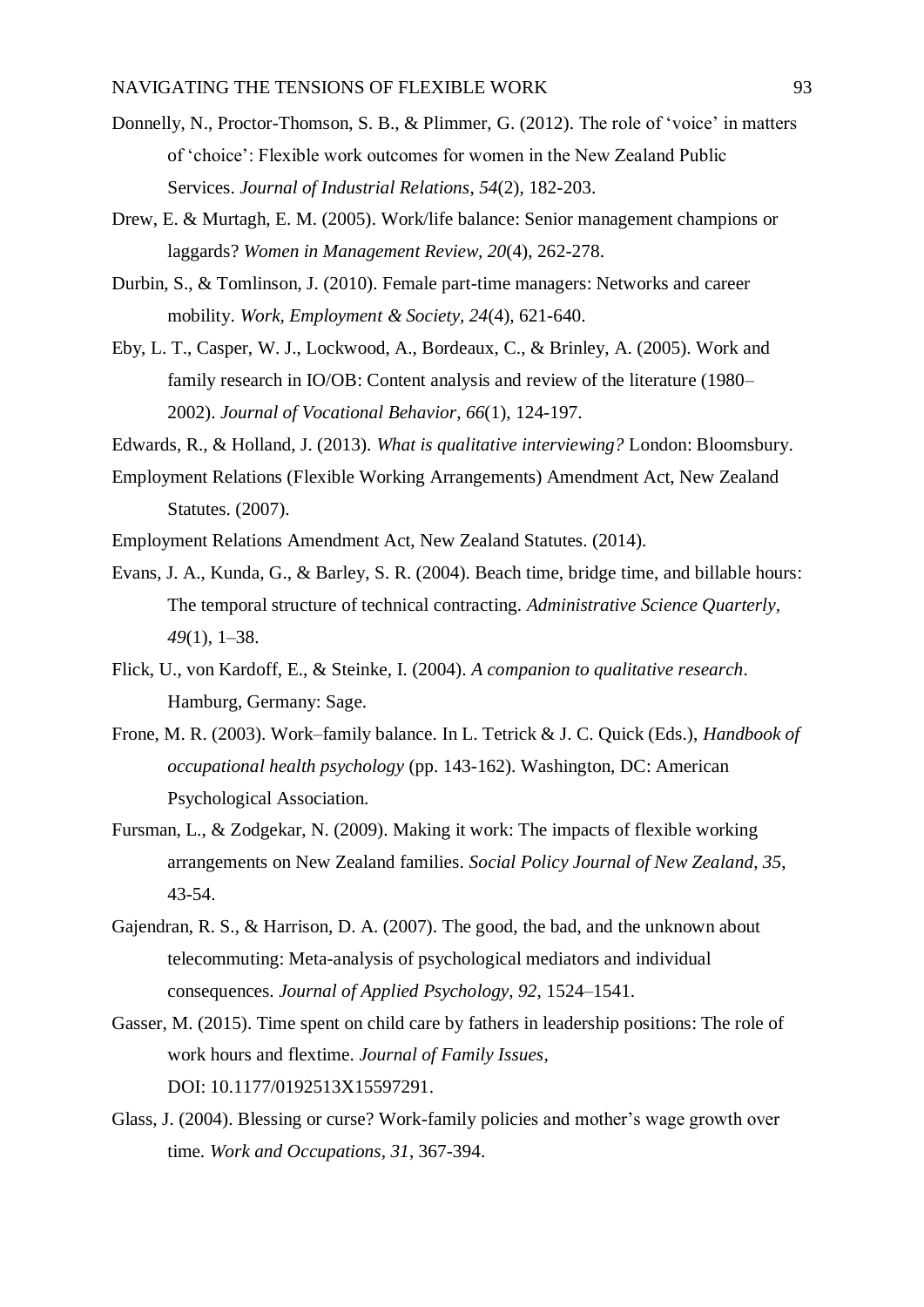- Golden, L. (2001). Flexible work schedules: What are we trading to get them? *Monthly Labor Review, 124*(3), 50–67.
- Golden, T., & Moore, J. (2004). Work–life balance and working from home. *Social Policy and Society, 3*(3), 223–233.
- Gornick, J. C., & Meyers., M. (2005). *Families that work: Policies for reconciling parenthood and employment.* New York: Russell Sage Foundation.
- Grady, G., & McCarthy, A. M. (2008). Work-life integration: Experiences of mid-career professional working mothers. *Journal of Managerial Psychology*, *23*(5), 599-622.
- Green, F. (2001). It's been a hard day's night: The concentration and intensification of work in late twentieth-century Britain. *British Journal of Industrial Relations, 39,* 53–80.
- Greenhaus, J. H., Callanan, G. A., Godshalk, V. M. (2010). *Career management* (4th ed.). Thousand Oaks, CA: Sage.
- Greenhaus, J. H., & Beutell, N. J. (1985). Sources of conflict between work and family roles. *Academy of Management Review, 10*, 76–88.
- Greenhaus, J. H., & Kossek, E. E. (2014). The contemporary career: A work–home perspective. *Annual Review of Organizational Psychology & Organizational Behavior, 1*(1), 361-388.
- Greenhaus, J. H., & Powell, G. N. (2006). When work and family are allies: A theory of work–family enrichment. *Academy of Management Review, 31*, 72–92.
- Guba, E. G. (1981). Criteria for assessing the trustworthiness of naturalistic inquiries. *Educational Resources Information Center Annual Review Paper, 29*, 75-91.
- Guba, E. G., & Lincoln, Y. S. (1981). *Effective evaluation: Improving the usefulness of evaluation results through responsive and naturalistic approaches*. San Francisco, CA: Jossey-Bass.
- Guba, E. G., & Lincoln, Y. S. (1989). *Fourth generation evaluation*. Newbury Park, CA: Sage.
- Gunz, H. P., & Peiperl, M. (2007). *Handbook of career studies*. London: Sage.
- Haddock, S. A., Zimmerman, T. S., Lyness, K. P., & Ziemba, S. J. (2006). Practices of dual earner couples successfully balancing work and family. *Journal of Family and Economic Issues*, *27*(2), 207-234.
- Haddock, S. A., Zimmerman, T. S., Ziemba, S. J., & Curent, L. R. (2001). Ten adaptive strategies for family and work balance: Advice from successful families. *Journal of Marital and Family Therapy*, *27*(4), 445-458.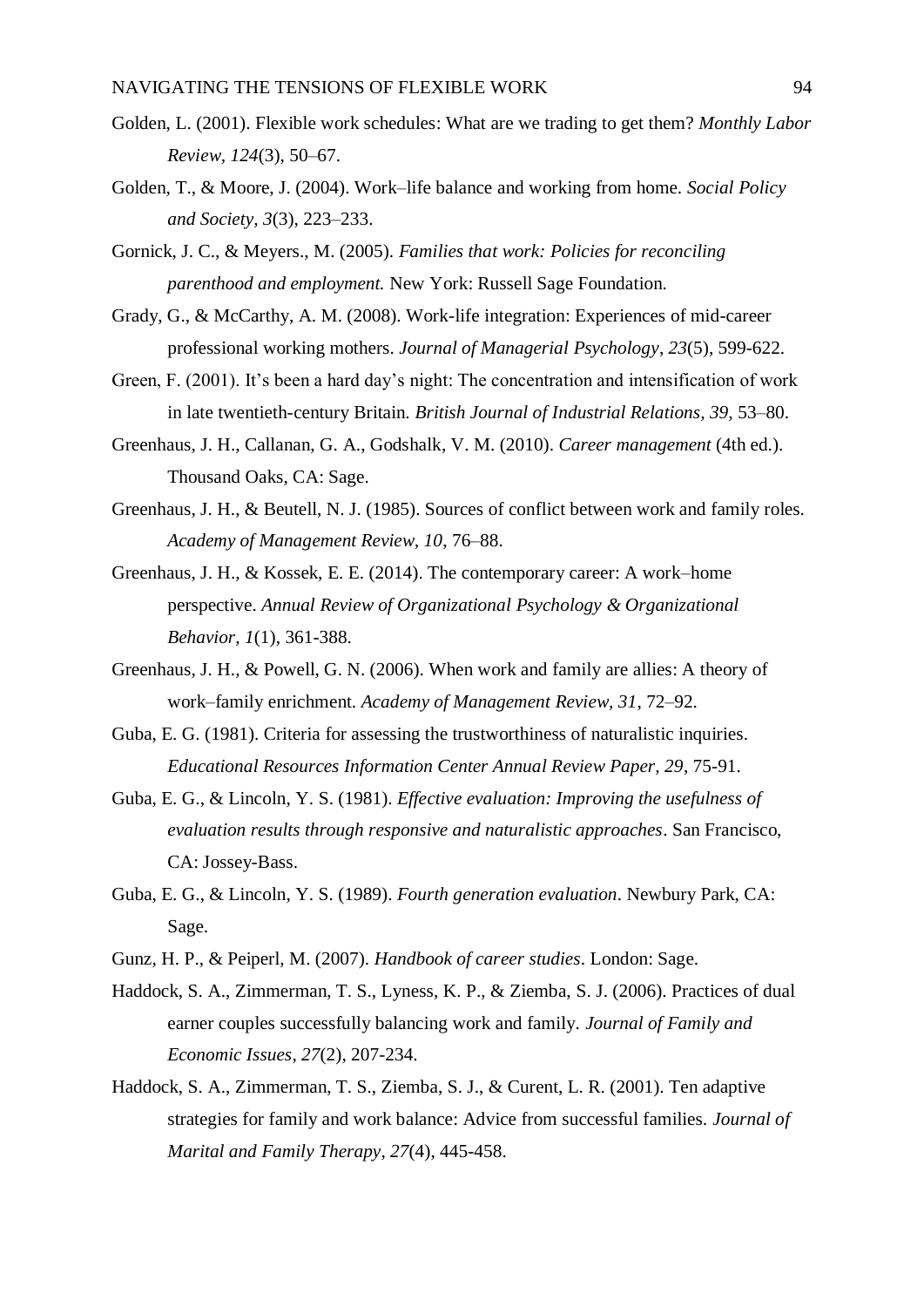- Halford, S. (2006). Collapsing the boundaries? Fatherhood, organization and homeworking. *Gender, Work & Organization*, *13*(4), 383-402.
- Hall, D. T. (2002). *Careers in and out of organizations*. Thousand Oaks, CA: Sage.
- Hartman, R. I., Stoner, C. R., & Arora, R. (1991). An investigation of selected variables affecting telecommuting productivity and satisfaction. *Journal of Business and Psychology, 6*, 207–225.
- Hays, S. (1996). *The cultural contradictions of motherhood*. New Haven, CT: Yale University Press.
- Heathrose Research (2010). *Flexible work arrangements: Literature review. Report to the National Advisory Council of the Employment of Women (NACEW).* Wellington, New Zealand: Department of Labour. Retrieved from <http://women.govt.nz/sites/> public\_files/flexible-working-literature-review%20(1).pdf
- Hersch, W., O'Herron, J., Taylor, J., & Read, B. (2001). Primetime for telecommuting anytime, anywhere. *Call Center Magazine, 14*(10), 34-43.
- Hilbrecht, M., Shaw, S. M., Johnson, L. C., & Andrey, J. (2008). 'I'm home for the kids': Contradictory implications for work–life balance of teleworking mothers. *Gender, Work & Organization*, *15*(5), 454-476.
- Hudson. (2015). *The hiring report: The state of hiring in New Zealand 2015*. Auckland, New Zealand: Author. Retrieved from [http://nz.hudson.com/portals/nz/d](http://nz.hudson.com/portals/nz/)ocuments/ HiringReport-NZ-FINAL-preview.pdf
- Human capital. (n.d.). *In Random House Dictionary*, Retrieved November, 22, 2016, from http://download.cnet.com/Random-House-Webster-s-Unabridged-Dictionary-WG/3000-2279\_4-10506319.html
- Kalliath, T., & Brough, P. (2008). Work–life balance: A review of the meaning of the balance construct. *Journal of Management & Organization, 14*(3), 323-327.
- Karambayya, R., & Reilly, A. H. (1992). Dual-earner couples: Attitudes and actions in restructuring work for family. *Journal of Organizational Behavior, 13,* 585–601.
- Kelliher, C., & Anderson, D. (2010). Doing more with less? Flexible working practices and the intensification of work. *Human Relations*, *63*(1), 83-106.
- Kelly, E. L., & Kalev, A. (2006). Managing flexible work arrangements in US organizations: Formalized discretion or 'a right-to-ask'. *Socio-Economic Review*, *4*(3), 379-416.
- King, N. (2012). Doing template analysis. In G. Symon & C. Cassell (Eds.), *Qualitative organizational research: Core methods and current challenges.* London: Sage.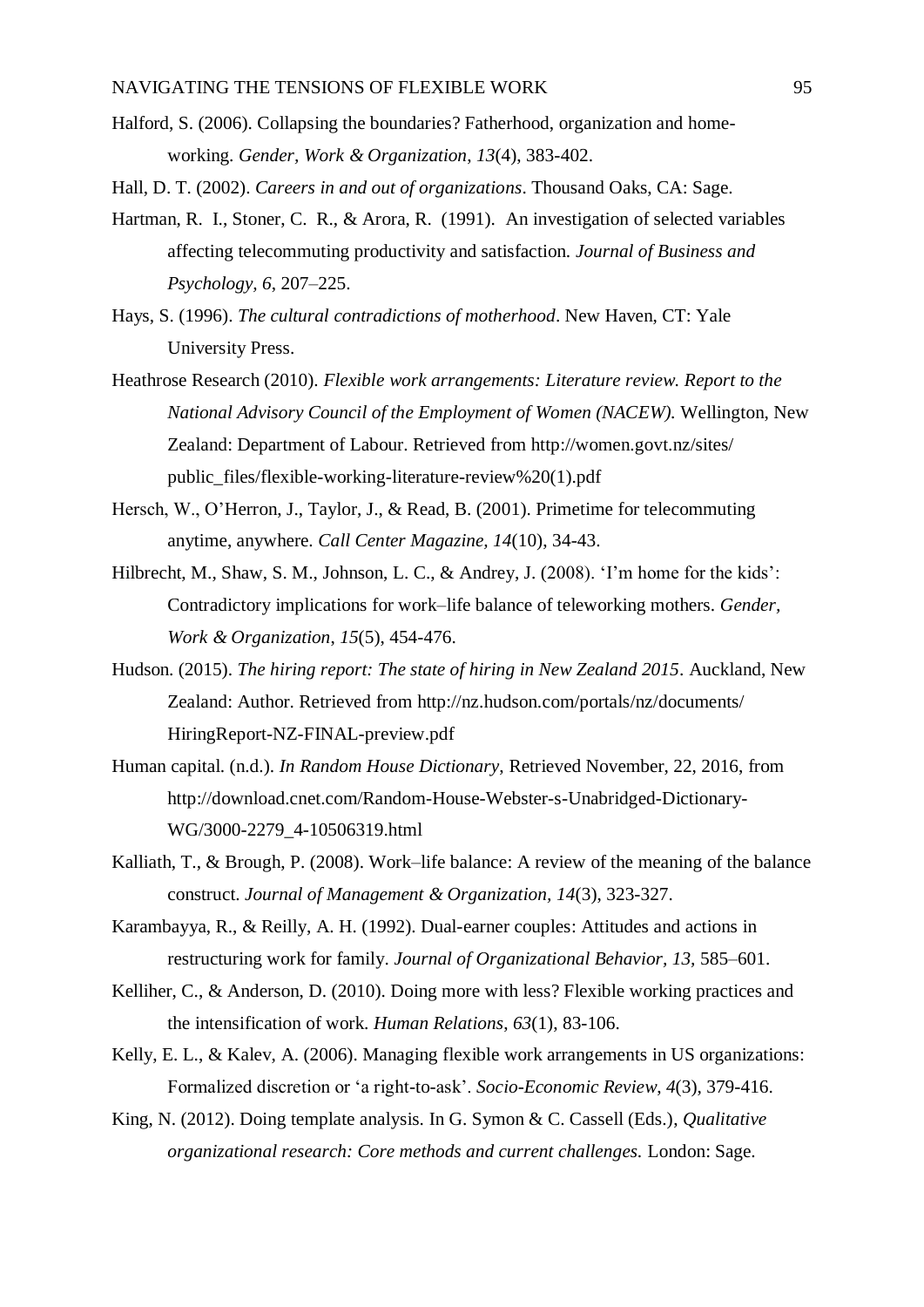- Kirby, E. L. (2000). Should I do as you say or do as you do? Mixed messages about work and family. *Electronic Journal of Communication*, *10*(3), Retrieved from: http://www.cios.org/ EJCPUBLIC/ 010/3/010313.html.
- Kmec, J. A., O'Connor, L. T., & Schieman, S. (2014). Not ideal: The association between working anything but full time and perceived unfair treatment. *Work and Occupations*, *41*(1), 63-85.
- Kossek, E. E., Lautsch, B. A., & Eaton, S. C. (2006). Telecommuting, control, and boundary management: Correlates of policy use and practice, job control, and work–family effectiveness. *Journal of Vocational Behavior*, *68*(2), 347-367.
- Kossek, E., & Ozeki, C. (1998). Work–family conflict, policies, and the job–life satisfaction relationship: A review and directions for organizational behavior–human resources research. *Journal of Applied Psychology*, *83*(2), 139-149.
- Krefting, L. (1991). Rigor in qualitative research: The assessment of trustworthiness. *American Journal of Occupational Therapy, 45(*3), 214-222.
- Kreiner, G. E., Hollensbe, E. C., & Sheep, M. L. (2009). Balancing borders and bridges: Negotiating the work-home interface via boundary work tactics. *Academy of Management Journal, 52(*4), 704-730.
- Lapierre, L. M., & Allen, T. D. (2012). Control at work, control at home, and planning behaviour implications for work–family conflict. *Journal of Management, 38*(5), 1500-1516.
- Lauzun, H., Morganson, V., Major, D., & Green, A. (2010). Seeking work-life balance: Employees' requests, supervisors' responses, and organizational barriers. *The Psychologist-Manager Journal, 13*(3), 184-205.
- Lee, M. D., & Kossek, E. E. (2005). *Crafting lives that work: A six-year retrospective on reduced-load work in the careers & lives of professionals & managers.* Montreal, Canada: McGill University Press. Retrieved from <https://webapps.krannert.purdue.edu/kap/KATALYST/public/publications.aspx?perso> nid=103032&publicationid=7971&attachmentid=1066
- Levner, L. (2000). The three-career family. In P. Papp (Ed.), *Couples on the fault line: New directions for therapists* (pp. 29–47). New York: Guilford.
- Loury, G. (1992). The economics of discrimination: Getting to the core of the problem. *Harvard Journal for African American Public Policy*, *1*(1), 91-110.
- Mainiero, L. A., & Sullivan, S. E. (2005). Kaleidoscope careers: An alternate explanation for the "opt-out "revolution. *The Academy of Management Executive*, *19*(1), 106-123.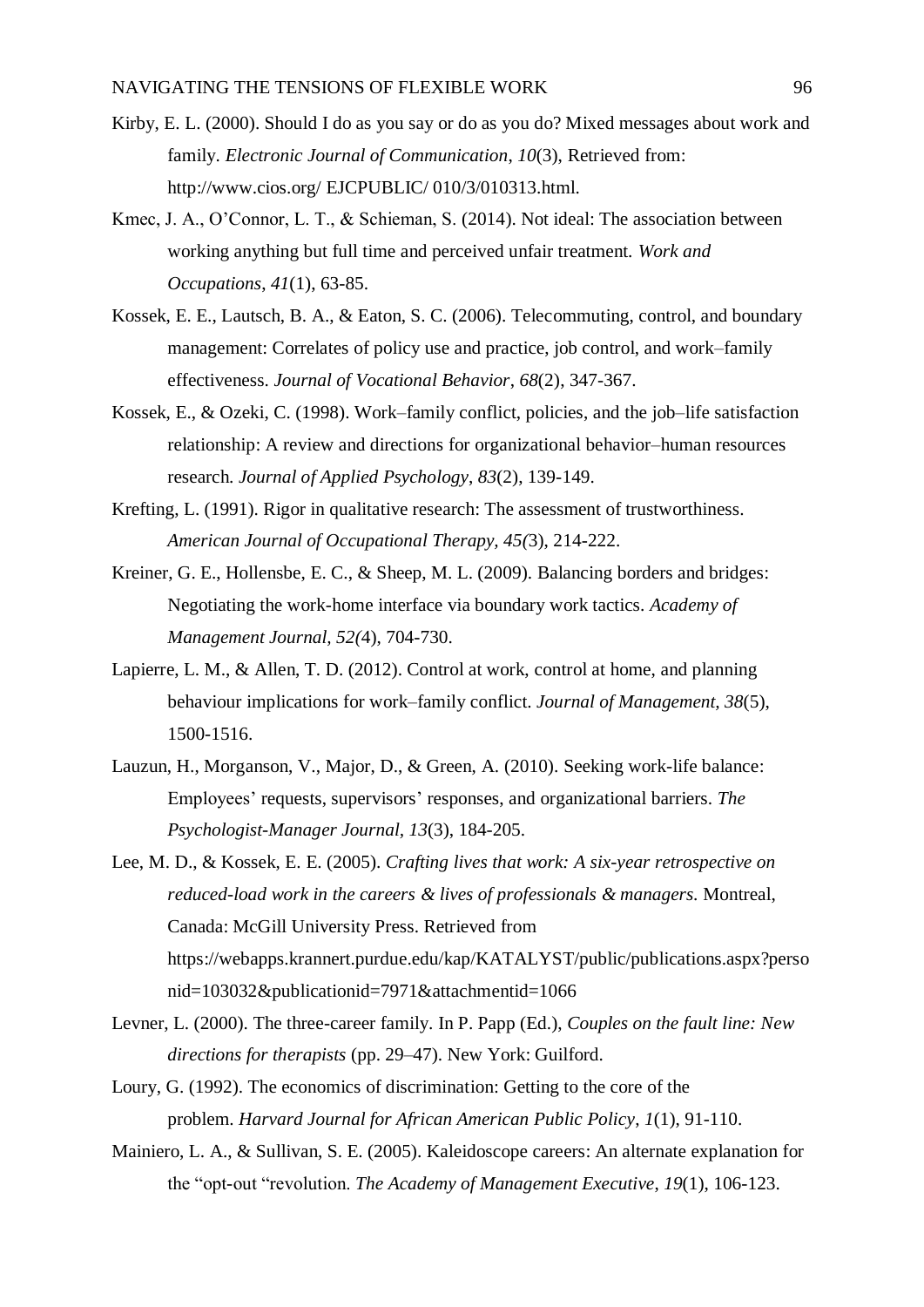- Masselot, A. (2014). Gender implications of the right to request flexible working arrangements: Raising pigs and children in New Zealand. *New Zealand Journal of Employment Relations*, *39*(3), 59-71.
- Mercer, D., Russell, E., & Arnold, K. A. (2014). Flexible working arrangements in healthcare: A comparison between managers of shift workers and 9-to-5 employees. *Journal of Nursing Administration*, *44*(7), 411-416.
- Mirvis, H. P. & Hall, D. T. (1994). Psychological success and the boundaryless career. In Arthur, M. B. & Rousseau, D. M. (Eds.), *The boundaryless career (*pp. 237-255)*.* New York: Oxford University Press.
- Moen, P., & Sweet, S. (2004). From 'work–family' to 'flexible careers': A life course reframing. *Community, Work & Family*, *7*(2), 209-226.
- Moen, P., Lam, J., Ammons, S., & Kelly, E. L. (2013). Time work by overworked professionals: Strategies in response to the stress of higher status. *Work and Occupations, 40*(2), 79-114.
- Moen, P., & Yu, Y. (2000). Effective work-life strategies: Working couples, work conditions, gender, and life quality. *Social Problems, 47*(3), 291-326.
- Munck, B. (2001). Changing a culture of face time. *Harvard Business Review, 79*, 125–131.
- Munsch, C. (2016). Flexible work, flexible penalties: The effect of gender, childcare, and type of request on the flexibility bias. *Social Forces, 94*(4), 1567-1591.
- Musson, G., & Tietze, S. (2004). Feelin' groovy: Appropriating time in home-based telework. *Culture and Organization, 10*(3), 251–264.
- O'Neil, D. A., & Bilimoria, D. (2005). Women's career development phases: Idealism, endurance, and reinvention. *Career Development International*, *10*(3), 168-189.
- Patton, Q. M. (2002). *Qualitative research and evaluation methods.* Thousand Oaks, CA: Sage.
- Perlow, L. A. (1999). The time famine: Toward a sociology of work time. *Administrative Science Quarterly, 44,* 57–81.
- Perlow, L. A. (2001). Time to coordinate. *Work and Occupations, 28*, 91–111.
- Pew Research Center. (2013). *On pay gap, millennial women near parity–for now: Despite gains, many see roadblocks ahead.* Washington, DC: Author. Retrieved from http://www.pewsocialtrends.org/files/2013/12/gender-and-work\_final.pdf
- Plantenga, J., Remery, C., Mairhuber, I., Meulders, D., Beleva, I., Ellina, C., ... & Emerek, R. (2010). *Flexible working time arrangements and gender equality*. Rome, Italy: European Commission. Retrieved from ec.europa.eu/social/BlobServlet?docId=6473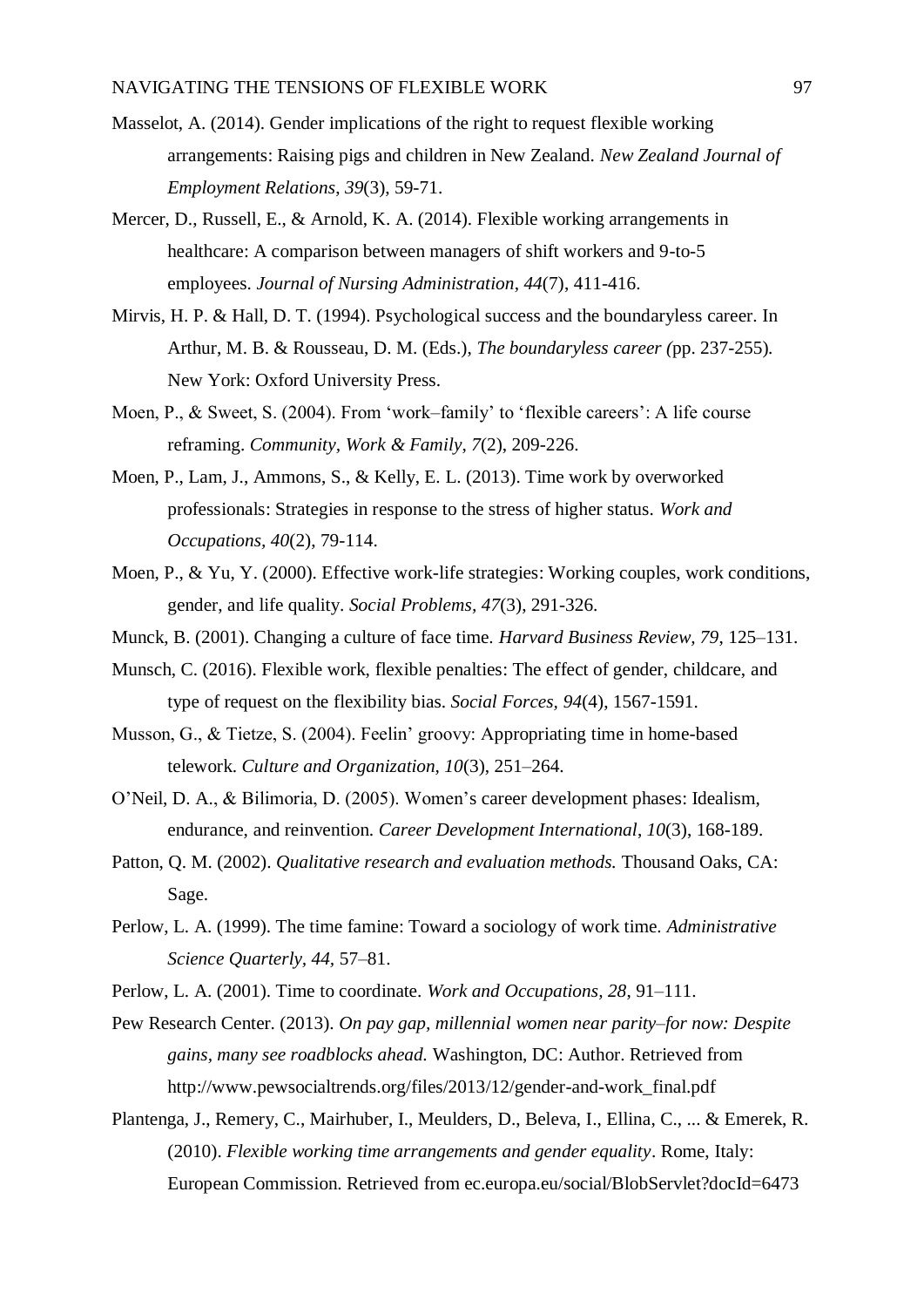- Putnam, L. L., Myers, K. K., & Gailliard, B. M. (2014). Examining the tensions in workplace flexibility and exploring options for new directions. *Human Relations*, *67*(4), 413- 440.
- Raley, S., Bianchi, S. M., & Wang, W. (2012). When do fathers care? Mothers' economic contribution and fathers' involvement in child care. *American Journal of Sociology*, *117*(5), 1422-1459.
- Ravenswood, K. (2008). The role of the State in family-friendly policy: An analysis of Labour-led government policy. *New Zealand Journal of Employment Relations*, *33*(3), 34-44.
- Richie, B. S., Fassinger, R. E., Linn, S. G., Johnson, J., Prosser, J., & Robinson, S. (1997). Persistence, connection, and passion: A qualitative study of the career development of highly achieving African American–black and white women. *Journal of Counseling Psychology*, *44*(2), 133-148.
- Schieman, S., Whitestone, Y. K., & Van Gundy, K. (2006). The nature of work and the stress of higher status. *Journal of Health and Social Behavior, 47*, 242-257.
- Seidman, I. (2013). *Interviewing as qualitative research: A guide for researchers in education and the social sciences*. New York: Teachers College Press.
- Shaw, S. M., Andrey, J., & Johnson, L. C. (2003). The struggle for life balance: Work, family, and leisure in the lives of women teleworkers. *World Leisure, 45*,(4), 15–29.
- Shenton, A. K. (2004). Strategies for ensuring trustworthiness in qualitative research projects. *Education for Information*, *22*(2), 63-75.
- Shepard, E. M. S., Clifton, T. J., & Kruse, D. (1996). Flexible work hours and productivity: Some evidence from the pharmaceutical industry. *Industrial Relations: A Journal of Economy and Society*, *35*(1), 123-139.
- Shockley, K. M., & Allen, T. D. (2010). Investigating the missing link in flexible work arrangement utilization: An individual difference perspective. *Journal of Vocational Behavior, 76*(1), 131-142.
- Smith, N., & McDonald, P. (2016). Facilitating sustainable professional part-time work: A question of design? *Journal of Management & Organization, 22*(2), 205-223.
- Smith, V. (1997). New forms of work organization. *Annual Review of Sociology, 23*, 315- 339.
- Sprinkle, T. A. (2012). *Beyond a need-based fairness perspective: Coworkers' perceptions of justice in flexible work arrangements* (Doctoral dissertation). Retrieved from ProQuest Dissertations Publishing. (3518120)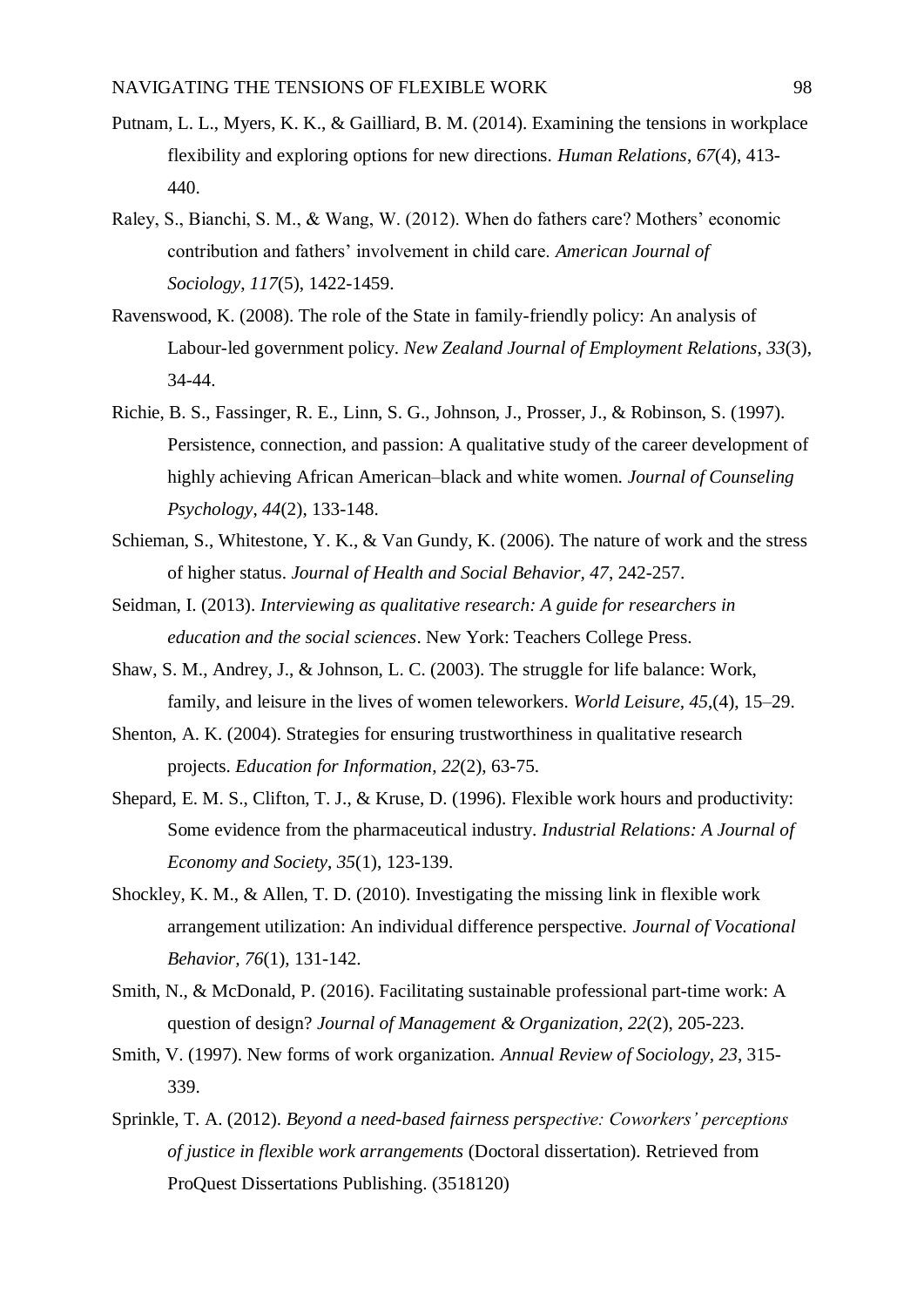- Stone, P., & Hernandez, L. A. (2013). The all-or-nothing workplace: Flexibility stigma or "opting out" among professional-managerial women. *Journal of Social Issues, 69*(2), 235–256.
- Sullivan, S. E., & Arthur, M. B. (2006). The evolution of the boundaryless career concept: Examining physical and psychological mobility. *Journal of Vocational Behavior, 69*, 19-29.
- Sullivan, S. E., & Baruch, Y. (2009). Advances in career theory and research: A critical review and agenda for future exploration. *Journal of Management*, *35*(6), 1542-1571.
- Swiebel, J. (1999). Unpaid work and policy-making: Towards a broader perspective of work and employment. *DESA Discussion Paper No. 4, United Nations, Department of Economic and Social Affairs.* Retrieved from http://www.un.org/esa/desa/ papers/1999/esa99dp4.pdf
- Van Dyne, L., Kossek, E., & Lobel, S. (2007). Less need to be there: Cross-level effects of work practices that support work-life flexibility and enhance group processes and group-level OCB. *Human Relations*, *60*(8), 1123-1154.
- Vranken, M. (2009). *Death of labour law? Comparative perspectives.* Carlton, Vic Melbourne University Press. Retrieved from http://search.informit.com.au.helicon.vuw.ac.nz/fullText;dn=646017467516083;res=I ELBUS
- Watts, J. H. (2009). 'Allowed into a man's world' meanings of work–life balance: Perspectives of women civil engineers as 'minority' workers in construction. *Gender, Work & Organization*, *16*(1), 37-57.
- Weeden, K. (2005). Is there a flexiglass ceiling? Flexible work arrangements and wages in the United States. *Social Science Research, 34*(2), 454-482.
- Weinreb, A. (2001). *A state-centered political capital approach to the explanation of demographic differences: With special reference to regional/ethnic inequality in sub-Saharan Africa.* Paper presented at the General Conference of the International Union for the Scientific Study of Population (IUSSP), Bahia, Brazil. Retrieved from http://www.src.uchicago.edu/prc/pdfs/weinre01.pdf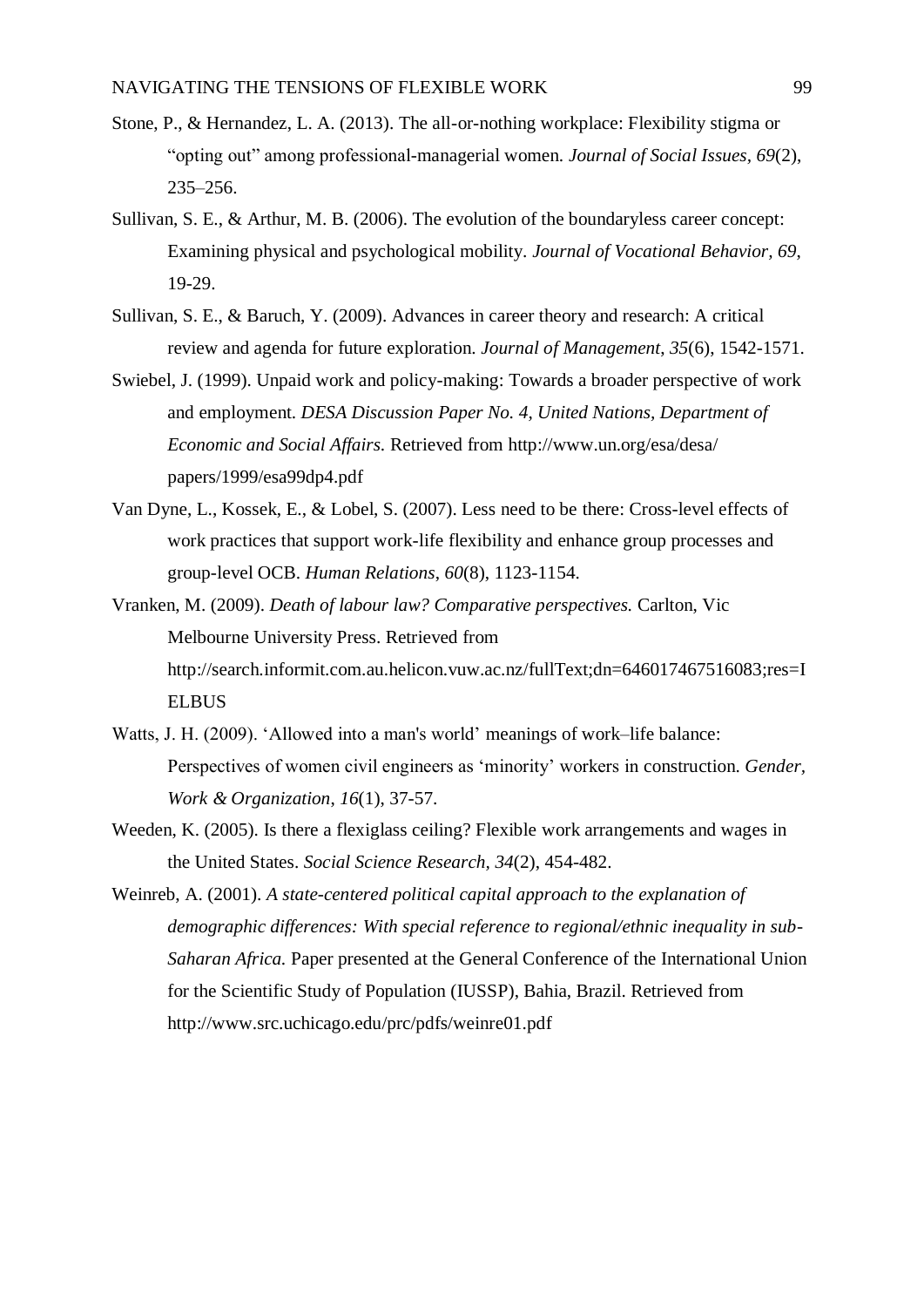# Appendix A

## Interview schedule

## **Section I: Employment background**

1) Tell me about your current work situation?

- What are your main areas of responsibility?
- How long have you been with your current employer?
- How was your FWA established?
- Why did you decide to use a FWA at work?
	- o What conversations did you have with your partner about your decision to work a FWA?
	- o What is your partner's work schedule/FWA like?

# **Section II: Conceptualisation of positive work outcomes and WLB**

# 2) What does having WLB mean to you?

- Do you value having more than one domain in your life, for example work plus family?
- What needs to happen for you to have a balanced life?

3) What does having positive work outcomes mean to you?

- What are your career goals?
- What do you want to get from your work?

# **Section III: WLB**

4) What are the challenges of balancing work, family, and personal time?

- Can you prioritise work, family, and time for yourself?
	- o Why/why not?

# 5) What do you do to make time for work, family, and personal time?

- How do you and your family structure your days?
- Some people prefer integrating their life domains but others prefer to keep things separated:
	- o What do you do/prefer?
- How do you negotiate household chores and childcare duties with your partner?
	- o How do you both decide who does what?
- Do you use social networks/paid services for childcare or household duties?
	- o Why/why not?

# 6) How successful have these things been for your WLB?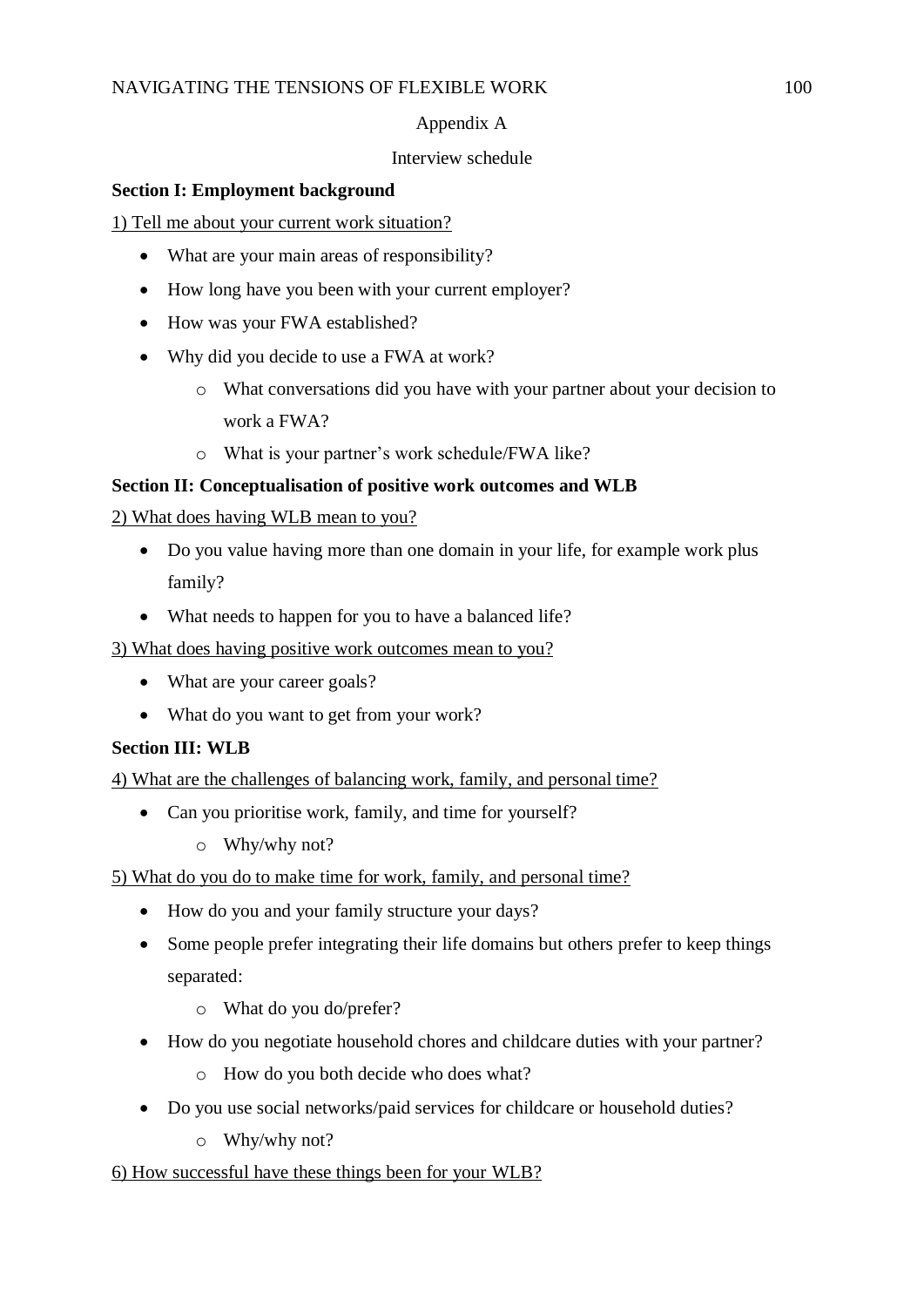- Did they achieve the things you wanted?
- What made some things work and others not?
- What about the context made it work/not work?
- Could they have worked in another situation?

## **Section IV: Positive work outcomes**

7) How is using your FWA at work challenging?

- Have work/career outcomes been hindered by your FWA?
	- o Why?
- How has your FWA challenged how work tasks are done?
	- o Why is it different?
	- o How is coordinating tasks with colleagues different?
- Have work relationships been affected?
	- o Why?
	- o Might this become an issue over time?
- How supportive of FWAs is your organisation's culture?
	- o Do people view flexibly working employees as less committed to work?
	- o Are there long-hour cultures?

## 8) How do you address these challenges to promote positive work outcomes?

While working flexibly, how do you:

- Promote your individual and group performance?
- Coordinate with others?
- Motivate yourself to work?
- Meet project deadlines?
- Promote your work relationships?
- Make you being away from the office easier for your colleagues?
	- o How do you show that you are available to colleagues?
- Manage your professional development opportunities?

## 9) How successful have these things been for positive work outcomes?

- Did they achieve the things you wanted?
- What made some things work and others not?
- What about the context made it work/not work?
- Could they have worked in another situation?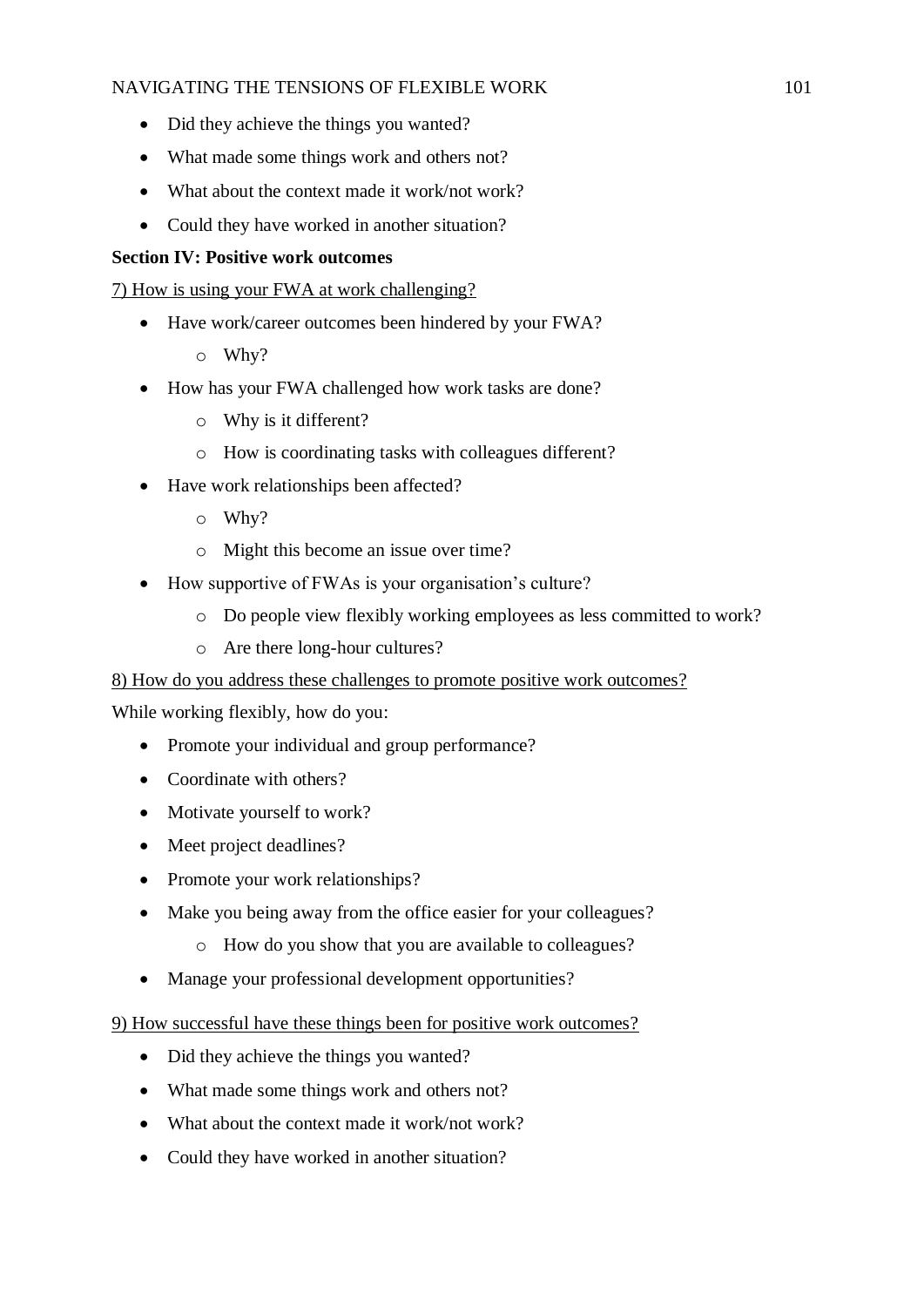## **Section V: Interconnection between WLB and positive work outcomes**

10) How does achieving WLB and positive work outcomes influence one another?

- Are there ways that achieving one can help the other?
- Have you encountered any tensions or sacrifices between the two outcomes?

## Table A1

| Interview Questions in Relation to Previous Research Prompts |  |
|--------------------------------------------------------------|--|
|--------------------------------------------------------------|--|

| Interview questions                         | Prompts from the literature                 |
|---------------------------------------------|---------------------------------------------|
| How is using your FWA at work               | Richie et al. (1997): Common work-related   |
| challenging?                                | problems, ways of handling problems and     |
|                                             | related stress?                             |
| How do you motivate yourself to work?       | Musson and Tietze (2004): How they          |
|                                             | motivated themselves to work?               |
| How do you manage your professional         | Watts (2009): What training and CPD         |
| development opportunities?                  | opportunities have you had?                 |
| Can you prioritise work, family, and time   | Haddock et al. (2001): Prioritising family, |
| for yourself?                               | work and self-care?                         |
| What kinds of things do you do that help    | Haddock et al. (2001): What are some of the |
| you to make time for work, family, and your | strategies that you use at home and at work |
| own personal time?                          | to successfully balance family and work?    |
| How do you and your family structure your   | Musson and Tietze (2004): How               |
| days?                                       | teleworkers and their families structured   |
|                                             | their days?                                 |
| Some people prefer integrating their life   | Haddock et al. (2001): Use of segmentation  |
| domains but others prefer to keep things    | or integration strategies?                  |
| separated: What do you do?                  |                                             |
| Do you use social networks/paid services    | Haddock et al. (2001): Drawing on social    |
| for childcare or household duties?          | support networks?                           |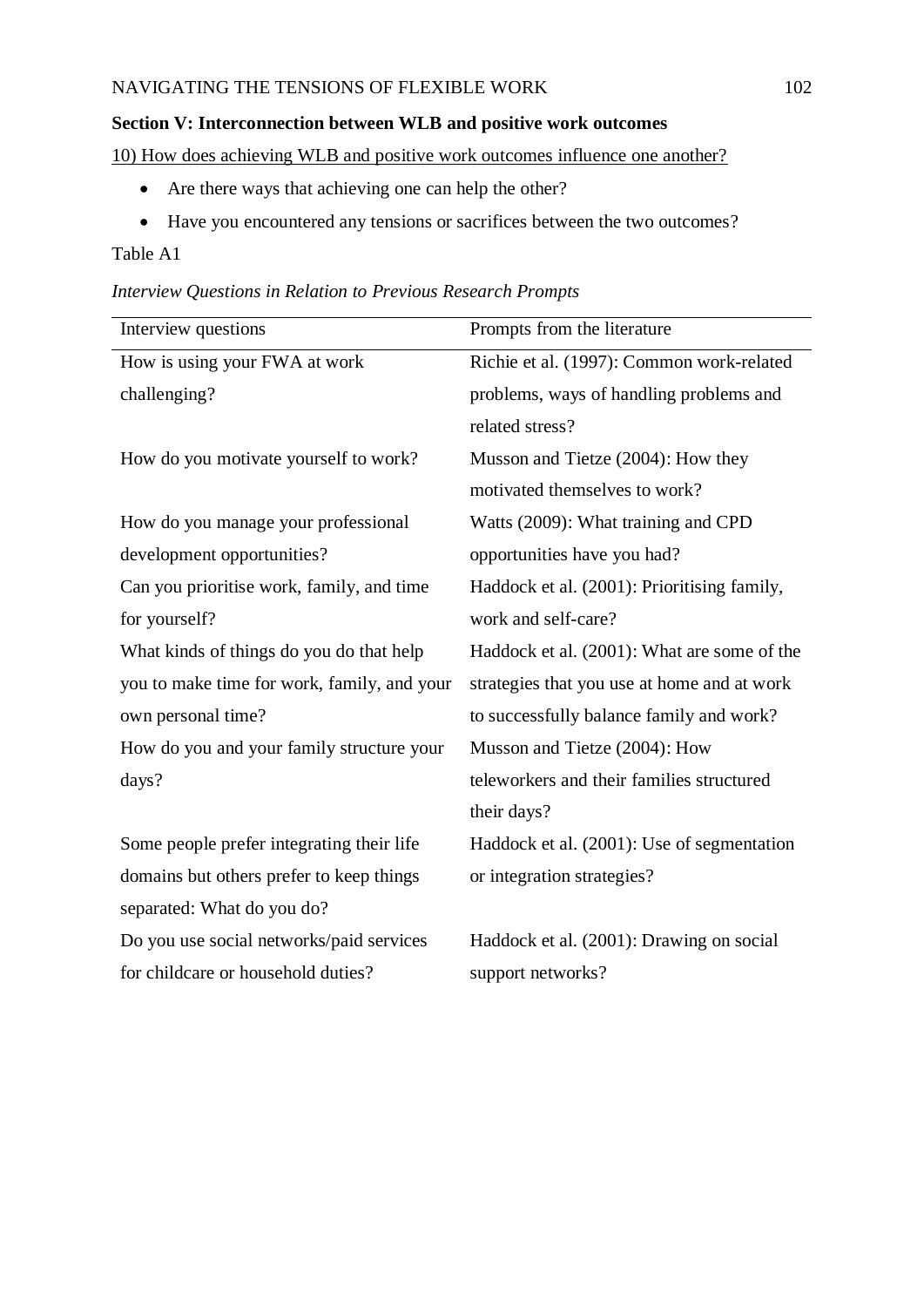Appendix B

Participant information sheet



An exploration of the individual strategies employed by flexibly working parents

### INFORMATION SHEET FOR PARTICIPANTS

My name is Natalija Andrejic and I am a Masters student at the school of Management at Victoria University of Wellington. This research project is work towards my Masters thesis.

This project aims to explore the experiences of parents who use formally-established flexible work arrangements such as flexible schedules, compressed work weeks, working from home, part-time, and job-sharing. It aims to examine the challenges of working flexibly and the strategies that parents use to negotiate these challenges, balance between their work and personal lives, and promote their career opportunities. This will provide beneficial information to employees and organisations of ways to promote the effective implementation of flexible work arrangements.

If you agree to participate, I will interview you in a place convenient to you. I will ask you questions about your experience with using a flexible work arrangement. The interview will take approximately one hour. I will audio record the interview and write it up later. You can stop the interview at any time, without giving a reason. You can withdraw from the study up to four weeks after the interview. If you withdraw, the information you provided will be destroyed or returned to you.

This research is confidential. I will not name you in any reports or presentations, and I will not include any information that would identify you, such as your name or organisation. Direct quotations from your interview will only be presented alongside a pseudonym and a generic type of role descriptor such as 'Senior Manager'. Only my supervisors and I will read the notes or transcript of the interview. The interview transcripts, summaries and any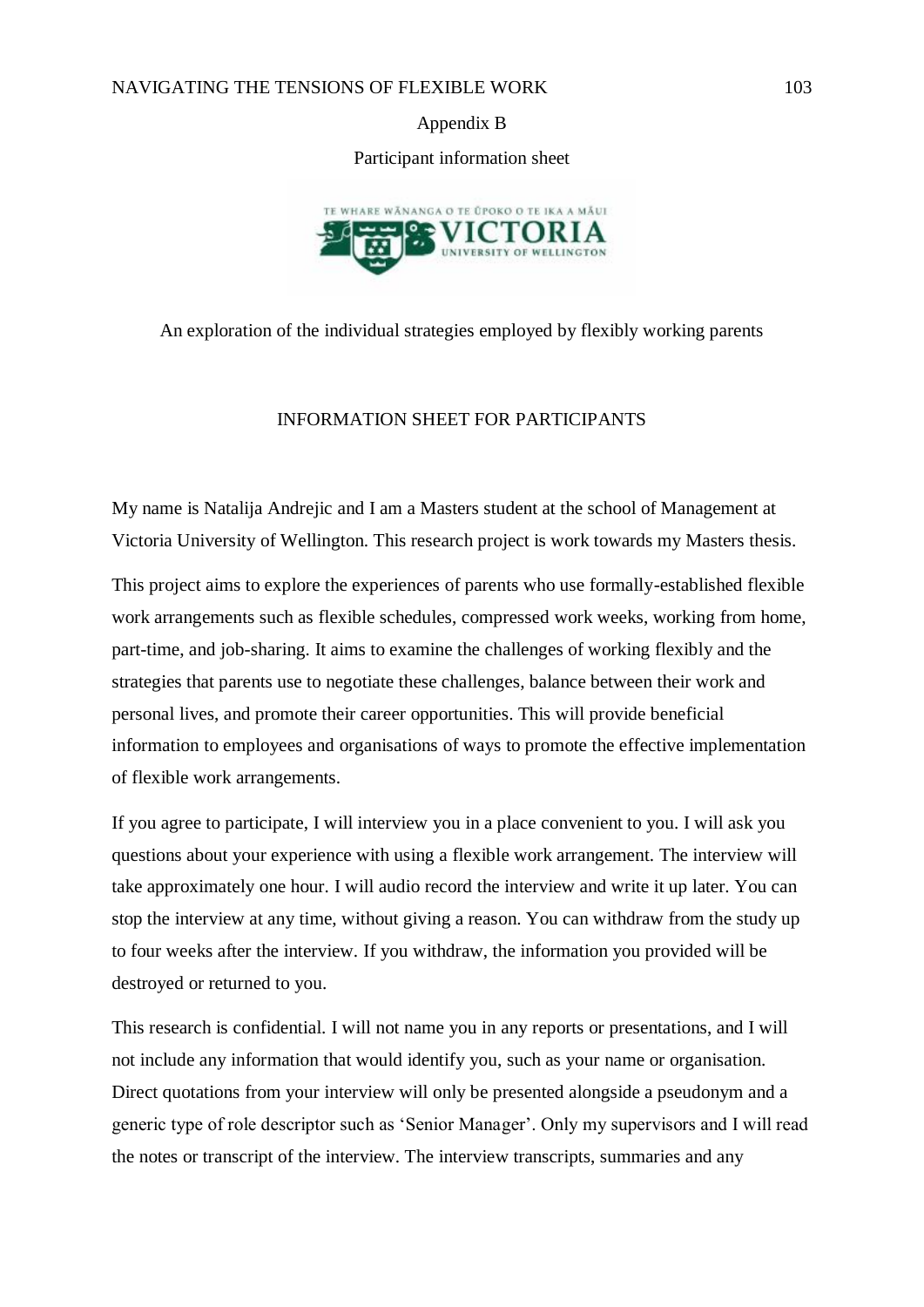recordings will be kept securely and destroyed 5 years after the research ends. The information from my research will be used in my Masters report. I may also use the results of my research for conference presentations, and academic reports.

If you have any questions, either now or in the future, please feel free to contact either:

| Student:                    | Supervisor:                     |
|-----------------------------|---------------------------------|
| Name: Natalija Andrejic     | Name: Dr Sarah Proctor-Thomson  |
| University email address:   | Role: Senior Lecturer           |
| natalija.andrejic@vuw.ac.nz | School: Management              |
|                             | Phone: 04 463 9982              |
|                             | sarah.proctor-thomson@vuw.ac.nz |

This research has been approved by the Victoria University of Wellington Human Ethics Committee with approval number 0000022960.

If you have any concerns about the ethical conduct of the research you may contact the Victoria University HEC Convener: Associate Professor Susan Corbett. Email [susan.corbett@vuw.ac.nz](mailto:susan.corbett@vuw.ac.nz) or telephone +64-4-463 5480.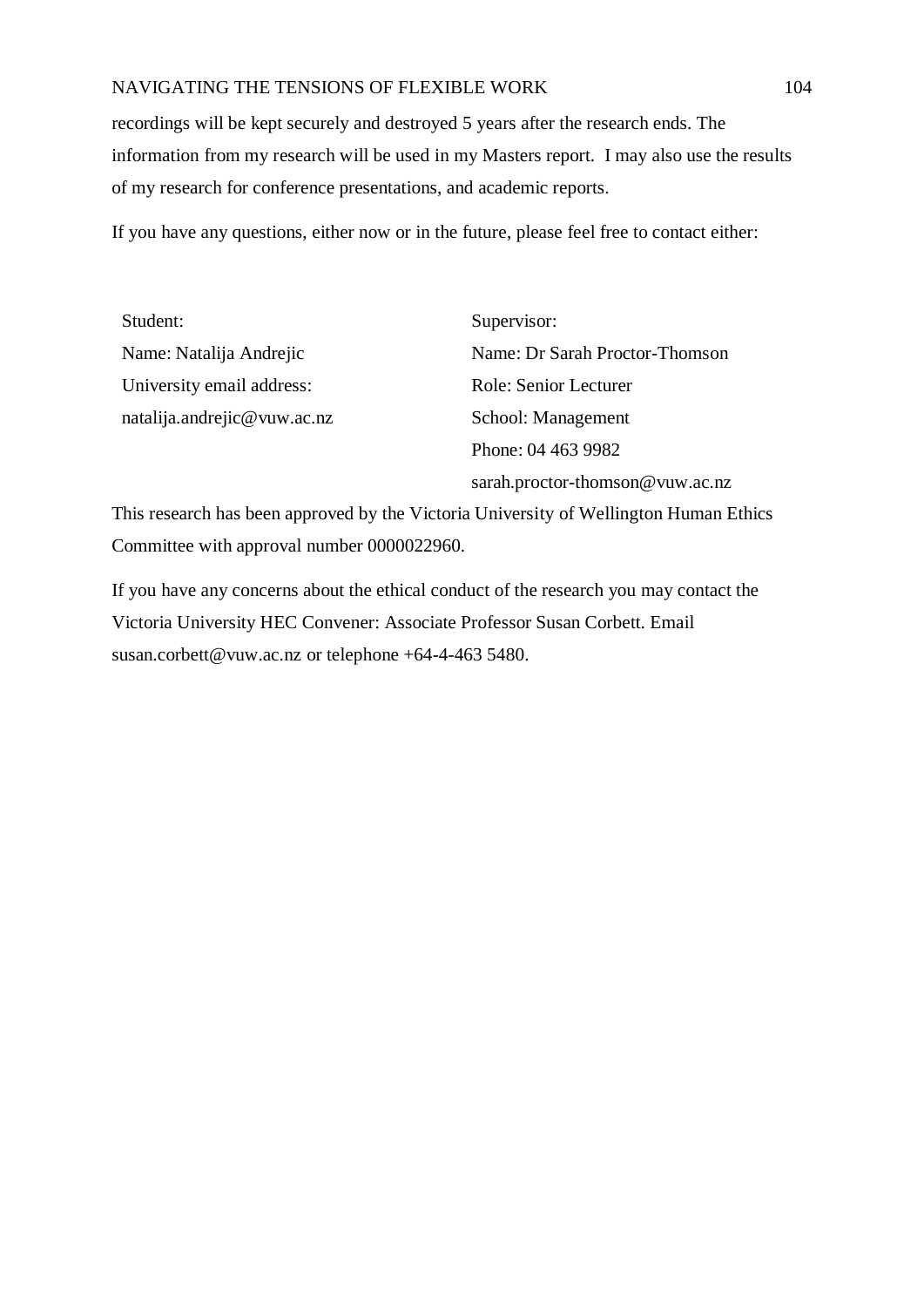Appendix C

Participant consent form



An exploration of the individual strategies employed by flexibly working parents

## CONSENT TO INTERVIEW

This consent form will be held for 5 years.

Researcher: Natalija Andrejic, School of Management, Victoria University of Wellington.

- I have read the Information Sheet and the project has been explained to me. My questions have been answered to my satisfaction. I understand that I can ask further questions at any time.
- I understand that my identifying information will be kept confidential to the researcher and the supervisor and that direct quotations from my interview will only be presented with a pseudonym and generic type of role descriptor. I understand that the results will be used for a Masters research report and a summary of the results may be used in academic reports and/or presented at conferences.
- I have added my email address below as I would like to receive a copy of: The final report • A two page summary of the research findings Yes  $\Box$ Yes  $\Box$ I agree to the information covered in the Information Sheet. Agree  $\square$  Don't Agree  $\square$

•

•